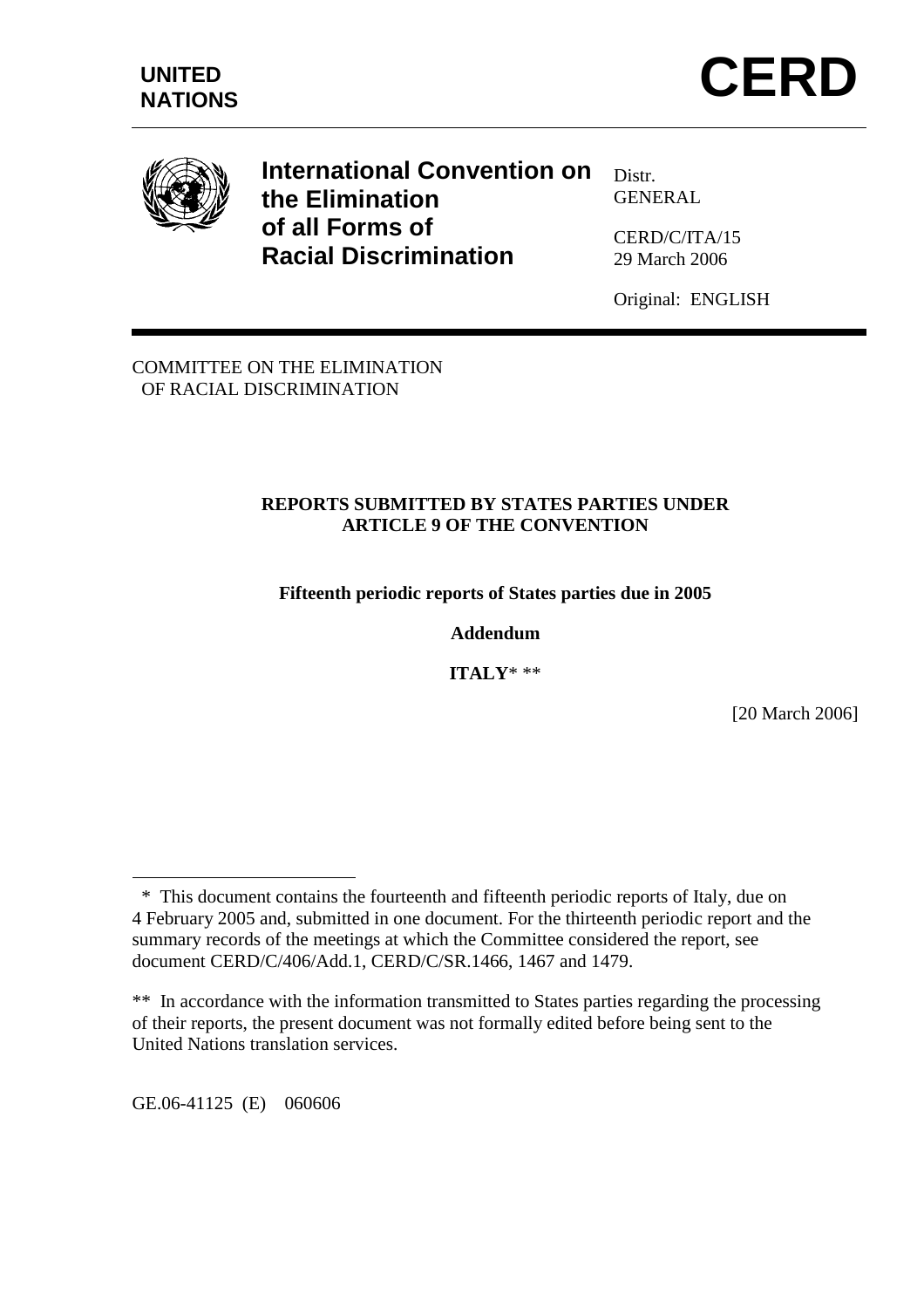# **CONTENTS**

|    |     |                                                                                                                                                  | Paragraphs  | Page |
|----|-----|--------------------------------------------------------------------------------------------------------------------------------------------------|-------------|------|
|    |     |                                                                                                                                                  | $1 - 7$     | 5    |
|    |     | <b>SECTION I</b>                                                                                                                                 |             |      |
| A. |     | THE ITALIAN LEGISLATIVE FRAMEWORK                                                                                                                | $8 - 303$   | 7    |
|    | 1.  | Recent legislative provisions to combat racial<br>discrimination: Legislative Decree No. 215 of<br>9 July 2003 implementing Directive 2000/43/EC | $8 - 34$    | 7    |
|    | 2.  | The legislative framework concerning immigration                                                                                                 | $35 - 120$  | 10   |
|    |     | The regulations concerning the procedures for<br>(a)                                                                                             | $49 - 90$   | 13   |
|    |     | (b)                                                                                                                                              | $91 - 97$   | 22   |
|    |     | The regulations for the rationalisation and<br>(c)<br>interconnection of communications between<br>government departments in matters concerning  | $98 - 101$  | 24   |
|    |     | (d)<br>The framework law on the right to asylum                                                                                                  | $102 - 107$ | 25   |
|    |     | From the National Asylum Plan to the Protection<br>(e)<br>System for Asylum-seekers and Refugees                                                 | $108 - 120$ | 26   |
|    | 3.  | Discrimination on ethnic, linguistic and religious                                                                                               | $121 - 183$ | 30   |
|    | 3.1 |                                                                                                                                                  | $121 - 137$ | 30   |
|    | 3.2 |                                                                                                                                                  | $138 - 168$ | 34   |
|    |     | (a)                                                                                                                                              | $146 - 160$ | 35   |
|    |     | Agreements with faiths other than Catholicism<br>(b)                                                                                             | $161 - 170$ | 38   |
|    | 3.3 |                                                                                                                                                  | $171 - 183$ | 41   |
|    | 4.  | Trafficking in human beings: system actions and                                                                                                  | 184 - 231   | 45   |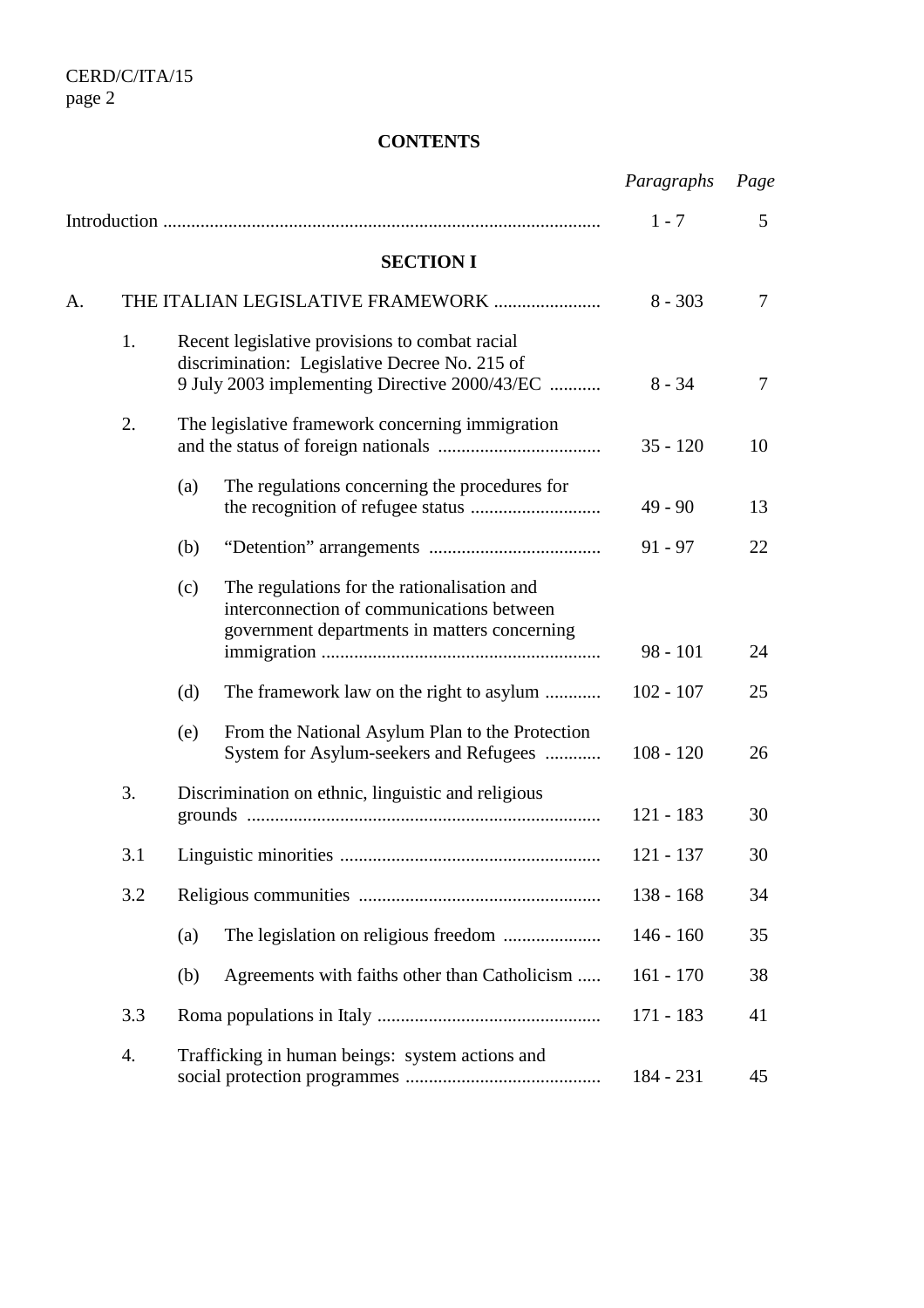CERD/C/ITA/15<br>page 3 page 3

# **CONTENTS (***continued***)**

# *Paragraphs Page*

|    | 5.  |                                                 | $232 - 291$ | 55 |
|----|-----|-------------------------------------------------|-------------|----|
|    | 5.1 |                                                 | $232 - 239$ | 55 |
|    | 5.2 |                                                 | $240 - 249$ | 56 |
|    | 5.3 |                                                 | $250 - 265$ | 59 |
|    | 5.4 | Foreign children temporarily admitted to Italy  | $266 - 273$ | 62 |
|    | 5.5 |                                                 | 274 - 282   | 63 |
|    | 5.6 |                                                 | $283 - 291$ | 65 |
|    | 6.  |                                                 | $292 - 303$ | 66 |
| B. |     | THE NEW INSTITUTIONAL BODIES TO COMBAT          | $304 - 441$ | 68 |
|    | (a) | National Office for Measures to Combat          | $304 - 366$ | 68 |
|    | (b) | The Register of associations working to combat  | $367 - 377$ | 76 |
|    | (c) | The Committee against Discrimination and        | 378 - 384   | 77 |
|    | (d) |                                                 | $385 - 389$ | 79 |
|    | (e) |                                                 | $390 - 413$ | 80 |
|    | (f) |                                                 | $414 - 431$ | 84 |
|    | (g) | The National Monitoring Centre on Sports Events | $432 - 441$ | 88 |
|    |     | <b>SECTION II</b>                               |             |    |
|    | 1.  |                                                 | 442 - 496   | 91 |
|    |     | (a)                                             | $442 - 466$ | 91 |
|    |     | (b)                                             | $467 - 481$ | 96 |
|    |     | (c)                                             | 482 - 496   | 98 |
|    |     |                                                 |             |    |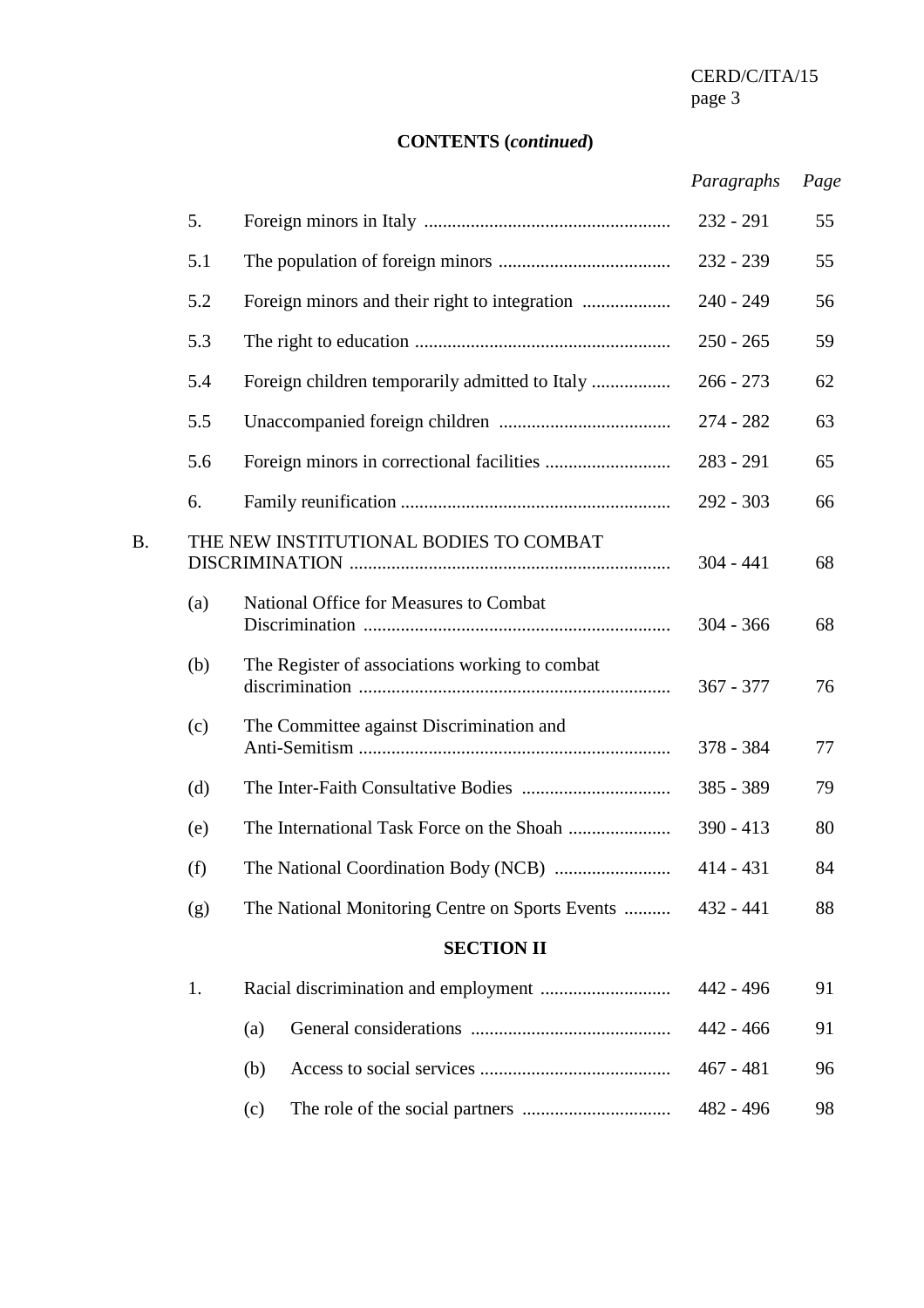# **CONTENTS (***continued***)**

|    |                                                         | Paragraphs  | Page |
|----|---------------------------------------------------------|-------------|------|
| 2. |                                                         | $497 - 523$ | 101  |
|    | Religious freedom and the rights of minorities<br>(a)   | 497 - 504   | 101  |
|    | Equal access to education and equal treatment of<br>(b) | $505 - 523$ | 103  |
| 3. | The treatment of foreign nationals in prisons and       | $523 - 574$ | 107  |
|    | The provisions governing discrimination<br>(a)          | $523 - 551$ | 107  |
|    | (b)                                                     | $552 - 574$ | 113  |
| 4. |                                                         | $575 - 601$ | 117  |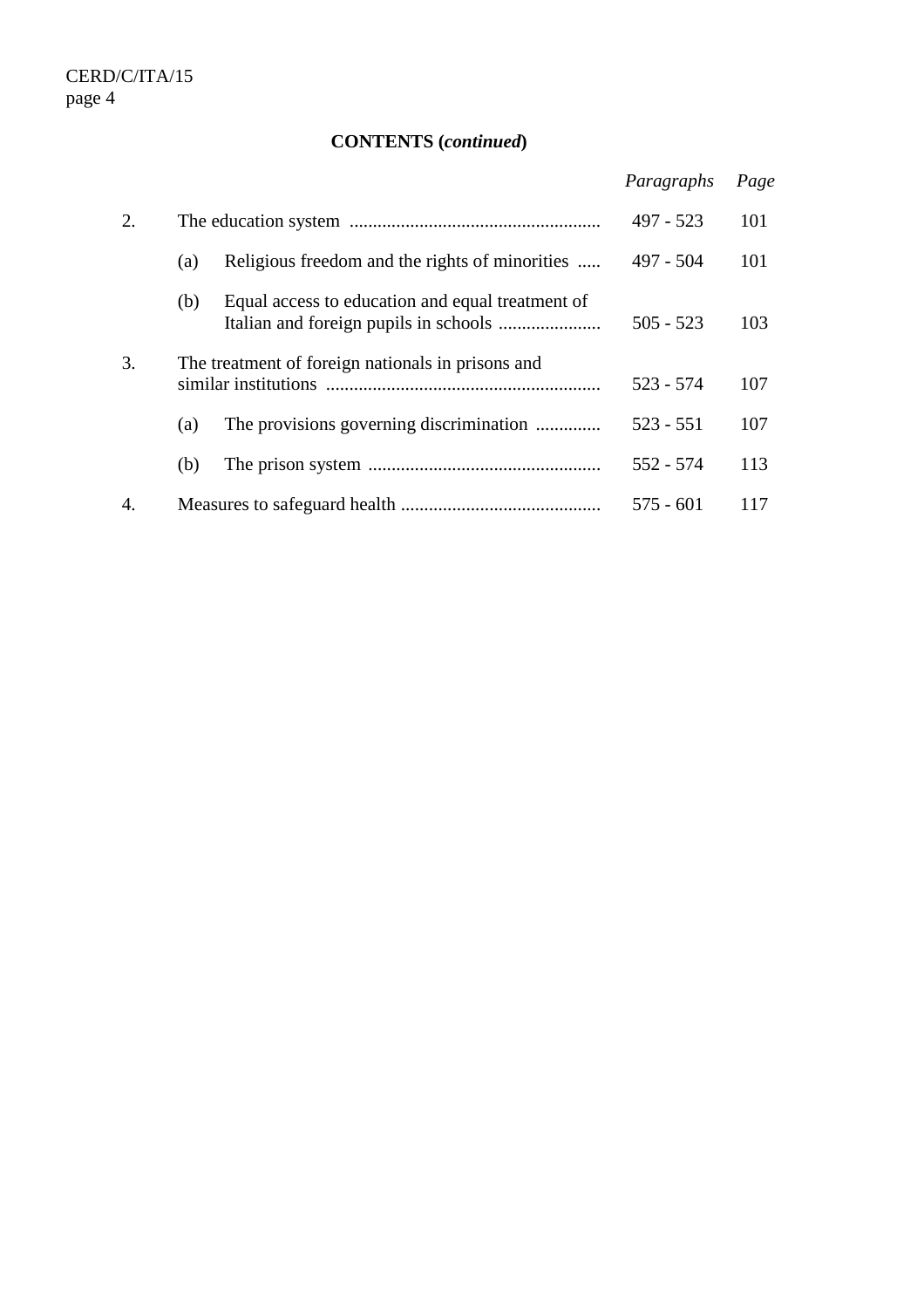#### **Introduction**

1. The protection and promotion of rights - be it civil and political, economic, social and cultural - constitute one of the fundamental pillars of both domestic and foreign Italian policies. The Italian legal system aims at ensuring an effective framework of guarantees, to fully and extensively protect the fundamental rights of the individuals, providing them with a wide range of protection means which have, as their core, the **principle of non-discrimination** set out at **Article 3** of the **Italian Constitution**: "All citizens possess an equal social status and are equal before the law, without distinction as to sex, race, language, religion, political opinions, and personal or social conditions". This principle has been recognised by all the instruments of international law currently in force, such as the European Convention on Human Rights and Fundamental Freedoms, the United Nations Covenants on Civil and Political Rights and Economic, Social and Cultural Rights, and the International Convention on the Elimination of all Forms of Racial Discrimination.

2. Furthermore, the principle of equal treatment is an established feature of constitutional law in Europe: the right to formal and substantive equality is a universal right that is widely represented in the *acquis communautaire.* Article 13 of the Treaty of Amsterdam - and now Articles I-2 to I-4, II-81 to II-83 and Title II (Articles III-123 to III-129) of the European Constitution - envisages that the Council of the European Union should decide unanimously, subject to consultation with the European Parliament, and adopt the appropriate provisions to combat all forms of discrimination within the Union, whether based on gender, race or ethnic origin, religion or personal beliefs, disability, age or sexual orientation*.* The commitment of the European institutions to combating discrimination is based on a recognition that discrimination based on race or ethic origin may undermine the achievement of a number of fundamental objectives of the EC Treaty/European Constitution, such as the raising of the standard of living and quality of life of European citizens, economic and social cohesion, and the attainment of a high level of employment and social protection*.* Following this approach, the intentions of the European legislators have been translated into an important provision: the European Council Directive 2000/43/EC, which enshrines the principle of equality of treatment of all people. regardless of their race or ethnic origin.

3. On the basis of the guidance criteria contained in Article 29 of Act No. 39/2002 (the "Community Law"), the Italian Government acted promptly to transpose the Directive by adopting **Legislative Decree No. 215 of 9 July 2003** (Legislative Decree No. 215/2003)*.* With respect to the general tone of the Directive, in addition to transposing its content in accordance with the provisions of the enabling act, Legislative Decree No. 215/2003 has an added value that strengthens its action at the national legislative level*.* This added value concerns different aspects: the affirmation of the principle of equal treatment of all persons in the public and private sectors, with respect to access to employment, occupation, guidance and vocational training, membership of workers' or employers' organisations, social protection, healthcare, social advantages, education and access to goods and services (Article 3); the judicial protection consisting in the procedure which represents a particular form of streamlined, effective civil action against discrimination both for the evaluation of evidentiary arrangements, including the system of presumptive proof, the modalities of awarding compensation for damage and the aspect of active legitimation depending on individual and collective discrimination (Articles 4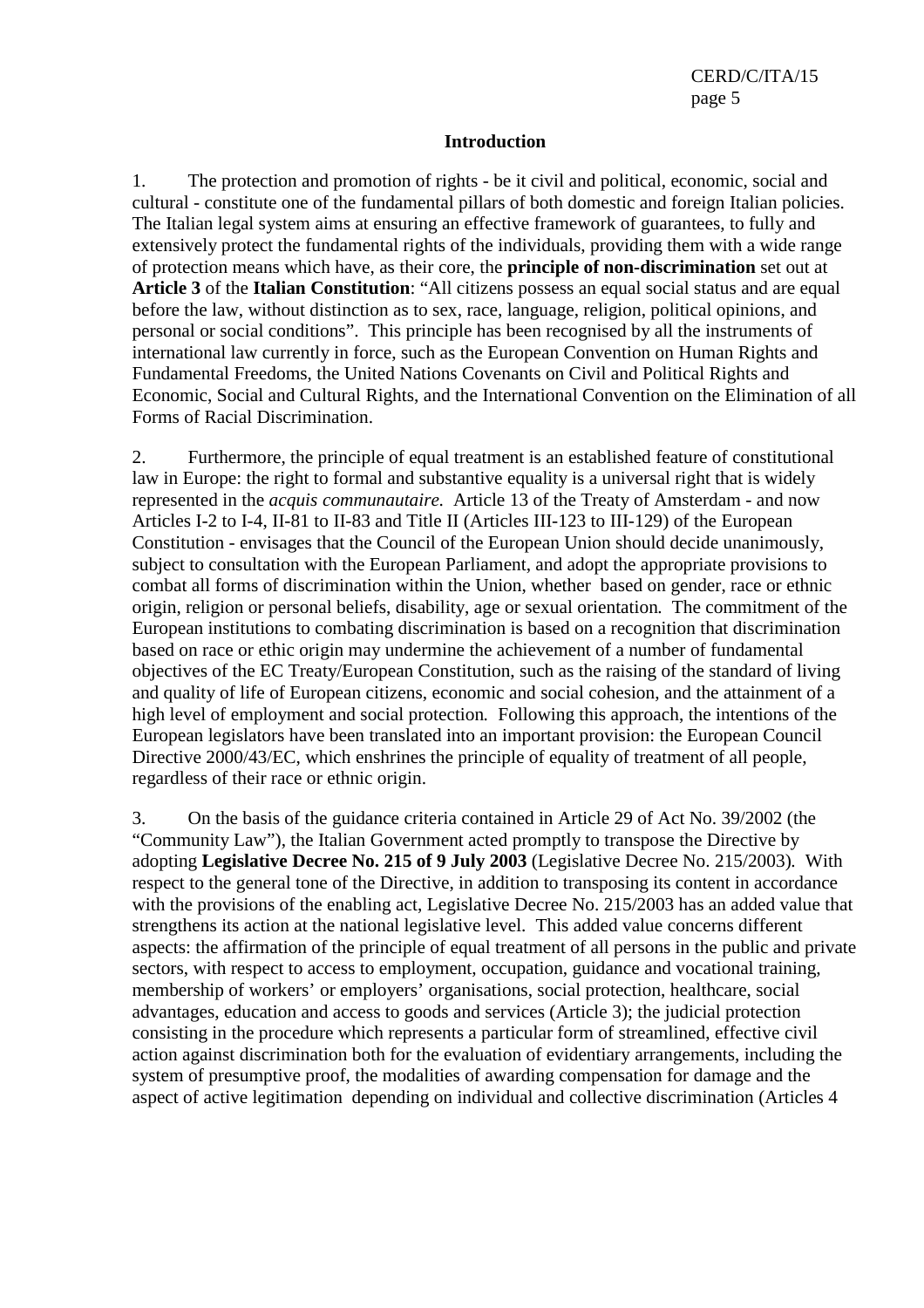and 5); the institutional importance attributed in this area to the Department for Equal Opportunities in the Prime Minister's Office, where an ad hoc office has been set up as a sort of frontline post in the fight against discrimination (Article 7).

4. Facing problems such as **asylum or illegal immigration**, the respect for the fundamental rights of men, women and children is the primary criterion guiding our action*.* The countering of illegal immigration is not in fact marked by mere repressive intentions*.* Instead, above all, it tries to avoid further suffering and violations against these people*.* Illegal immigration is a consequence of trafficking in human beings, trade of organs, exploitation of prostitution, illegal work developing into new forms of slavery*.* The Italian legislative framework and the government policies have established appropriate procedural rules governing the granting of applications for the recognition of refugee status, the validation of the expulsion of aliens taking on board the criticism raised by the Constitutional Court - the status of foreign citizens who entry and stay legally in Italy by assuring them the respect of the principle of integration in the national-social context, the recognition of their full right of access to housing, medical assistance and education, the possibility of implementing specific forms of civic participation, avoiding any discrimination based on nationality.

5. Furthermore, the Italian Constitution gives a great importance to the **right of religious liberty** for all and prohibits all forms of discrimination on the basis of religion (Article 8 and Article 19). These Constitutional clauses are generally respected; individuals can profess their religion (or no religion at all) without suffering any disadvantage in the enjoyment of their civil and political rights. The relation between the State and each religious Denomination is largely based on bilateral agreements, which grant some privileges in accordance to those guaranteed by the Constitution. The Constitution grants fundamental rights and, among them, "equal liberty" of expression for all religious denominations: freedom of assembly, freedom of organization of religious association, freedom of rites. In other words freedom of religious expression is limited only when a certain practice is deemed a threat to public order or decency.

6. These considerations refer to all the aspects concerning the right to freedom that, in our view, must prevail on the rationality or the rigidity of the procedures. The latter should be instrumental to the protection of freedom and not be considered separately. We have to see the "rationale" behind the Italian legislation on fundamental rights. When an Italian legal provision apparently seems to affect the basic individual needs or expectations, in reality we are facing a "modus procedendi" aimed at protecting fundamental rights, such as the right to life, safety, personal freedom and security. This is somehow a method of "damage containment"; by which a higher requirement is protected while other simply legitimate requirements of the individual are temporarily compressed. In our view, the basic rule, if any, which should guide modern democracies in the protection of rights is the effective implementation of the principle of non-discrimination, one of the main pillars of our Constitutional code upon which the domestic legislative system is based, when referring to different categories of people, such as women, minorities and other vulnerable groups.

7. It is worth mentioning that during the drafting process of this Report, the Inter-ministerial Committee of Human Rights has planned and put in practice a positive dialogue with representatives of some Italian NGOs who work on the topic of discrimination. On March,  $30<sup>th</sup>$  2005, CIR (Consiglio Italiano per I Rifugati - Italian Council for Refugees),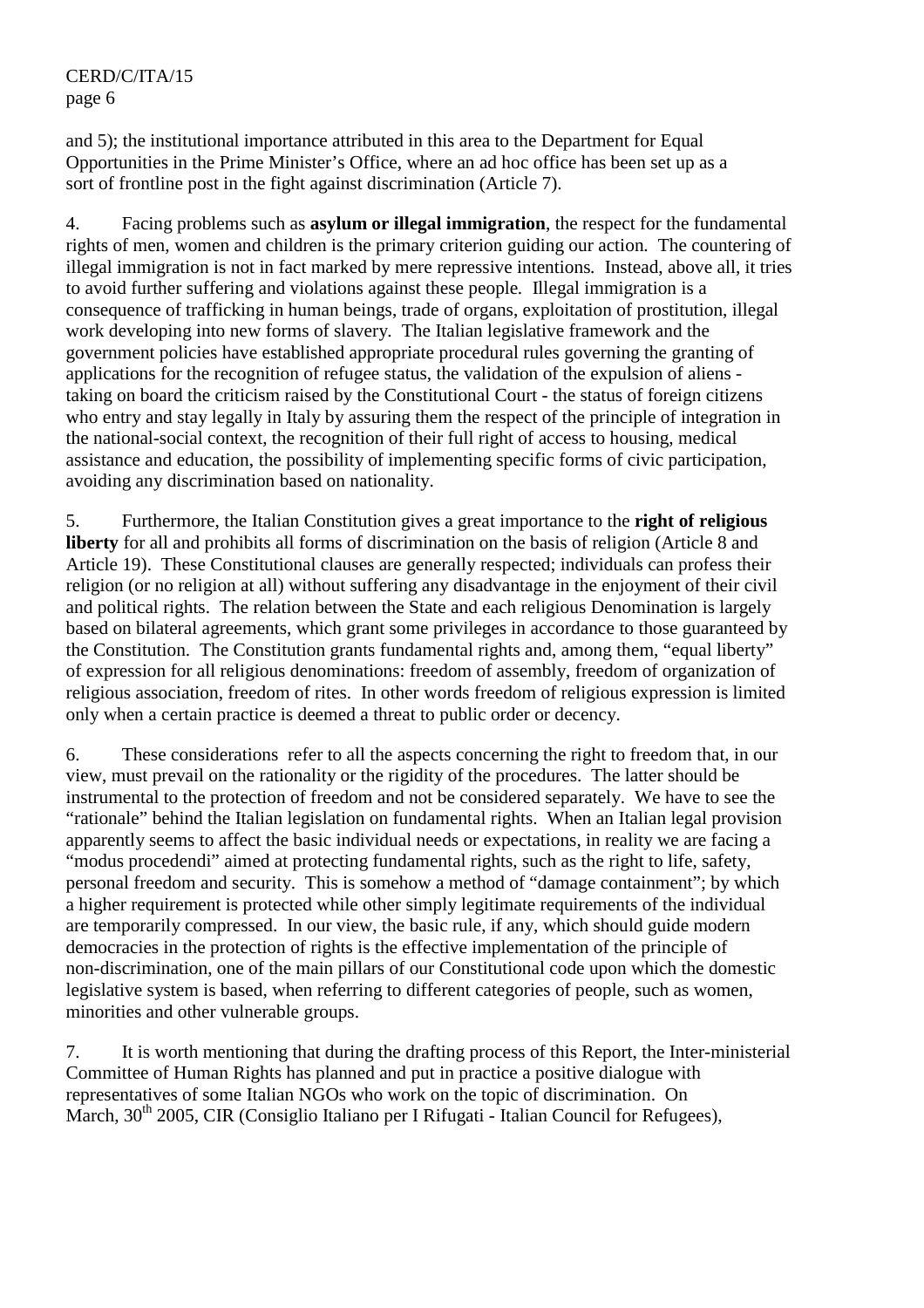Nessun Luogo è Lontano, Medici senza frontiere, Amnesty International, Forum delle Comunità Straniere, Casa dei Diritti Sociali and Candelaria were invited by the Inter-ministerial Committee at the Ministry of Foreign Affairs, to debate on these issues. Furthermore, within the Committee itself, since March 2005 to September 2005 a specific work has been implemented by a Special Working Group composed of representatives of public administration and Ministries interested in this matter, in order to analyse nature and validity of remarks adopted by UN Committee against racial discrimination and to study all appropriate answers to them.

#### **SECTION I**

## **A. THE ITALIAN LEGISLATIVE FRAMEWORK**

#### **1. Recent legislative provisions to combat racial discrimination: Legislative Decree No. 215 of 9 July 2003 implementing Directive 2000/43/EC**

8. The principle of equal treatment is an established feature of constitutional law in Europe: the right to formal and substantive equality is a universal right, widely represented in the *acquis communautaire.* 

9. The European Union has espoused those principles of freedom, democracy, respect for human rights and the fundamental freedoms that are typical of any state where the rule of law is respected. These principles have been recognised by all the instruments of international law currently in force, first of which are the United Nations Covenants on Civil and Political Rights and Economic, Social and Cultural Rights, and the International Convention on the Elimination of all Forms of Racial Discrimination and, at the regional level, the European Convention on Human Rights and Fundamental Freedoms.

10. Article 13 of the Treaty of Amsterdam envisages that the Council of the European Union should decide unanimously, at the proposal of the Commission and subject to consultation with the European Parliament, and adopt the appropriate provisions to combat all forms of discrimination within the Union, whether these are based on gender, race or ethnic origin, religion or personal beliefs, disability, age or sexual orientation.

11. Following this approach, the intentions of the European legislators have been translated into an important provision: European Council Directive 2000/43/EC, which enshrines the principle of equality of treatment of all people, regardless of their race or ethnic origin.

12. The aim of the Directive is to create a legislative framework in which states can take action to combat discrimination on the grounds of racial or ethnic origin, with a view to putting the principle of equal treatment fully into effect in Member States.

13. It introduces a Community-wide prohibition of both direct and indirect discrimination, but at the same time limits its scope to specific sectors considered to be particularly sensitive, such as access to and conditions of employment, education, social protection, including social security and healthcare, and access to goods and services.<sup>1</sup> With respect to the general prohibition of discrimination, however, Member States are given a degree of discretion in regulating certain important excluded areas, especially with respect to features connected to race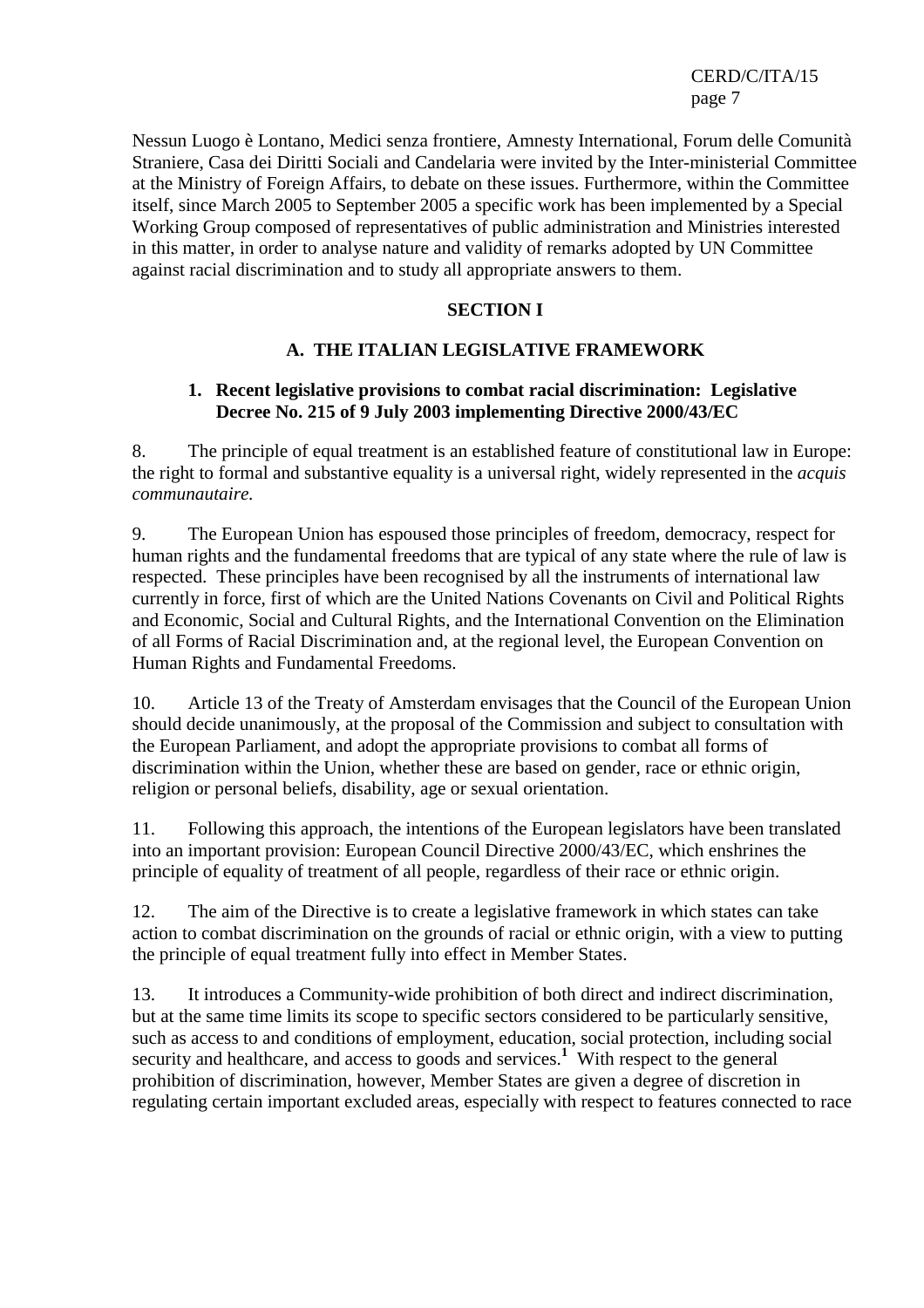or ethnic origin that might constitute an essential and decisive requirement to carry out a given job. Moreover, the Directive is without prejudice to national provisions governing the entry and stay of third country citizens, or in other words the national laws on immigration such as, in the case of Italy, the Consolidated Text of provisions governing immigration and the status of foreign nationals.**<sup>2</sup>**

14. The Directive introduces some important new rules in the fight against racial discrimination at both the functional and the organisational/structural levels.

15. In functional terms, the Directive prescribes that all Member States should provide an adequate system of legal protection to all those who feel they have been wronged by discriminatory conduct, by equipping their legal systems with judicial and/or administrative procedures that guarantee the right to fair compensation and the benefit of what is improperly defined - as we will clarify later - the reversal of the burden of proof.

16. Furthermore, in order to ensure an effective system of protection for the victims of discriminatory conduct, the Directive acknowledges that it is legitimate not just for the complainant but also for associations or legal entities that might be considered to represent the interests that have been wronged to take steps to set up protection mechanisms, without prejudice to the relevant domestic provisions concerning representation and defence in legal proceedings.

17. From the organisational point of view, the Directive envisages the establishment, within Member States, of one or more bodies to act as guarantors against all forms of discrimination based on race or ethnic origin. These bodies are required to provide independent assistance to victims, conduct independent enquiries, publish independent reports and formulate recommendations regarding discrimination.

18. On the basis of the guidance criteria contained in Article 29 of Act No. 39/2002 (the "Community Law"), the Italian Government acted promptly to transpose the Directive by adopting Legislative Decree No. 215 of 9 July 2003 (Legislative Decree No. 215/2003).

19. The task of drafting the Decree fell mainly to the legal affairs offices of the Department for Equal Opportunities and the Ministry of Labour and Social Policies.**<sup>3</sup>** With respect to the general tone of the Directive, in addition to transposing its content in accordance with the provisions of the enabling act, Legislative Decree No. 215/2003 also has an added value that strengthens its action at the national legislative level. This added value concerns two aspects, both focusing on the issue of equal opportunities.

20. The first emerges from a reading of Article 1 of the Decree, which clarifies that the objective of the legislators was to put into effect the principle of equal treatment by adopting the necessary measures to ensure that differences of race and ethnic origin should not be causes of discrimination, in a perspective that also takes into account the diverse impact that any given form of discrimination can have on men and women, as well as the existence of forms of cultural or religious racism. This principle made a tentative appearance in the recitals of the Directive, but was not then set forth explicitly in the body of the text. The Italian legislators, on the other hand, accorded great importance to this aspect, in view of the fact that the statistical data clearly indicate that episodes of discrimination are amplified when, to the elements of diversity arising from race or ethnic origin, others are added such as gender or religious beliefs.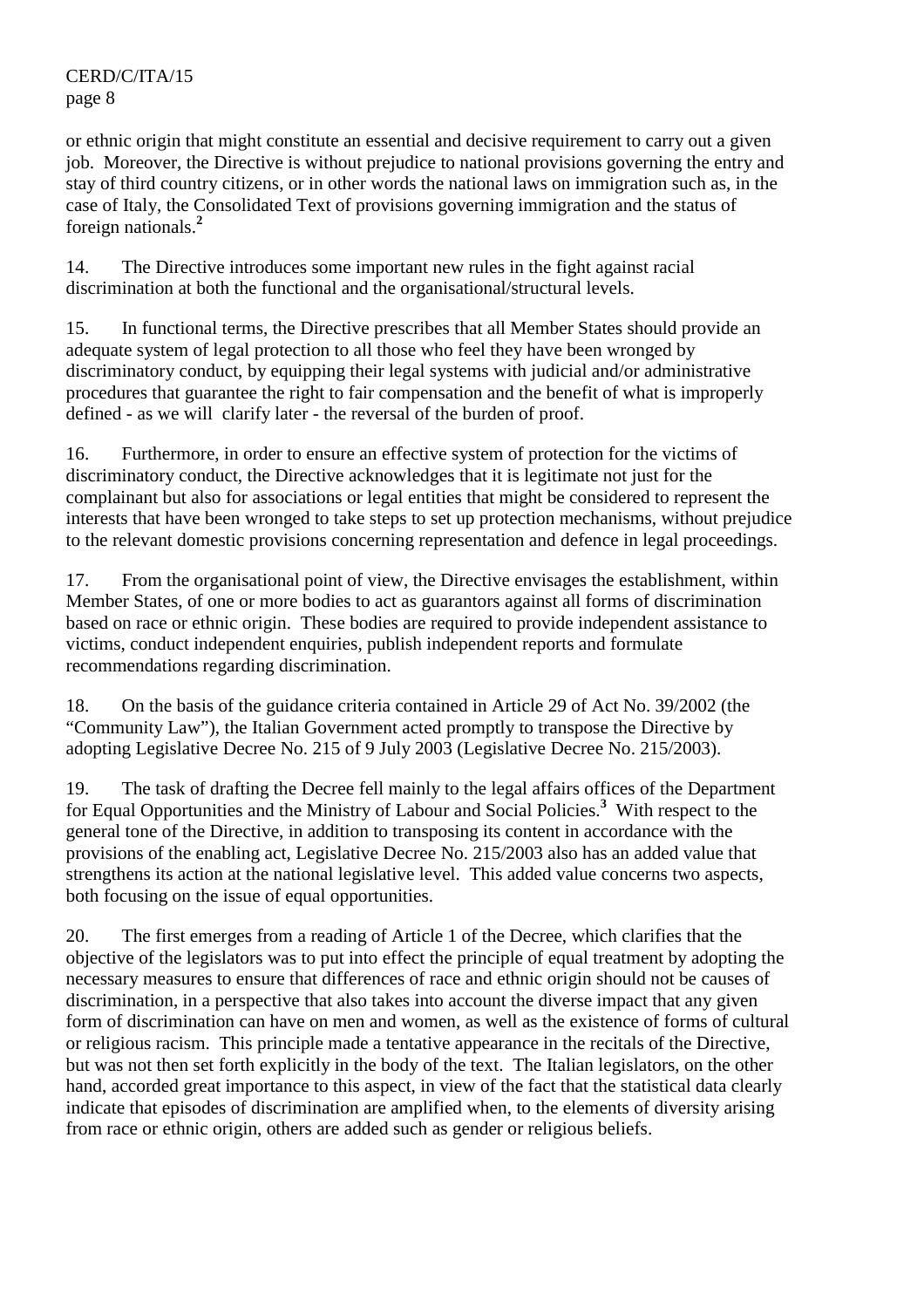21. The second aspect, connected to the first, is the institutional importance attributed in this area to the Department for Equal Opportunities in the Prime Minister's Office, where an ad hoc office has been set up as a sort of frontline post in the fight against discrimination. A wider concept of equal opportunities therefore emerges, which transcends the mere question of gender equality to embrace the whole subject of social policy in the light of an institutional mission whose objective is to ensure the widest possible equality of treatment.

22. If we go on to examine the Legislative Decree in more detail, Articles 2 and 3 transpose the content of the Directive more or less in its entirety, as applied to, respectively, the definitions of direct and indirect discrimination and the scope of application.

23. More specifically, Article 3 affirms that the principle of equal treatment applies to all persons in the public and private sectors, with respect to access to employment, occupation, guidance and vocational training, membership of workers' or employers' organisations, social protection, healthcare, social advantages, education and access to goods and services.

24. The Directive is without prejudice to provisions and conditions currently in force relating to the entry into and residence of third-country nationals and stateless persons on Italian territory, or provisions envisaging differences in treatment based on nationality.

25. With regard to employment, a specific area of exceptions is envisaged, while underlining that differences of treatment connected with race or ethnic origin do not constitute discrimination if the characteristics in question are a genuine and determining occupational requirement, as long as parameters of proportionality and reasonableness are respected; these are naturally left to the evaluation of the courts.

26. Finally, a highly generic safeguard clause excludes from the scope of the provision all those differences of treatment which, although resulting as indirectly discriminatory, are objectively justified by legitimate aims and by adequate and proportionate measures.

27. With respect to the judicial protection of rights, Article 4 envisages the application of the procedure referred to in Article 44 of Consolidated Text of provisions governing immigration and the status of foreign nationals No. 286/1998 providing for a particular form of streamlined, effective civil action against discrimination.

28. Certain forms of guarantee are underlined with respect to the system of protection set forth in Article 44: the possibility of attempting conciliation as envisaged by Article 410 of the Civil Code and by Article 66 of Legislative Decree No. 165 of 2001, in disputes concerning employment relations with, respectively, private or public administrations; evidentiary arrangements under the system of presumptive evidence; and finally, the possibility for the judge to: a) award compensation for damage, including non-economic damage; b) issue the appropriate provisions for the cessation of the discriminatory conduct and order the adoption of a plan for the removal of the discrimination; c) for the purposes of awarding damages, take into account the question of whether the discriminatory act or conduct is a response to a previous judicial action or an unjust reaction to previous actions by the victim with a view to obtaining the application of the principle of equality;**<sup>4</sup>** and d) order the publication of the judicial decision in a national daily newspaper.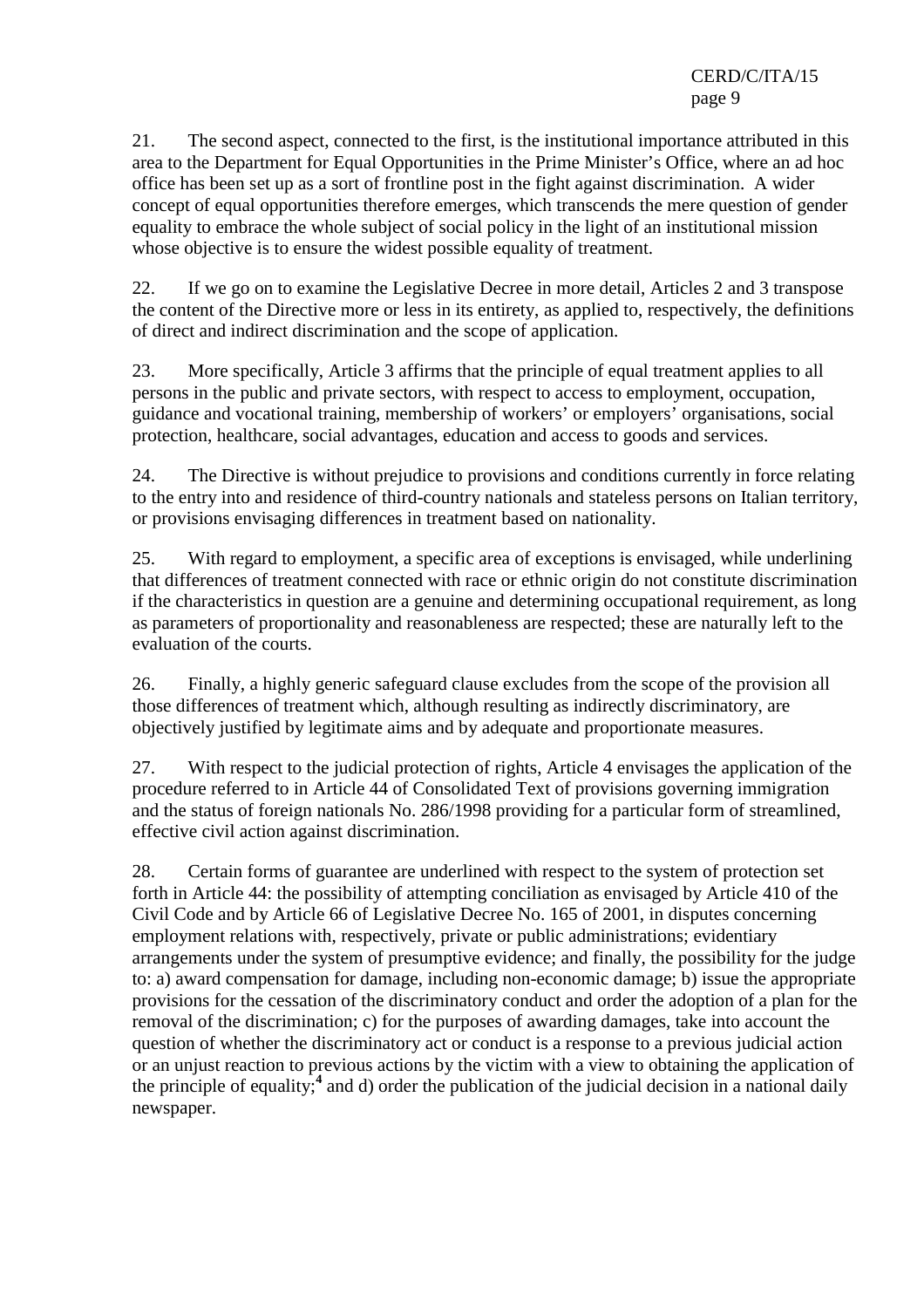29. The favourable view expressed in the directive with respect to the presumed victim has been transposed to the Italian legislation, which envisages a system of presumptive proof.

30. Those who consider themselves as victims of a discriminatory conduct are required to provide the judge with the evidence of the alleged violation of the principle of equality and the respondent will be required to demonstrate before the judge that the violation has not taken place.

31. It is then up to the judge to evaluate the evidence prudently, as envisaged by Article 2729§1 of the Civil Code.

32. With regard to actors legally entitled to engage in procedures to ensure judicial protection, Article 5 of Legislative Decree No. 215/2003 recognises as being legitimately entitled to engage in judicial and/or administrative procedure those associations and bodies identified, on the basis of programme objectives and experience in the sector, through an Inter-ministerial Decree jointly issued by the Minister of Labour and Social Policies and the Minister for Equal Opportunities on  $16<sup>th</sup>$  December 2005. Associations and bodies which operate in the field of social integration and are included in the Ministry of Labour and Social Policies Register pursuant to Article 52§1 (a) of Presidential Decree No. 394 of 31 August 1999 or which operate specifically in the field of combating discrimination and are included in the register set up in the Department for Equal Opportunities, may obtain such entitlement.

33. This active legitimation concerns cases of individual and collective discrimination. In the first case, associations may act through a proxy issued by the victim of the discrimination in writing, on pain of nullity, in the form of a legally binding public or private document. In the second case, the associations may also act in the absence of a proxy, since the persons wronged by the discrimination cannot be directly or immediately identified.

34. Finally, Article 7 envisages that an Office for the Promotion of Equal Treatment and the Removal of Discrimination on Grounds of Race or Ethnic Origin should be set up in the Prime Minister's Office - Department for Equal Opportunities.

# **2. The legislative framework concerning immigration and the status of foreign nationals**

35. With respect to the implementation of Act No. 189/2002 amending and integrating the Consolidated Text of provisions governing immigration and the status of foreign nationals as adopted through Legislative Decree No. 286 of 25 July 1998, the regulation of the issue of immigration has been reviewed at the initiative of the present government through Decree Law No. 416 of 30 December 1989 containing "Urgent provisions governing political asylum and the entry and stay of non-EU citizens and stateless persons already present on Italian territory", confirmed by Act No. 39/1990. These new rules were supplemented through the Presidential Decree concerning amendments and additional provisions to Presidential Decree No. 394 of 31 August 1999 as envisaged by Article 34§1 of Act No. 189/2002, amending the implementing regulations of the above mentioned Consolidated Text with a view to establishing appropriate procedural rules governing the granting of applications for the recognition of refugee status.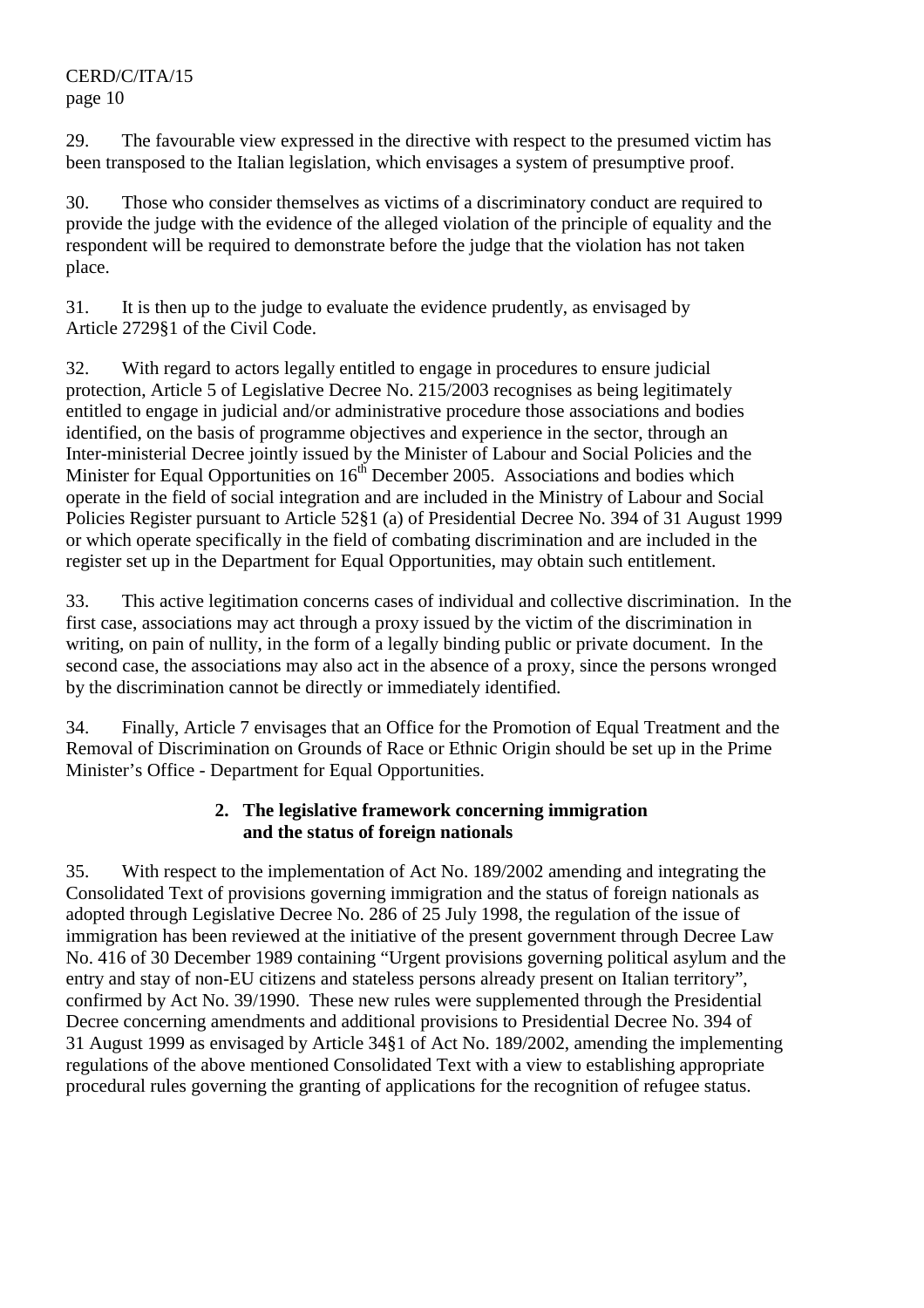36. Moreover, with the confirmation, in Act No. 272 of 12 November 2004, of Decree Law No. 241 of 14 September 2004, the rulings of Italy's Constitutional Court were implemented with a view to reviewing the provision in order to establish a procedure for the validation of the expulsion of aliens,<sup>5</sup> thus taking on board the criticism raised by the Constitutional Court and establishing new rules governing aliens remaining in Italian territory without justified reason in breach of the order issued by the *Questore* (head of the local police).

37. When drafting Presidential Decree No. 303/2004, the Government took into account the proposals put forward by relevant associations and agencies, particularly those from UNCHR, as well as the EU Directive (2003/9/CE), entitled "Basic provisions for the admission of asylum-seekers", as adopted by the EU Council on 27 January 2003.**<sup>6</sup>** Within this framework, it is worth recalling the EU Council Decision adopted on June 8 2004, which was translated into the Italian system by the Presidential Decree No. 242/2004. This Regulation aims at streamlining computerised and data processing systems to better deal with data on migration, migrants, and the status of refugees, with the Dublin and Geneva Conventions.

38. Finally, Presidential Decree No. 334 of 18 October 2004, which entered into force on 25 February 2005, provides for timely amendments and additions to Presidential Decree No. 394 and specifically increased the competencies of a number of bodies in procedures for issuing (Articles 4 and 5) or denying (Article 6) entry visas, the arrangements for concluding the "residence contract" (Article 8), for applying for, issuing and if applicable converting residence permits (Articles 10, 11 and 13), with specific reference to the possibility of issuing permits for reasons of social protection (Article 21) or for cases in which expulsion or denial of entry is specifically prohibited (Article 22), and with respect to "detention" in temporary stay and assistance centres (Article 20).

39. Of special relevance is Article 24 (and related Article 25) of the Presidential Decree, concerning the institution of the Single Desk for Immigration (also referred to in Article 45, concerning the changes to information systems, since the data acquired by these Single Desks are channelled into a computerised archive set up especially for this purpose). This mechanism is designed to facilitate the procedures for issuing authorisations to recruit non-EU workers or for family reunification, following a check on the "legality, completeness and compliance of the documentation submitted", leading to the granting of the residence permit.**<sup>7</sup>**

40. The Single Desk also sends employment enquiries through the computerised system to local Employment Centres, which within 20 days of receipt distribute the applications received and inform the Single Desk of any vacancies they have been informed of. The final step in this procedure is notification by the employer to the Single Desk and, for information, to the Employment Centre, where the application for authorisation for the applicant worker is confirmed.

41. The operation of the Single Desk - the tasks it will be performing in the future are currently carried out by the departments directly concerned, as far as opening the procedure is concerned, and by the *Prefetture* (offices of the Prefects, the local Government representatives) as recipients of the applications and notifications - will affect the procedures for drawing up contracts of stay for wage-earning employment (Article 30), for issuing the related residence permits (Article 31), for any changes in the employment relationship (Article 32), the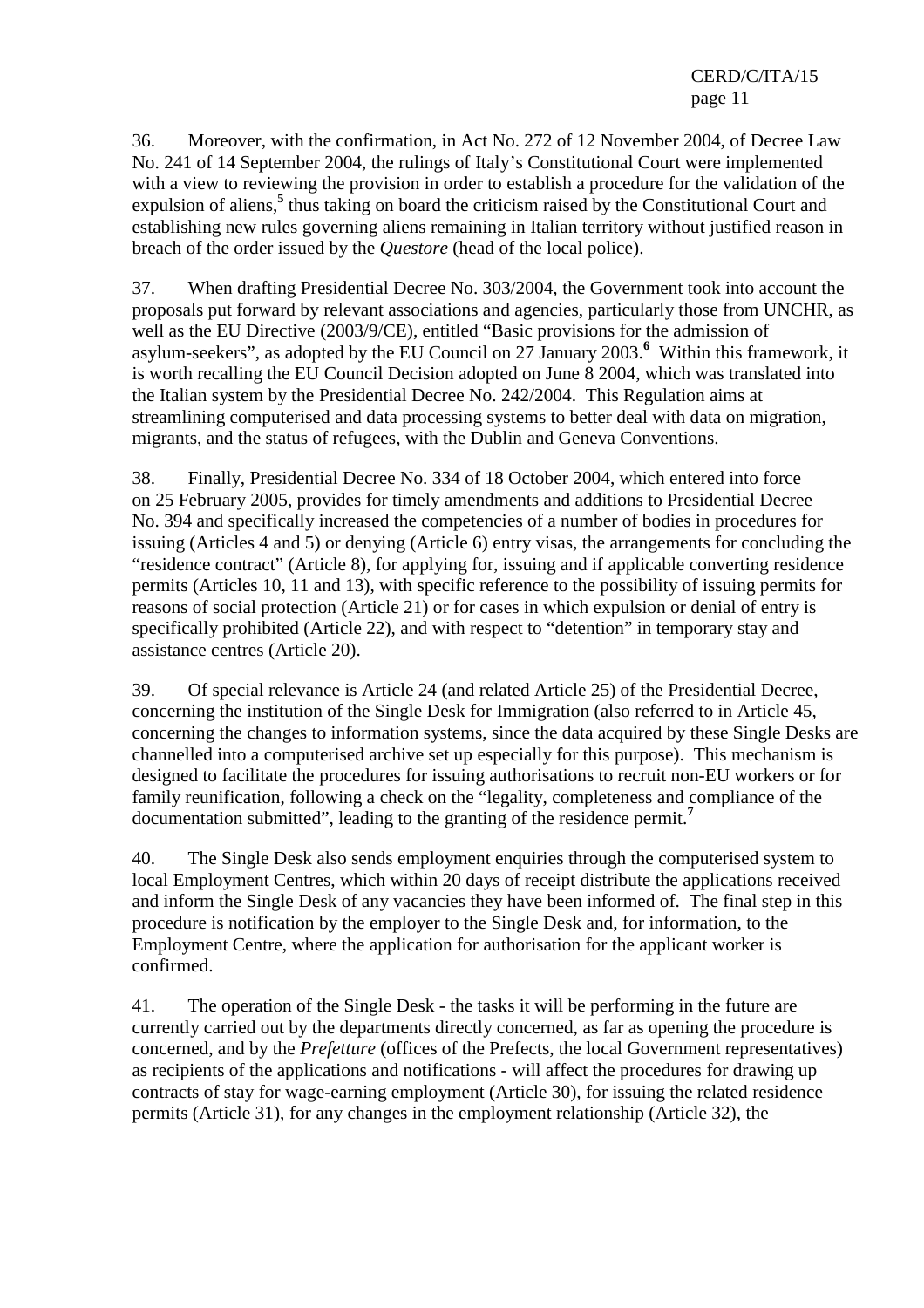arrangements for registration on the jobseekers' list (Article 33), and access to other types of employment, from seasonal (Articles 34 and 35) to self-employment (Article 36). Special cases of entry for employment reasons are also envisaged (Article 37).

42. Of particular interest is Article 34, concerning priority cases, on the basis of which the Ministry of Labour and Social Policies, in conjunction with the Ministry of Education and in agreement with the State-Regions Conference, establishes "the arrangements for drawing up and carrying out training and education programmes for implementation in […] countries of origin, as well as the criteria for their evaluation".

43. Finally, the regulations envisage different procedures and rules for granting visas for medical treatment (Article 40) or study (Article 41).

44. Actually, Italian commitment in the matter of asylum-seekers is well represented by Legislative Decree No. 140 of May 2005 and by Presidential Decree of 13 May 2005. The first decree, in fact, in implementing EU Directive 2003/9, regulates the procedures for the acceptance of foreign refugees in the national territory, defining the content of "asylum-seeker", "alien" and "asylum request". The decree entered into force on 20<sup>th</sup> October 2005 and it finalises the reception system for asylum-seekers initiated by Act No. 189/2002. The priority aim of Identification Centres is twofold- on the one hand they are designed for the reception of asylum-seekers and on the other they are supposed to prevent them from scattering throughout the national and European territories. Legislative Decree No. 140 regulates the reception of asylum-seekers not obliged to reside in State run facilities and who are entitled to receive their residence permits. This type of asylum-seeker is hosted in local authorities run facilities, which are funded by the National Fund for Asylum Policies and Services, whose budget has been appropriately increased and is now totalling almost 23 million Euros.

45. In connection with the possibility of asylum-seekers having a job , for example, Article 11 of Legislative Decree No. 140 introduces a totally new aspect in that it provides that should the relevant Territorial Commission not adopt a decision on the asylum application within six months from submission and the delay does not fall under the responsibility of the applicant, the residence permit is renewed for a further six month period and enables the applicant to work until the procedure for the recognition of refugee status is concluded. However, the residence permit cannot be turned into a "stay-for-work" permit. Thus the maximum time limit granted to the State to allow asylum-seekers to work is lowered to six months according to Italian legislation, as against the 12 month limit envisaged by the European Directive.

46. Moreover, asylum-seekers who have a job can still take advantage of the reception supplied by local authorities under the umbrella of the Protection System, provided they contribute to the relevant expenses as envisaged by the above mentioned Legislative Decree No. 140.

47. In case of appeal before the judicial authority against the rejection of the application for the recognition of refugee status, the applicant, if authorised to remain on the national territory pending the conclusion of the case, has access to the reception facilities only as long as he is not permitted to work, according to Article 11, or for all the necessary time in case he is unable to work owing to adverse physical conditions.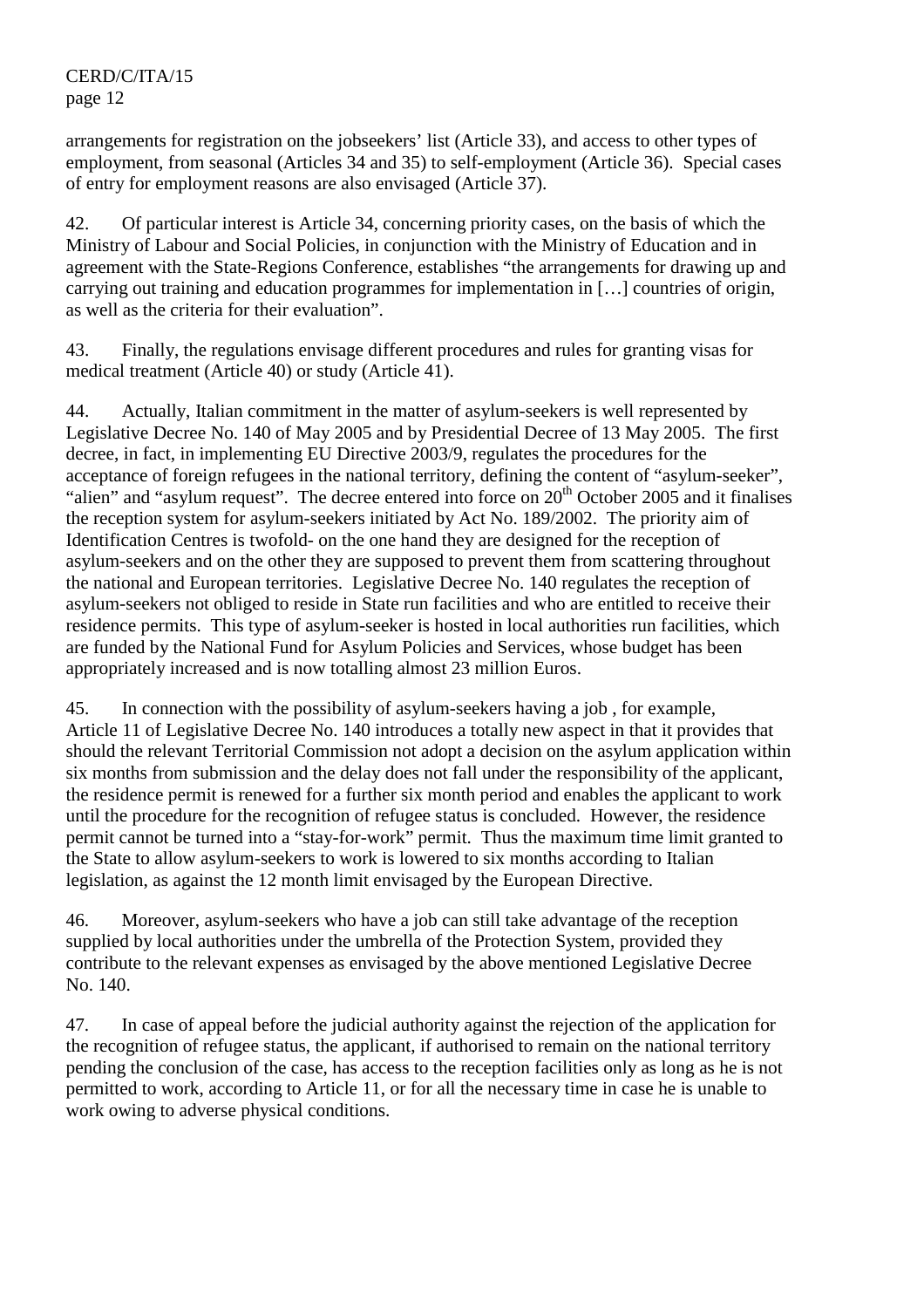48. The Presidential Decree of 13 May 2005 implements the "National Plan concerning immigration policy foreigners on the national territory for 2004-2006", examining in detail matters relating to asylum and suggesting proper objectives to offer adequate solutions.

# **(a) The regulations concerning the procedures for the recognition of refugee status**

49. For geographical reasons Italy is one of the most exposed points of transit and destination of such immigration flows and, as such, one of the leading countries in countering such phenomenon. Therefore through a series of initiatives - promoted both at the national and international levels - Italy wants to be in the front-line in the action for prevention, combatting and suppression of this despicable phenomenon.

50. Without reiterating what was just mentioned, when dealing with measures concerning illegal immigrants and particularly the so-called Lampedusa case, **the respect for the fundamental rights of men, women and children is the primary criterion guiding our action.<sup>8</sup>**

51. The illegal entrances take place, most of all, through the crossing of **terrestrial borders**  (the so called green borders) hiding people especially in commercial vehicles. However, it may happen that the entrances occur in a place where, due to the morphology of the territory, police controls are inferior. The most relevant borders are with: Slovenia, France, Switzerland and Austria.

52. Today the most important route followed to reach Italy **by sea** is the one on the South West coast of Sicily. In particular the islands of Lampedusa (Agrigento) and Pantelleria (Trapani) could be considered as a natural landing place for citizens of North- African and Western Africa Countries. Until a few years ago other routes have also been used that reached Calabria and Puglia. The routes reaching Calabria left from Sri Lanka and through Suez to arrive in Italy. From Turkey, there has been clandestine movement of Turkish, Iraqi of Kurdish ethnicity, Pakistanis, Indians, Sinhalese men, Bangladesh men and Afghans, with isolated cases of North Africans. Puglia represented during the last years one of the main passageways for illegal immigrants movements coming from nearby Albania and from the other countries of the Balkan peninsula, as well as from the Middle-East. This problem, thanks to the important engagement supported through strengthened collaboration with Albania, is now completely resolved.

53. In the last few years an increase of clandestine coming from Greece on board of the ship-ferry connecting, with daily lilt, the Greek harbours of Patrasso and Igoutmeniza with those of Ancona, Bari, Brindisi, Trieste and Venice, has been recorded. The foreigners are often hidden individually inside commercial vehicles embarked on these ships and others are found in possession of false documents. In order to intervene in a more effective way, joint operations are periodically undertaken among the two police forces, both in the harbours and on board the ferries.

54. **Aerial borders** are of interest from the point of view of clandestine immigration. The following airports can be considered "at risk" as places of origin and/or of transit of illegal migrants in Italy and in other Members States of the European Union: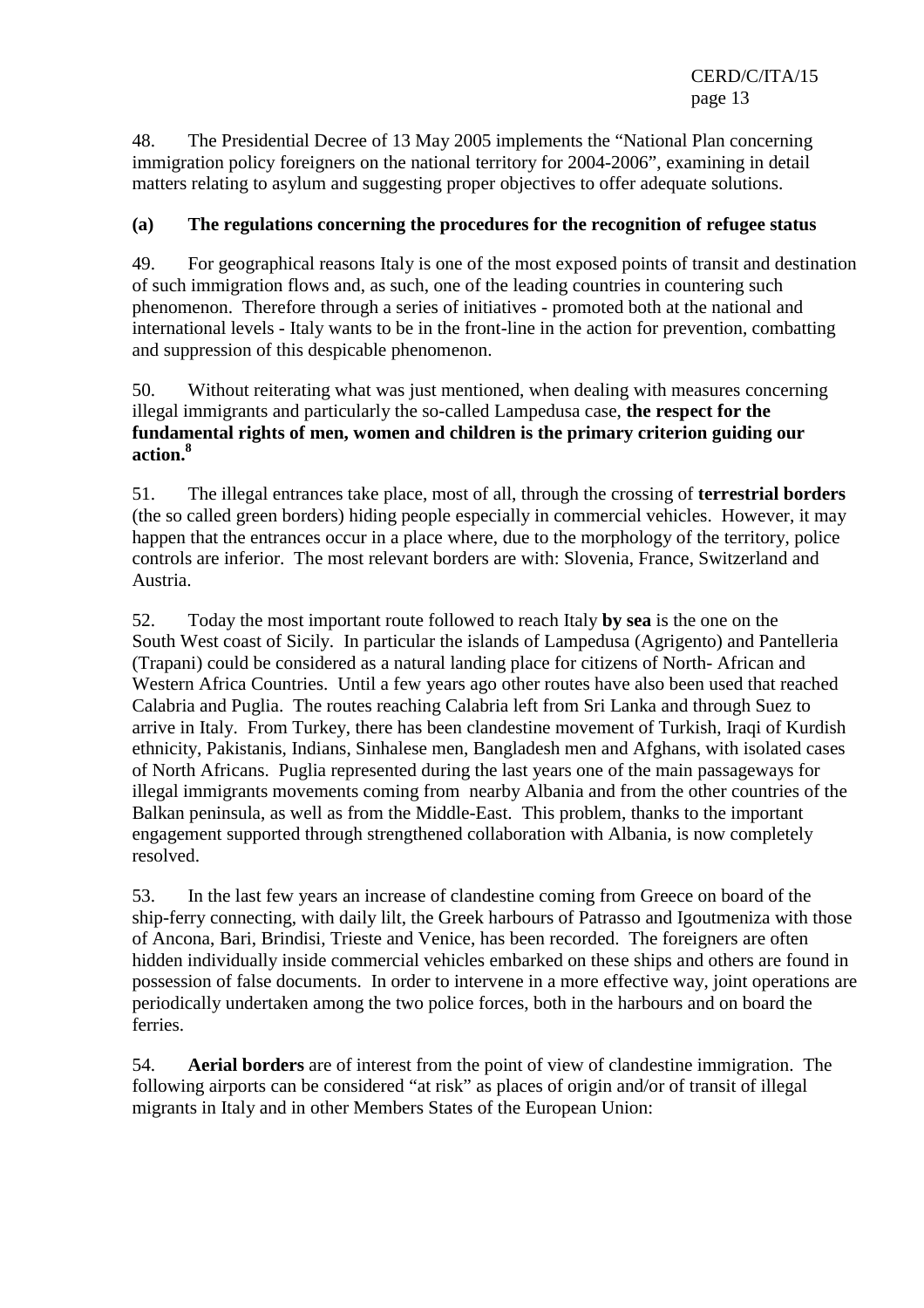- − Europe: Moscow, Warsaw, Kiew, Istanbul, Tirana, Sarajevo, Belgrado, Budapest, Prague;
- − Africa: Accra, Lagos, Dakar, Nairobi, Addis Abeba, Casablanca, Cairo;
- − Asia: Teheran, Amman, Dubai, Abu Dhabi, Bahrein, Karachi, Islamabad, Colombo, Bangkok, New Dheli, Kuala Lampur, Singapore, Peking, Hong Kong;
- − America: Lima, Quito, Caracas, Havana, Santo Domingo, Rio de Janeiro, San Paolo, Bogotà.

55. For a better understanding of the phenomenon of clandestine immigration, the following statistics have been reported relating to the measures of precaution of leaving adopted and two recapitulate charts of the accords of readmission agreed upon by Italy.

#### **Foreigners rejected to the frontier and moved away the national territory**

| Foreigners                        | 2002   | 2003   | 2004   | 2005<br>(31.08.2005) |
|-----------------------------------|--------|--------|--------|----------------------|
| Rejected to the frontier          | 37.656 | 24.202 | 24.528 | 12.763               |
| Moved away the national territory | 50.845 | 40.951 | 35.437 | 23.428               |

#### **Illegal migration to Italian coasts**

|                        | 1999    | 2000     | 2001    | 2002     | 2003    | 2004    | 2005    |
|------------------------|---------|----------|---------|----------|---------|---------|---------|
| Landed in Lampedusa    | 356     | 447      | 923     | 9669     | 8819    | 10 497  | 14 8 55 |
| Landed in other places | 1617    | 2 3 3 5  | 4581    | 8 5 5 6  | 5 1 9 8 | 3 0 9 7 | 7969    |
| of Sicily              |         |          |         |          |         |         |         |
| Landed in Puglia       | 46 481  | 18 9 9 0 | 8 5 4 6 | 3 3 7 2  | 137     | 18      | 19      |
| Landed in Calabria     | 1 5 4 5 | 5 0 4 5  | 6 0 9 3 | 2 1 2 2  | 177     | 23      | 88      |
| Landed in Sardinia     | 0       |          |         | $\theta$ |         |         |         |
| Total                  | 49 999  | 26817    | 20 14 3 | 23 7 19  | 14 3 31 | 13 635  | 22 9 39 |

56. In territorial waters such as in the contiguous zone and in the open sea, a police boat that locates a ship implicated in the illicit transport of migrants can, under certain conditions, carry out an inspection of this ship and "confiscate it by accompanying it to a national port". Different modalities of intervention can be envisaged within the framework of collaboration with other States and in accordance with the international law in force. These do not consist simply of stopping the boat or repatriating the boat to the State of origin as indicated in the report, but rather of a system aiming at making a more effective collaboration in the correct management of migratory flows via sea at the national and international level.

57. The claim according to which Italy reportedly denied asylum rights to immigrants landing on the Isle of **Lampedusa** is groundless. The Assistance Centre based in Lampedusa is mandated to providing rescue and first-aid services to the shipwrecked migrants who are subsequently moved, under the supervision of the Security and Public Order Department at the Ministry of the Interior, into other Centres. As for the accuracy of the access and exit registers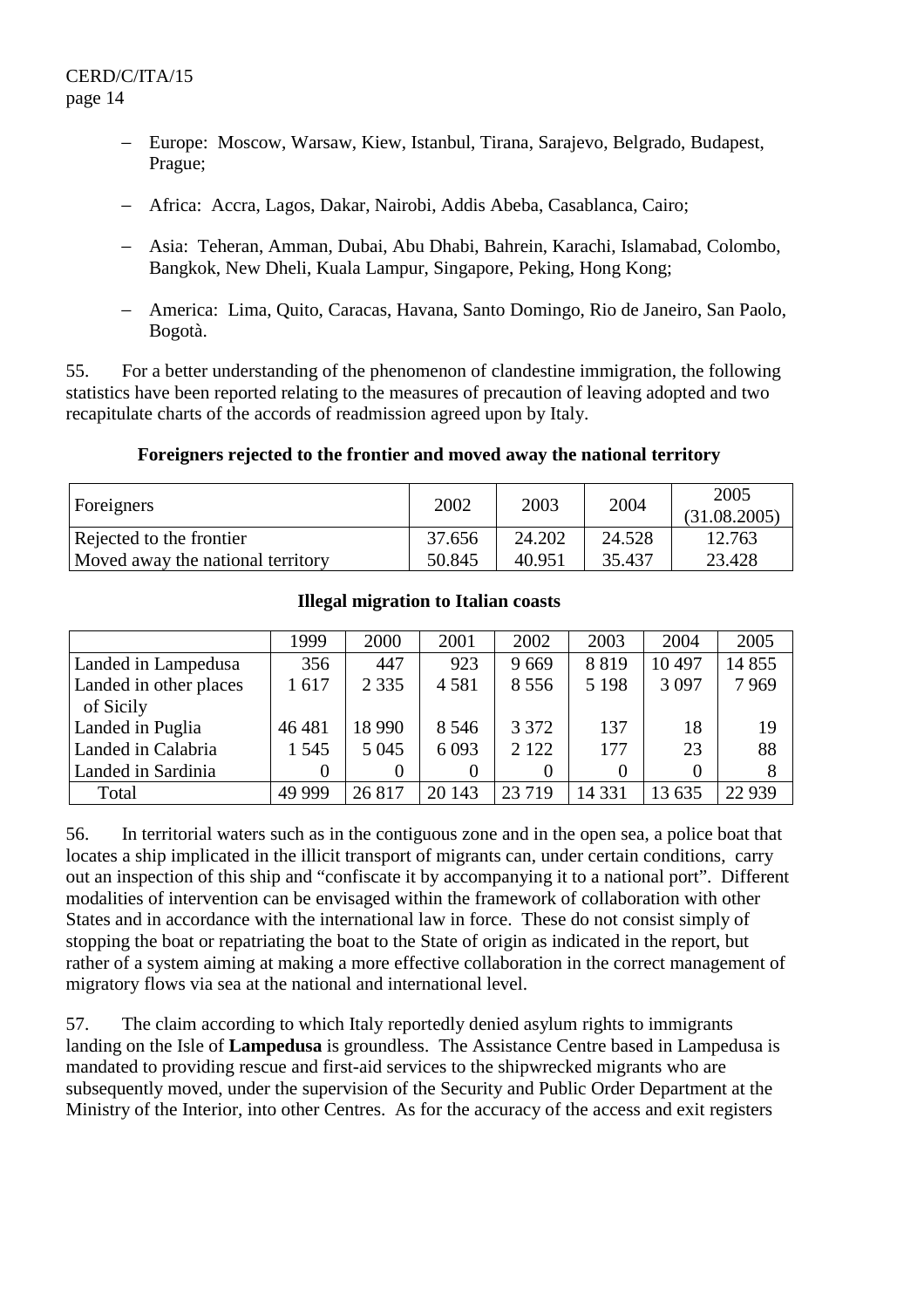of foreign nationals who transit through Lampedusa Centre, it is important to underline that the Managing Body of the Centre records the names of newly arrived persons and related personal data, including records of judicial proceedings, and draws up a detailed weekly report (including data such as the number of people hosted) to be sent subsequently to the Department for Civil Liberties and Immigration*.* The Managing Body is thus judicially liable for the validity and the correctness of the data contained therein.

58. Concerning "the identification of foreigners expelled", it is necessary to note the following: in spite of the impressive illegal migration pressure organised by criminal gangs, administrative action as regards immigrants has always been based on scrupulous compliance with the law and careful examination of every single case*.* All persons illegally landed on Lampedusa have been identified and have been given the possibility of filing a political asylum claim and demonstrating that they have been personally persecuted in their countries of origin or residence*.* Families have been kept together and transferred as soon as possible to more adequately-equipped centres*.* Minors have been immediately transferred and committed to local bodies for protection and assistance measures*.* Those who expressed their desire to claim political asylum were transferred in large numbers to national centres created for the reception of refugees. Through violent and organized actions, some escaped from these structures before the completion of procedures*.* All the irregular immigrants expelled to Libya or Egypt were repatriated to their countries of origin and did not suffer from ill treatment.**<sup>9</sup>**

59. An Inter-ministerial Decree (Interior, Work, Social Policies, Economy and Finance) will soon be signed*.* This Decree will confer on the present Lampedusa Centre the character of a first reception and rescue facility, under Decree Law 30 October 1995 No. 451, converted in Act 563/1995 (the so-called Legge Puglia)*.* The new legal status of this Centre entails that immigrants should stay in the Centre only for a strictly necessary period and should then be transferred to an Identification Centre (for potential asylum-seekers) or to a Temporary Stay Centre (for potentially expelled people), so as not to overcrowd the Centre or to create dysfunctions in providing services*.* Thus, the juridical status of the Centre will be progressively adapted to the function it has carried out all along under the growing pressure of the migratory flow*.* In this framework, the system of transfer of illegal immigrants will be improved so as not to exceed the maximum capacity of the Centre (300 persons).

60. Among other initiatives undertaken in order to improve the hosting conditions of immigrants, it is worth mentioning the renewal of the agreement with the organisation «Misericordia» as well as the decision to purchase land bordering on the Centre of Lampedusa for construction of new sanitary infrastructure*.* In regard to the hygienic services of this Centre, renovation works have recently been approved (ten new showers were built). Moreover, works for the improvement and re-adaptation of the Centre have also been approved in line with the proposals by the *Prefetto* in Agrigento based upon a preliminary plan presented by the Civil Engineer Service in Agrigento. Within this framework, according to a DCPM (see Order by Protezione Civile, No. 3476/2005), a delegate Commissioner was appointed in Lampedusa in order to organize all activities aimed at acquiring adequate reception structures for the illegal immigrants. His task is to co-ordinate and facilitate the connections between all the administrations concerned. Along with this, another area has been identified where a provisional camp will be set up in case of emergency for those immigrants waiting to be relocated.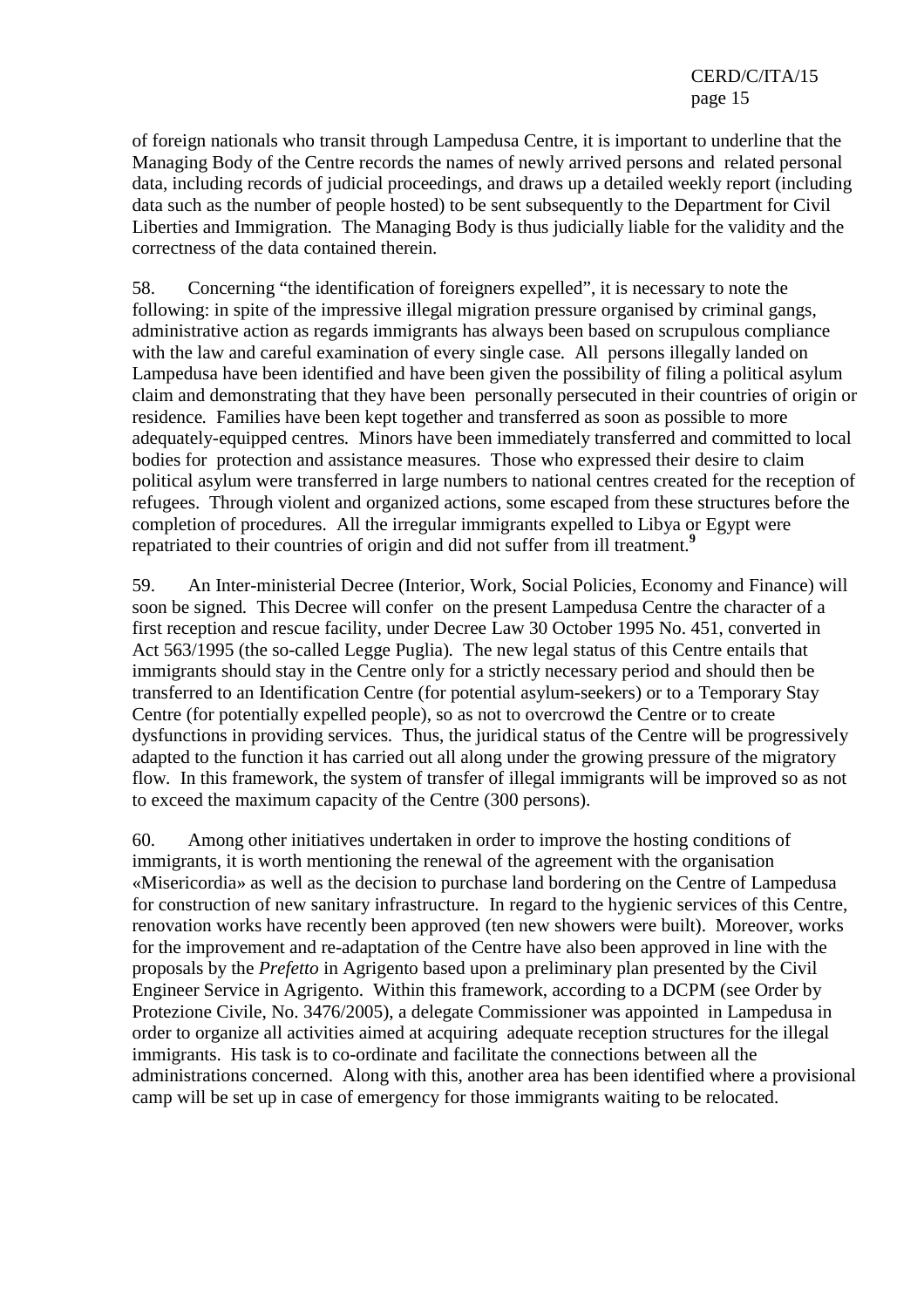61. Along with these urgent measures, the construction of a new Centre will also take place in an area so far occupied by army barracks*.* After some resistance, this project has finally been accepted by the local community. The aim is to put the new centre in place before next year. Additionally, a new Temporary Stay Centre will be established in Trapani and settled on the State property of Milo; it will be able to receive 200 people and preliminary planning activities are being implemented. Furthermore, the following three initiatives will be undertaken with the aim of improving the hosting capacity on the island of Sicily: i.) the construction in Porto Empedocle of a tensostructure for first aid and hosting-related activities. ii.) the restructuring and re-opening of the centre in Agrigento. iii.) the enlargement and rationalisation of the Caltanissetta centre that will become a modern multi-functional structure for the management of the migratory flows.

62. Pursuant to a specific request to establish a unit accountable to the Questura of Agrigento at the CPTA of Lampedusa Island, the Ministry of the Interior has already ordered the increase of State Police personnel at Lampedusa Temporary Stay and Assistance Centre. With a view to streamlining the administrative procedures concerning the identification of foreign nationals and to ensuring that the foreign nationals present in the centres are correctly informed about their rights in compliance with the immigration and asylum legislation, it should be noted that the competent Administration has already ordered to increase the police personnel at Lampedusa Temporary Stay and Assistance Centre to perform the tasks connected with the arrival of illegal immigrants to the Island.

63. Along these lines, with specific regard to the activities carried out by Carabinieri forces, it is worth mentioning that the Carabinieri Division based on Lampedusa Island has been deployed to perform only surveillance activities within and around the reception Centre. Their tasks focus on guaranteeing public order within the community; preventing possible escapes and episodes of violence among host residents who are not EU citizens, etc. The administrative tasks (identification and photo-cataloguing) and the investigative ones linked to the landing of people on the coasts are carried out by the State police.

64. Among the initiatives improving the stay conditions of immigrants in the Lampedusa Centre, with specific regard to the health and psychological assistance actually offered in the Centre, the convention for the management of the structure, in force for the year 2006, clearly sets forth the characteristics of the medical Centre, which in case of a number of 500 people hosted provide for the 24h/24 presence of a doctor and a medical service with professional personnel and ambulances. In case of particular pathologies, the medical personnel of the Centre shall get immediately in contact with the Lampedusa *Poliambulatorio* (health-care centre) and, if necessary, the patients will be transferred to the closest hospital by helicopters. Moreover, in order to ensure to the disembarked immigrants a prompter social humanitarian assistance, the *Prefettura* in Agrigento signed in 2004 an ad hoc MoU with "Médecins sans frontière" which is still in force. This organisation is authorized to make a preliminary screening of the illegal immigrants in order to implement specific measures and ensure the necessary hygiene in the Lampedusa Centre. Recently, *Médecins Sans Frontières(MSF)* has requested, in particularly serious conditions detected by the first screening, that they be allowed to extend their assistance activity even to the *Poliambulatorio* of the island. To this end, and in order to draw up a possible MoU for the future cooperation, the *ASL* (local health-care Centre) and *MSF* have started preliminary contacts. These requests were accepted and will be defined in the MoU, to be signed by the *Prefet* in Agrigento.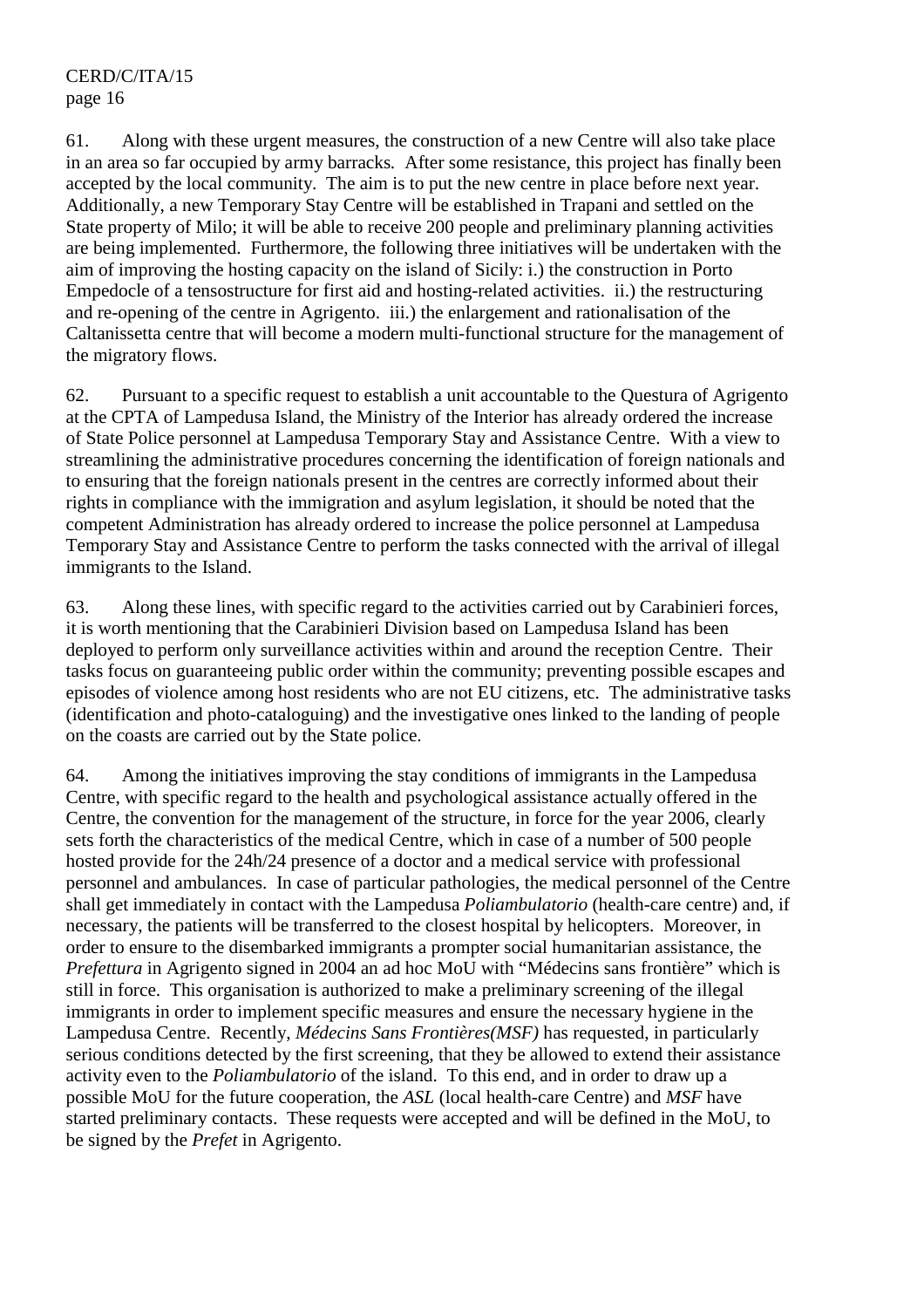65. Referring to the relationships between Italy and Lybia it must be mentioned the agreement signed on 13<sup>th</sup> December 2000 in Rome on the fight against terrorism, organized crime, drug trafficking and illegal immigration. The agreement has been in force since  $22<sup>nd</sup>$  December 2002 (Official Bulletin of the Italian Republic - Communication No. 111,  $15^{th}$  May 2003).

66. On this basis, the two Ministers of the Interior began several consultations, especially during the second semester of the year 2003, with the aim of implementing a programme of technical cooperation with the Libyan authorities along with various forms of collaboration to combat illegal immigration. The aim is to improve Libyan institutional capacities in the management of immigration and to provide the Libyan law enforcement officials with more effective training in compliance with European standards. The terms of these co-operation agreements have never been a mystery. The Ministry of the Interior website reports several press releases (among others, the following press releases from the Italian Minister, Hon. Pisanu, dated  $27<sup>th</sup>$  September 2004;  $12<sup>th</sup>$  October 2004;  $25<sup>th</sup>$  November 2005; and lastly  $19<sup>th</sup>$  January 2006) on the co-operation with Libya in the field of migration (www.interno.it). Moreover, the Minister of the Interior has provided detailed information on this bilateral collaboration before the Parliament (hearings of  $8<sup>th</sup>$  October 2004 and of 29<sup>th</sup> June 2005). Again before the Parliament, and prior to the cited interventions of the Minister Pisanu, two Undersecretaries of State, Hon. Ventucci and Hon. Antonione, explained the terms of reference of such agreements (see resumés of the following Parliament sessions: on  $19<sup>th</sup>$  June and  $10<sup>th</sup>$  December 2003). In fact, initiatives were initiated in the following areas: i.) Vocational training; ii.) Assistance for returning illegal migrants to Third Countries; iii.) Supply of goods and services; iv.) Setting up of detention centres for illegal migrants according to European standards; v.) Operational and investigative cooperation.

67. Moreover, it is worth mentioning that almost all foreigners returned to Libya - after "respingimento" according to Article 10 of the Consolidated Text on Immigration - have Egyptian nationality. Every return to Libya has implied the planning and monitoring - by Italy of the removal of the people concerned to their Country of origin. All the operations were been carried out in due time. Egyptian Authorities confirmed the nationality of their citizens and granted them readmission in the State through Libyan borders. No cases of ill-treatment were reported, either in Italy or at our Embassy in Tripoli.

68. Actually, Italy has urged the European Union to pay more attention to the Libyan situation, since nowadays Libya represents the most important transit basin of migration flows towards Europe. On 3<sup>rd</sup> June 2005, JHA Council approved some Italian proposals and adopted a final document (ASIM 24 RELEX 291) with the aim of starting a dialogue and promoting co-operation between the EU and Libya. Such a document reflects the action carried out by Italy and envisages a number of initiatives already undertaken at the bilateral level.

69. For a long time Italy has been supporting the Libyan commitment aimed at intensifying cooperation in the field of migration, on the basis of a careful evaluation of the various policies concerning Arab and African Countries in relation to the treatment of foreign citizens. Arab-Libyan and African policy is based on the spirit of brotherhood with those Countries and on the absolute absence of oppressive intentions towards illegal migrants. In the last years, the Libyan Government adopted a series of actions aimed at revitalizing the organization of the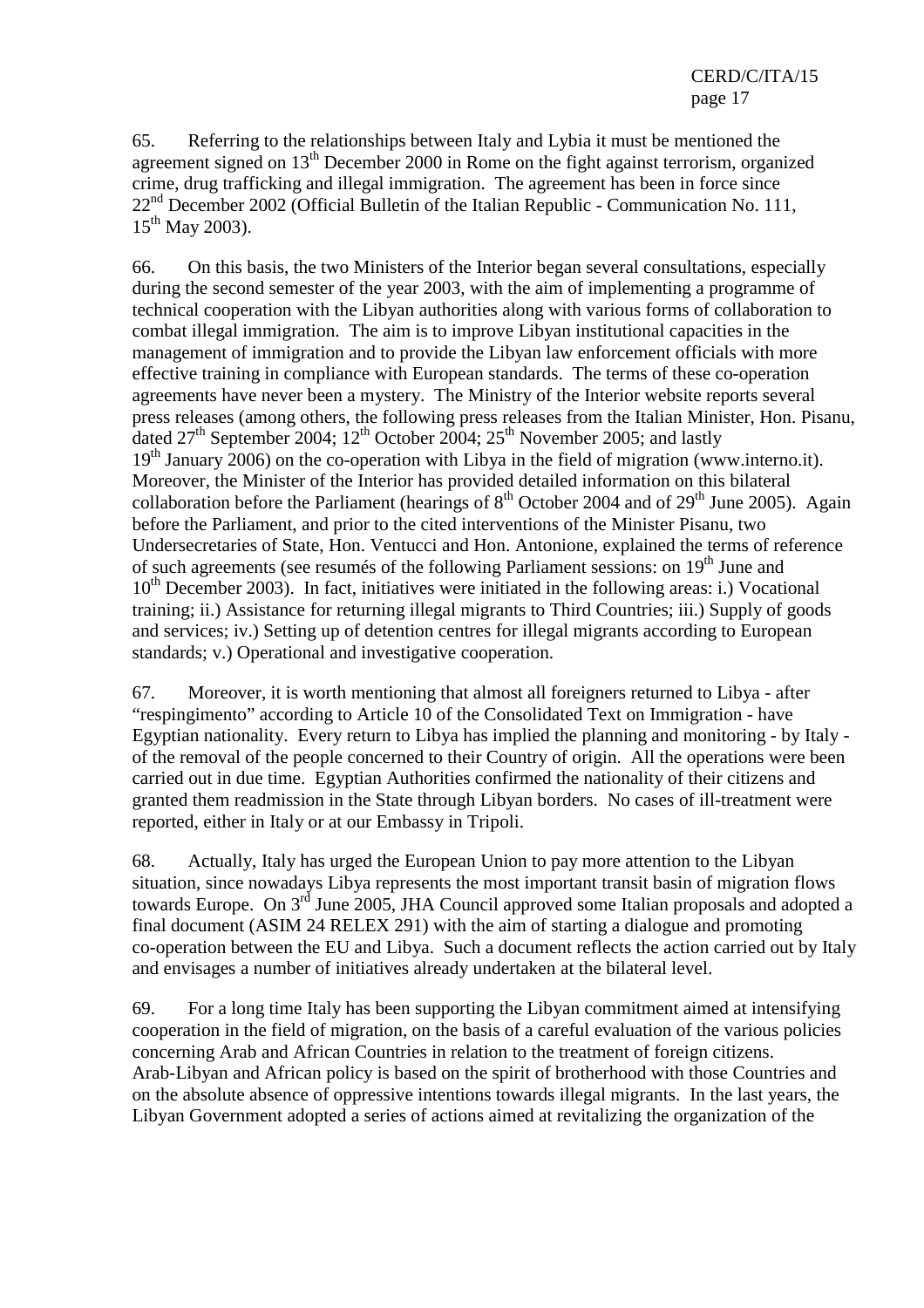African unity and at developing initiatives to sustain neighbouring Countries. In this context it is worth mentioning, for example, the COMESSA Forum (community of Sahel and Saharan States), as well as the panhandle for humanitarian assistance to Darfur populations through Bengasi, Kufra Oasis and the paths of the desert connecting Sudan.

70. Recently Italy - in co-operation with IOM (International Organization for Migration) - is developing a project called "Through Sahara", financed with AENEAS funds for developing regional co-operation as well as improving the institutional capacity of Libya and Niger in the field of border management and of the fight against illegal migration.

72. Articles 1-bis, 1-ter 1-quater, 1-quinquies and 1-sexies, which were introduced by Articles 31 and 32 of Act No. 189/2002, introduced significant changes to the procedure for accepting foreign nationals applying for refugee status and the treatment and evaluation of applications.

73. Having laid out the general rules, the law provides that the more detailed operational arrangements should be laid down in the form of a regulation. More specifically, the new Article 1-bis establishes Temporary Stay and Assistance Centres which are provided for those who apply for asylum in accordance with the aforementioned Act No. 189/2002.

| Location               | Number |
|------------------------|--------|
| Agrigento              | 110    |
| <b>Brindisi</b>        | 180    |
| Catanzaro              | 75     |
| Lecce - "Regina Pacis" | 180    |
| Modena                 | 60     |
| Roma                   | 300    |
| <b>Bologna</b>         | 96     |
| Caltanissetta          | 96     |
| Crotone                | 129    |
| Milano                 | 140    |
| Ragusa                 | 60     |
| Torino                 | 78     |

## **Temporary stay and assistance centres - as of 2004**

#### **To be soon realised**

| Location | Number |
|----------|--------|
| Bari     | 200    |
| Foggia   | 220    |
| Trapani  | າາເ    |

#### **Rescue and assistance centres**

| Location      | Number |
|---------------|--------|
| Lampedusa     | 186    |
| Lecce-Otranto |        |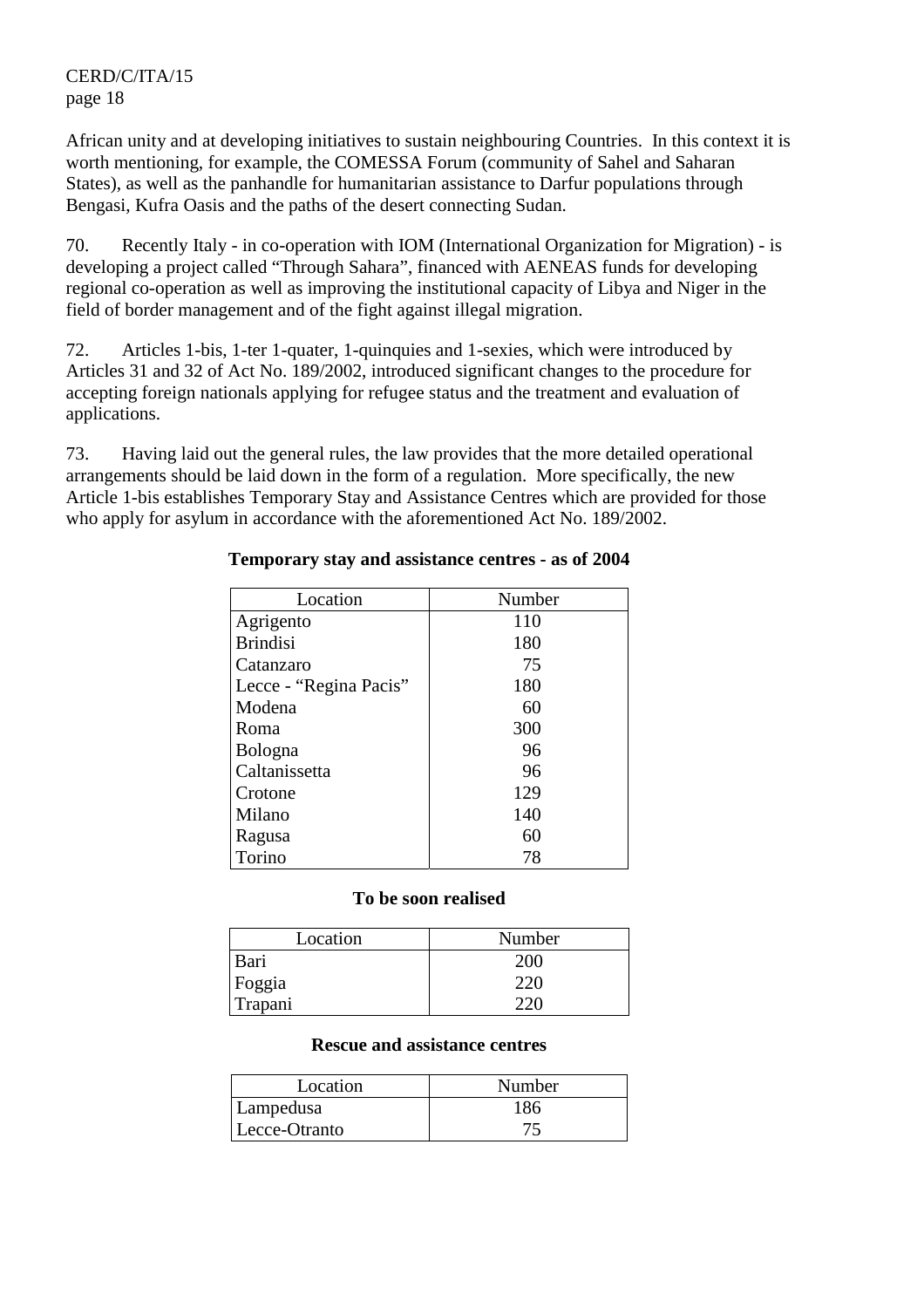| Years | M   | ь       | MF         | М       |     | <b>MF</b>                                           | M     |              | MF            |
|-------|-----|---------|------------|---------|-----|-----------------------------------------------------|-------|--------------|---------------|
| 2003  | 464 | 68      | 537<br>ے ت | 342     | 648 | 990                                                 | 2 806 | 716          | 500<br>ے بے ر |
| 2004  |     | חר<br>v | 586        | 76<br>4 | 803 | 270<br>$\overline{a}$ $\overline{a}$ $\overline{b}$ | 2993  | Q77<br>0 I J | 3866          |

#### **Admissions to rescue and assistance centres between the years 2003 and 2004**

74. Paragraph 1 of the new Article 1-quater provides that "*Local Commissions* for the recognition of refugee status shall be set up in the Prefects' offices-local Government offices indicated by the regulation".

75. The new Article 1-quinquies provides that the rules governing the "arrangements" for the operation of the *National Commission* shall be determined through the regulation.

76. Actually, while the National Commission (the composition of which is reported in the Presidential Decree adopted on 8 February 2005) is based in Rome, the Local Commissions are in the following municipalities: *Gorizia, Milan, Rome, Foggia, Syracuse, Crotone, Trapani.* The creation of these bodies displaced all over the national territory and responsible for examining recognition applications according to territorial jurisdiction criteria- was actually the need to reduce this time-frame as a guarantee for the applicant. In fact, with a single Central Commission, the time-frame was considered too long and therefore caused some problems.

77. In relation to the request for precise information on the number of applications for the recognition of the refugee status lodged from the year 2002 to the year 2004, we provide the following data:

|                                                                                                | applications received 17,000 |               |            | year $2002$ |
|------------------------------------------------------------------------------------------------|------------------------------|---------------|------------|-------------|
|                                                                                                | 13,900                       | 66            | $\epsilon$ | year $2003$ |
|                                                                                                | 9,700                        | 66            | 66         | year $2004$ |
| 9,400 (including the applications received by the<br>Local Commissions from April to December) |                              | $\,$ 6 6 $\,$ | 66         | year $2005$ |

78. To implement these provisions and in consideration of the breadth and scope of the changes to the legislative framework, the present regulation lays down specific rules replacing those established by Presidential Decree No. 136 of 15 May 1990 implementing Decree Law No. 416/1989 as confirmed by Act No. 39/1990. This was considered necessary in order to coordinate the previous regulations with the new regulatory and organisational system envisaged by the Consolidated Text No. 286/1998.

79. The new rules, in fact, introduced new actors, such as the Local or Territorial Commissions; it changed the name, role and functions of the Central Commission for the Recognition of Refugee Status, now known as the National Commission, and envisaged and regulated a new regulatory concept: "*detention*" of the asylum-seeker in special structures when certain conditions apply.

80. In drawing up the regulation account was taken of the proposals formulated by bodies and associations protecting the interests of asylum-seekers and refugees and in particular the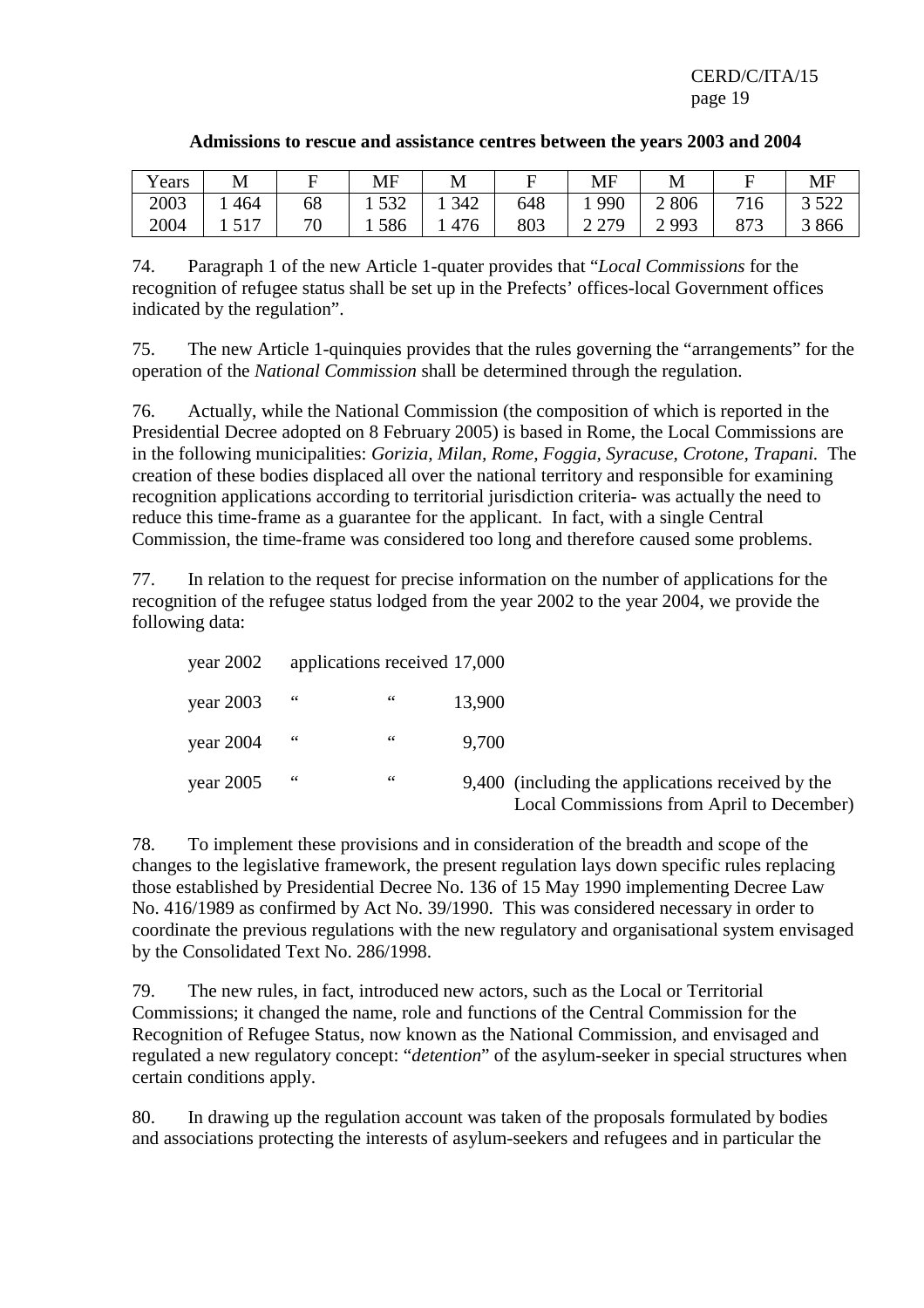positions expressed by the UN High Commissioner for Refugees (UNHCR) and, albeit within the limits of the regulatory powers as applied solely to the implementation of Act No. 189/2002, by the Directive of the Council of the European Union laying down "Minimum standards for the reception of asylum-seekers in member states" approved at the meeting of the Council on 27 January 2003. For implementing EC Directive 2003/9 Article 11 of Legislative Decree No. 140 of 30 May 2005 provides for the asylum-seeker to work if his/her application has not been yet examined during the following six months and not for his/her fault.

81. In application of the Geneva Convention of 28 July 1951 relating to the status of refugees, implemented in Italy through Act No. 722 of 24 July 1954, Article 32 of Act No. 189/2002 clearly distinguishes those applications for recognition of refugee status that involve "detention" of the applicant in identification centres or temporary stay and assistance centres. The law envisages two different procedures, depending on whether the asylum-seeker is detained or not:

- − the *simplified* procedure, which is applied to applicants detained obligatorily in the centres; and
- − the *ordinary* procedure, for all those who are not sent to the centres and who are issued with residence permits valid for the purposes of examining their application.

82. More specifically, Article 1-bis of Decree Law No. 416/1989, confirmed by Act No. 39/1990, identifies two different types of "detention" in identification centres: one *obligatory* and one optional, and establishes the different circumstances under which *optional* "detention" is possible (Article 1-bis§1) as well as those cases in which the "detention" of the asylum-seeker is obligatory (Article 1-bis§2).

83. This provision is intended to set up specific structures to accommodate asylum-seekers other than those, known as temporary stay and assistance centres, that are intended to "hold" aliens subject to expulsion or removal orders, or expelled aliens who submit appeals for the recognition of refugee status; this suggests that *identification centres* should have their own features distinct from the structures envisaged and regulated in Consolidated Text No. 286/1998 for aliens awaiting expulsion.

84. In fact the CPTA were established with the aim of hosting the foreigners to be expelled, or those applicants for the refugee status already expelled whose application is under review. Actually, restructuring measures have been envisaged and/or implemented vis-à-vis the following Centres: Lampedusa, Bologna, Brindisi, Caltanisetta, Lecce-Otranto, Milano, Modena, Roma, Torino, Trapani-Serraino Vulpitta. As to the establishment of additional infra-structures, a Centre for 220 persons has been created in Foggia, and a new one for 200 units is about to be finalised in Bari. In the Northern-East part of Italy, a new Centre (CPTA) will be opened by the end of 2005 in Gradisca d'Isonzo (Gorizia), and able to host 252 units. Along these lines, local authorities are carrying out a mapping exercise to find out feasible posts so as to establish new Centres. Nevertheless, such exercise has already faced some socio-economic difficulties. Despite these problems the planning exercise keeps going. The relevant authorities are now focused on the dismissed airport in Milo at the Trapani Municipality which could host 200 persons. In addition to these areas, Prefectures have been engaged in building up and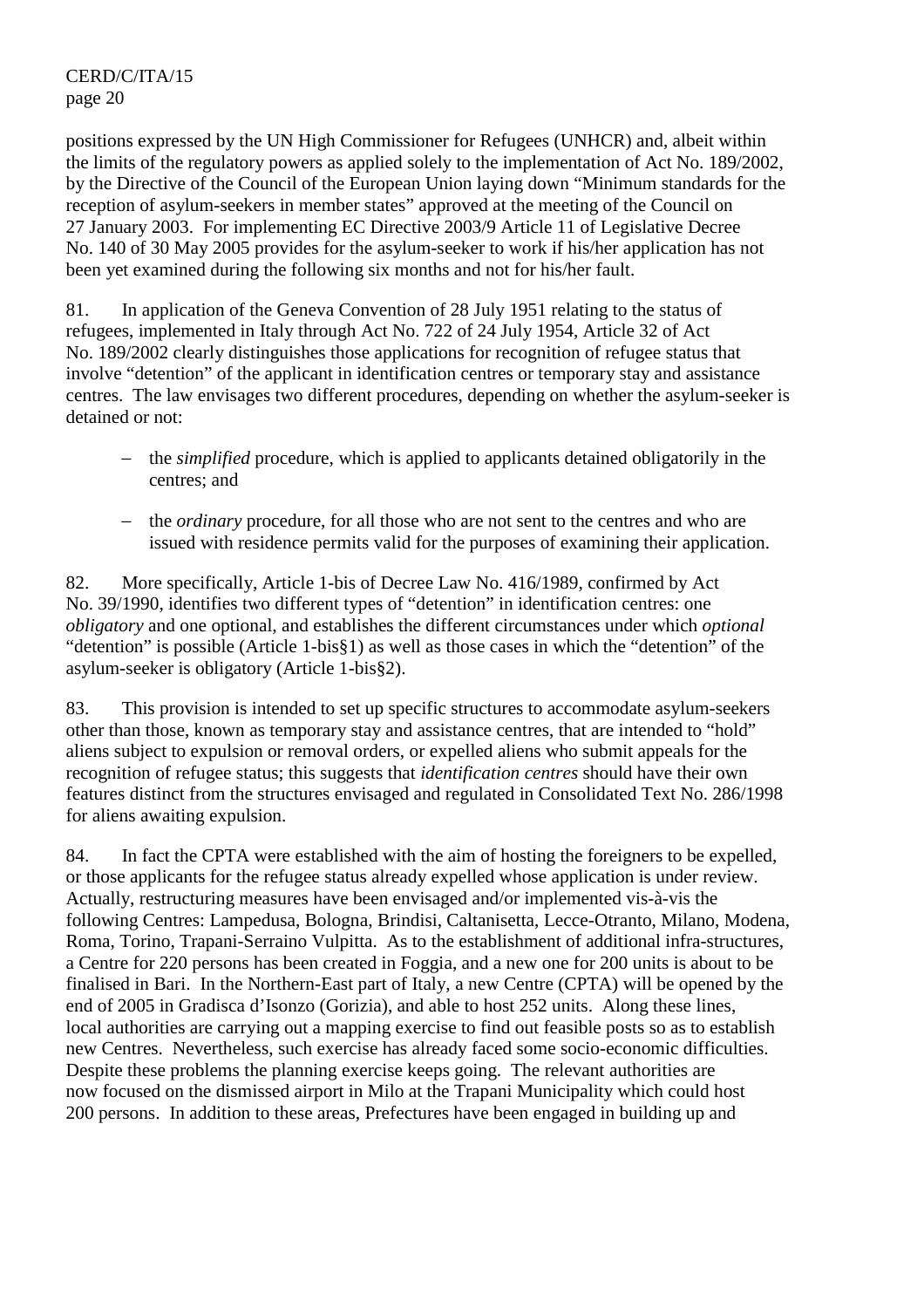finding out relevant structures - namely UTG - by means of memoranda with associations, bodies, or private sector, namely Caritas Centre in Gorizia, 32 units; Como, Lo Tavernola, managed by the Red Cross, 200 units; Benincasa Centre in Ancona, 40 units.**<sup>10</sup>** This network can host, up to 3250 units - calculated including also the reception capacity of the other governmental Reception Centres established in the Country, in order to expeditiously deal with emergencies. Moreover, the Ministry of the Interior has envisaged supplying the existing Centres with prefabricated structures.**<sup>11</sup>**

85. As for Reception Centres, the provisions in force - Decree Law No. 451/1995, converted by Act No. 563/1995 - authorize the Ministry of the Interior to provide for assistance measures and prompt action, inter alia, by means of adequate infra-structures, in order to ensure first-aid to the irregular foreigners, waiting for their identification, or eventually, for their expulsion. In particular, Article 14 sub§1, of the Consolidated Text No. 286/1998 as amended and integrated by Act No. 189/2002 sets that the stay can be arranged in the closest Centre, provided its availability. Such integration into the previous system allows for arranging accommodation in a better place, while in the past there was no concern for availability: the rule was to arrange accommodation in the closest Centre even though it may have been overcrowded.

86. As for respect for human rights of migrants hosted in the Temporary Stay and Assistance Centres (CPTA), the Ministry of Interior (Department for Civil Liberties and Immigration) drafted "Guidelines" in 2002 to better manage the Centres for immigrants. This text encompassed the supply of services, provided for adequate standards and highlighted the need to ensure the highest standards of professionalism for the managing bodies, all involved in the social sector. The cited Department supervises the Prefectures involved, monitoring: the respect for the different cultural, ethnic, religious and linguistic membership; adequate social and health assistance and psychological support;**<sup>12</sup>** legal counselling and orientation (including the entitlement to free legal aid - the State provides a lawyer to indigents - Article 97 c.p.p., an interpreter and a cultural mediator, etc.);<sup>13</sup> best standards in the provision of personal services (personal hygiene, food, laundry, etc.) in view of a decent daily stay. These Prefectures, on their own, must supervise the correct functioning of the Centres, particularly respect for fundamental rights of immigrants, in line with the Directive of the *ad interim* of the Minister of the Interior, Hon. Bianco, adopted on August 30, 2000.**<sup>14</sup>**

87. Within this framework it is worth noting therefore that the above mentioned Bianco Directive envisaged that "the representatives of Italy-based UNHCR, under authorization of the Ministry of Interior, are entitled to access the Centres, whenever requested, except for prevailing security reasons and the regular functioning of the Centres ...".**<sup>15</sup>**

88. In this sense all episodes of alleged ill-treatment denounced by hosts in CPTAs were the object of independent investigations by the Judicial Authority that were carried out according to the criteria of the existing legal system. This provides the granting of a permit of stay for "justice reasons" to third-country citizens pending resolution of the criminal trial for suspension of the expulsion order up to the relevant judicial resolution. It ought to be stated in advance that the access to Temporary Stay and Assistance Centres for illegal immigrants is allowed to members of Parliament in respect of functions related to their institutional mandates.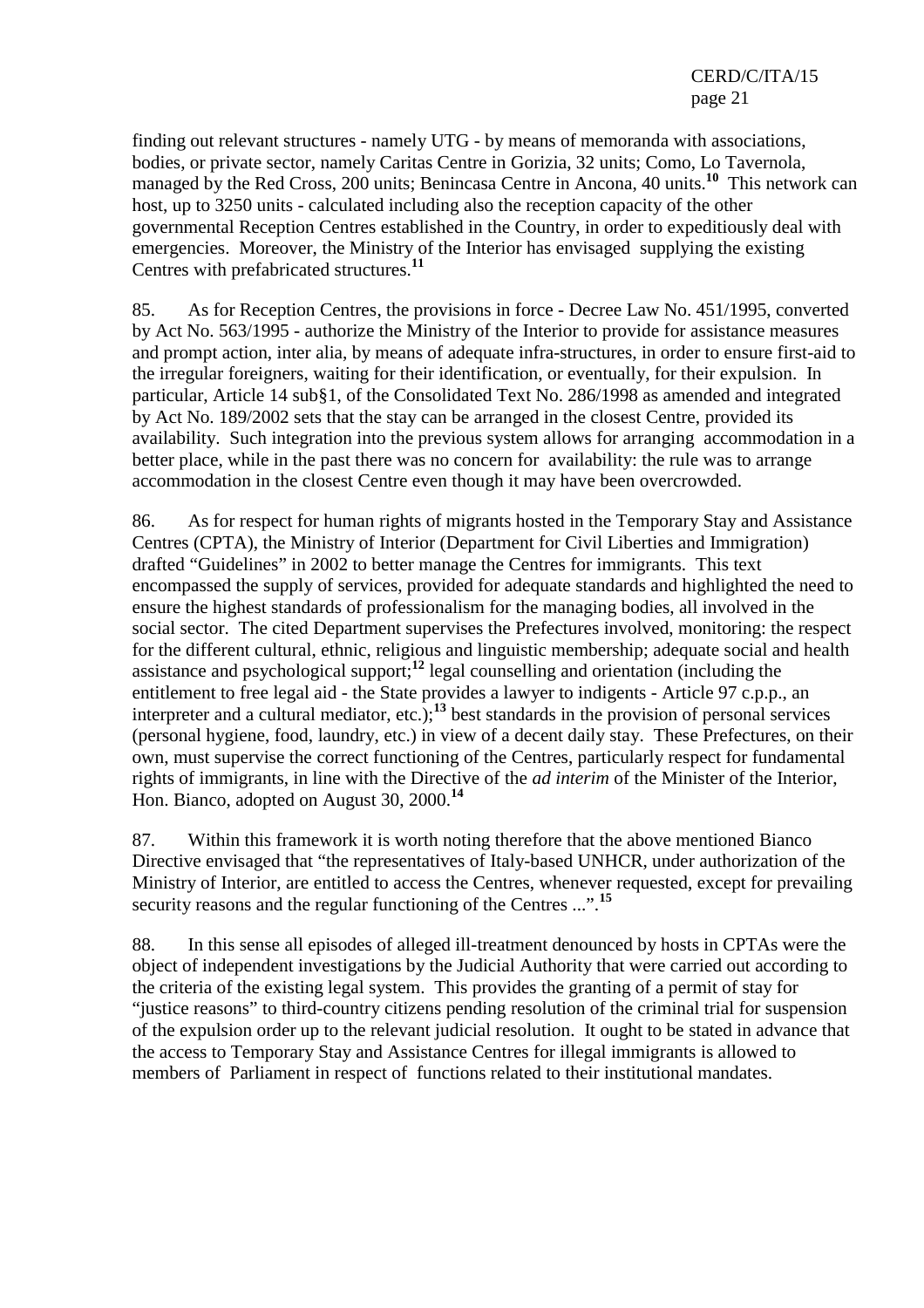89. The set of rules regulating other actors entitled to access these structures is contained in the Regulation implementing the Consolidated Text No. 286/1998 - as amended and integrated by Act No. 189/2002 - Presidential Decree No. 394/1999, and its Article 21§7 in particular. This article clearly indicates the typologies of the persons entitled to access these centres, namely: management staff members, police forces, competent judges, police authorities, cohabitant relatives, solicitors of detained and hosted persons, ministers of religions, staff members of diplomatic or consular representations, members of volunteer associations and social cooperatives entitled to carry out assistance activities under the terms of Article 22 of Presidential Decree No. 394/1999 or on the basis of ad hoc Projects of cooperation agreed with the Prefect of the Province where the Centre has been established. This prevision is justified by the need for the protection of the fundamental rights and freedoms of detained persons including the respect for privacy.

90. With reference to the request of acceding to the Lampedusa Centre made by the UNHCR representatives, it is worth mentioning that this request was accepted. The authorization for the request made on 4 October 2005 was granted two days later, on 6 October 2005, for the above mentioned reasons. It was deemed that the risk for the safety of the individuals (foreign nationals and personnel) was extremely high and the maintenance of law and order must be considered a priority vis-à-vis the two-day delayed access. Moreover, the Lampedusa Centre was often visited by members of Italian or foreign institutions. It was last visited by a Delegation of the European Parliament members on 15 and 16 October 2005. This visit follows that one made on 28 June by a delegation of European Parliament members belonging to the left-wing party. The Centre was also visited recently by the Council of Europe Commissioner on Human Rights, Mr. Gil Robles and by the UN Special Rapporteur on Human Rights of Migrants, Ms. Rodriguez Pizarro (visit in June), as well as by Italian Parliament members. Ad hoc bilateral Agreements between the Administration of the Interior and the three organizations (UNHCR, IOM, Italian Red Cross) are under definition, with a view to regulate the cooperation and information contributions offered to illegal immigrants just landed on the Italian coasts, by these NGOs. Moreover, in order to carry out information activities addressed to third-country citizens landed in Italy in the respect of the specific institutional competencies, the opportunity to start up local units of the three NGOs in the surrounding of the Centre of Lampedusa (AG) is under evaluation.

## **(b) "Detention" arrangements**

91. The structural differences between the two types of centre also involve diverse arrangements for carrying out the "detention" in the two categories of structure, as also confirmed by the specific reference in Article 1-bis§4 of Decree Law No. 416/1989, as confirmed in Act No. 39/1999, to Article 14 of Consolidated Text No. 286/1998, for the "detention" of asylum-seekers subject to expulsion or removal procedures. A further argument in support of the hypothesis outlined here can be found in the absence in the law of a provision envisaging validation by the courts of the provision issued by the Chief of Police ordering the "detention" of the asylum-seeker in the identification centre. This validation is, however, specifically regulated by Consolidated Text No. 286/1998, with rules deemed to be compliant with the Constitution (see Constitutional Court ruling 105/2001).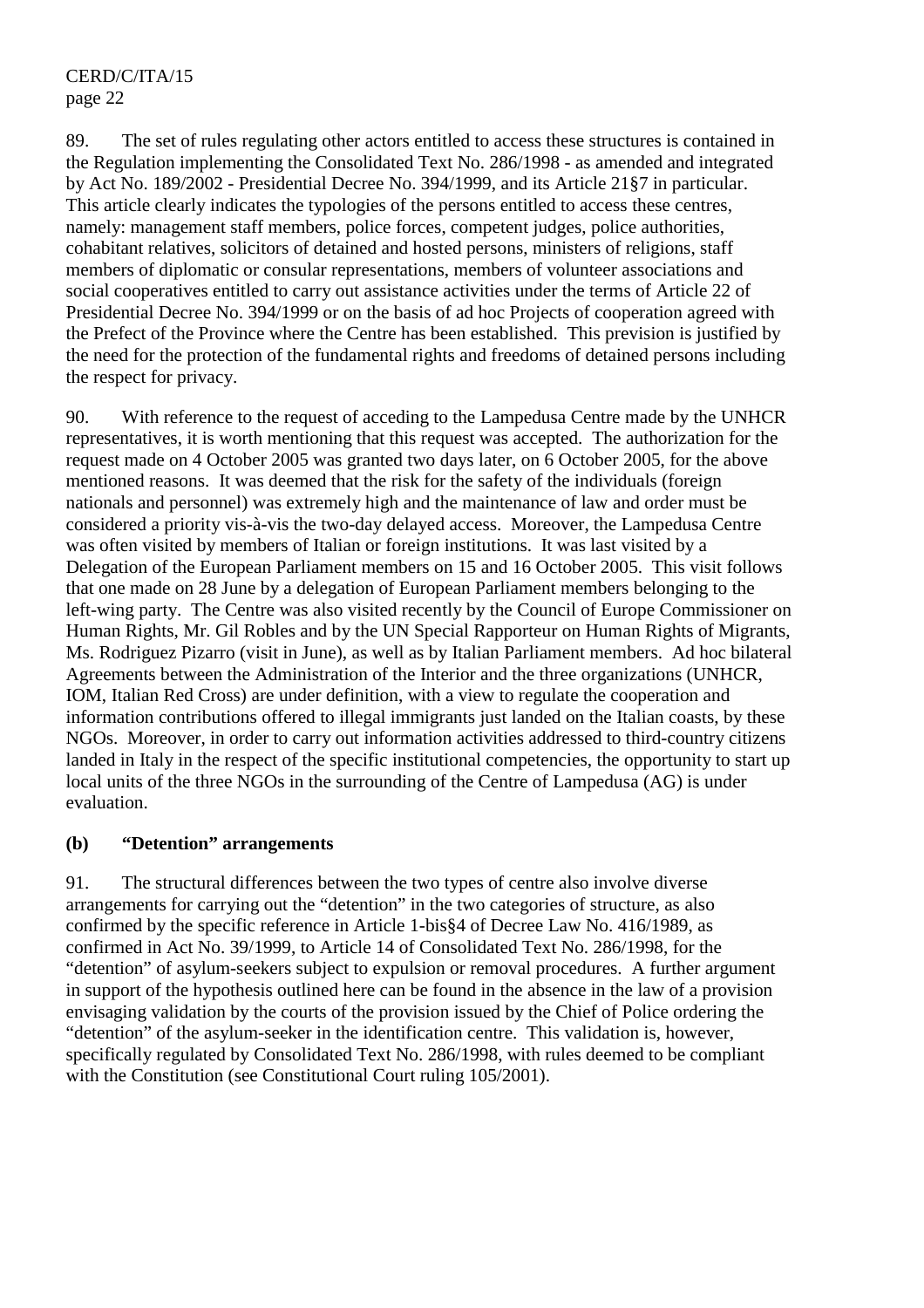92. Pursuant to Article 1-bis§3 of Decree Law No. 416/1989 as confirmed by Act No. 39/1990, the arrangements for "detention" in the identification centre are governed by specific rules that take into account the particular conditions of asylum-seekers awaiting the decision on their appeal for recognition of refugee status, the provisions adopted by the UNHCR, by the Council of the Europe and by the European Union.

93. It should also be noted that, in envisaging special conditions for the "detention" of asylum-seekers in identification centres, mainly with a view to protecting and safeguarding the applicants themselves, the law envisages precise consequences in the event of unauthorised departure from the Identification Centre. Article 1-ter§4 of Decree Law No. 416/1989, confirmed by Act No. 39/1990, automatically considers such departure as being equivalent to withdrawal of the application for recognition of refugee status.

94. Having thus outlined the primary legislative framework within which the rules regulating "detention" should be set, Article 1-ter establishes obligatory "detention" in the centres as a distinguishing criterion for the application of the rules governing the simplified procedure, or the ordinary procedure for the examination of applications for the recognition of refugee status. In both procedures the competent body is the local commission for the recognition of refugee status. This commission is charged by the law, at the local level, to decide on applications submitted pursuant to the Geneva Convention. In this it replaces the previous, sole body, the Central Commission for the Recognition of Refugee Status, which was transformed by Article 1-quinquies of Decree Law No. 416/1989, as confirmed by Act No. 39/1990, into the National Commission for the Right to Asylum.

95. The current provision, following the approach drawn up by the legislature, governs the procedures and operational arrangements both of the Local Commissions (Gorizia, Milan, Rome, Foggia, Syracuse, Crotone and Trapani) and of the National Commission.

96. Reference must be made to the legal and administrative practices adopted on the matter. Within the legal framework pursuant to Article 10 and Article 13 of the Consolidated Text on Immigration, Article 10§1 of the Consolidated Text No. 286/1998 envisages that "*the border police sends back* (respingimento) *the foreigners crossing the borders without the necessary requirements for the entry into the State's territory as provided for in the "Testo Unico".* However, it is worth stressing that pursuant to § 4 of the same Article: "*The provisions of the paras. 1, 2, 3 as well as of paras. 3 and 6 of art. 4 do not apply in the cases provided for by the current legislation regulating political asylum, the recognition of the refugee status as well as the adoption of temporary protective measures for humanitarian reasons*". Therefore, the term "*respingimento*" as above reported does not correspond to the internationally recognised term "refoulement". The Consolidated Text on Immigration regulates a very diversified matter concerning respingimento (Article 10) compared with the one concerning expulsion (Article 13). Apart from the difference in the provisions relating to the two cases (attempt or immediacy of illegal entry into the national territory in the first case and actual presence in the second case), the former is less afflictive if compared to the latter: while immigrants who are refused entry are allowed to legally enter into the national territory at a later moment (on condition that they meet all the necessary requirements), expelled people are denied such an opportunity for a period of ten years as of the enforcement of the provision. Both provisions can be followed by the adoption of the measure of detaining migrants in temporary stay and assistance centres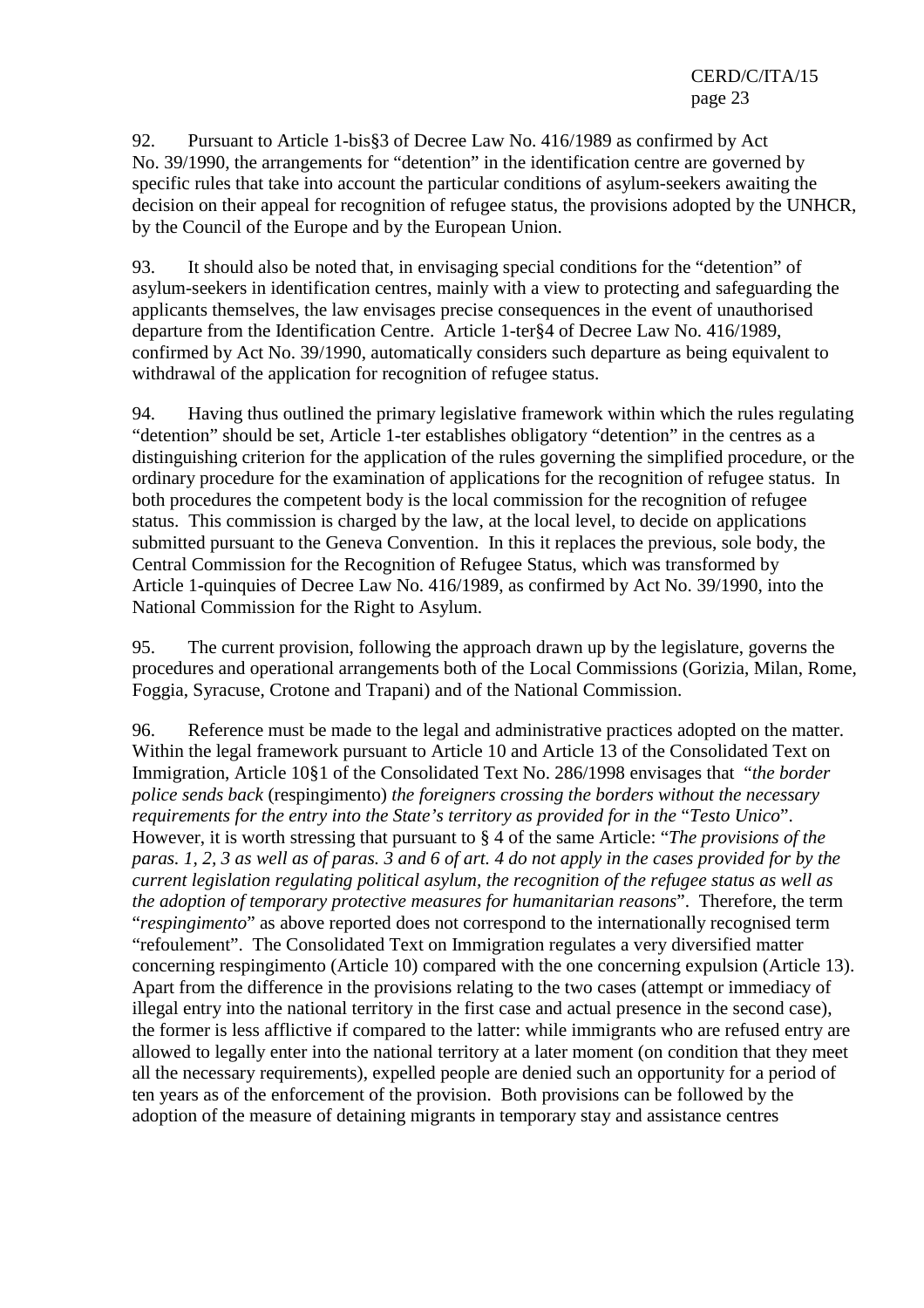(Article 14). The precondition for detention resides in the impossibility for the *Questore* to carry out immediately an *Art-10 measure* for several established reasons. If the identity of the alien is certain, if there is no need for individual assistance and the carrier and travel documents are available, it is not necessary for the *Questore* to adopt a detention provision. In this case, the Police Authorities implement the so-called "escorting police measure to the borders" (which doesn't require a judicial validation). Consequently, in case of illegal disembarkations, after offering assistance, excluding the cases when the adoption of migrants' protection measures is envisaged - for example, in case of possible risk of persecution in the Country of origin or provenance - the applicable form of taking illegal aliens away is that of respingimento according to Article 10 of the above-mentioned Consolidated Text. As to the non notification to the alien concerned of the *Art-10 measure*, it is worth mentioning that the Italian legislation envisages that this notification can be made also without resorting to a formal act, but simply through the delivery of a copy of said provision.

97. More recently, it is worth noting that: 1. Act No. 272/2004 took into account the judgment of the Constitutional Court concerning the validation process for the expulsion of the foreigners. This Act has therefore amended the previous system concerning the foreign who stays within the domestic borders, without a clear motivation and regardless of the local police authority's order to leave the country; 2. The Presidential Decree No. 334/2004, which entered into force on February 2005, has better defined the functions of some bodies in charge with the relevant procedures of release (Articles 4 - 5) or denial (Article 6) of the visas, as well as the formalities for the release of the stay contract (Article 8), the requirements concerning the residence permits (Articles 10, 11 e 13), while paying due regard to the conditions for the social protection (Article 21) or the cases concerning the prohibition of the expulsion and *Art-10 measure* (Article 22), as well as the stay in the so-called CPTA (Article 20). This set of rules, apart from implicitly confirming the constitutional legitimacy of the detention measure with respect to persons to be expelled in Temporary Stay centres further strengthens the jurisdictional instruments of protection of asylum-seekers. It provides, in fact, that the Justice of the Peace shall give its opinion on the legitimacy of the expulsion only after cross-examination between the parties providing that an alien may avail himself, by law, of the assistance by a lawyer and/or an interpreter in the language he/she requires.

#### **(c) The regulations for the rationalisation and interconnection of communications between government departments in matters concerning immigration**

98. The aim of the regulations adopted with Presidential Decree No. 242 of 27 July 2004 is to rationalise the use of IT and telematic resources in the treatment of data concerning immigration, the status of aliens in Italy and the right to asylum, with the aim of ensuring the fullest possible interconnection between the computerised archives already generated or under construction. The aim is to obtain precise, reliable information on immigration-related processes, including for the purpose of asylum applications, so as to provide a reliable informational support in the administration of appeals under the current regulations and in particular for immigration through the channel referred to in Article 18 of Act No. 189/2002, according to the rules referred to in the Dublin and Geneva Conventions.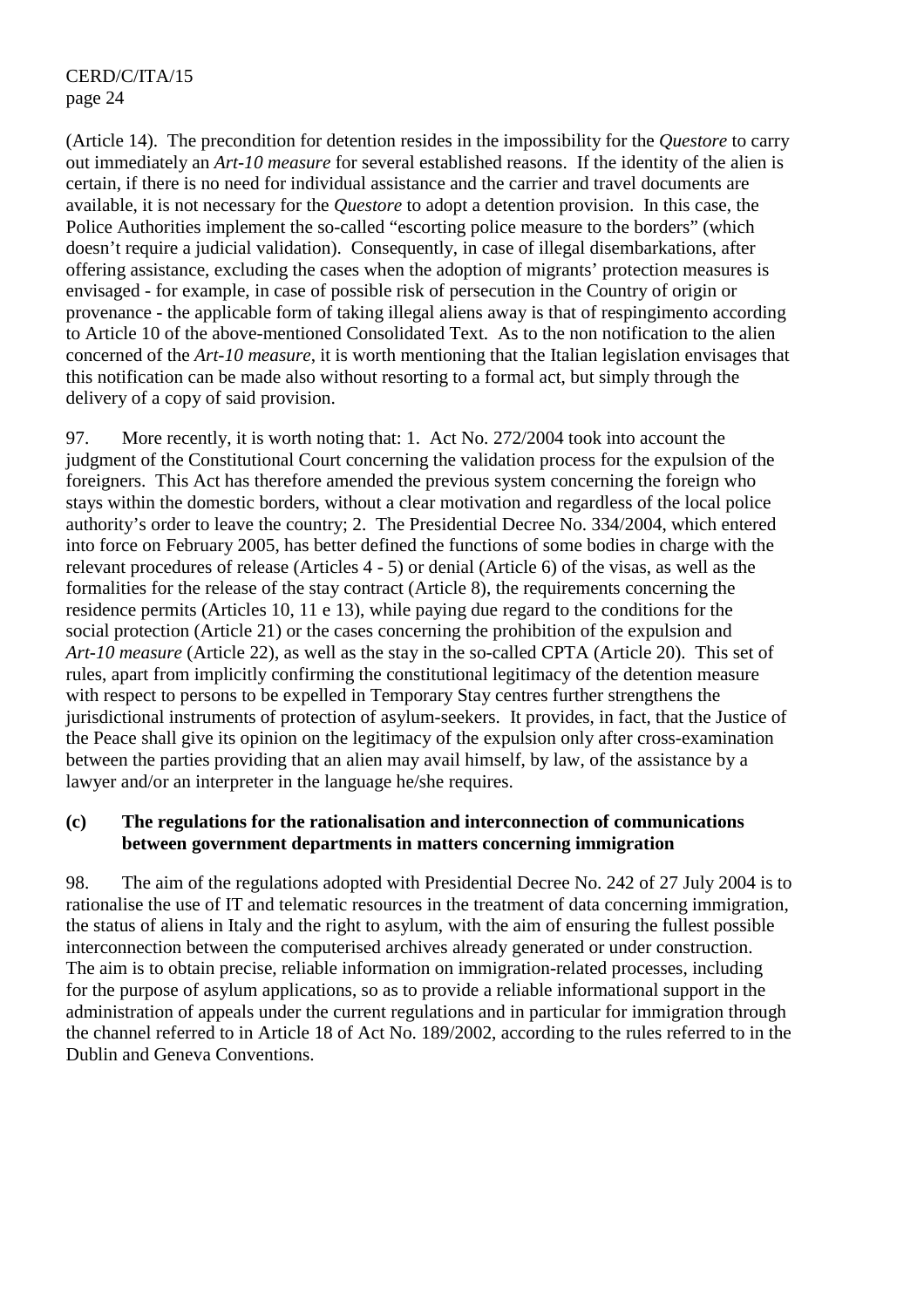99. The EU Council decision of 8 June 2004 establishes the Visa Information System, to be introduced through the creation of a system for the exchange of data between member states. This will enable authorised national authorities to enter and up-date visa data and consult such data electronically.

100. In the legislative framework described above, the Government, through the directive issued by the Minister of the Interior, has established a specific remit for municipal authorities with respect to residence permits, without prejudice to circumstances that might arise in relation to public order. The Minister has also provided assurances that there will be no need for an extension to deal with the renewal of the residence permits of non-EU immigrants since all the interested party will need to do is apply; possession of evidence of having submitted their application (the "receipt slip") should be considered as evidence of the legality of their position. All this will enable aliens awaiting issuance of their residence permit to leave Italian territory temporarily and still be able to return. This provision is intended in particular to enable aliens legally present in Italy to return to their countries of origin for family reasons.

101. As one of its lines of work the CNEL's National Coordination Body (NCB) for social integration policies for foreign nationals has developed the promotion and integration, in system form, of the regional and local immigration monitoring centres and databases. This has been done through meetings between the local and national managers of the different systems, including with reference to Presidential Decree No. 242/2004, which gives the Ministry of the Interior responsibility for rationalisation and interconnection. Two meetings have been organised by the NCB to date: the first was intended to begin a course of action involving regional, provincial and municipal sources of knowledge of this new presence of non-EU citizens in Italy, while the second saw the involvement of central government departments. From the second meeting the need emerged to set up a Working Group that will draw up specific guidelines and a summary document that will be presented in June at an event organised for this specific purpose.

## **(d) The framework law on the right to asylum**

102. While Act No. 189/2002 and related implementing regulations have made it possible to redefine the issue of immigration, this report seems to be a timely opportunity to examine the Consolidated Text approved by the Constitutional Affairs Committee. This Text is intended to introduce a systematic set of rules governing the right to asylum and humanitarian protection (in implementation of Article 10§3 of the Constitution, according to which the foreigner who is denied in his own country the real exercise of the democratic liberties guaranteed by the Italian Constitution has the right of asylum in the territory of the Republic, in accordance with the conditions established by law).

103. This text was submitted for consideration by the Chamber on 12 July 2004, its aim being to introduce a regulatory framework that respects the provisions contained in the international Conventions to which Italy has subscribed, with particular reference to the Geneva Convention of 28 July 1951, ratified in Italy by Act No. 722 of 24 July 1954, and to the Dublin Convention of 1990, made effective in Italy through Act No. 523 of 1992. No less important is the prospect of an adaptation of the Italian legislation to the current EU law in this area, given that in January-February 2003 the EU Council of Ministers adopted a Directive containing minimum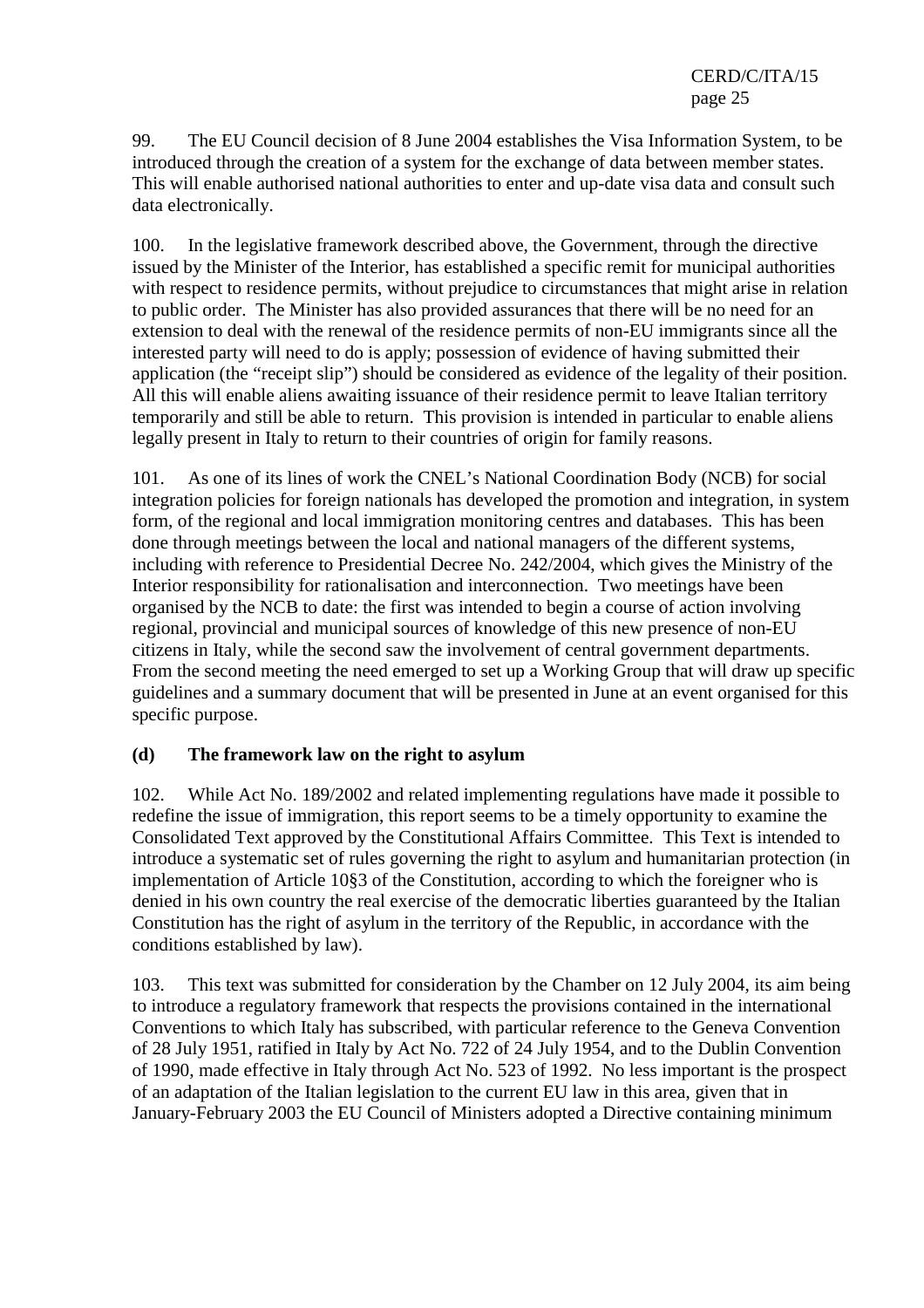standards for the reception of asylum-seekers in member states, together with a regulation that lays down criteria to determine which member state is competent to examine an asylum application submitted in one of the member states by a third-country national.

104. Having considered these objectives the Committee, acting in a reporting capacity, then examined the six bills presented on this subject and, following meetings in the sub-committee, put together the above-mentioned Consolidated Text. The basic structure of the text, in spite of the changes introduced following consideration of the amendments submitted, was essentially confirmed in the version approved by the Committee and now under consideration by Parliament.

105. The text presented in the Chamber was subjected to two questions. The first was based on the consideration that Bill 1238-A containing provisions concerning protection and the right to asylum essentially reproduces Government Bill No. 5381 from the previous Parliament, the objective of which was to complete the reform of the legislative framework governing immigration and the status of aliens in accordance with Act No. 40 of 6 March 1998 and Legislative Decree No. 286 of 25 July 1998 replacing the asylum-related elements of the previous law of 28 February. The second arose from the observation that the definition of a common European Union policy in matters concerning immigration and asylum was already initiated by the European Council of Tampere in 1999. The Council Directive containing minimum common rules for the procedures to apply in member states for the purpose of recognising and withdrawing refugee status is now being drawn up.

106. Any decision on this issue has therefore been suspended, in view of the need to standardise the administrative and judicial procedures of European countries in recognising the right to asylum in order to prevent asylum-seekers' "tourism", since this would be directed towards those countries whose legislative framework was more favourable to such persons.

107. Taking all this into consideration, Italy is awaiting the adoption of a unanimous position by the European Union and discussion in the Chamber has therefore been postponed until the legislative framework has been harmonised at EU level and consequently in member states also.

## **(e) From the National Asylum Plan to the Protection System for Asylum-seekers and Refugees**

108. Act No. 189/2002 provided for the creation of a "Protection System for Asylum-seekers and Refugees".

109. As part of this system the National Fund for Asylum Policies and Services was set up. Access to this fund is available to all local authorities providing services for the reception of asylum-seekers and the protection of refugees and foreign nationals in receipt of other forms of humanitarian protection. Initiatives put in place by city councils drawing on the Fund in the period 2001-2003 made it possible to provide help for 4,265 foreign nationals, mainly asylum-seekers, from the Middle East, the Horn of Africa, the Balkans and Africa. Of these, 2,880 were men (2,269 of majority age and 611 minors) and 1,385 women (855 adults and 530 minors). 2,148 were asylum-seekers, 728 refugees and 534 beneficiaries of humanitarian protection. 855 were currently awaiting access to the justice system, appeal or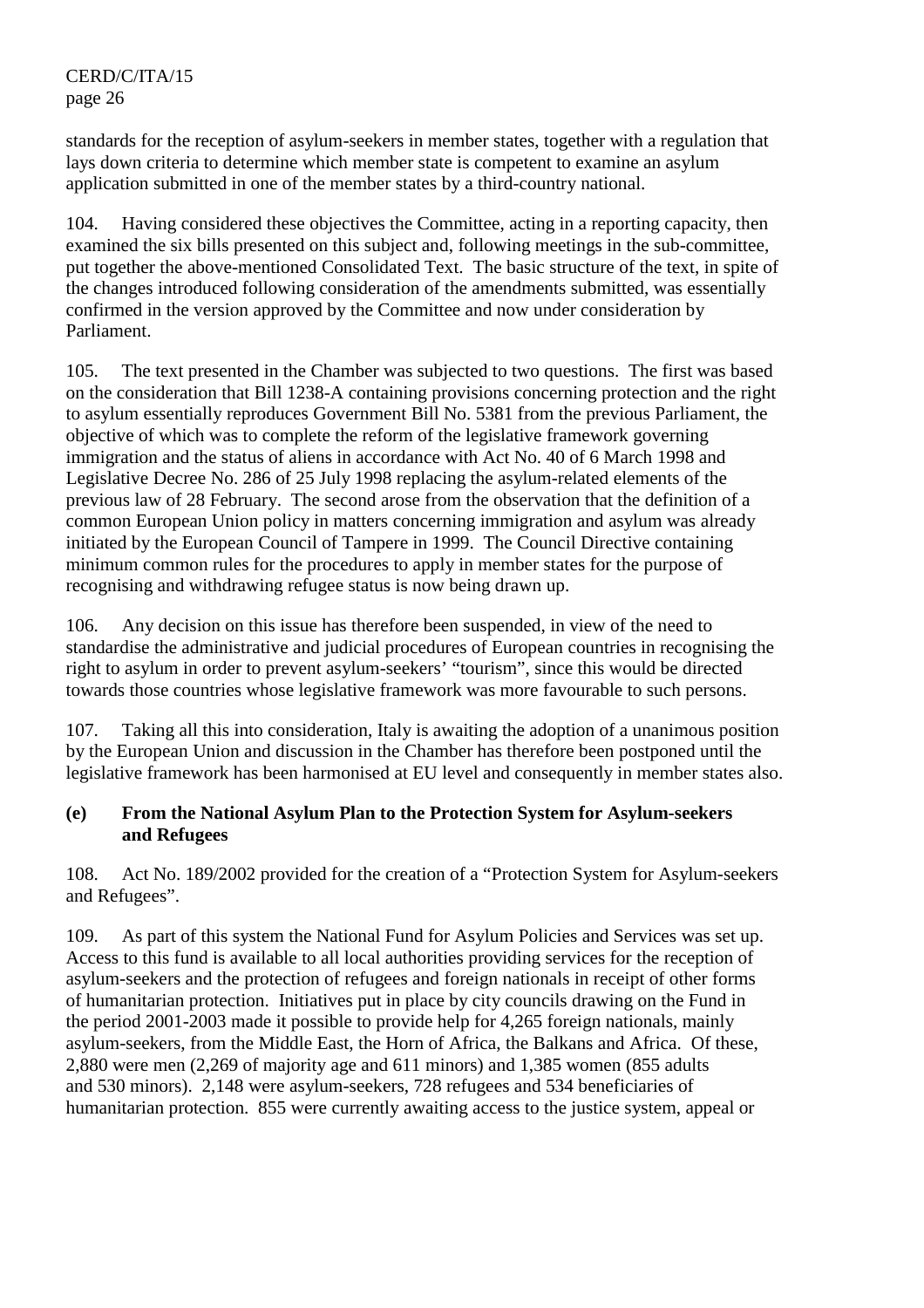else are in possession of papers issued by the Questura and awaiting completion of asylum applications. Most of the city councils involved are in Northern Italy (20), with a sizeable proportion (14) in Central Italy, 12 in the South and 4 on the islands. Various types of reception structure are involved: from community centres to supervised housing to apartments for individuals.

110. In 2003 and 2004 continuity was ensured in the services already in place, as envisaged by the European Refugee Fund. With Prime Minister's Order No. 3326 of 14 November 2003 "further extraordinary and urgent actions to combat and manage clandestine immigration"**<sup>16</sup>** were put in place for this purpose. Article 3 of the Order explicitly provides for the Minister of the Interior to adopt, in derogation of the Consolidated Text, the Decrees for the distribution of the Fund with a view to ensuring continuity of existing initiatives and services. Essentially, the possibility is envisaged of delivering financial support for existing initiatives, according to allocation arrangements already implemented by the first Distribution Decree in 2003.

111. On 29 April 2003 the Conference of the Regions expressed its approval of the outline Decree adopted by the Minister of the Interior for the distribution of the Fund. This opinion includes suggestions for amendments to the distribution arrangements (daily per capita cost, stronger assurances for the continuation of the initiatives and services provided by reception centres, acceleration of the procedure for issuing the implementing regulations to Act No. 189/2002).

112. Moreover, the Ministry of the Interior's Department for Civil Liberties and Immigration issued a Circular, dated 1 June 2004, concerning the imminent registration with the State Audit Office of the first Decree for the Distribution of the National Fund for Asylum Policies and Services. The provision will allocate to councils taking part in the Protection System - formerly the National Asylum Programme - pursuant to Article 32 of Act No. 189/2002, for the period running from 1 January to 30 April 2004, contributions based on the parameter of  $\epsilon$ 18.52 per day per head. The Circular also specifies that the continuation of the initiatives from 1 May to 31 December 2004 will be guaranteed by the input of a further  $\epsilon$ 5 million to the Fund, in implementation of Article 80 of the Finance Law for 2003. By virtue of this input and the recent accreditation of a portion of the European Refugee Fund for 2003, the number of reception places for which Councils can obtain funding has increased (in relation to the capacity provided by the councils themselves) by over 200 units, to 1,536.

| Towns              | <b>Reception Capacity</b> | Amount     |
|--------------------|---------------------------|------------|
| Agrigento*         | 155                       | 189 922.60 |
| Aviano             | 41                        | 186 033.40 |
| Badolato**         | 36                        | 95 192.80  |
| <b>Bitonto</b>     | 50                        | 226 870 00 |
| Borgo S. Lorenzo   | 25                        | 113 435.00 |
| Caronno Pertusella | 30                        | 136 122.00 |
| Catania            | 36                        | 163 346.40 |
| Celleno            | 28                        | 127 047.20 |
| Chiesanuova        | 42                        | 190 570.80 |

## **List of local authorities receiving allocations from the National Fund for Asylum Policies and Services (1.5.2004 - 31.12.2004)**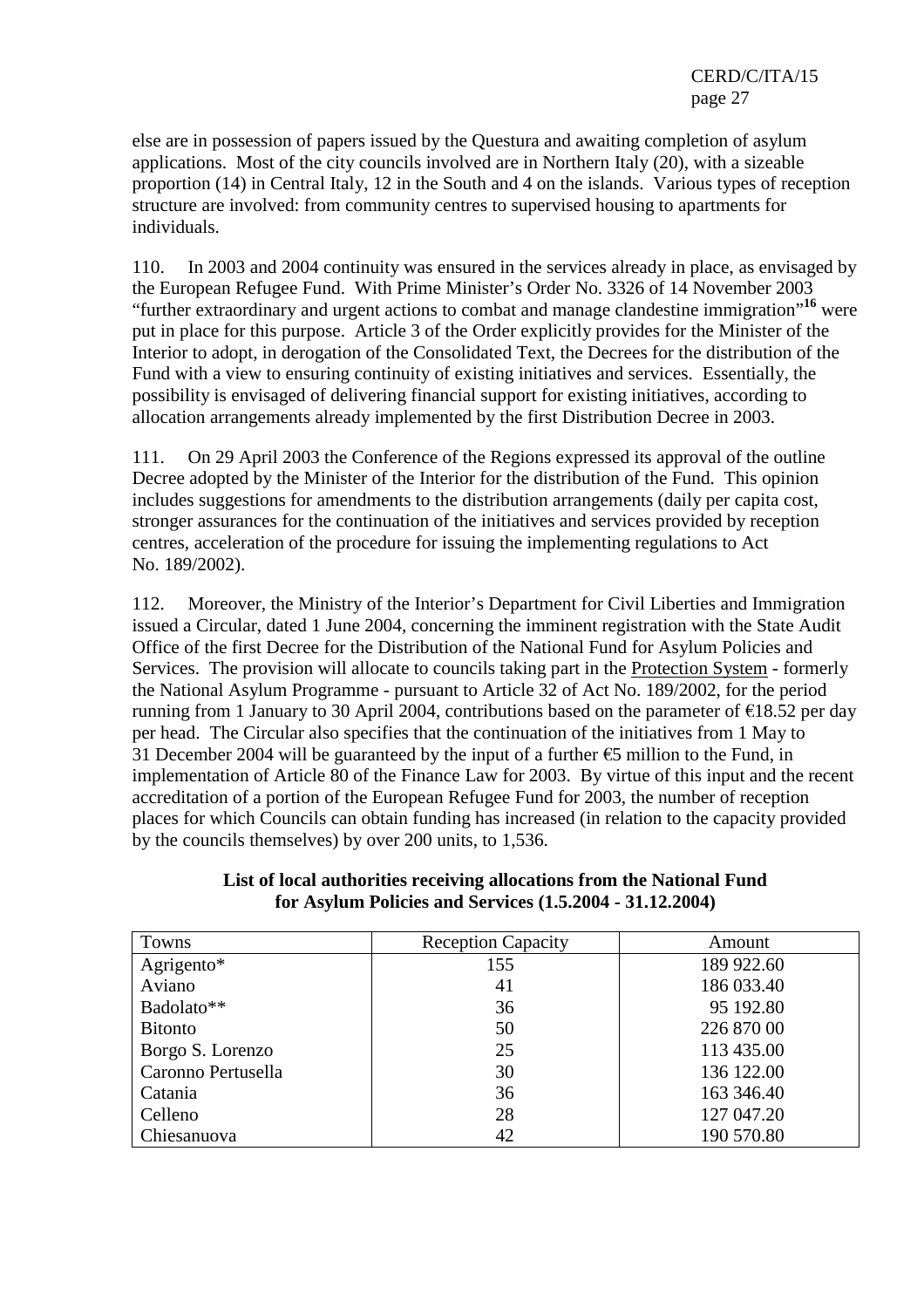| Towns                | <b>Reception Capacity</b> | Amount       |
|----------------------|---------------------------|--------------|
| Cisa Asti Sud        | 30                        | 136 122.00   |
| Como                 | 33                        | 149 734.20   |
| Cremona              | 12                        | 54 448.80    |
| Firenze              | 50                        | 226 870.00   |
| Forli'               | 23                        | 104 360.20   |
| Genoa                | 60                        | 272 244.00   |
| Gorizia              | 15                        | 68 061.00    |
| Isola Capo Rizzuto   | 40                        | 181 496.00   |
| Ivrea                | 21                        | 95 285.40    |
| Lecco                | 20                        | 90 748.00    |
| Lodi                 | 16                        | 72 598.40    |
| Lucera               | 32                        | 145 196.80   |
| Malo                 | 18                        | 81 673.20    |
| Matera               | 12                        | 54 448.80    |
| Modena               | 68                        | 308 543.20   |
| Monopoli             | 15                        | 68 061.00    |
| Ostuni               | 12                        | 54 448.80    |
| Parma                | 18                        | 81 673.20    |
| Perugia              | 27                        | 122 509.80   |
| Pisa                 | 12                        | 54 448.80    |
| Poggio A Caiano      | 47                        | 213 257.80   |
| Pontedera***         | 37                        | 189 348.48   |
| Ragusa               | 30                        | 136 122.00   |
| Ravenna              | 50                        | 90 748.00    |
| Rieti                | 30                        | 136 122.00   |
| Rosignano Marittimo  | 18                        | 81 673.20    |
| Rovigo               | 12                        | 54 448.80    |
| Serrapetrona         | 30                        | 136 122.00   |
| Sessa Aurunca        | 18                        | 81 673.20    |
| <b>Sesto Calende</b> | 10                        | 45 374.00    |
| Sezze                | 30                        | 136 122.00   |
| Siracusa             | 35                        | 158 809.00   |
| Todi                 | 15                        | 68 061.00    |
| Turin                | 65                        | 294 931.00   |
| Trieste              | 53                        | 240 482.20   |
| Udine                | 54                        | 245 019.60   |
| Venice               | 105                       | 476 427.00   |
| Total                | 1536                      | 6 863 123.08 |

 \* The reception capacity of the Agrigento project is 20 places from 1 May to 31 July and 55 places from 1 August to 31 December 2004.

\*\* The capacity of the Badolato project is 16 places from 1 May to 31 October and 36 places from 1 November to 31 December 2004.

\*\*\* The capacity of the Pontedera project is 56 places from 1 May to 30 June and 37 places from 1 July to 31 December 2004.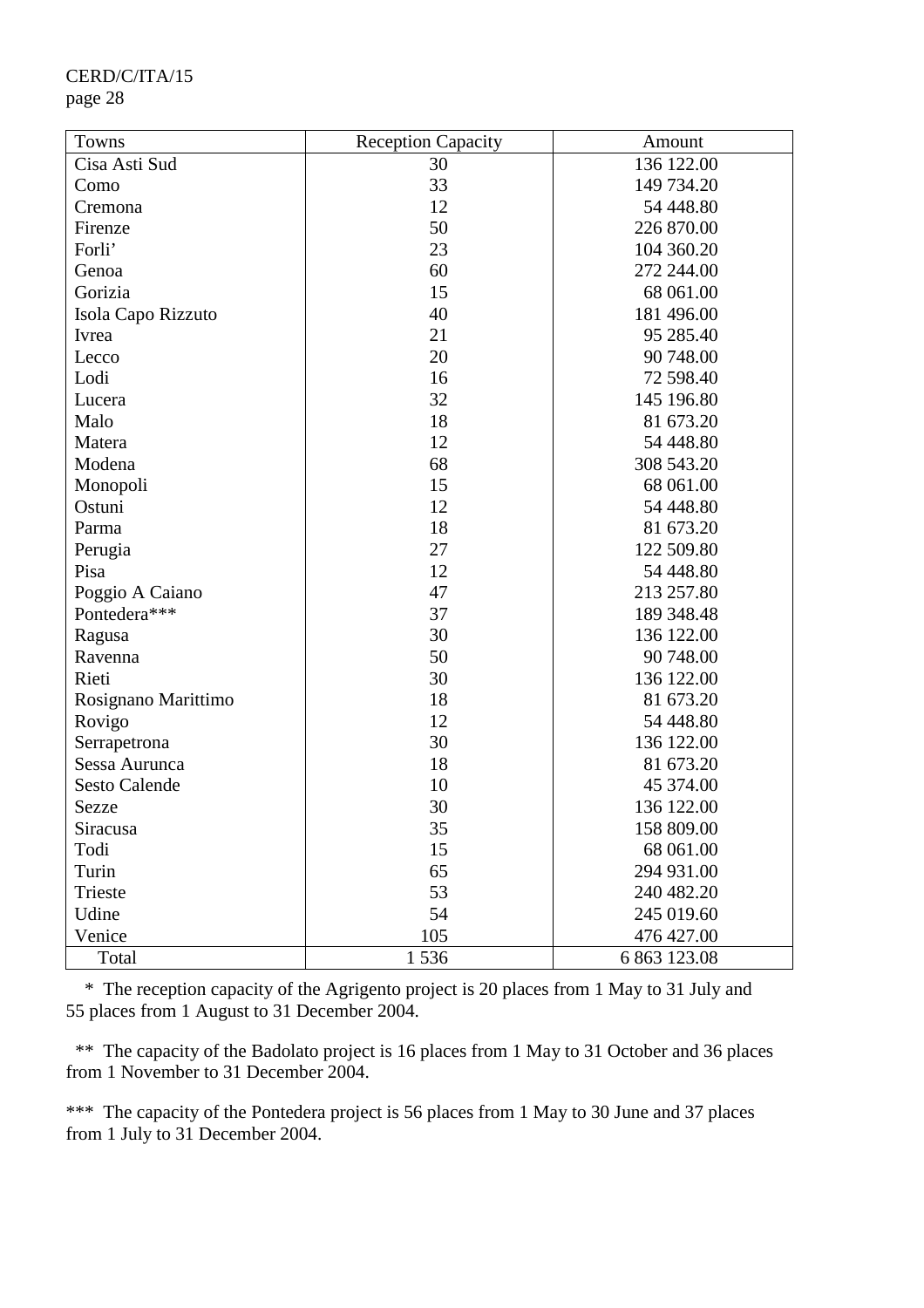113. In this way the experience gained through the National Asylum Programme has been put to good use. This Programme was the first systematic scheme to provide reception services and assistance for asylum-seekers and refugees. It was promoted in 2001 by the Ministry of the Interior, the UNHCR and the National Association of Italian Town Councils (ANCI).

114. In order to rationalise and optimise the system for the protection of asylum-seekers, refugees and foreign nationals with permits issued for humanitarian grounds and to facilitate the coordination of local reception services at the national level, the Ministry of the Interior has set up the Central Service for information, promotion, advice, monitoring and technical support for local authorities providing reception services. Act No. 189/2002 has entrusted the management of this service to ANCI, thus recognising the central role played by local authorities in local services, as well as ANCI's own function in coordinating and networking them, as described below.

## *1. Reception and protection services for asylum-seekers*

115. Local authorities throughout the country that are part of the Protection System provide reception and protection services for asylum-seekers, pending the completion of the procedure for the recognition of refugee status. Admission to the System's reception centres - until all the places available at the national level have been taken up - is arranged by the Central Service at the recommendation of individual local projects or third party organisations (Prefects' offices, Questura offices, associations).

116. During the period spent in the reception centres, beneficiaries are provided with a number of services that include enrolment with the national health service; enrolment in school, in the case of children, and in literacy courses, in the case of adults; and access to legal information on asylum application procedures.

## *2. Support for the social and economic integration of refugees*

117. Local authorities provide refugees and holders of residence permits for humanitarian or temporary protection reasons with services designed to provide full and autonomous inclusion in the local community. More specifically, the aim is to establish training and re-training pathways to promote entry to employment. Liaison between all operators in the housing sector (estate agents, local council housing offices, associations of small property owners or tenants) is also promoted to facilitate the search for independent housing solutions.

## *3. Assistance with repatriation*

118. Local authorities that are part of the Protection System cooperate with the Central Service in providing guidance and logistical assistance with repatriation, and in the dissemination of up-to-date information on the situation in project beneficiaries' countries of origin, as provided by the International Organisation for Migration (IOM).

## *4. Local projects*

119. All local authorities that provide reception and protection services in their districts for asylum-seekers, refugees and foreign nationals holding residence permits for humanitarian reasons can obtain access to the funding envisaged by the National Fund for Asylum Policies and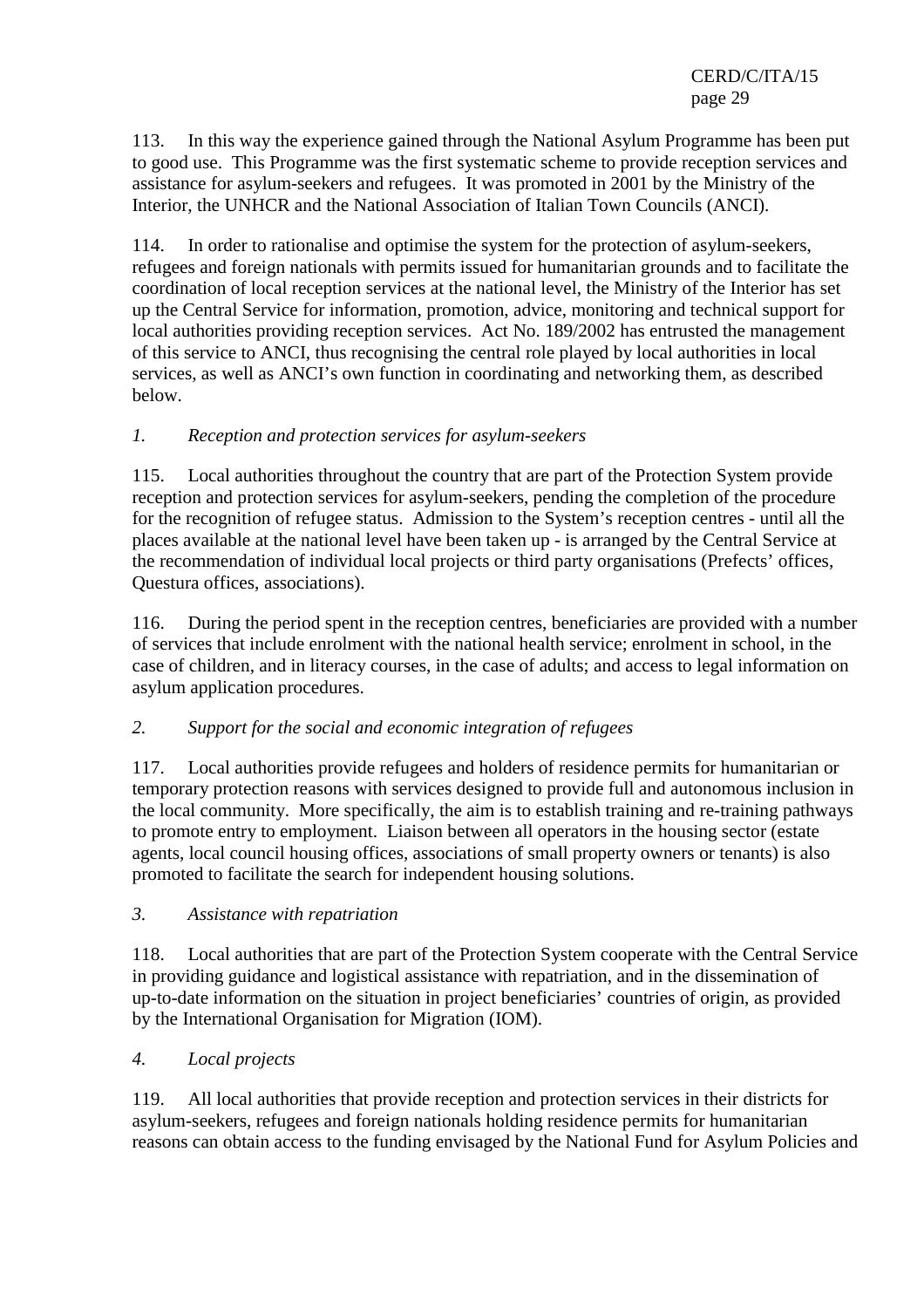Services, for up to 80% of the total cost of each local initiative. The funding granted is in any case subject to the available financial resources of the fund itself. For 2003 and 2004 the continuity of initiatives and services already under way is ensured, as envisaged by the European Refugee Fund.

120. It is therefore the local authorities that provide the backbone of the system for asylum-seekers and Refugees. This system is based on the decentralised management of reception and protection services, in close collaboration between the centre, represented by the Central Service, and local projects countrywide. To design and implement these projects, local authorities can avail themselves of the support of NGOs, bodies and associations that have built up expertise in the sector and demonstrated that they possess suitable operating capacity for initiatives on behalf of asylum-seekers, refugees and foreign nationals receiving other forms of humanitarian protection.

# **3. Discrimination on ethnic, linguistic and religious grounds**

# **3.1 Linguistic minorities**

121. As regards the basic legislation for the protection of minorities, the Italian Parliament approved Act No. 482 of 15 December 1999 containing "Provisions for the protection of traditional linguistic minorities". This was followed by Presidential Decree No. 345 of 2 May 2001 concerning "Regulations implementing Law 482 of 15 December 1999, containing provisions for the protection of historic linguistic minorities".

122. Within the unified linguistic framework represented by the Italian language, which is re-affirmed by Article 1 of this law as the official language of the Republic, Act No. 482/1999 is intended to protect and enhance the languages and cultures of the Albanian, Catalan, Germanic, Greek, Slovenian and Croatian communities and of those speaking French, Franco-Provençal, Friulian, Ladin, Occitan and Sardinian.

123. The law is intended to implement Article 6 of the Constitution - which establishes that "the Republic shall protect linguistic minorities by means of special provisions" - by setting forth a systematic framework of rules to protect the linguistic minorities historically present in our country, in harmony also with the general principles laid down by the European and international bodies of which Italy is a member.

124. The main points of the law are:

- − The identification of the minorities present in Italy, taking into due account the general configuration of those linguistic minorities that have become established over time; to this end, Article 2 lists the Albanian, Catalan, Germanic, Greek, Slovenian and Croatian communities and those speaking French, Franco-Provençal, Friulian, Ladin, Occitan and Sardinian;
- The involvement of the provincial and municipal authorities in delineating the geographical area in which the protective provisions are to be applied, and the enhancement of their role in the protection of minorities;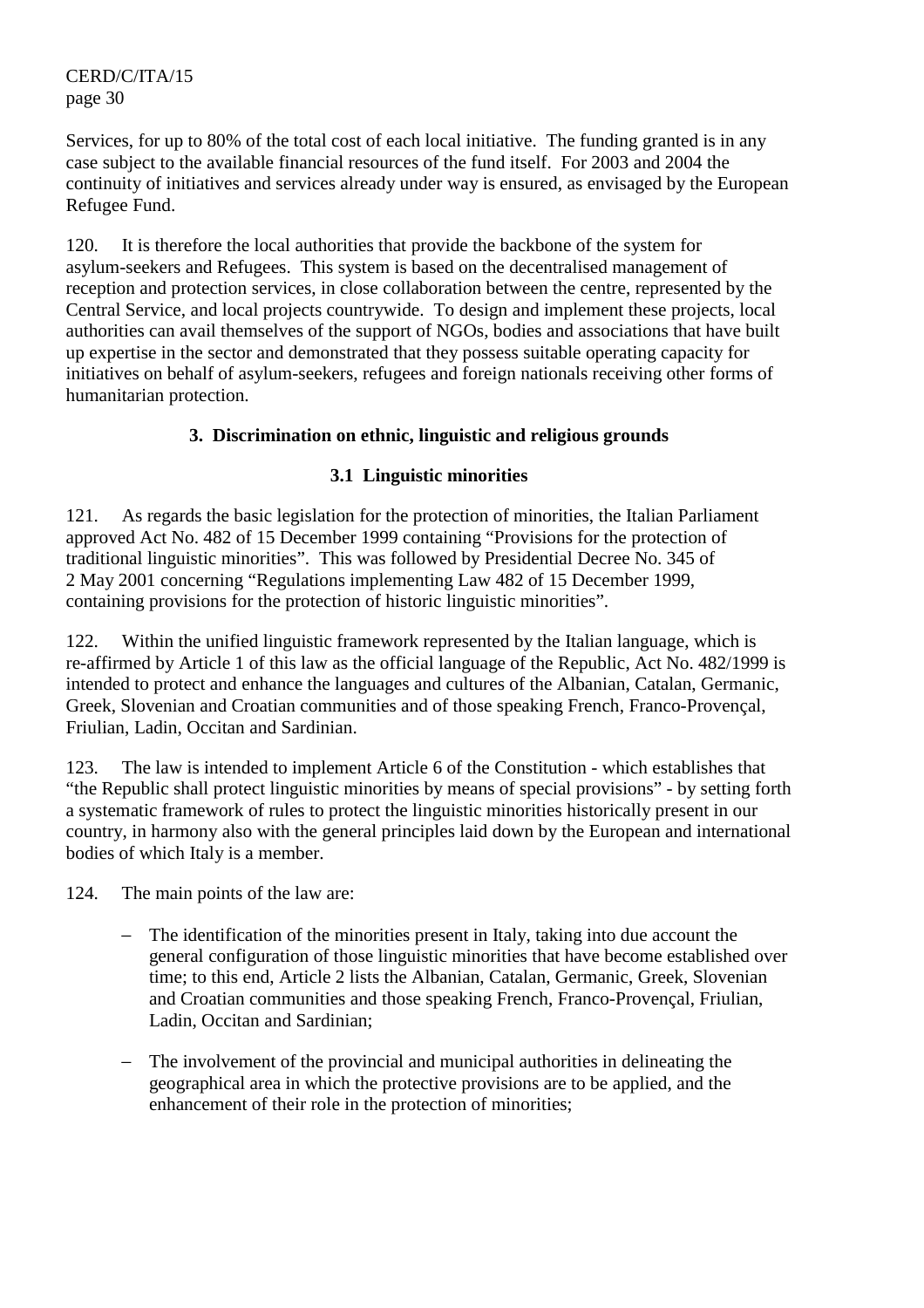- − The adoption by the regional authorities of measures to bring their legislation into line with the principles laid down by the legislation, without prejudice to existing regional laws that envisage more favourable conditions;
- − Wide-ranging and precise rules for the teaching of the protected languages and related cultural and traditional subjects in state schools, with initiatives by the universities to facilitate research and cultural and training activities in support of the objectives of the law;
- − The possibility of using the protected languages in the activity of municipal councils and other collective structures in those municipalities where the provisions apply; this also extends to councillors in mountain communities and in provinces and regions whose territory encompasses these municipalities, where they account for at least 15% of the population concerned;
- − In these municipalities, the option for the oral and written use of the protected language in government offices and the possibility of using the minority language in hearings before the Justice of the Peace;
- − Agreements for broadcasts of news and other programmes in the protected languages by the public radio and television channels, and agreements with local broadcasters;**<sup>17</sup>**
- − The option for the regions, provinces and municipalities concerned to establish provisions for private publishers, the press and radio and TV broadcasters using the protected language;
- − The option for the councils of municipalities whose territories contain minority communities to decide on the adoption of place names in keeping with local traditions and customs, in addition to the official place names;
- − The right to reinstate names and surnames in the original language;
- − Agreements with other countries for the development of protected languages and cultures used abroad and for cross-border and inter-regional cooperation;
- − Funding allocations in the state budget for the application of the law, with the creation in the Department for Regional Affairs, part of the Prime Minister's Office, of a national fund for the protection of linguistic minorities.

125. From a more general point of view, the following features of the law are particularly significant:

− The identification of the linguistic minorities entitled to protection, as listed in Article 2, which implies the official recognition of the same as legally recognised minorities;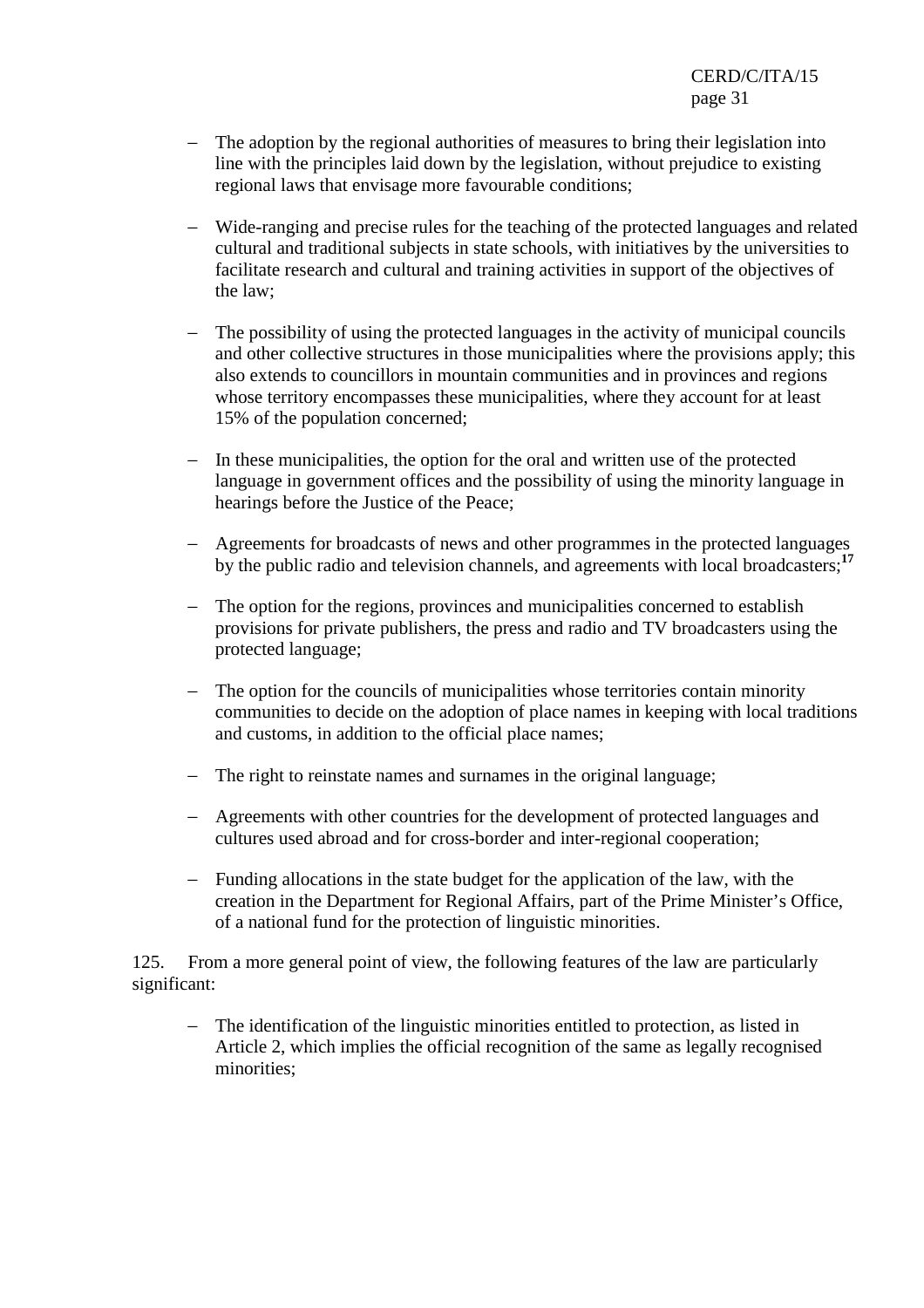- − The attribution of a key role to the regional and local authorities. Of particular significance in this respect is the procedure for the delineation of the geographical and sub-municipal context in which the provisions for the protection of historic linguistic minorities are applied, as defined by Article 3. This provision fully implements the principle of subsidiarity by attributing to local authorities the vitally important task within the context of this law of identifying the sphere of application of the protection and envisages the involvement of the communities concerned;
- The introduction, including for long-established minorities, of provisions regarding the teaching of the minority language and its use in relations with government offices;
- − The special value attributed to international relations and cross-border cooperation for the purpose of protecting minorities.

126. The law also envisages the allocation of funding amounting to lire 20,500,000,000 per year from 1999 for the costs incurred in its application. More specifically, 2,000,000,000 per year have been earmarked for the promotion and realisation of local and national projects for the study of the languages and cultural traditions of members of recognised linguistic minorities; 8,700,000,000 lire per year have been allocated from the state budget for the costs incurred by local authorities in meeting the obligations envisaged by the law; and 9,800,000,000 lire per year have been earmarked to set up a national fund for linguistic minorities in the Department for Regional Affairs in the Prime Minister's Office.

127. As regards the protection of minority groups, where responsibility does not lie only with the state, the commitment of the regions to protecting minorities in their territory is particularly deserving of mention, especially in those sectors envisaged by the Covenant, since this commitment generally takes the form of protecting and enhancing the cultural and linguistic heritage of local communities.

128. In some cases this protection is provided through statutory provisions, as in the case of Piedmont, the Veneto, Molise, Basilicata and Calabria. But even within the wider framework of their remits, especially as regards the cultural heritage and cultural and educational promotion activities, some regions have passed laws for the protection of the cultural and linguistic heritage of their linguistic minorities.

129. A number of provisions have also been introduced in recent years implementing the special Statute of the Trentino-Alto Adige Region. These contain regulations for the protection of the Ladin, Mochena and Cimbrian minorities as listed below:

- − Legislative Decree No. 321 of 2 September 1997 containing "Provisions for the implementation of the special Statute of the Trentino-Alto Adige Region amending and supplementing Legislative Decree No. 592 of 16 December 1993 concerning the protection of linguistic minorities in the Province of Trento";
- − Legislative Decree No. 344 of 8 September 1999 containing "Provisions for the implementation of the special Statute of the Trentino-Alto Adige Region amending Legislative Decree No. 592 of 16 December 1993 concerning schools located in Ladin areas".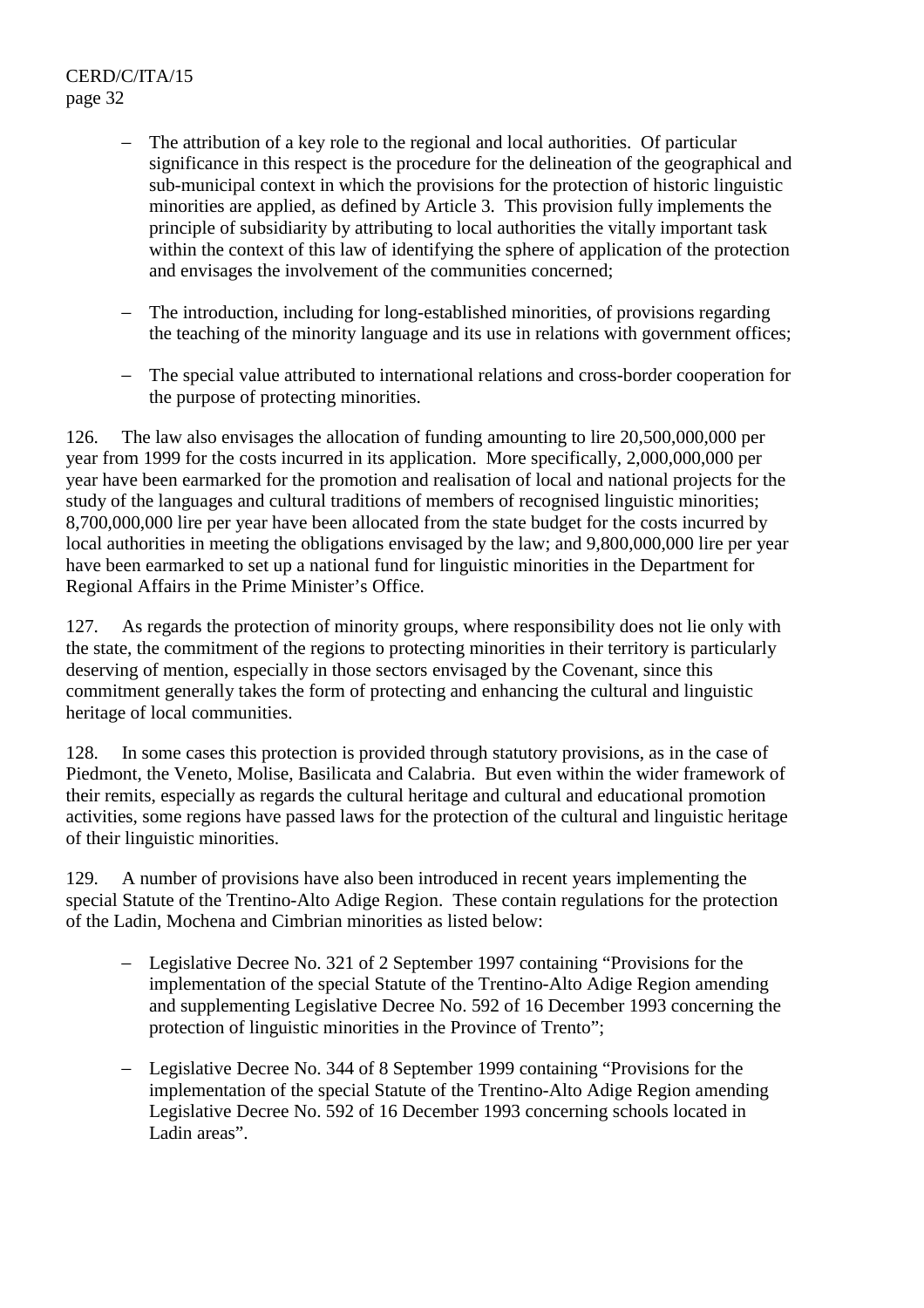130. The above-mentioned implementing provisions establish rules for the protection and promotion of the ethnic and cultural characteristics of the Ladin, Mochena and Cimbrian communities in the Province of Trento and also envisage the use of the Ladin language alongside Italian as a teaching language in kindergartens located in Ladin areas. The provisions also recognise absolute priority in the recruitment, placement and transfer of staff in these schools for teachers who are able to demonstrate their knowledge of the Ladin language and culture.

- − Legislative Decree No. 487 of 15 December 1998, containing "Provisions for the implementation of the special Statute of the Trentino-Alto Adige Region amending Presidential Decree No. 691 of 1 November 1973 concerning initiatives for the reception of radio and television programmes in the Ladin language and the languages of other European cultural areas", which lays down rules to enable reception of audio and video broadcasts in Ladin in the territory of the Provinces of Trento and Bolzano, is also worthy of note;
- − Legislative Decree No. 283 of 29 May 2001 concerning "Provisions for the implementation of the special Statute of the Trentino-Alto Adige Region amending Presidential Decree No. 574 of 15 July 1988 concerning criminal and civil proceedings, and also concerning the allocation of notaries' practices, as well as bilingual labels and explanatory leaflets for pharmaceutical products". This provision also envisages special arrangements for access to the profession of notary in Trentino-Alto Adige.

131. Also noteworthy is Act No. 129 of 23 April 1998, concerning "The Ratification and execution of the Treaty between the Italian Republic and the Republic of Croatia concerning the rights of minorities, done at Zagreb on 5 November 1996", and Act 38 of 23 February concerning "Provisions for the protection of the Slovenian linguistic minority in the Friuli-Venezia Giulia Region".

132. In this respect, Article 8§3 of Act No. 38/2001 envisages that, in towns or districts where a Slovenian minority is traditionally present, and which are included in the table drawn up by the Joint Committee for the problems of the Slovenian minority, official documents and provisions of any type intended for public use and drawn up on specially prepared forms, including personal documents such as identity cards and registry office certificates, should be issued, at the request of the citizens concerned, in both Italian and Slovenian as well as in Italian alone (…).

133. As to the media sector, the service contract, agreed by the relevant Ministry (Ministero delle Comunicazioni) and RAI-Italian RadioTelevision Ltd and covering the period 2003-2005, was confirmed by Presidential Decree on February 14, 2003. This Decree envisages the implementation of Act No. 482/99, while committing RAI to provide a programming respectful of linguistic minorities' rights in the territories where they reside.

134. In particular, in order to broadcast programmes in the protected languages, within the framework of its regional radio and tv programming service, RAI is in a position to promote and sign agreements, at the regional, provincial or local levels, with the concerned authorities. The financial charges of these initiatives will be totally or partially apportioned to these authorities.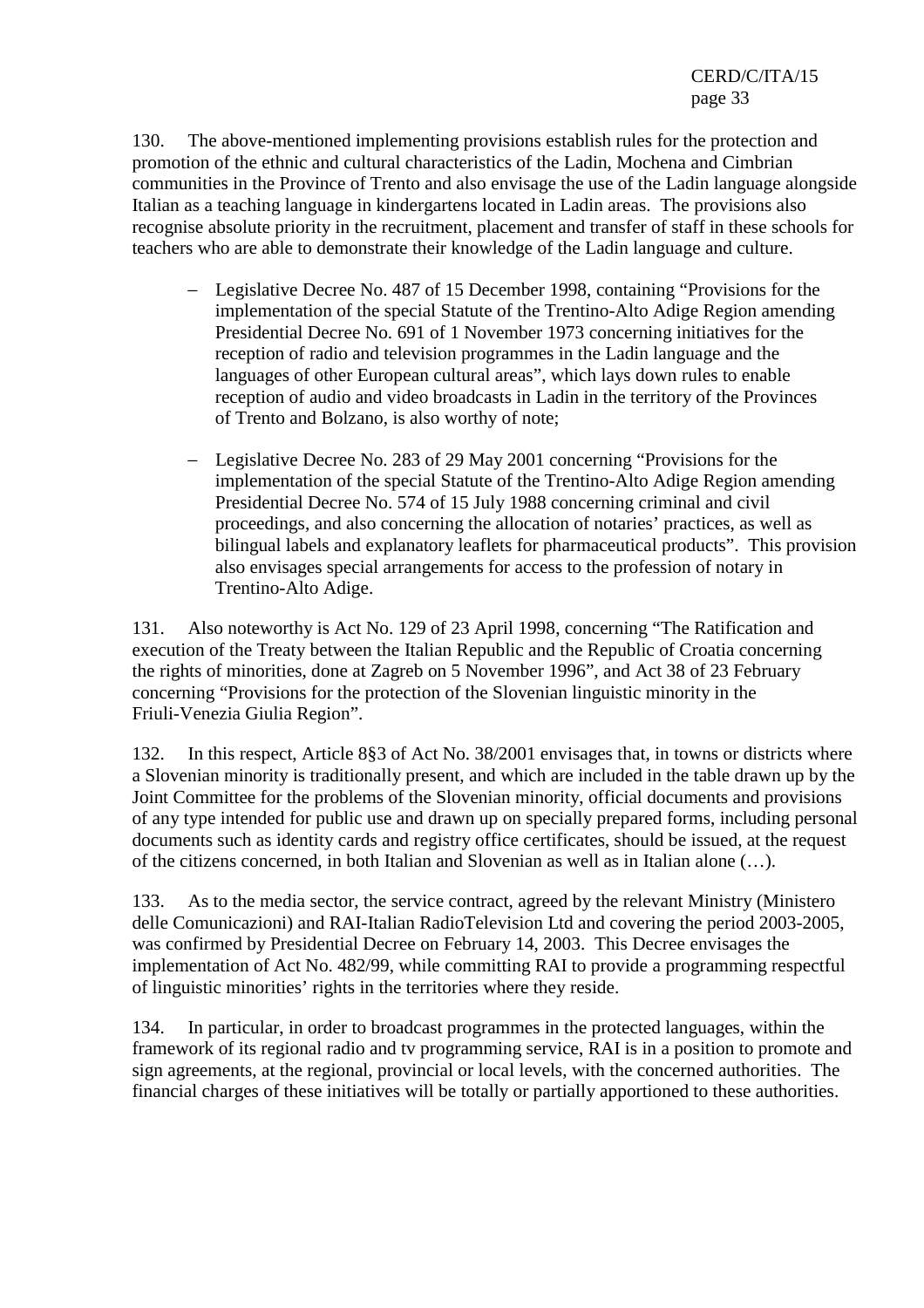135. Along these lines, the legislation under reference envisaged also the establishment of an ad hoc commission, composed by the Minister of Communications and RAI, in order to identify RAI local branches for the promotion of recognised minorities-related services.

136. As provided for in Act No. 103/75, RAI broadcasts, on behalf of the Presidency of the Council of Ministers and under ad hoc agreements, radio and television transmissions in German and Ladin for the Autonomous Province of Bolzano, in French for the French-speaking community of Valle d'Aosta Region and in Slovenian for the Slovenian speaking community located in Friuli Venezia Giulia.

137. At present, by adopting the cited Act, 171 projects were undertaken in the year 2001, while 294 in the year 2002. These projects mainly aimed at establishing linguistic information desks equipped with information systems, and staffed with interpreters and translators were launched in several municipalities. The aims and the outcome of these projects were included in the Second Ad Hoc Report, drawn up by the Ministry of the Interior in line the Framework Convention for the Protection of National Minorities.

#### **3.2 Religious communities**

138. According to a CESNUR (Centre for Studies on new Religions) survey, 97,6% of the Italian Population is Roman Catholic (56.258.000). These figures shouldn't lead into thinking that the religious panorama of our country is homogeneous and undivided. The residual percentage, represented by citizens of other religious Denominations, is largely variegated and in continuous growth. A decisive boost in that direction was given by the increasing phenomenon of immigration in our country, especially of Muslims, Hindus and Buddhists. The overall estimate - there are no conclusive data since privacy laws hinder the assessment of religious affiliations - shows that Italian citizens professing other religions account for more than 1.100.000, 230.000 of which are Jehovah's Witnesses, 363.000 Protestants, 30.000 Buddhists, 30.000 Jews, 30.000 Muslims, only to name a few. There are also immigrated religious groups, that amount to 1.281.490 Catholics and other Christians, 824.343 Muslims, 110.000 of Asiatic religions affiliation, and more than 297.071 of other religions or not religious at all (source: Caritas 2004).

139. If we focus on religious discrimination, two particular aspects emerge: anti-Semitism and Islamophobia, both fed by prejudice against minorities living in Italy.

140. While anti-Semitism has its roots in long-standing racial persecutions, the emergence of prejudice against Islam has coincided with the growing numbers of immigrants arriving from predominantly Muslim countries.

141. Although it is not possible to quantify the phenomenon, on the basis of the available data the general characteristics of discriminatory behaviours directed against religious minorities can be identified.

142. When we speak of anti-Semitism, it is difficult to distinguish whether people are discriminated against because they belong to the Jewish faith or because they are in some way identified with the State of Israel. In both cases, anti-Semitism is generally linked with the presence of extremist political groups and "nazi-skins" mingling with extreme football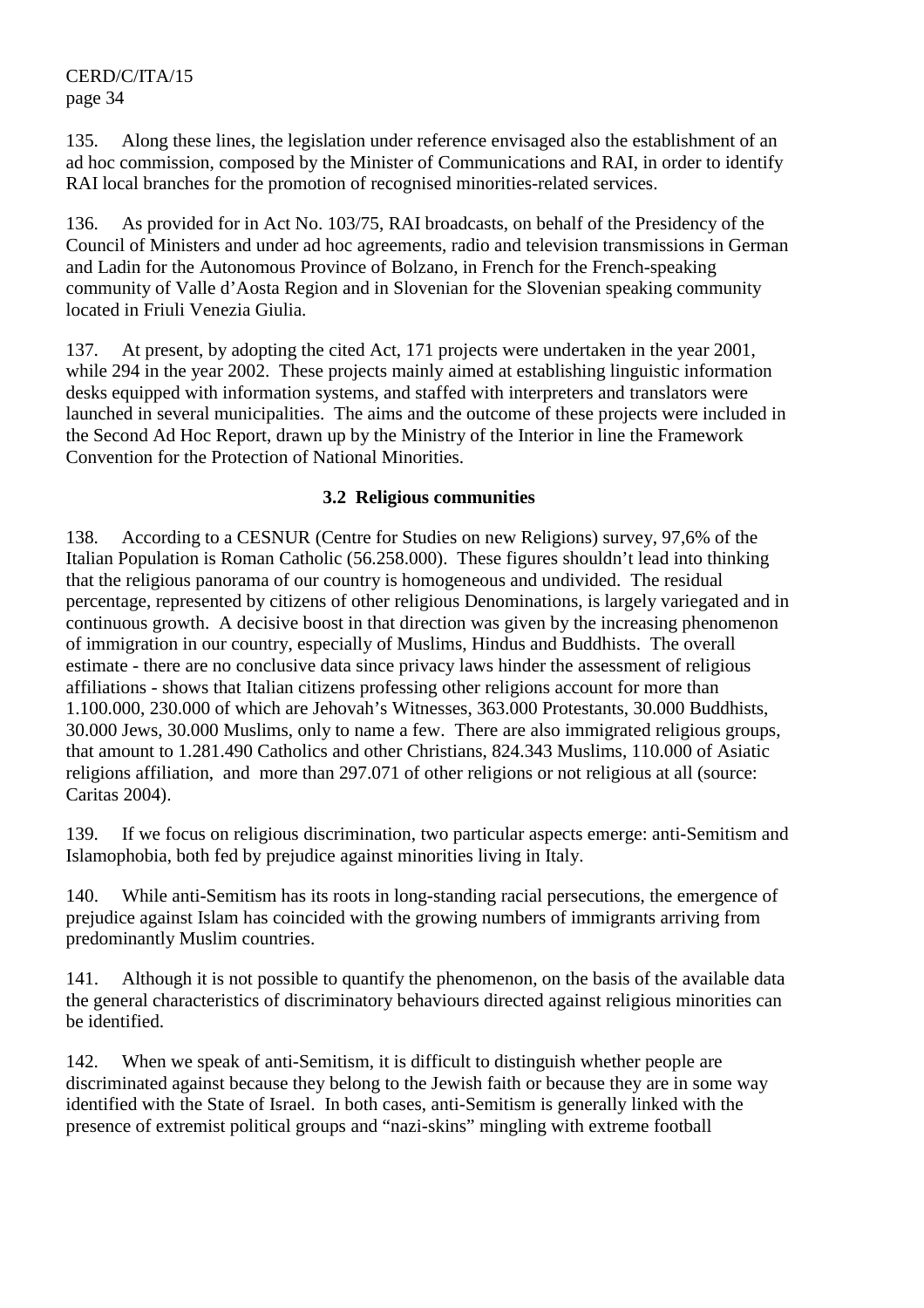supporters' groups. The world of football is particularly prone to displays of racism, with the use of expressions denigrating the Jewish people and their history. Anti-Semitic conduct tends to be expressed through graffiti, with slogans and swastikas, and through episodes, small in number but serious, of violent aggression against symbols of the Jewish world (El Al, the Museum of the Liberation, a cinema showing a film on the Nazi persecution of the Jews). To prevent and combat this phenomenon, the Italian Government, at both the central and local levels, has taken many initiatives, often with a vital input from the Jewish community. It has been established by law that 27 January, the day the gates of the Auschwitz concentration camp were opened, should be dedicated each year to the memory of that and similar experiences in the history of mankind.

143. With respect to the Muslim community, it is said that in the space of a decade this has become the second largest religious community after the Christian-Catholic one. In terms of numbers, of course, the two are hardly comparable: a few hundred thousand against tens of millions. And yet this claim has been enough in itself to create a climate of suspicion and fear that has implications for the co-existence of people of different beliefs. The appalling acts of terrorism of 11 September 2001 reinforced many fears and prejudices, the immediate result of which was acts of aggression against things and people, which did not however compromise co-existence over the longer term. The European Monitoring Centre on Racism and Xenophobia, which monitored the situation in all European Member States, noted a harshening of language and an irresponsible instrumentalisation of the events of 11 September for political ends.

144. The representatives of the various faiths, on the other hand, conducted themselves with great responsibility by firmly condemning the terrorist attack and taking concrete steps to encourage inter-faith dialogue.

145. Still in relation to the Muslim faith in European territory, the recent question of the display of crucifixes in public buildings, to which the Italian press devoted a great deal of column space, prompted extensive reflection on the need to reinforce inter-faith dialogue in our country. This was the gist of the comments made by the Minister of the Interior, Hon. Pisanu, who pointed out that the government was working to set up an Islamic consultative committee in order to foster mutual respect between the different religious identities, along with a commission entrusted, within the European framework, with drawing up a charter for inter-faith dialogue between nations and peoples. The Consultative Body was set up this year.

## **(a) The legislation on religious freedom**

146. The practice of collective religious rights is ruled by the Constitution and by ordinary laws.

147. The Constitution grants fundamental rights and, among them, "equal liberty" of expression for all religious Denominations: freedom of assembly, freedom of the organization of religious association, freedom of rites. In fact, in addition to the articles concerning inviolable human rights, the Constitution provides the following articles on religious matters: Article 3 which states the principle of non discrimination for religious motivations; Article 8 which restates that religious Denominations are equally free before the law; Article 19 which affirms that everyone is entitles to freely profess religious beliefs in any form, individually or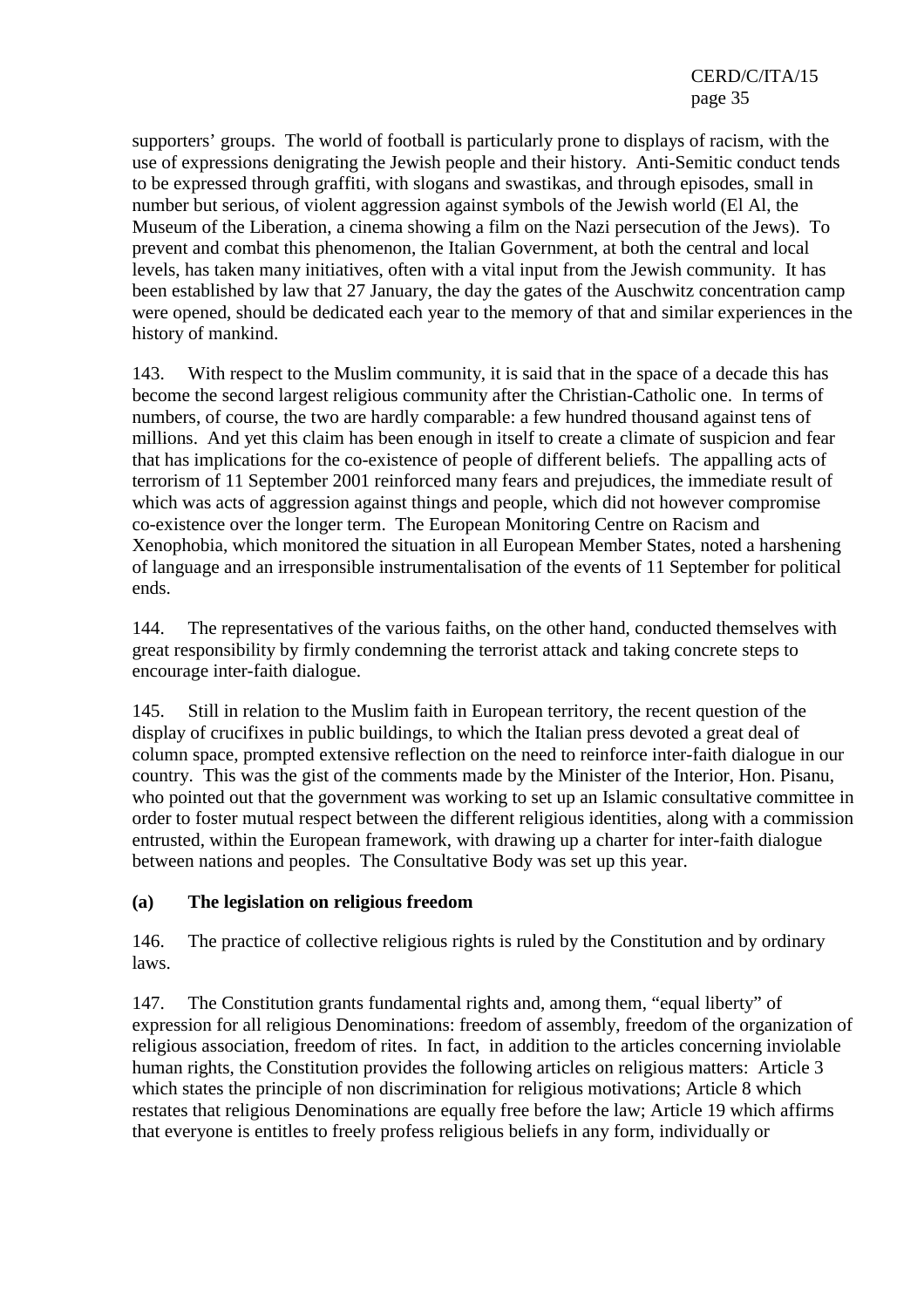collectively, to promote them, and to celebrate rites in public or in private, provided they are not offensive to public morality; and Article 20 which forbids any special legal limitations or special fiscal burdens at the expenses of religious associations and institutions with confessional aims.

148. These Constitutional clauses are generally respected; individuals can profess their religion (or no religion at all) without suffering any disadvantage in the enjoyment of their civil and political rights. Freedom of religious expression is limited only when a certain practice is deemed a threat to public order or decency.

149. In applying the principles of the Constitution, during the over fifty years of the Republic's lifetime the Italian legislative system has continued to evolve, through rulings by the Constitutional Court and ordinary laws which in various sectors (employment, the burial of the dead, the slaughter of animals, places of worship, religious education) have introduced and extended increasingly specific measures guaranteeing the rights of freedom, including through the ratification of international provisions on human rights. In addition to a legislative framework that, by encouraging the exercise of the fundamental freedoms, contributes to preventing all forms of discrimination, the Italian legal system also envisages laws that expressly prohibit discrimination, including on religious grounds.

150. More specifically, the provisions envisaged by the New York Convention of 1966 on the elimination of all forms of racial discrimination was transposed and amended by Decree Law No. 122 of 1993, which extended the prohibition of discrimination on racial and ethnic grounds to include religious grounds, and introduced criminal penalties for the dissemination of ideas based on racial hatred and violent conduct inspired by racism.

151. Religious discriminations are also dealt with by the Consolidated Text No. 286/1998. Articles 43 and 44 define which behaviour from private citizens and public administrations can be considered discriminatory for reasons of race, colour, national and ethnic origin, religious practices and convictions and customs", and identifies civil actions that can be carried out to sanction such behaviour.

152. The Government Bill containing provisions on religious freedom and the repeal of the legislation on authorised religions is currently under discussion in the Chamber of Deputies (A.C. 2531).

153. In an appearance on 23 November 2004 in the Chamber's Constitutional Affairs Committee, in the session for consideration of the bills on religious freedom, the Minister of the Interior stated that from this provision "we should expect the identification of a set of principles and rules for individual and collective conduct in which is expressed individuals' conscience in religious matters, which are at the same time consistent with the values of the Italian Constitution and international agreements. The provision under consideration by the Chamber should moreover enable the Ministry of the Interior, which also carries out complex and delicate administrative work with respect to civil liberties and immigration problems, to increase its knowledge and understanding of phenomena connected with the social integration of the great majority of Muslim immigrants who come to our country solely to work, in full respect of our laws and values".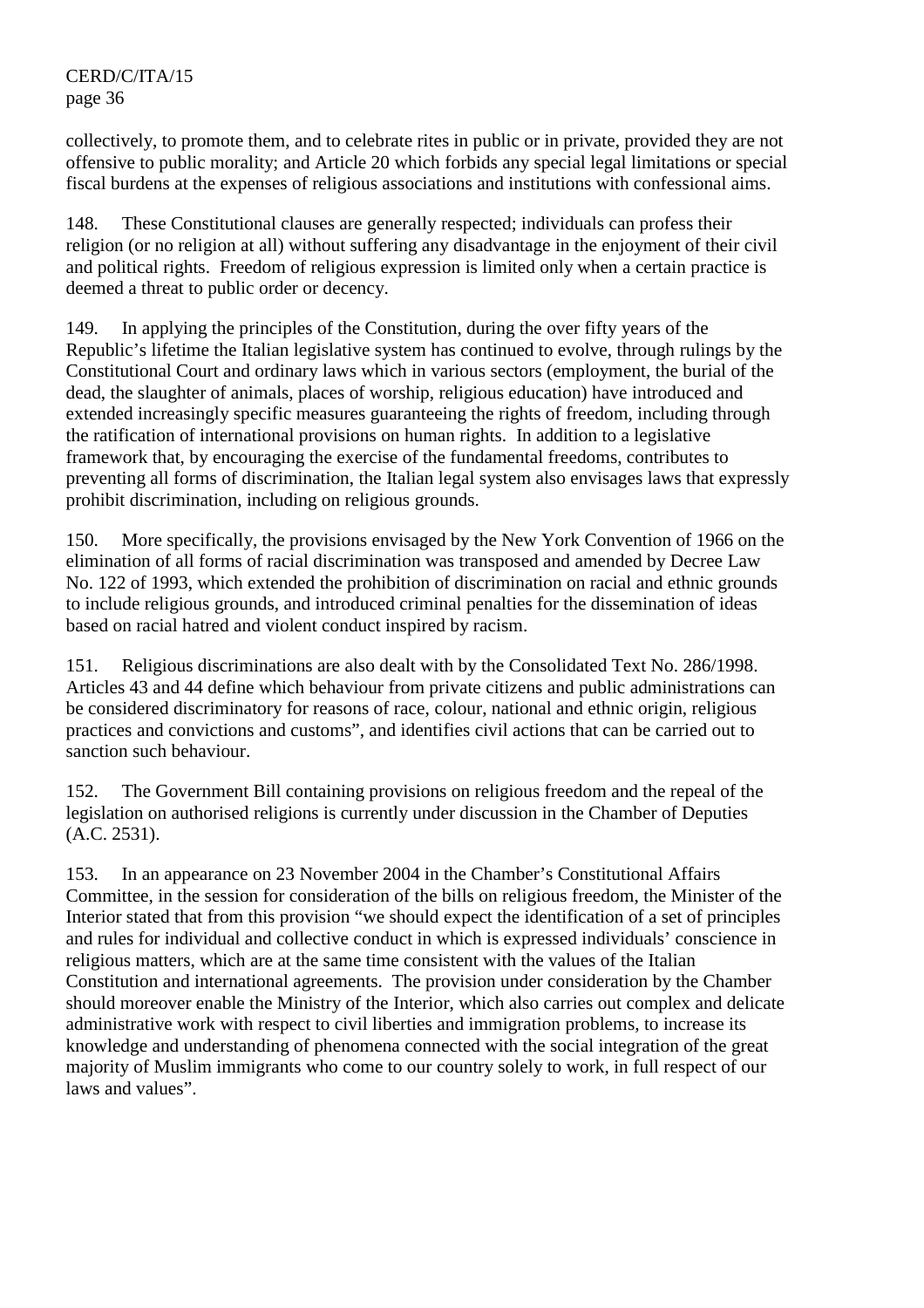154. The Bill was drawn up by the Commission for Religious Freedom, which is part of the Prime Minister's Office and has been entrusted with the task of studying questions regarding the implementation of the principles of the Constitution and international conventions in matters concerning freedom of conscience, religion or beliefs.

155. The objective of the Bill is essentially the protection of religious freedom for individuals and religious associations and organisations. Another aim of the Bill is the repeal, with a view to harmonising the framework of Constitutional law, of the provisions on the exercise of faiths other than Catholicism that are defined as "admitted" (Act No. 1159 of 24 June 1929 and related regulations). The Bill also envisages the formal implementation of Article 8§3 of the Constitution by giving substantive form to the declaration of freedom for religious denominations and establishing effective relations between them and the state. The Bill consists of four chapters: the first regards freedom of conscience and religion, the second deals with religious denominations and their legal recognition, the third covers the procedure for drawing up the relative agreements, while the fourth contains final and transitional provisions.

156. Chapter I of the Bill is intended to implement in full the Constitutional guarantees of individual and collective rights to religious freedom, linking these guarantees with the provisions contained in international conventions on human rights that have been signed and ratified by our country but not always fully incorporated in our domestic legislation.

157. Chapter II, which is dedicated to religious denominations and associations and their legal recognition, explicitly affirms the recognition of the rights to which all religious faiths are entitled - implementing the guarantees of freedom and equality sanctioned by the Constitution such as the right to: celebrate their rites; open religious buildings; propagate their faith; freely train and appoint ministers; freely disseminate doctrine on spiritual matters; provide spiritual assistance for their members; communicate and correspond freely with their organisations or with other denominations; and promote their cultural values. The Bill also provides for the necessary judicial instruments, starting from legal personality, in order to act in the various sectors of community life and proprietorship. The Bill also sets forth the procedure to be followed to obtain recognition of legal personality and to simplify matters keeps any checks and verification within strictly institutional limits.

158. Chapter III defines the procedure for drawing up agreements between the State and denominations other than Catholicism as envisaged by Article 8§3 of the Constitution by transforming an established practice into legislative form. The Bill envisages that an application to draw up an agreement may also be submitted by denominations that have not obtained legal personality, subject to more detailed investigation by the Ministry of the Interior.

159. In order to implement in full the Constitutional principles relating to religious freedom, including for denominations that have not entered into agreements with the state or do not intend to do so, a number of provisions contained in the various understandings already approved by law have been incorporated in the Bill. These will be valid for all denominations, with only those aspects linked to features specific to their faith being left to negotiation with individual denominations.

160. The census of religious organisations present in Italy, which was carried out with the cooperation of the Prefects' Offices, has been replaced by a publication entitled "*Confessioni*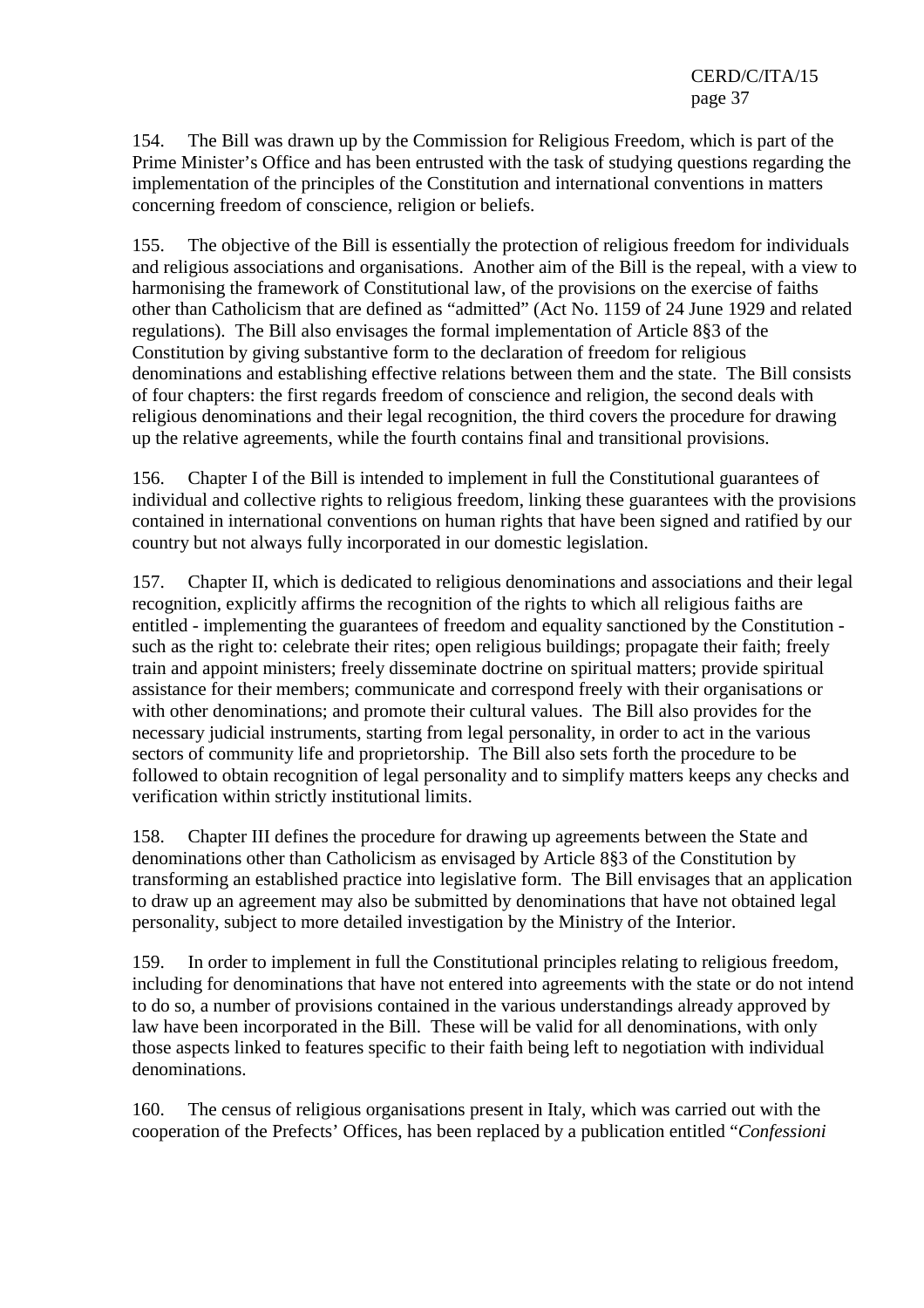*religiose, movimenti e altre organizzazioni di culto in Italia*" ("Religious Faiths, Movements and Organisations in Italy"). An important feature of this publication is that the religions featured have each contributed a section on their history and the religious principles from which they draw their inspiration.

# **(b) Agreements with faiths other than Catholicism**

161. Prior to the Constitution's adoption on December 1947, the country's relations with the Catholic Church were governed by a 1929 Concordat, which resolved longstanding disputes stemming from the dissolution of the Papal States and established Catholicism as the country's State religion. The Concordat of 1929 have been into force until the revision of 1984, which formalized the principle of a secular State but maintained the practice of State support for religion (catholic teachers paid by the State, civil effects of religious marriages, 0,8% of taxes devoted by citizens directly to the Churches).

162. Article 8§3 of the Constitution affirms that religious Denomination other that Catholic Church have the right to organize themselves according to their own Statute, and also that their relationship with the State is regulated by law, based on *Intesa*. The *Intesa* extends to the religious Denomination all the privileges recognized to the Catholic Church such as*:* spiritual assistance to all people living in hospitals, prisons or in the army by allowing their religious ministers automatic access to these institutions. The *Intesa* also allows for civil registry of religious marriages; facilitates special religious practices regarding funerals; recognizes special holidays and festivities of each Denomination; allows the voluntary donation to the Church of 0,8% from State taxes.

163. In the first phase of implementation (in the eighties) of this norm, after a long period of non-fulfilment, an experimental procedure has been carried out in order to verify the right instruments for the realisation of the Constitutional provisions. Only after the adoption of Act No. 400/1988, and later of the Legislative Decree No. 303 of 1999 (*concerning the Presidency of the Council of Ministers' organization*), the procedure carried out by the departments of the Presidency of the Council of Ministers' has been turned into law. This process of defining organisms and procedures to deal with this matter has been exemplified by the Bill AC 2531, which fully regulates the different phases of the agreements, albeit maintaining the principle adopted by the doctrine, that there is no need for the Government to reach an agreement since it is considered a political act, and therefore depends on the political evaluations and decision of the Executive.

164. Since the eighties, relations with non-catholic churches have been developed successfully, thanks to the will of Governments on force. For that purpose, a Commission has been set up at the Presidency of the Council of Ministers in the early eighties, and is still working today.

165. The "**Commission for** *Intese* **with Religious Denominations**", based at the Presidency of the Council of Ministers' and initially set up under the Presidency of Prof. Francesco Margiotta Broglio, has the task to draw up the operative guidelines for the implementation of agreements. Members of the Commission were initially academics and the Director General for Religious Affairs at the Ministry of the Interior. At present, Prof. Francesco Pizzetti heads the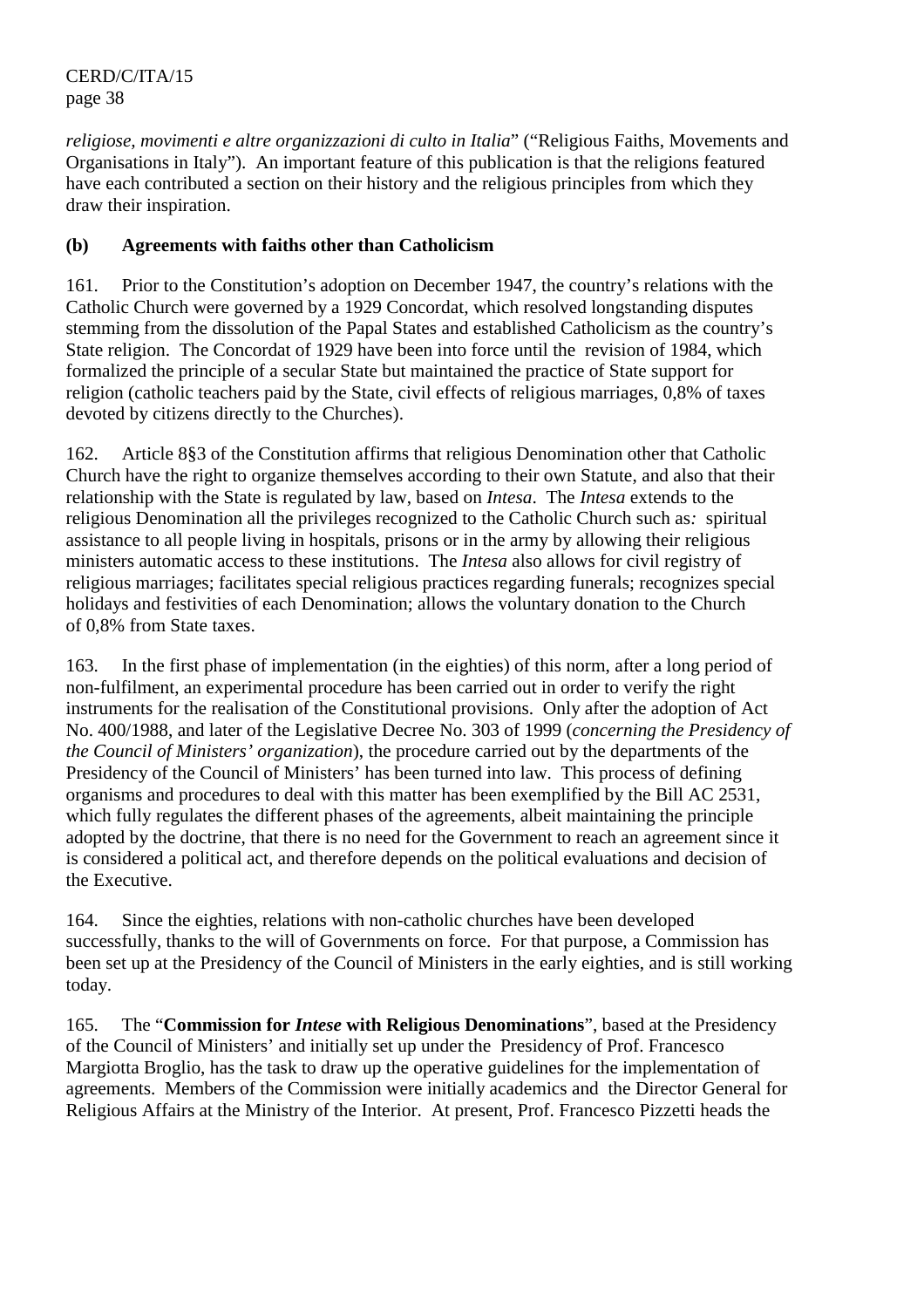Commission, and the composition has been enlarged to all the Government departments most involved in the procedure of "Intese" , such as the Ministry of Interior, Economy and Finance, Defence, Justice, Education, Health and the Ministry of Culture.

166. Before proceeding to an *Intesa* with a religious Denominations, the ad hoc Commission requests the opinion of the "**Advisory Commission for Religious Freedom**", set up in 1997 in the Presidency of the Council of Ministers. The Commission for Religious Freedom, chaired by Professor Margiotta Broglio and composed of academics with expert knowledge in this field, is responsible, among others, for the examination of problems concerning the drawing up of agreements, working out general guidelines for each ratification.

167. To date, *Intese* have been implemented and approved by law, pursuant to Article 8 of the Constitution, with Churches represented by the "Waldesian Church", the Assemblies of God in Italy, the Union of seventh day Adventist Christian Churches; the Union of Italian Jewish communities; The Evangelical Baptist Christian Union of Italy; The Lutheran Evangelic Church in Italy. *Intese* with the Christian Congregation of Jehovah's Witnesses and the Italian Buddhist Union have been signed, but not yet approved by law.

168. According to the procedure followed to date, the Government has taken into account, in order to draw up the *Intese*, requests from Denominations which had acquired Legal Status in accordance to Act No. 1159 of 1929, and under positive advise of the Council of State. This, in fact, evaluates the compliance of each Denomination's Statute with the Italian Legislation.

169. *Intese* signed to date are similar in content. In particular, every respective preamble contains general declarations, designed to show the positions of each Denomination on issues it considers as fundamental. Agreements generally include:

- Provisions for spiritual assistance in collective institutions, such as armed forces, hospitals, prisons;
- Provisions concerning education, aiming at guaranteeing the right for students not to participate in religious classes, and the possibility for the schools to respond to eventual requests by students and families, introducing the teaching of one specific religion and explaining its implications; the recognition of diplomas issued by theological institutes and the right to freely set up schools of any order or degree, and educational institutes, according to the Italian educational system;
- Provisions aiming at the recognition of civil effects of marriages celebrated before ministers of religion of the respective Denominations;
- Provisions ruling the recognition of every body belonging to Denominations, and its fiscal treatment;
- Provisions on financial relations between the State and the religious Denominations, along the lines of the system delineated by Act No. 222 of 1985, on the basis of the 1984 Concordat with the Catholic Church. According to such provisions, non-Catholic religious Denominations are entitled to a share of the 0,8 % of taxes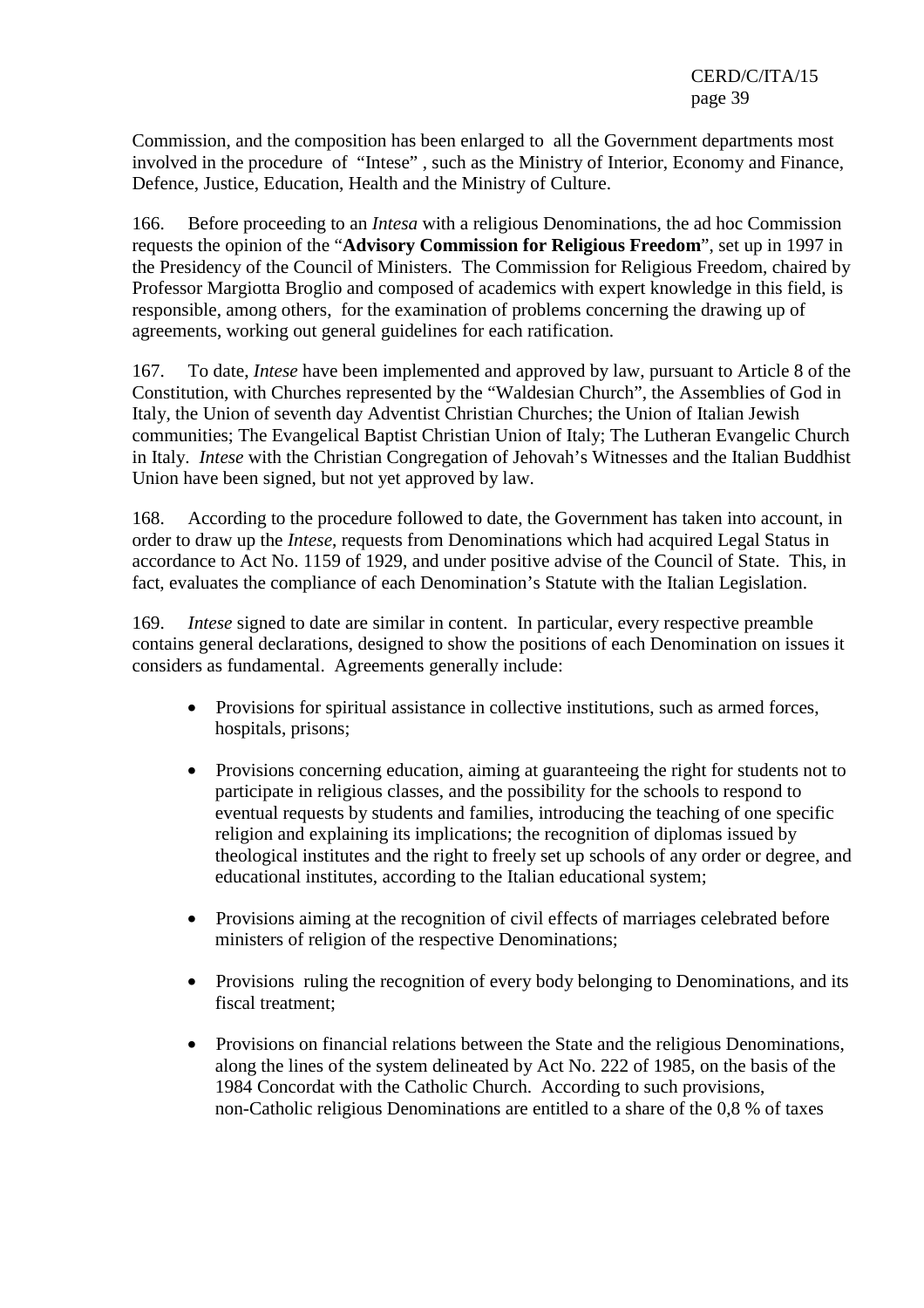devoted by citizens directly to the Churches and their proselytes can deduct from taxes the offers to the Denominations, up to a ceiling of one thousand of euros, roughly;

- Provisions for the protection of buildings meant to be places of worship, and the protection and enhancement of assets belonging to the cultural and historic heritage of each Denomination, guaranteeing their cultural identities;
- Provisions for freely exercise their cult by ministers of religion appointed by the respective religious confession Denomination;
- Provisions for the recognition of religious festivities of each Denomination, including, for some, the sabbatical day of rest, guaranteeing arrangements for a flexible work organisation and the requirement to make up for the working hours not implemented;
- Provisions on funerals, in respect to every Denomination's religious prescriptions, provided that it is compatible with mortuary police's regulations.
- 170. Religious Denomination with Legal Status to date:

| Chiesa ortodossa russa in Roma, R.D.         | $\overline{\phantom{0}}$ | Unione Buddista Italiana, D.P.R. 03/01/91,   |
|----------------------------------------------|--------------------------|----------------------------------------------|
| 14/11/29 No. 2368                            |                          | D.P.R. 15/06/993 for transfer of premises    |
| Comunità armena dei fedeli di rito armeno    |                          | and new Statute                              |
| georgiano, D.P.R. 24/02/1956 No. 681         | $\overline{\phantom{0}}$ | Ente patrimoniale della Chiesa di Gesù       |
| Ente patrimoniale dell'Unione Cristiana      |                          | Cristo dei Santi degli Ultimi Giorni, D.P.R. |
| Evangelica battista d'Italia, D.P.R.         |                          | 23/02/93                                     |
| 20/01/61 No. 19                              |                          | Ente patrimoniale della Chiesa Apostolica    |
| Chiesa ortodossa russa a San Remo, D.P.R.    |                          | in Italia denominato Fondazione              |
| 30/07/66 No. 895                             |                          | Apostolica, D.P.R. 21/02/99                  |
| Fondazione dell'Assemblea spirituale         |                          | Associazione "Santacittarama", D.P.R.        |
| nazionale dei Bahai d'Italia, D.P.R.         |                          | 10/07/95                                     |
| 21/11/66 No. 1182                            |                          | Ente Cristiano Evangelico dei Fratelli,      |
| Movimento evangelico internazionale          |                          | D.P.R. 13/11/97                              |
| Fiumi di Potenza, D.P.R. 10/09/71            |                          | Associazione cristiana ortodossa dei Santi   |
| No. 1182; D.P.R. 20/01/90 for transfer of    |                          | Agapito Martire e Serafino di Sarov, D.P.R.  |
| premises and new Statute                     |                          | 14/01/98                                     |
| Centro islamico culturale d'Italia, D.P.R.   |                          | Fondazione di culto Ente della Chiesa della  |
| 21/12/74 No. 712                             |                          | Fratellanza nella realizzazione del sé       |
| Congregazione Cristiana Evangelica           |                          | (S.R.F.), D.P.R. 03/07/98                    |
| Italiana, D.P.R. 26/10/76 No. 925            |                          | Sacra Arcidiocesi Ortodossa d'Italia ed      |
| Chiesa di Cristo di Milano, D.P.R. 13/06/77  |                          | Esarcato per l'Europa Meridionale, D.P.R.    |
| No. 702                                      |                          | 16/07/98                                     |
| Ente patrimoniale dell'Unione Italiana delle |                          | Istituto Italiano Zen Soto Shobozan          |
| Chiese Cristiane Avventiste del 7° giorno,   |                          | Fudenji, D.P.R. 05/07/99                     |
| D.P.R. 13/04/79 No. 58                       |                          | Chiesa Ortodossa Russa di Rom, D.P.R.        |
|                                              |                          | 20/07/99                                     |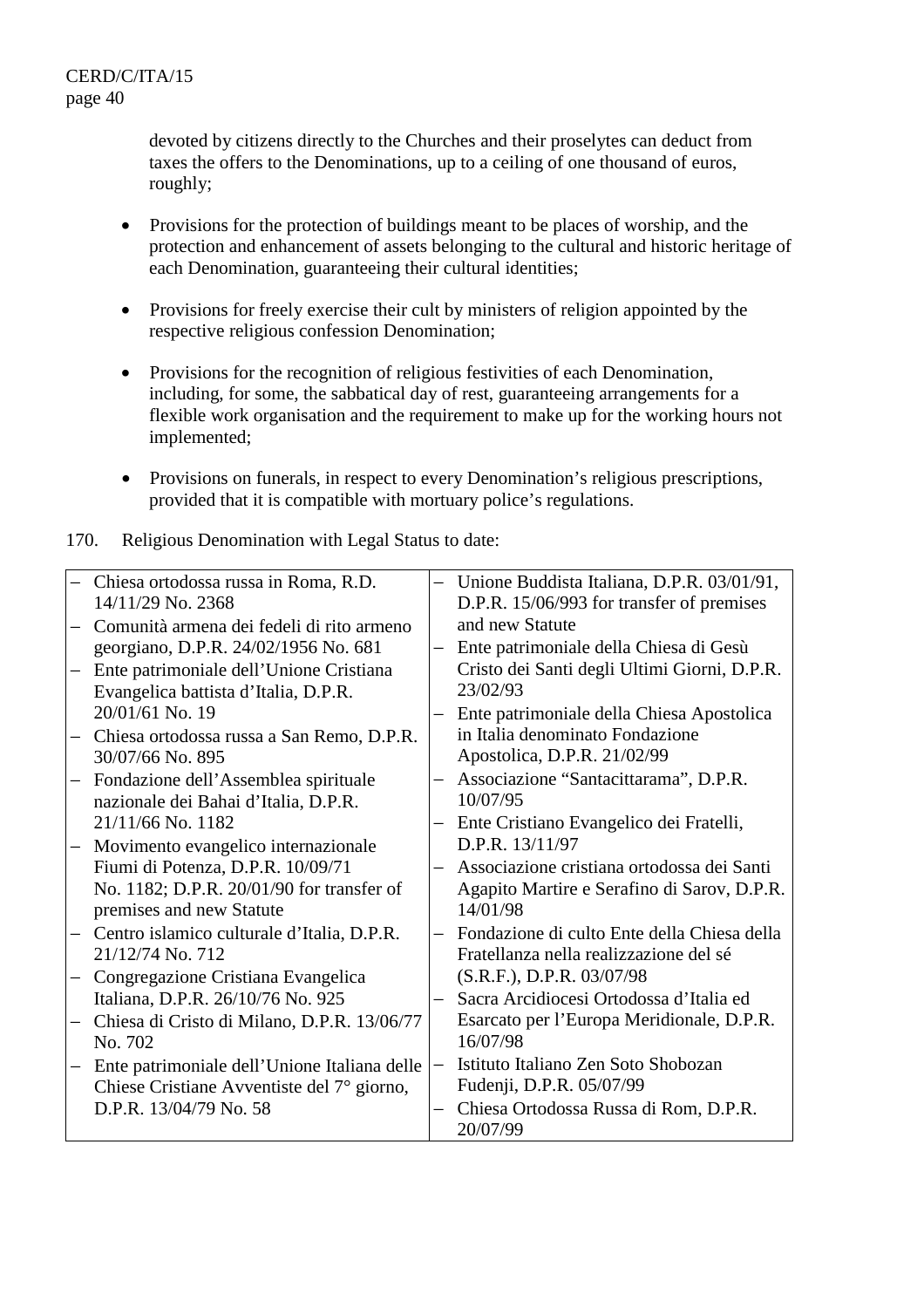| Chiesa Cristiana Millenarista, D.P.R.       |                   | Fondazione religiosa buddista, denominata |
|---------------------------------------------|-------------------|-------------------------------------------|
| 17/05/79 No. 279                            |                   | F.P.M.T. Italia                           |
| Assemblee di Dio in Italia, D.P.R. 23/06/81 |                   | Fondazione per la preservazione della     |
| No. 430                                     |                   | tradizione Mahayana, D.P.R. 20/07/99      |
| Congregazione Cristiana dei Testimoni di    |                   | Consulta Evangelica, D.P.R. 13/09/99      |
| Geova, D.P.R. 31/10/86 No. 783              |                   | Chiesa Cristiana Evangelica indipendente  |
| Chiesa del Regno di Dio, D.P.R. 16/12/88    |                   | di Berea, D.P.R. 25/10/99                 |
| Chiesa Cristiana Evangelica Missionaria     | $\qquad \qquad -$ | Istituto buddista italiana Soka Gakkai,   |
| Pentecostale, D.P.R. 16/12/88               |                   | D.P.R. 20/11/00                           |
|                                             |                   | Unione Induista Italiana, D.P.R. 29/12/00 |

#### **3.3 Roma populations in Italy**

171. The Roma populations cannot be considered as a group which is practically segregated from the rest of the population, since the Italian legislation provides for specific measures in their favour, including enrolment in the registry office, freedom of movement, work licenses and education. In practical terms, Italian legislation does not provide for any distinction among citizens on the grounds of their ethnic, linguistic or religious origins.

172. The basic legislation on the protection of minorities, approved in the framework of the fundamental linguistic unity expressed by the Italian language, was adopted with the aim of protecting the language and culture of Albanian, Catalan, German, Greek, Slovenian and Croatian populations, as well as those of French - Provencal, Friulan, Ladino, Occitan, Sardinian - speaking communities. In practical terms, while enforcing Article 6 of the Constitution, which stipulates that "the Republic protects linguistic minorities by means of ad hoc legislation", an organic legislation for the protection of historical linguistic minorities was adopted with the aim of fully implementing the general principles established by the European and the International Organisations to which Italy is a member. During the debate at the Parliamentary level, the situation of Roma populations was excluded from the cited legislation because of the opportunity of proposing and approving an ad hoc Act, in line with the specific aspects of this minority, if compared to the protection provided for the so-called "historical ethno-linguistic minorities". In fact the basic criteria for the label of "linguistic minority" depend on the stability and the duration of the settlement in a delimited area of the country, which is not the case for Roma populations. The formulation of an appropriate legislative measure would enable to equalize the status of half of the approx. 150.000 Roma populations resident in Italy to that of the Italian citizens. As regards the remaining Roma populations characterized in all cases by nomadism, they already enjoy the right to freedom of movement and circulation while, if composed from citizens of the European Union, they are under the rules regulating the stay of foreigners, if composed from no EU citizens.

173. As regards the specific issue under consideration, Roma **holding Italian citizenship** have the same rights and duties as other citizens: while those who are citizens of other European Union countries enjoy full rights of free movement. Roma who are citizens of other countries are subject to the provisions governing residence in Italy for foreign nationals. Specific initiatives have been adopted to enable Roma with Italian citizenship to enjoy certain fundamental rights, such as enrolment at the registry office, free movement, work permits and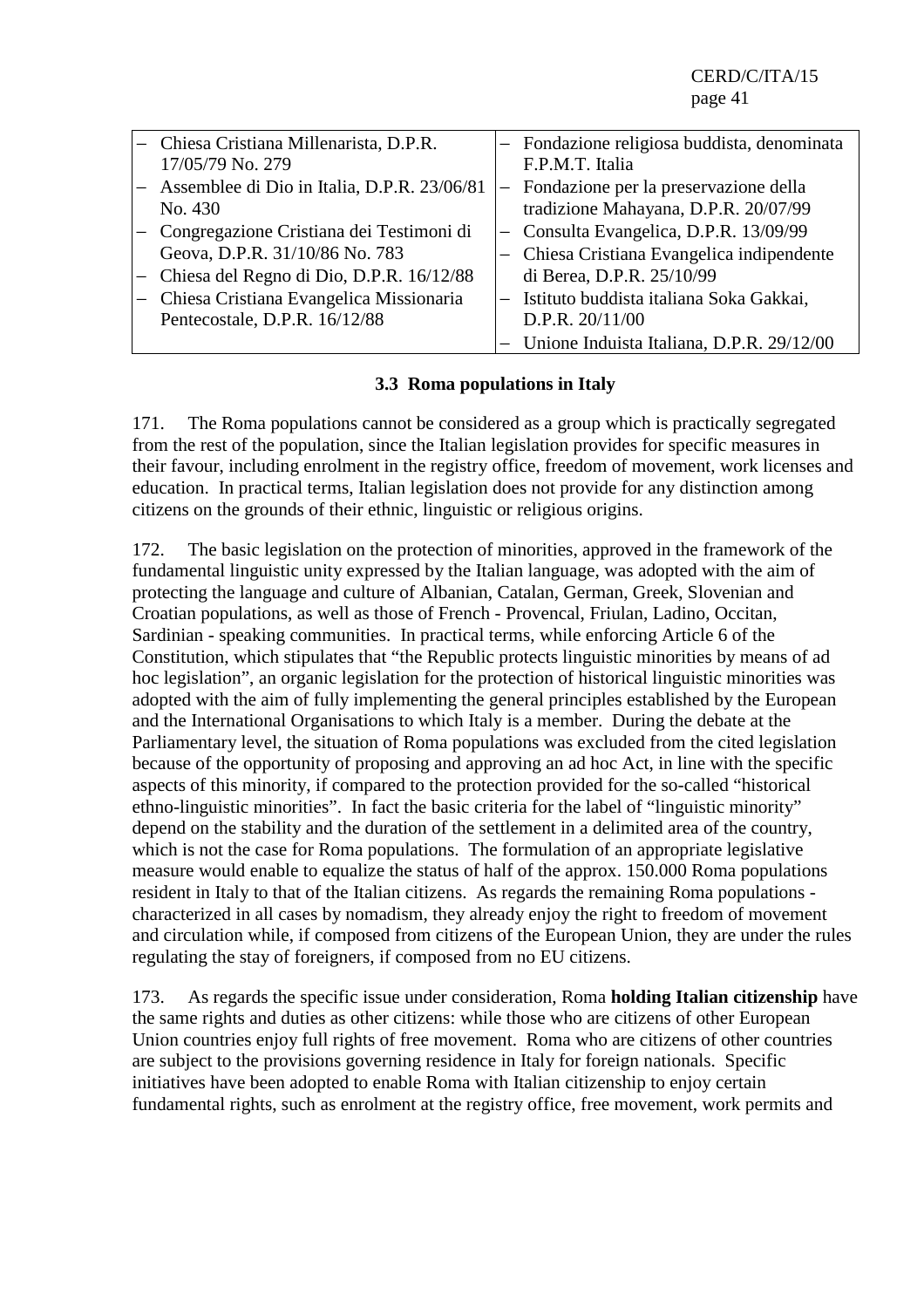education. The Minister of the Interior has, on several occasions, issued circulars drawing the attention of Prefects and Mayors to the situation of travellers and the need to foster their inclusion in society, with a view to overcoming all those obstacles that stand in the way of their participation in the life of the country. The Circular on the "Problems of Nomads" issued on 11 October 1973 (MIAC 17/73) alerted Mayors to the need to facilitate the registration of Roma families in the population registers and the delivery of health services and the issuance of work permits. Mayors were also alerted to the need to abolish any bans on encampments that apply only to nomads, since such bans are in clear contradiction of the principles of equality and free movement of citizens in the territory of the Republic established by Articles 3 and 16 of the Constitution. The establishment of settlements should be facilitated by setting up special campsites equipped with the essential utilities. The same principles have been reiterated in MIAC Circular No. 15185/85 of 15 July 1985, entitled "The Problems of Gypsy Communities", which pointed out that the camp clearance orders issued by mayors for reasons of hygiene were not appropriate.

174. Those Roma populations **who do not have Italian citizenship** face some difficulties when applying for the release of stay permit or for their *naturalisation*. That is why the relevant legislation includes the release of a working contract among conditions and pre-requisites. Therefore, some difficulties are due to getting a job. They may also entail some difficulties as to the access to health-care services and to education. In practical terms, in order to obtain a stay permit, it is necessary to get a job. Thus, when Roma populations face difficulties when applying for the release of a stay permit, this is not a matter of discrimination but of lack of a basic condition, as envisaged by Act No. 189/2002.**<sup>18</sup>**

175. With regard to the circumstance that no stay permits are released for Roma populations, mention shall be made of the necessary conditions for their release, which do not differ from the rules set out for aliens, apart from the country or ethnic, linguistic or religious group of origin. The basic principles are: the evidence of the regular entry into the territory, a regular work contract, to have come for study and health reasons, or family reunification with a family member who is regularly resident in Italy. Moreover, domestic legislation provides for the possibility of challenging each decision regarding the release of stay permits, as well as the subsequent expulsion measures. The remark concerning the fact, that people of the Roma populations scarcely use the opportunity to regularize their own position on the territory, doesn't seem to show that there is a sort of discrimination against them. Employers were the main actors of the recent regularization too, which did not provide for any distinction among aliens. The fact that a scarce percentage of Roma populations has enjoyed this procedure, can only lead to the assumption either of the lack of an effective contract of work or of existing previous convictions.

176. With regard to **the improvement of living conditions** of the Roma populations, as laid down in Title V, Chapter III and IV of the Consolidated Text No. 286/1998 as amended and integrated by Act No. 189/2002, this is a competence of Local Bodies. Since 1984 many Regions, in compliance with the Recommendations and Resolutions of the Council of Europe in particular, have issued laws in favour or protection of Romanies and Sintes and their culture. These are, in chronological order: Veneto, Lazio, Autonomous Province of Trento, Sardinia, Friuli-Venezia Giulia, Emilia-Romagna, Tuscany, Lombardy, Liguria and Piedmont, while the Marche Region included them in a law of wider scope that also encompasses emigrants, immigrants, and refugees. Some Regions have amended their initial laws, either in part, as in the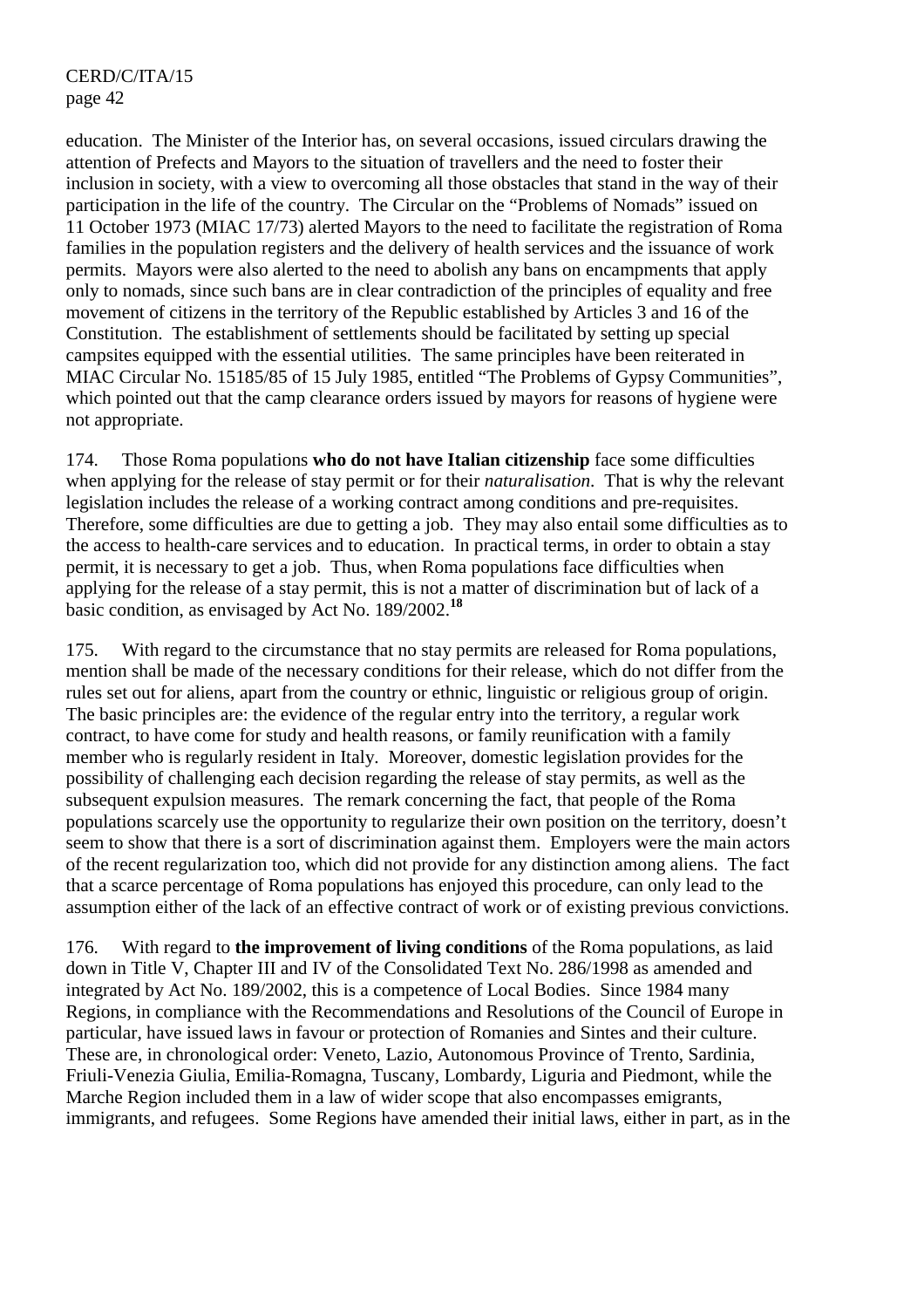case of Emilia Romagna, or in full, as with Tuscany, to better adapt them to the new situations following the immigration of foreign Roma and their increased propensity to settle in one place rather than travel. Furthermore it must be mentioned the creation of a Table of coordination on the issue Roma within the Department for Regional Affairs, in which representatives of all Ministries will take part with the purpose to draft a bill to regulate the presence and the situation of Roma populations in Italy. In this regard, local institutions are still proceeding with the adoption of all pertinent interventions, in particular those ones on the situation of the campsites. Within this framework, as a good practice, mention shall be made of the initiative agreed upon between the Prefecture of Naples and the relevant local bodies, aiming at setting up small camps: this is a positive trend which proves to be more functional and more bearable from the point of view of the housing arrangement. Similar initiatives are going to be implemented in Milan and in Rovereto. It must be pointed out the situation of the unauthorised "Casilino 900 camp", and the outstanding efforts made by the Municipality of Rome to carry out rearrangement works of this area. The "Casilino 900 camp case" does not reflect all the integration initiatives, promoted by the Local Institutions, in tandem with the civil society (and positively started in several camps where the relevant structure and organization seem to meet the needs of the several communities). Within the framework of the "Permanent Conference", as set up in the Territorial Government's Office - Prefecture of Rome, several initiatives and projects have been planned, that have to be defined with the relevant Bodies and Agencies, and focus on integration measures for the Roma populations who live in several camp-sites of the capital.

177. As to the issues regarding the Roma children **access to education**, it has to be outlined that Roma students have the right and the duty to fulfil their scholastic obligation as all other students, according to the Italian legislation which does not discriminate between Italian and foreign students, legal or illegal ones. Moreover, proposals have been presented in the Chamber (A.C.225 and A.C.895 presented on 30 May 2001 and 19 June 2001 entitled "Protection of the right to nomadism and the recognition of gypsy populations as linguistic minorities" and "Recognition of the Romany, Sinte and Traveller communities"), as well as a Bill presented in the Senate (A.S.447, presented on 11 July and entitled "Framework Law to foster the education, occupational training, access to employment and housing of members of nomad communities and regulate their presence on Italian territory"). These instruments envisage, *inter alia*, the creation of equipped stopover areas and transit areas and place a particular emphasis on the question of school attendance by minors. To this end they envisage the creation of educational training courses designed to meet the needs of these populations. It is worth stressing that with the Legislative Decree adopted on March 2005 the scholastic obligation was extended to all the youth of 18 years old. However, even though the school institutions are willing to take care of them, this population actually shows a scarce inclination towards integration (including the school community) and, consequently, the inborn tendency to refuse the regular attendance at school in the places, in which they settle temporarily. In order to promote a relevant attendance at school, the Ministry of Education has allocated specific financial resources for the schools affected by high percentage of immigrants, including Roma students, in order to implement educational activities aiming at favouring their effective integration. Moreover, by means of cooperation measures with relevant Bodies, representatives of Associations, civil society at large, and schools organise all those extra-curricula activities with the aim of enhancing the attendance of Roma students. The Ministry of Education gives periodical instructions in order to finalise the use of the allocated funds. From data collected by the same Ministry, in the school years 2003-2004, a high number of Roma students attended school nation-wide, as follows: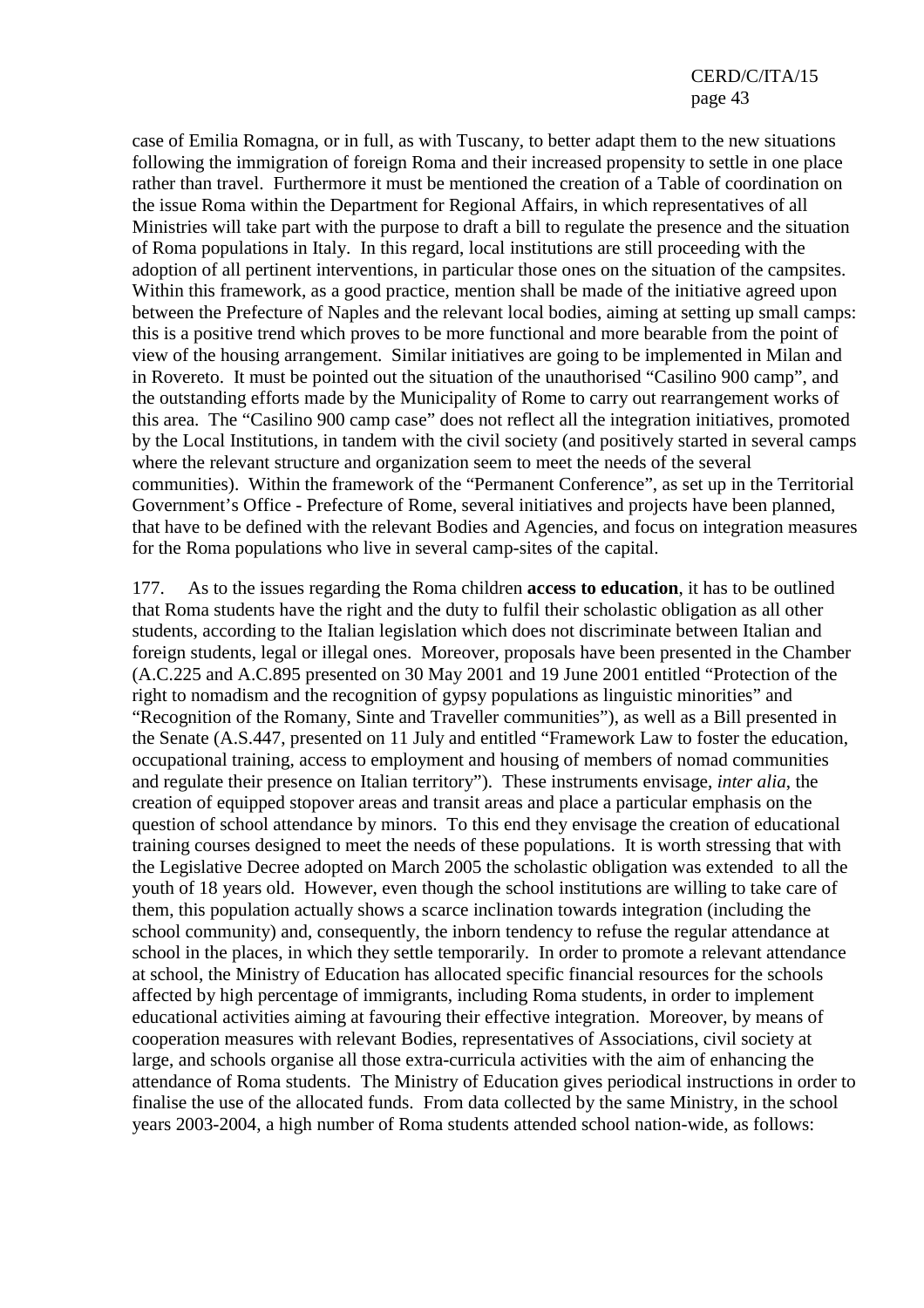1456 in the kindergartens; 5175 in the primary school; 2591 in the middle school; 84 in the secondary school. In particular, to boost the scholastic attendance of Roma children the Ministry of Education gives financial resources to schools where there are also Roma pupils in order to fund educational supplementary activities thus promoting a better integration of these pupils. Furthermore, in co-operation with authorities and representative associations, NGOs and other local bodies, the schools themselves organise all those collateral activities functional to the enhancement of the attendance of Roma children. An example can be the project of compulsory education for Roma children promoted by the Municipality of Rome from 2005 to 2008. During the hearing of January 2005 within the anti-discrimination and anti-Semitism Committee, after complaining about a situation of affliction and explaining the problems giving rise to feelings of discrimination among the Roma, the President of 'Opera Nomadi' had the opportunity to agree, directly with the representative of the Ministry of Education, a member of the Committee himself - on the resumption of the talks, once suspended, for the definition of a specific 'Protocol of Agreement' on schooling of Roma children: the relevant document has been signed recently, after having been discussed and adjourned in the previous legislature.

178. Employers have been the main actors of recent regularization procedures, which did not provide for any distinction among aliens. As to the issue of **employment**, Ministry of Labour and Social Policies concluded "Programme Agreements" with different Regions, with the main purpose of starting experimental projects and innovative methods to facilitate the integration of Non-EC immigrants, including the Roma populations, who regularly stays in our country. In particular, some funds have been allocated for projects to be implemented at the relevant information desks concerning the access of aliens to territorial services. Funds were allocated for the implementation of the project entitled "Initiatives against Social Exclusion and for women's empowerment". This consists of activities of reception, accompany, and cultural mediation, labs in Italian language, a legal service, workshops and vocational training and work orientation services.**<sup>19</sup>**

179. As to the **health** issues, this is to point out, that the specific rules in force regarding the health care in favour of aliens, set out in the Consolidation Act on immigration, provide for the obligation of registration in the National Health Service for those aliens having a regular permit of stay, as well as equal treatment and the same rights and obligations as the ones provided for with respect to Italian citizens; these rules also ensure the urgent or, in any case necessary, even if continuative, ambulatory and hospital treatments, on the grounds of illness and accidents, in the public and recognized structures, in favour of foreign citizens who are not in compliance with the rules concerning the entry and the stay; moreover, they ensure the extension of the programmes of preventive medicine protecting the individual and collective health.

180. With this respect, the following aspects are ensured:

- − Social protection of pregnancy and maternity, on equal treatment with Italian citizens;
- − Protection of children's health, in compliance with the Convention on the Rights of the Child of 20 November 1989;
- − Vaccinations according to regulations, to be carried out in the framework of interventions included in campaigns of mass preventive treatment authorized by the Regions;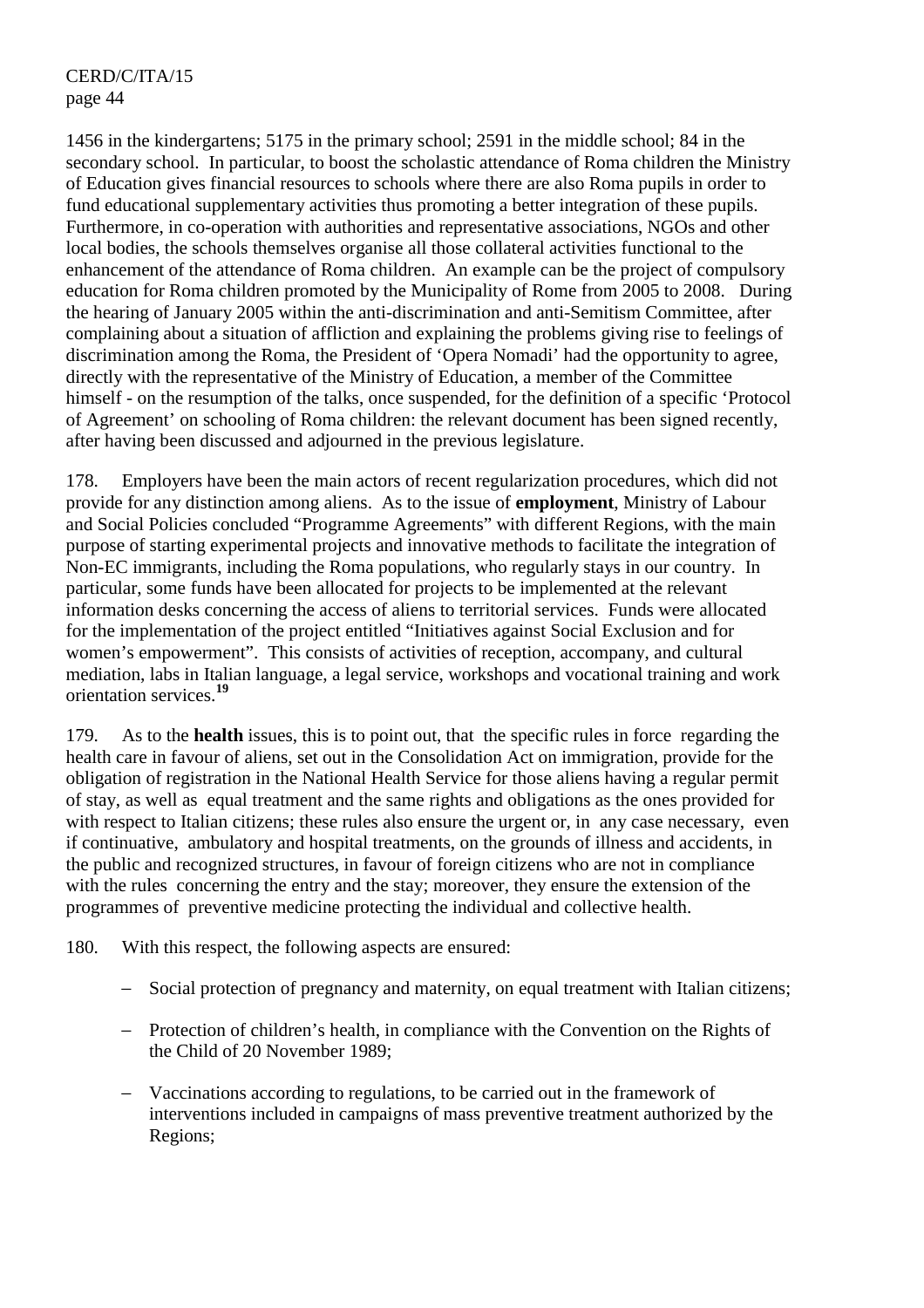- − Interventions of international prophylaxis;
- − Prophylaxis, diagnosis and care of infectious diseases and drainage of any relevant epidemic focuses.

181. Moreover, in the framework of the various interventions that are requested to overcome the marginalization of needy immigrants, the National Health Plan for the years 2003-2005 emphasizes the crucial role played by the access of immigrant populations to the National Health Service. This can be achieved by adapting the public assistance supply so as to make it open, easily comprehensible, actively available and in line with the needs of these new population groups, in compliance with the provisions included in the above named single text on immigration. This regulation, as said before, extends to illegal immigrants the entitlement to urgent and essential care and to continuity of care. The National Health Plan 2003-2005 also stresses the need, in this field, for both information campaigns addressing immigrant users concerning the services offered by Local Health Bodies and the identification within each Local Health Body of staff members particularly skilled and fit for this sort of relations. The National Health Plan 2003-2005 also specifies some priority actions concerning the following aspects:

- − Improvement of the assistance to foreign women in pregnancy and reduction of voluntary pregnancy interruption;
- − Reduction of the incidence of HIV, sexually transmitted diseases and tuberculosis by means of prevention campaigns addressing these populations;
- − Realization of the same vaccine coverage of the child immigrant population as the one obtained for the Italian population;
- − Reduction of accidents at work among immigrant workers, by adopting the same interventions reserved to Italian workers for this purpose.

182. As regards interventions by **police forces** in camps, no violations of law regulations by officers involved in controls and operations are reported since their interventions consisted in identification, tracing and expulsions of illegal immigrants, checks on the lawfulness of property or repression of ascertained crimes.

183. It should be pointed out, moreover, that all the services supplied in camps, with the exception of judicial police interventions deriving from orders to be executed in cases of flagrancy or executed by the **Judicial Authority**, are always carried out in compliance with orders issued by the *Questori* according to activities planned in agreement with the local Government Territorial Offices and concerned Municipalities.

### **4. Trafficking in human beings: system actions and social protection programmes**

184. Italy, the first country to equip itself with specific, systematic legislation concerning the trafficking of human beings (Article 18 of the Consolidated Text No. 286/1998), has set up, through Act No. 228/2003, a Fund for Anti-trafficking Measures administered by the Department for Equal Opportunities. Italy has also drawn up more detailed provisions governing the crimes of reducing human beings to a state of slavery or servitude or maintaining them in such a state, and the trafficking of human beings, thus further refining the provisions of the criminal code.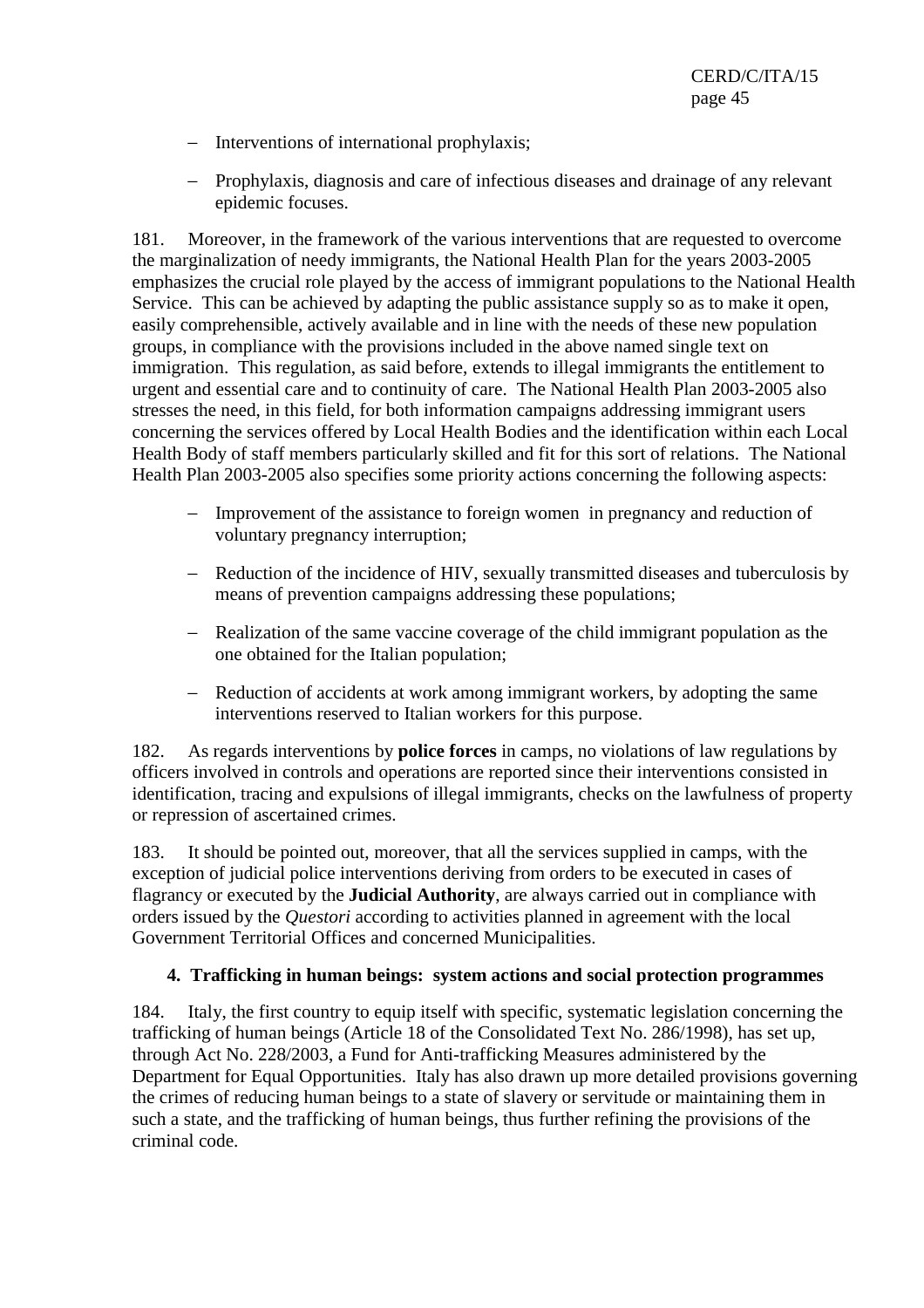185. If we focus on the trans-national dimension of the phenomenon and the importance of international cooperation to achieve more effective preventive action, Article 14 of Act No. 228/2003 commits the Department for Equal Opportunities and the Ministry of Foreign Affairs to promoting meetings and information campaigns, including in the countries of origin of the victims of trafficking. In the light of these objectives, the provision also envisages that the Department for Equal opportunities, together with the Ministry of the Interior, the Ministry of Justice and the Ministry of Labour and Social Policies, should organise training courses for operators engaged in combating trafficking. These initiatives will be inserted in the Ministry's programmes for the coming three years.

186. It is worth noting that to provide a new impetus to the fight against trafficking between the two shores of the Adriatic, on 1 April 2005 the National Anti-Mafia Directorate signed a judicial cooperation agreement with the legal authorities in Macedonia.

187. With a view to implementing measures aimed not just at providing concrete support for the repression of this criminal activity but also at carrying out preventive actions and providing assistance for the victims of trafficking, the Ministry of the Interior - which as far back as 1995, in considering the question of initiatives to incentivise, encourage and protect those seeking to escape from the cycle of forced prostitution and slavery, devised and promoted Article 18 - has launched a number of innovative projects in recent years.

188. These are intended firstly to facilitate the voluntary return to their countries of origin of those victims of trafficking who, in the process of freeing themselves from the state of exploitation to which they have been subjected, collaborate with the police to help identify and capture their exploiters.**<sup>20</sup>** And secondly, they are intended to contribute - in cooperation with the authorities of the countries of origin and with the specific objective of providing accurate and targeted information to prevent the risks connected with clandestine immigration - to creating the necessary conditions in these countries for the protection of potential victims.

189. In the law under consideration, the provisions designed to provide social protection and assistance for the victims of trafficking are therefore of particular importance. To enable them to truly free themselves from exploitation it is vital to provide them with alternative forms of support, information and guidance.

190. One of the key instruments to achieve this end is the Fund for Anti-Trafficking Measures established by Act No. 228/2003. The fund brings together the sums allocated by Article 18 of the Consolidated Text No. 286/1998 and the proceeds of the seizures ordered in the wake of conviction or the enforcement of sentences and is intended for the funding of social integration and assistance programmes for the victims of trafficking, as well as the other protection purposes envisaged by Article 18.

191. An Inter-Ministerial Commission set up in 1999 in the Department for Equal Opportunities has been tasked with directing, monitoring and programming the resources now grouped under the new Fund for the implementation of the projects. In the Decree of 23 November 1999 the Minister for Equal Opportunities identified the two types of programme that are eligible for financing: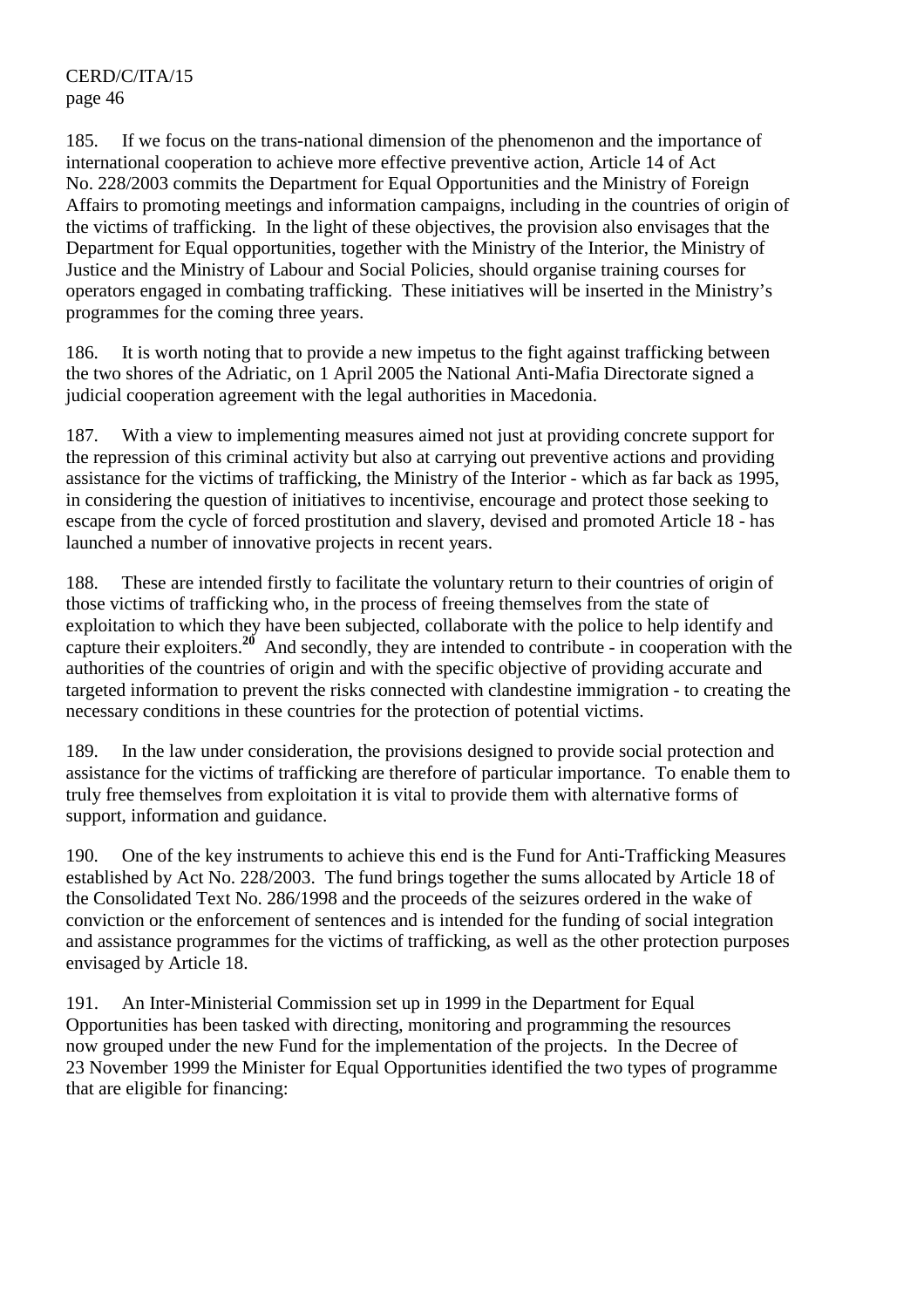- Social protection programmes to provide assistance and protection for the victims of trafficking;
- "System actions" to support the protection programmes through awareness-raising initiatives, surveys and research on developments in this area, as well as training activities for operators, technical assistance and project monitoring.

192. The various system actions that have already received funding from the Department for Equal Opportunities include the project coordinated by the Ministry of Justice for national monitoring of the activities and results achieved by the Public Prosecutor's Office in its investigative activities.

193. More specifically, **from 1999 to 2005** the Department for Equal Opportunities issued **6 Notices,<sup>21</sup>** published in the Official Bulletin of the Italian Republic, for projects to be submitted in this context and co-funded **294** such projects countrywide from 1999 to 2004. In implementing the Ministerial Decree of 23 November 1999 containing information on the criteria and conditions for the selection of assistance and social integration programmes, the Department has co-funded three system actions and an information and awareness-raising campaign in addition to the above-mentioned projects.

194. The 294 social protection projects pursuant to Article 18 have been implemented by local authorities and private actors entered in section three of the Register of associations and bodies engaging in activities on behalf of immigrants, as envisaged by the Implementing Regulations (Presidential Decree No. 394 of 31 August 1999), Article 25 of which establishes that the projects "*shall be 70% funded by the State, with respect to the resources allocated to the Department for Equal Opportunities pursuant to Art. 58.2, and 30% by the local authority with respect to the resources for assistance*". These projects have taken in and helped about **7,359** victims of trafficking, of whom **343** young people under 18 years of age.**<sup>22</sup>**

# **Figure 1**

**Regional distribution of social protection projects - Article 18 of Legislative Decree No. 286/1998 (Total: 294 projects, 5 notices)** 



 *Department for Equal Opportunities*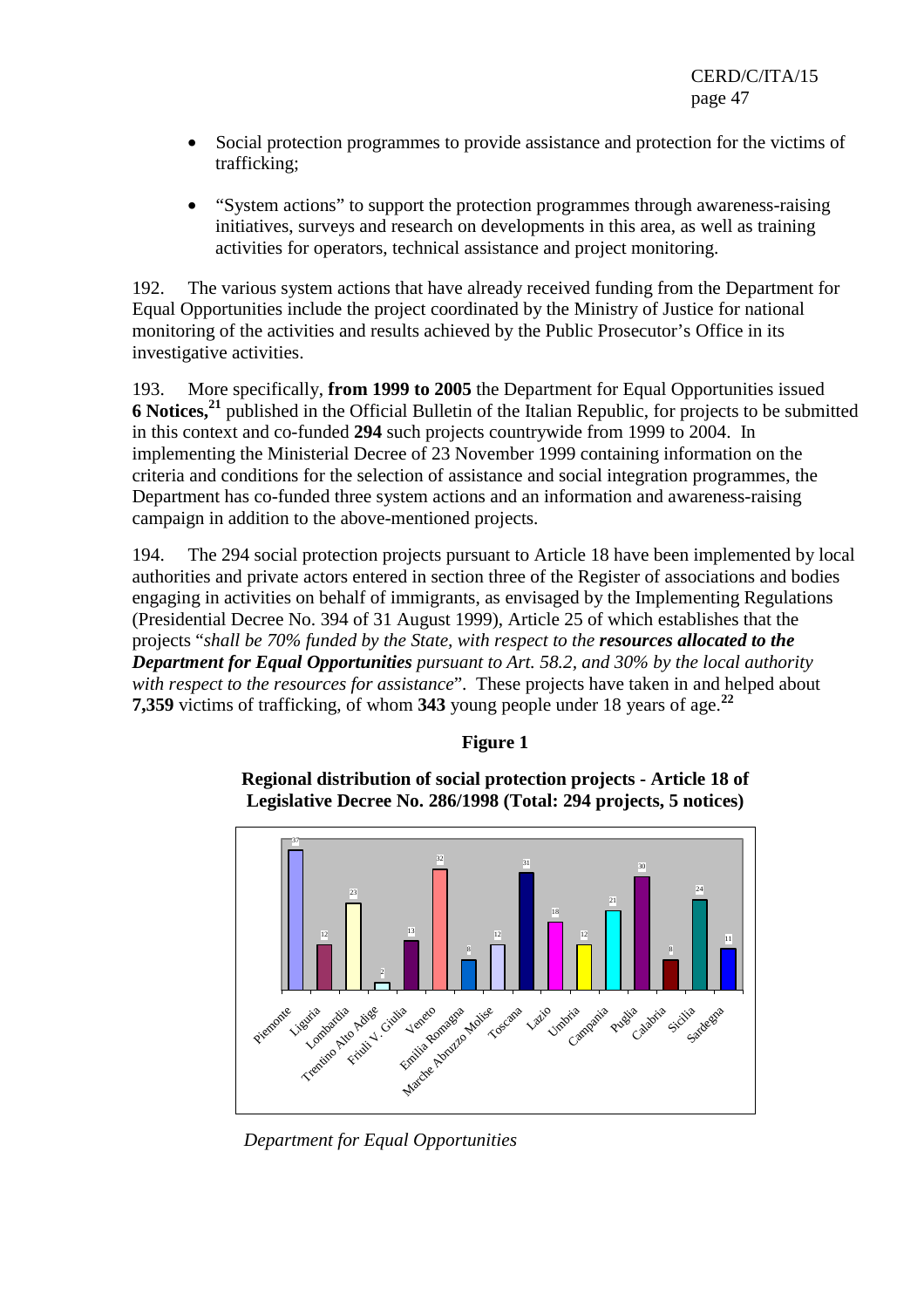195. The types of initiative implemented were particularly complex and delicate. This is especially true in view of the psychological isolation in which women victims of trafficking find themselves, coming as they do from situations of extreme social disadvantage and from circumstances marked by violence, marginalisation and abuse, and by high rates of unemployment, as in the case of the countries of Eastern Europe, and poor school achievement and attendance rates, in the case of Nigerian women.

196. In consideration of the diversity and differing degrees of difficulty of the psychological profiles of the victims of trafficking, each social protection project, which lasts on average one year, is adapted to the needs and requirements of the individual concerned and is generally intended to bring them to the highest possible degree of autonomy through a social-employment inclusion pathway.

197. Social protection projects are essentially divided into different related stages, which can be described in brief as follows:

- − The first, mainly focusing on the physical and psychological recovery of the victim, envisages: a social protection and assistance pathway, which leads from the initial contact (through local "on-the-road" units, a toll-free phone number, police intervention, measures addressing clients, etc…) to forms of "protected reception" services in refuges, with families or in independent housing; obtaining a residence permit; legal aid; psychological support to regain their independence and social-cultural identity;
- The second stage, the main objective of which is integration and social inclusion, which envisages: actions designed for guidance and social-employment inclusion, through training courses, Italian language courses, "employment grants", guided tutoring in firms, etc. In parallel with this the legal process can begin, with the victim bringing charges if appropriate.

198. During the first four years (from 2000 to 2004) we have seen the growth, not just in quantitative but also in qualitative terms, of projects to combat the trafficking of human beings by providing continuity not just in the projects themselves, but also in the experience acquired in the field, thus generating increased professionalism and expertise in the personnel involved.

199. The following table shows some of the most significant data concerning the victims of trafficking who were assisted and included in social protection projects from **March 2000 to March 2004** (Table 1):**<sup>23</sup>**

| No. of victims contacted and $\vert$ No. of victims inserted in $\vert$ No. of victims started on $\vert$ Job starts $\vert$<br>introduced to social services   social protection projects  <br>(health - psychological - legal) |      | training/literacy/study<br>grants/employment |         |
|----------------------------------------------------------------------------------------------------------------------------------------------------------------------------------------------------------------------------------|------|----------------------------------------------|---------|
| 29 0 97                                                                                                                                                                                                                          | 7359 | 5 8 6 5                                      | 3 7 3 4 |

### **Table 1**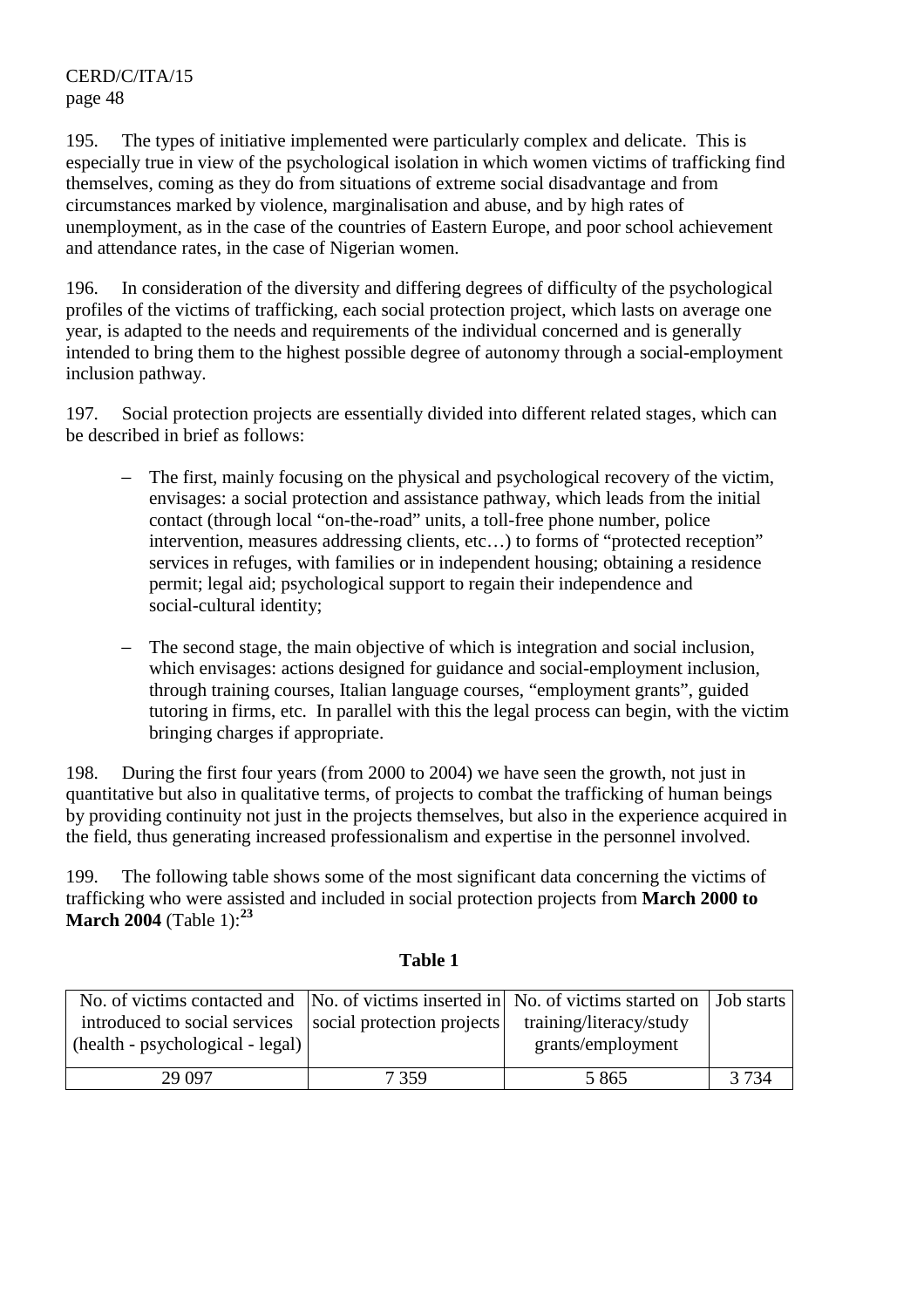#### **How the initial contact takes place**

200. As shown in the table, the number of persons who came into contact with the projects over the period in question is fairly high. These initial contacts with the victims of trafficking, which are the first step in the social protection project, can take different forms. The most important are the "on-the-road" units, the toll-free phone number, the police, local institutions and other Article 18 projects. Of these, the "on-the-road" units play a key role. These contacts are important in laying the foundations for a relationship based on trust: operators working in the streets bring help, acceptance, assistance, information and someone to listen, without ever trying to force the issue but showing real interest in the individuals concerned. Another channel to establish contact with the social protection projects is through the police force, whose members have proved to be very effective not just in investigating and suppressing trafficking but also in the collaborative relationship that has been established between them and associations and other local actors. In the experience of the police forces, after an initial period of reception and assistance, the next step is informed participation in the social protection programme and effective collaboration with the investigative offices recording the charges and statements made by victims, and with the competent public prosecutors' offices.

201. Another instrument for making contact with the social protection projects is the national toll-free number, which is intended primarily to guide and support the victims of trafficking to find a way out of their situation. The service not only provides information but also acts as a liaison with the local social protection services, in synergy with both public and private social services.

#### **Accompanying victims in their contacts with the services**

202. The persons contacted by, or themselves making contact with, the projects, as described above, all receive an initial assistance, which in most cases takes the form of health, psychological and legal assistance. Very often, the victims need to be accompanied because they feel safer and more confident if there are operators acting as mediators with the services. For this reason, it is very important for operators to have the appropriate skills and the ability to communicate with the women and girls in question so as to foster a relationship built on trust.

203. In actual fact, accompanying victims in their dealings with the structures concerned is not just an assistance service but also an opportunity for meetings and dialogue by operators, cultural mediators and the people in need of help. During this process the conditions can be created to establish a deeper relationship, which can develop in various ways. These range from education to access to services, to requests for help to resolve more complex problems, such as how to find a way out of prostitution. Furthermore, as most victims of trafficking live in clandestine conditions, they do not turn directly to public health structures for fear of the legal consequences, or of reprisals by the traffickers. The services requested by the women are mainly for gynaecological check-ups and information on personal health and hygiene, contraception, abortion and sexually transmitted diseases.

204. The increase in requests for accompaniment by women and girls from the countries of the former Soviet Union, in part as a result of Russian language support and cultural mediation, is also worthy of note. Of particular interest is the progressive increase in the numbers of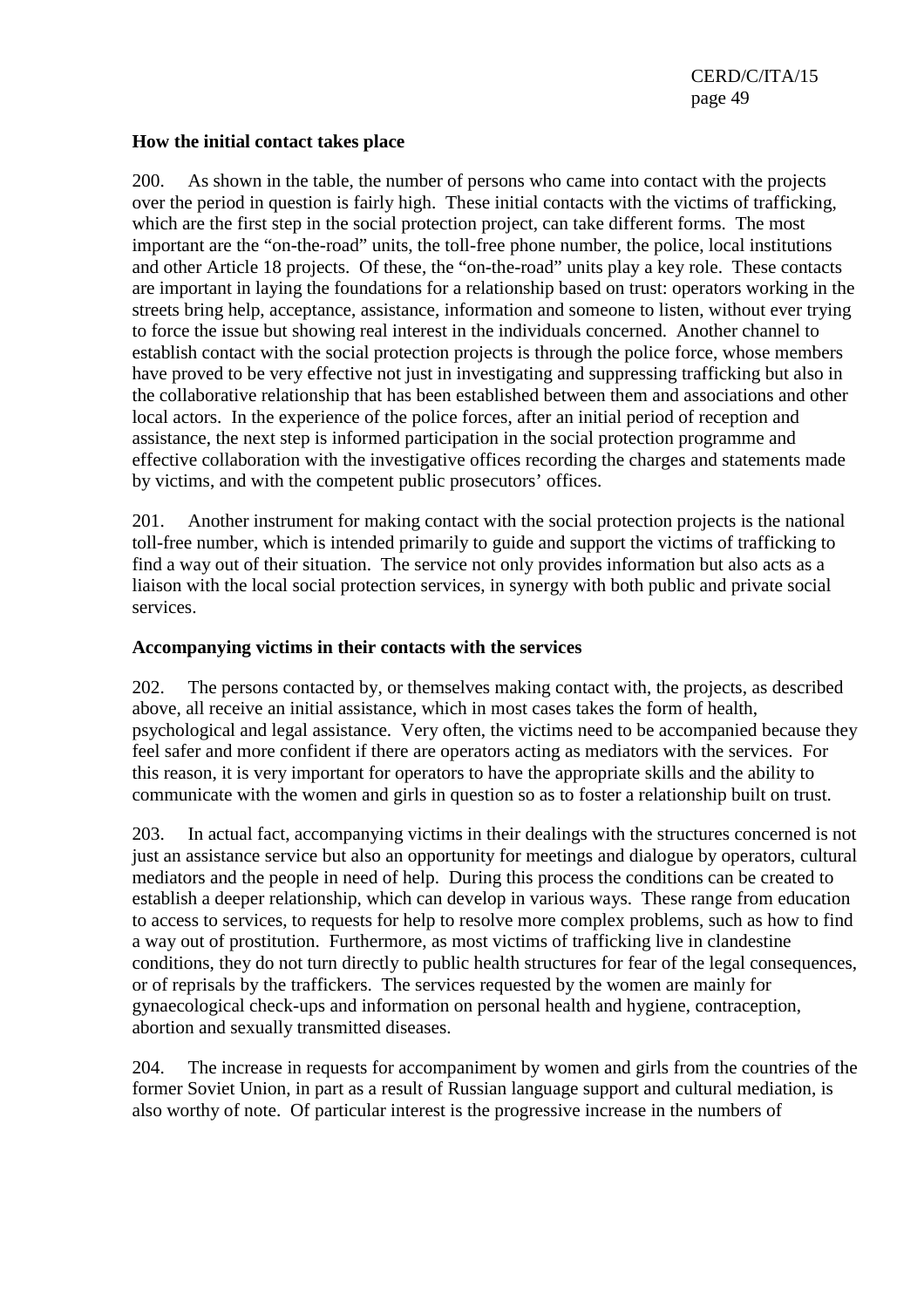Albanian-Romany girls seeking help, a difficult target group that presents many operational and methodological problems for operators and referents in the health service, linked mainly to cultural resistance and illiteracy.

205. As far as the national legislation is concerned, matters have improved in terms of health assistance for third country nationals not meeting the legal residence requirements. The STP Code (Straniero temporaneamente presente - Temporary Stay Foreigners) assigned by the Local Health Agencies (LHAs) enables foreign nationals to use the health service at no or reduced cost. An analysis of the data shows that, with respect to the past, health assistance for immigrants has come into line with the legislation, for example through the introduction of ad hoc contact points available even to illegal immigrants. However, there is still a lack of uniformity in the procedures for allocating and delivering services.

206. The other types of accompaniment envisage assistance with judicial-legal problems, and support and guidance in the regularisation procedure.

207. Psychological support and advice services consist primarily of guidance for the women in finding a way out of their situations and help in expressing and "processing" their experience, with a view to reviewing their emigration project.

# **Nationality of trafficking victims taking part in the projects**

208. An analysis of the data for the first four years of the projects shows a more or less constant presence of women from Nigeria and the countries of Eastern Europe. More specifically, in recent years the trafficking in Albanian women has decreased while we have seen an increase in the numbers originating from other eastern European countries, particularly Rumania, Moldavia and the Ukraine.

209. Prostitution is by definition hidden and "unknowable", and the recent tendency to use apartments and other private premises, rather than the streets, which are considered by the criminals involved in the trade as being less safe, makes it even more difficult to bring this underground world into the light of day. The girls live in conditions of illegality and the utmost psychological and physical dependence on their traffickers.

210. This is especially true for the girls of Eastern Europe, while the Nigerian girls are still put to work mainly on the streets. Prostitution "behind closed doors" also involves large numbers of South American women, and Chinese women have recently been noted too.

211. As regards the age of the women concerned, from 2003 to 2004 we saw not just a reduction in the average age of the victims but also an increase in the number of minors, to about 6.7% of the total. These younger girls are mainly from Eastern Europe, and Rumania in particular.

212. This trend emerges clearly and constantly if we compare the percentage figures for countries of origin in the projects implemented thus far (Figures 2 and 3).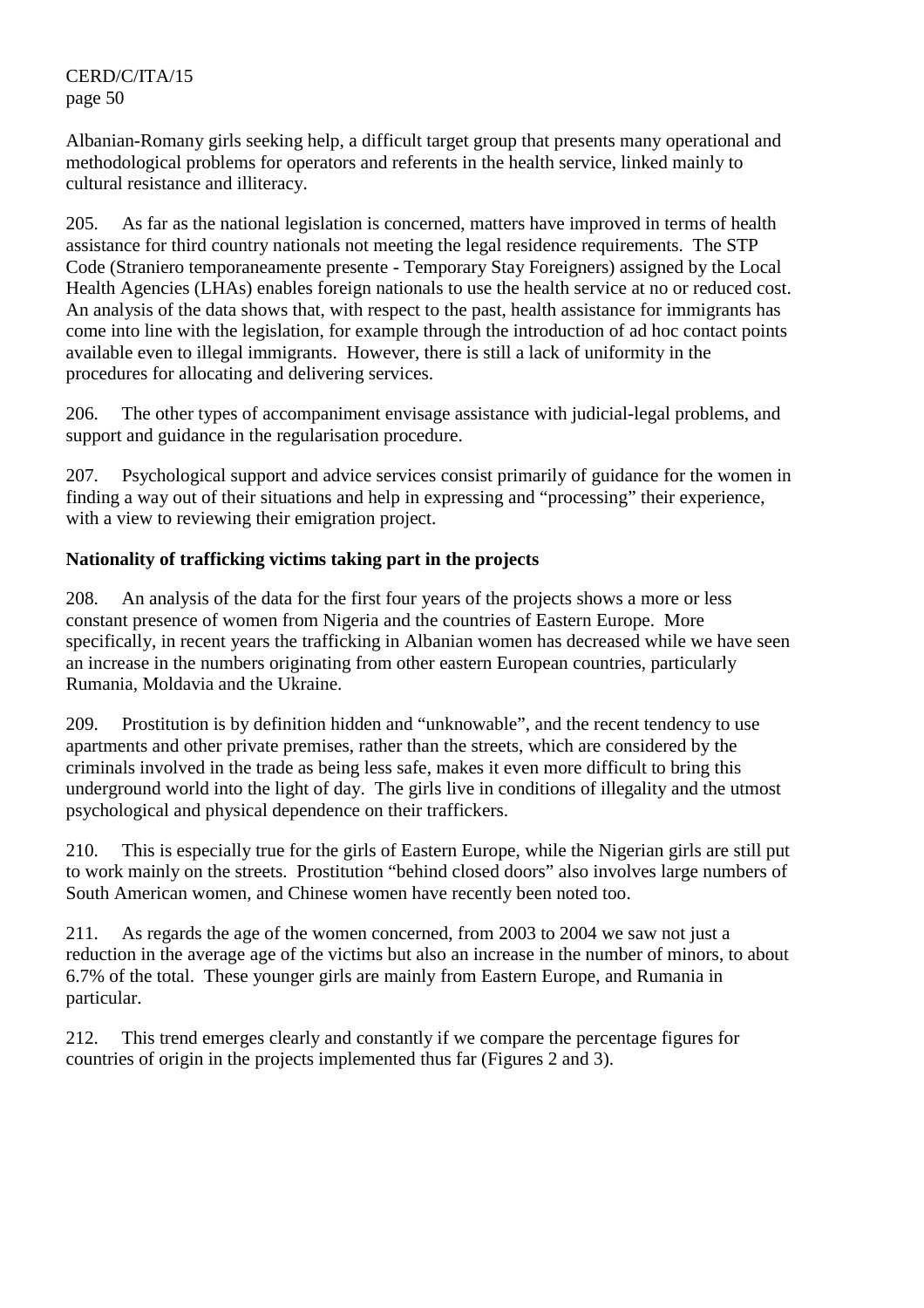



**Figure 3** 

**Percentage breakdown of nationalities of women taking part in social protection programmes (2000/2004)** 



### **Types of reception services**

213. As mentioned earlier, each social intervention is adapted to the needs and requirements of the individual concerned, in view of the diversity and difficulty of the psychological profiles of the victims. This is all the more true in the case of the various types of reception services (Figure 4).

214. Protected reception in refuges or initial intervention houses is the first and extremely delicate stage in the process of assessing and evaluating the victim's motivation in escaping from their situation.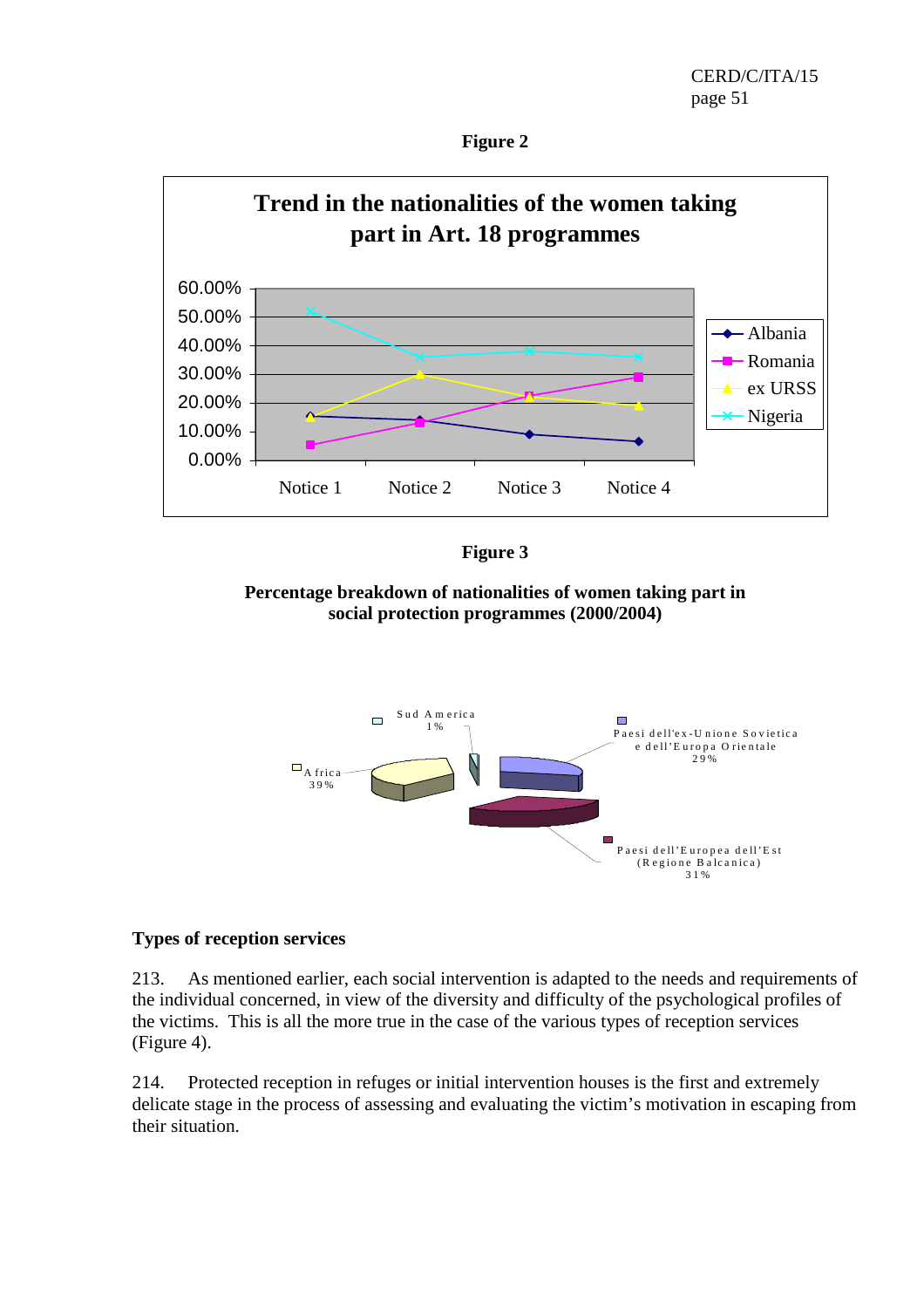215. From a methodological point of view, during this period various forms of psychological support are adopted, focusing on complementary objectives ranging from the motivational analysis of their "escape" from exploitation to an analysis of their needs, the recovery of individual potential, a re-elaboration of the traumatic experience they have undergone and their personal migration project.

216. Accommodation with families can be provided both in the initial "escape" stage or for longer periods, and is widely used for minors, for whom inclusion in a family environment is the most useful way of helping them attain independence.

217. These families are usually part of a network of volunteers and are aware of the problems involved. Even so, relations are not always easy.

218. Independent accommodation usually takes the form of structures run by the women themselves for women who have completed their individual programme and/or who are using employment grants or awaiting job placement but are not yet economically independent. The transition to an independent house is envisaged when they enter employment. However, an analysis of the projects indicates that it is very difficult to find housing for girls who have attained some degree of independence, mainly because of the lack of cooperation by the local population, which is reluctant to rent accommodation to foreigners at reasonable rates.

219. A new form of reception, which was developed and tested in the first project notices issued, with good results, is "local taking in hand". This is a form of semi-independent reception service: the women are not housed in a structure run by the association but live in the neighbourhood using their own resources, with constant support from an operator. This type of arrangement has proved to be particularly suitable for people who already have a degree of independence as a result of the social and emotional bonds they have established locally.

220. The women and girls "taken in hand" are supported and their circumstances monitored through regular meetings with cultural operators in special centres. Advisory, guidance, legal and social-psychological support services are also provided.

221. The women using this type of service are on average older than those in residential reception services or housed with families.



### **Figure 4**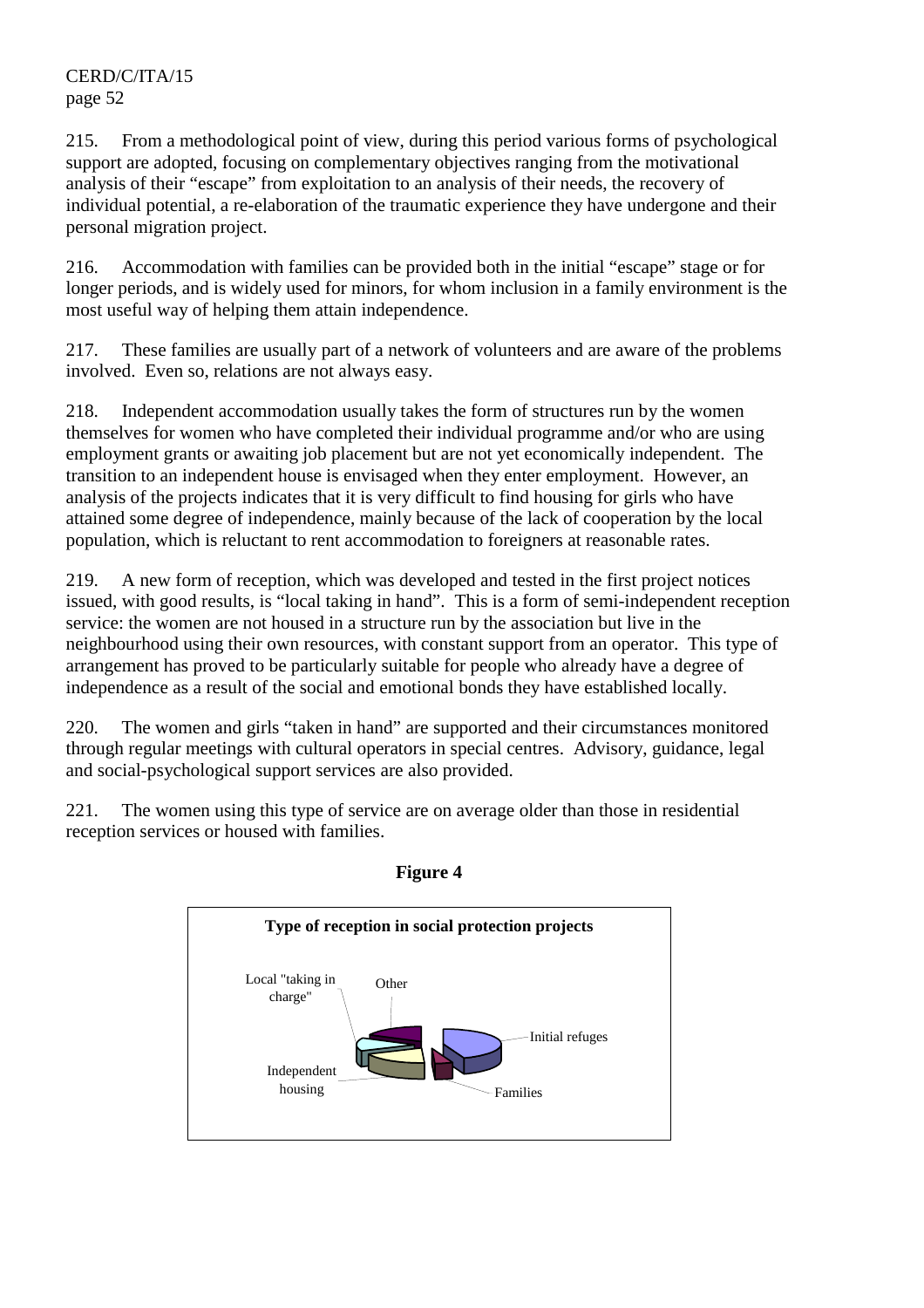#### **Residence permits**

222. In percentage terms, the number of residence permits granted saw a constant increase with respect to the number of permits applied for, in the course of the previous three Notices, with a slight dip in the latest year under consideration (Notice 4). It should be borne in mind that the data in our possession are not yet definitive, since some projects are still on-going (Table 2).**<sup>24</sup>**

|                     | Notice 1 | Notice 2 | Notice 3 | Notice 4 |
|---------------------|----------|----------|----------|----------|
| Permits applied for | 148      | 386      | 082      | 081      |
| Permits issued      | 833      | 062      | 962      | 927      |
| Percentage          | 73%      | 77%      | 89%      | 86%      |

### **Table 2**

#### **Social-employment inclusion**

223. As shown in Table 1, a total of 5,865 people benefited from vocational training or educational services and employment grants. Those placed in employment amounted to 3,734 (Figure 4).

224. In general, it was found that the educational level of the girls and women from Eastern Europe was medium-high (senior high school), while that of Nigerian girls was low (compulsory schooling only, and in some cases illiteracy). This situation highlights the shortcomings in any vocational training they have initially received and the relative lack of skills immediately spendable in the local labour market. This is matched by a lack of general education and know-how, often at even the most basic level. In many cases vocational training is provided through personalised pathways of practical training through work placements (employment grants), for either short periods of 2-4 months or longer periods of a year or more. This arrangement offers the advantage of enabling the women to measure their capabilities in normal working environments, acquire the necessary knowledge and test their aptitudes and conduct. The effort to provide practical training through work placements, which helped a fair number to find jobs in industry or in commercial activities in the service sector, such as catering or crafts, brought particularly good results.

225. However, no small number of difficulties were encountered, both in finding firms willing to hire the women after their training period, and as a result of changes in the labour market that are making it increasingly difficult for people to be offered permanent contracts. The greatest difficulty, however, was in inserting the women concerned in a "normal" employment cycle, that is in a real, economically viable undertaking; they are often just "parked" in pseudo-jobs that can barely be distinguished from welfare and in most cases consist of domestic work or "personal services". Overall, however, it was found that the main aim of the women taking part in the programmes is to find work, as they have their own migration projects aimed at attaining stability as quickly as possible so that they can provide support for family members in their countries of origin.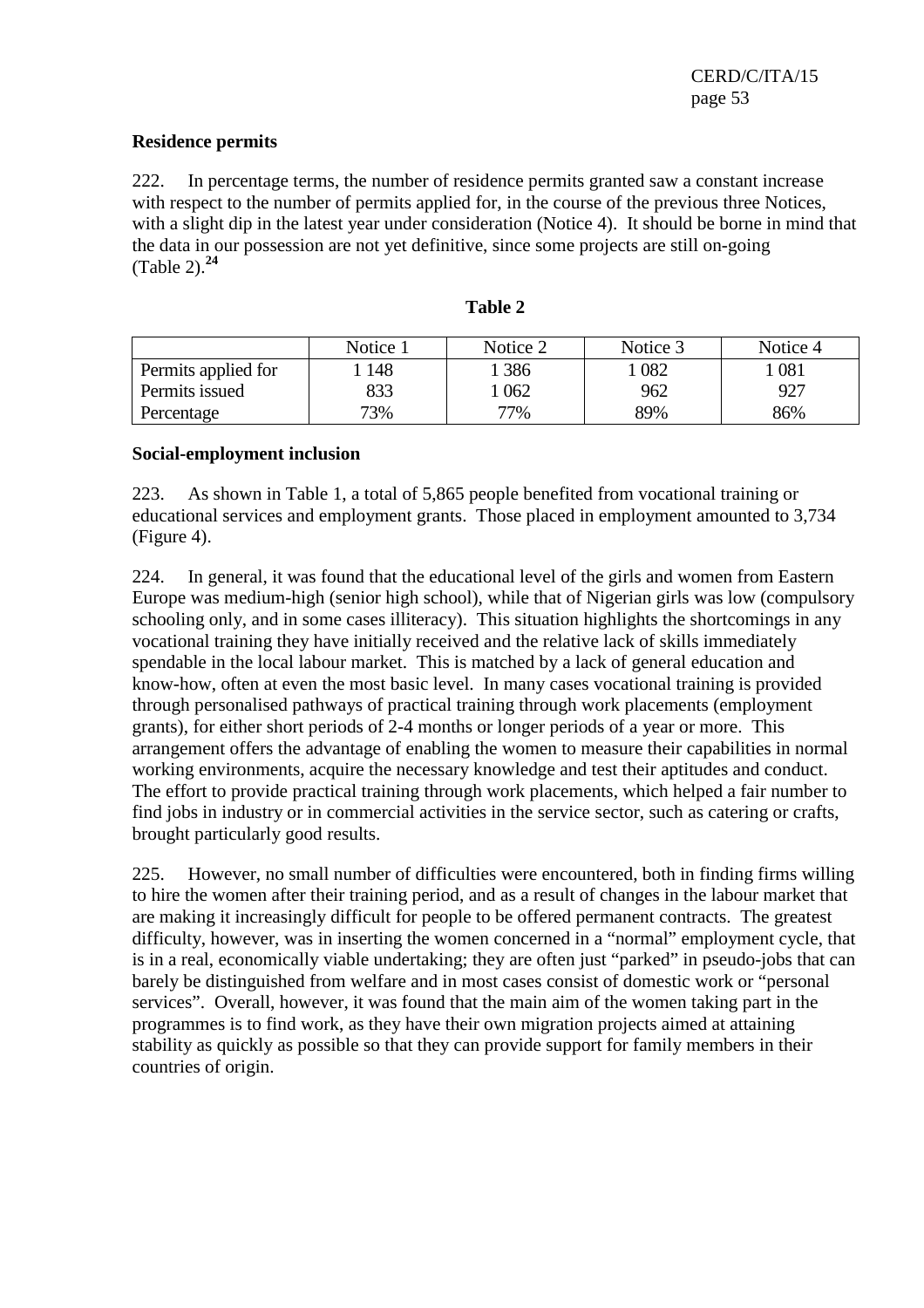226. Moreover, the drive to find jobs in the shortest time possible is also dictated by the need to achieve "normal" status, in which case work becomes a means to rehabilitation. Once they find work, beneficiaries begin to see themselves as being able to perform a role other than prostitution.





### **System-wide actions**

227. In the context of the system-wide actions identified through the Ministerial Decree of 23 November 1999, issued pursuant to Presidential Decree No. 394/1999, the Inter-ministerial Committee has launched an awareness-raising campaign implemented initially through TV adverts broadcast on the RAI and Mediaset networks, radio ads, posters and stickers in the 10 languages of the major countries of origin of trafficking. This campaign also took the form of publicising the national Anti-Trafficking Toll-Free Number, which is a key instrument in enabling victims to enter into contact with people who can provide them with real, concrete help.

228. The Toll-free number (800 290 for callers in Italy) was formally launched at the end of July 2000 and is run from one national centre (with about 20 operators on call night and day) and 14 local bases (with about 80/90 operators working about six hours per shift).

229. The Department for Equal Opportunities has entered into agreements with the city councils of Naples, Palermo, Reggio Calabria and Cagliari and with Puglia Region, in which the "Anti-Trafficking Toll-free number" call centres will remain in place until 2006 (the agreements envisage overall funding of €420,000, of which 70% from the European Social Fund and 30% made available by national funding pursuant to Act No. 183/1997).

230. Local Toll-free call centres are therefore the responsibility of local authorities. To operate the centres, the local authorities call on the services of non-profit organisations and experts. The centres are located in a number of regional and inter-regional macro-areas where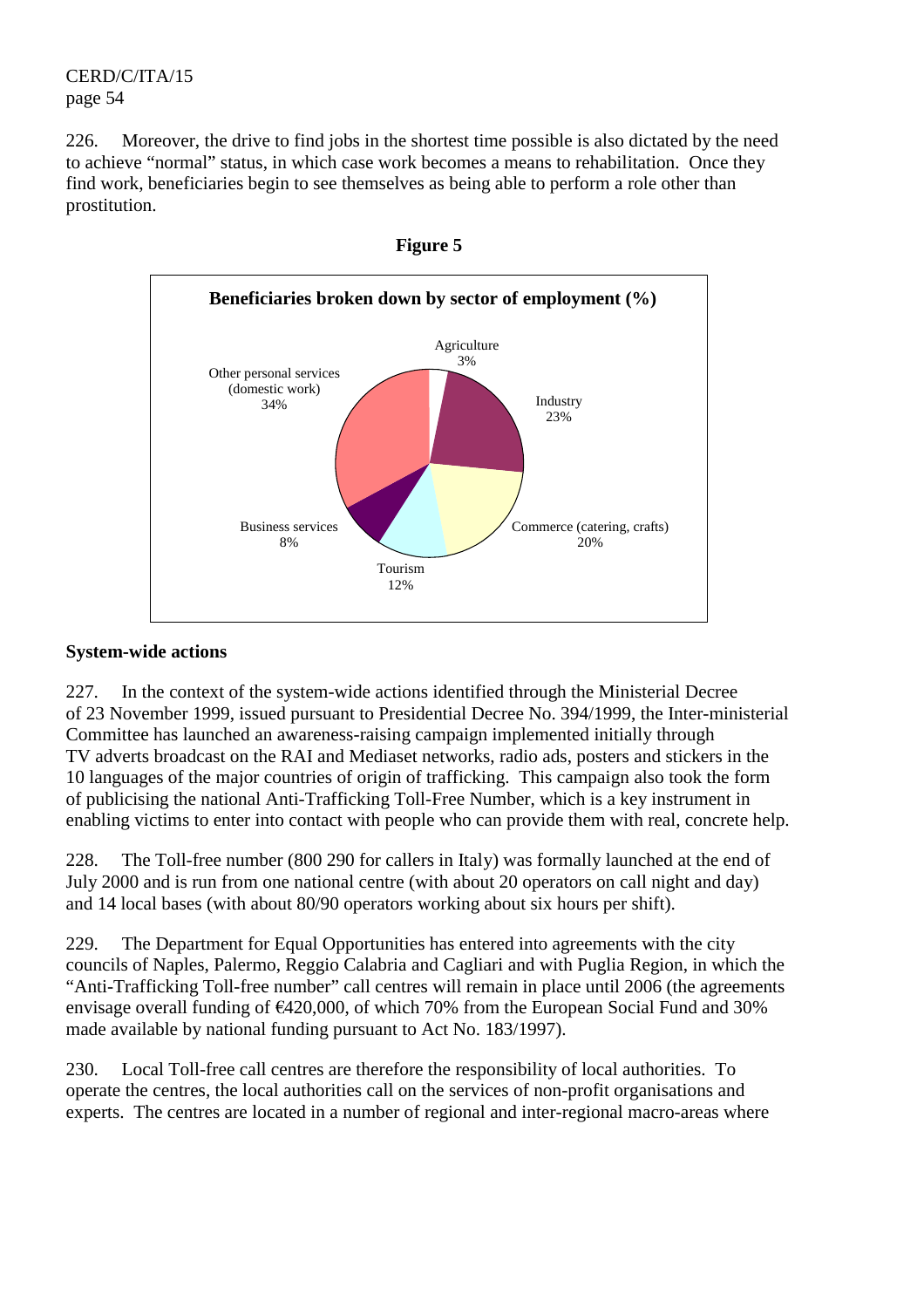social protections projects are also in place: this means that liaison and interconnection mechanisms can be put in place between services and victims. From July 2000 to December 2004 a total of 418,689 calls were taken.

231. The Department for Equal Opportunities also funded two other system actions, which will be described in more detail below. These are:

- **"The national monitoring of the results achieved by the public prosecutors' offices in investigations arising from complaints regarding traffickers",**  coordinated by the Ministry of Justice with the help of Transcrime, the research institute based in Trento. According to this study, about 7,582 people were investigated/charged/convicted for crimes relating to trafficking for the purpose of exploitation from June 1996 to June 2001.**<sup>25</sup>**
- **"System-wide actions to encourage the voluntary return and re-integration of the victims of trafficking in their countries of origin",** coordinated by the Ministry of the Interior, with the assistance of the IOM. The specific aim of this programme is to provide, in practicable form, the option of assisted voluntary return, as one of the protected social-employment re-integration pathways set up in the beneficiaries' countries of origin. Since the start of the programmes in July 2001, to date, the programme has seen 160 cases of assisted repatriation.

### **5. Foreign minors in Italy**

#### **5.1 The population of foreign minors**

232. In recent years the multi-ethnic and multi-racial nature of the population has become more marked in our country as a result of the increasingly strong migratory inflows. These have enabled the resident population in Italy to continue to grow in years that have seen a constant natural decrease (deficit of live births over deaths). The most rapidly growing component of the resident foreign population is composed of children. It should however be noted that Italy is in bottom place in Europe in terms of the number of resident foreign nationals, both overall and more specifically with respect to children.

233. At 2000 the  $14<sup>th</sup>$  population Census, which provides the most recent data available, there were 284,224 foreign minors resident in Italy. In relative terms, they account for 21% of foreign nationals resident in Italy, with a fairly small regional variation: from 22.6% in the North-East to 22.3% in the North-West, and about 18-19% in the other parts of the country.

234. The geographical distribution of foreign children, as indeed of the foreign population as a whole, is concentrated in more economically developed areas of the country. For some years now, foreign nationals have been making up labour shortages in these Regions, especially in those sectors mainly requiring low-skilled manual labour, where the presence of Italian workers is becoming increasingly marginal.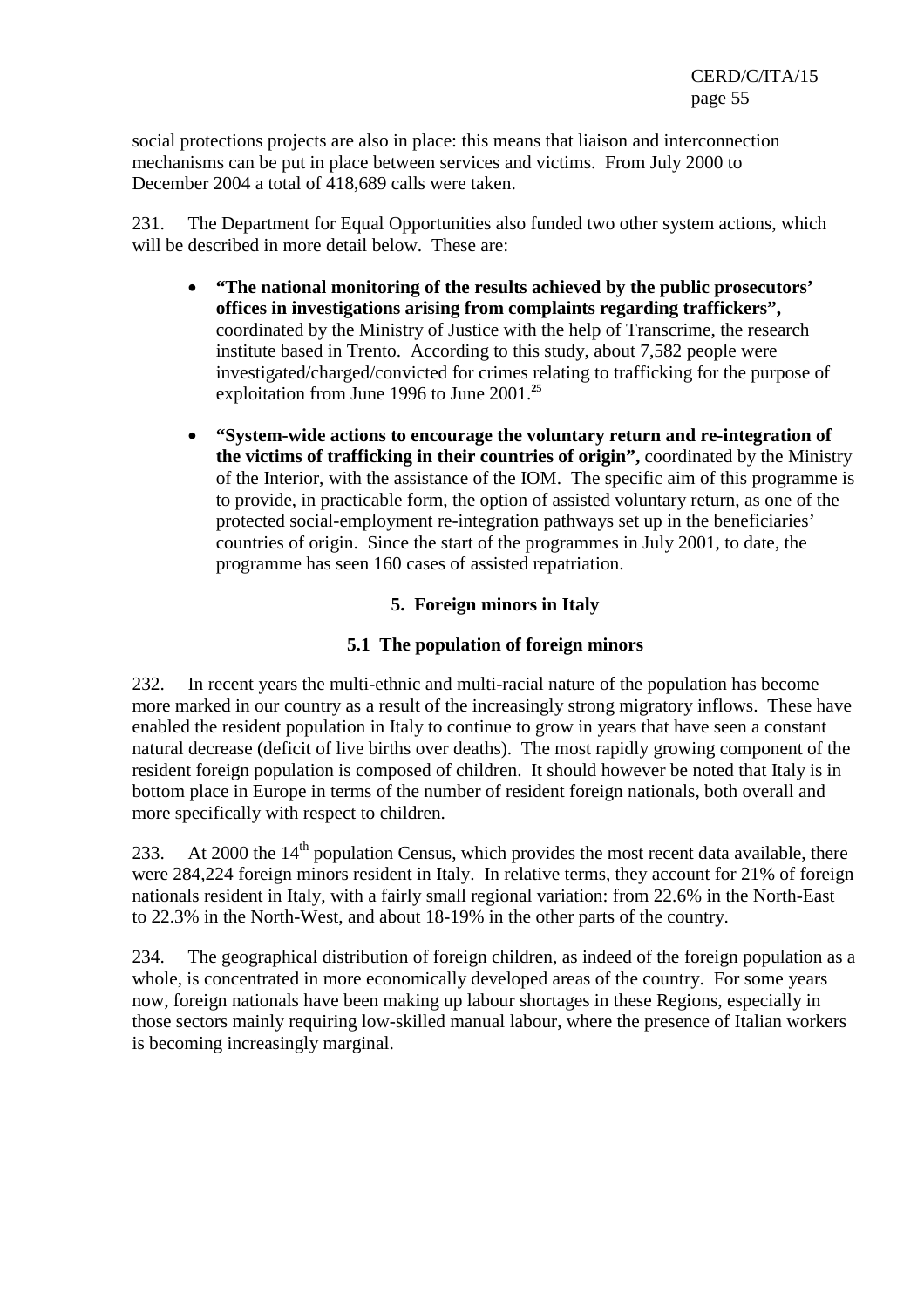235. The data for 2001 show that for every 1000 children resident in the North-East of the country, there are 49.6 foreign minors. The figure for the north-west is 46.3, followed at a short distance by central Italy with 38.8, with the South and Islands lagging considerably behind, at 7.3 and 8.7 per 1000.

236. At 31 December 2004 there were 91,170 children holding residence permits. If we examine the geographical distribution of minors with residence permits, their numbers are more concentrated in the Regions of the Centre-North (87%), against 13% in the South and Islands. The last available statistics on the reasons for stay, dating from 1 January 2000, show that over 70% of permits were connected with the presence of one or more family members on Italian territory.

237. If we speak of foreign children, however, or of immigrants in general, we risk portraying a uniform picture of a category that is, on the other hand, strongly heterogeneous.

238. Immigrant children come from a large number of countries of origin, while within immigrant families the presence of children, who may have come to Italy for family re-unification reasons, for example, varies according to nationality and reveals a range of different migratory strategies: for some countries the presence of significant numbers of adults is accompanied by a low proportion of children, a sign of temporary and less established migratory flows (as from Senegal), while for other nationalities the higher proportion of children is indicative of plans for longer or more settled stays in Italy (Morocco, Albania, China, CIS etc).

239. Most of the foreign children have ended up in Italy as a consequence of family decisions to migrate, resulting in the move of the entire family or else the birth of children in the destination country. There are also other reasons that can lead foreign minors to leave their country of origin after living there for several years, and move to Italy. This is often the case with unaccompanied foreign minors, to whom we will return later in this report.

# **5.2 Foreign minors and their right to integration**

240. The most recent legislative provisions (especially the Consolidated Text No. 286/1998 as amended and integrated by Act No. 189/2002), Prime Minister's Decree No. 535/1999 and Presidential Decree No. 394/1999 as amended by Presidential Decree No. 334/2004) point to a new model of integration that also has considerable repercussions on the circumstances of minors, both as the offspring of foreign nationals and as beneficiaries of specific protection initiatives. For the first time, the issue of immigration is being addressed from a different perspective that more closely reflects the reality of migration, which is now considered as a structural phenomenon in which minors, as such, are persons having rights and are probably those most in need of protection, so much so that Act No. 40/1998 devotes the whole of Title IV to them.

241. Moreover, the explicit reference to the Convention on the Rights of the Child of 20 November 1989 appears most timely, almost to demonstrate that the inspiring principle of our actions was to reinforce the universal nature of the rights of children. Article 28§3 of Legislative Decree No. 286/1998 (as amended) is illuminating in this respect. This provision, referring directly to Article 3§1 of the Convention, reiterates that in all administrative and judicial proceedings intended to implement the right to family unification and concerning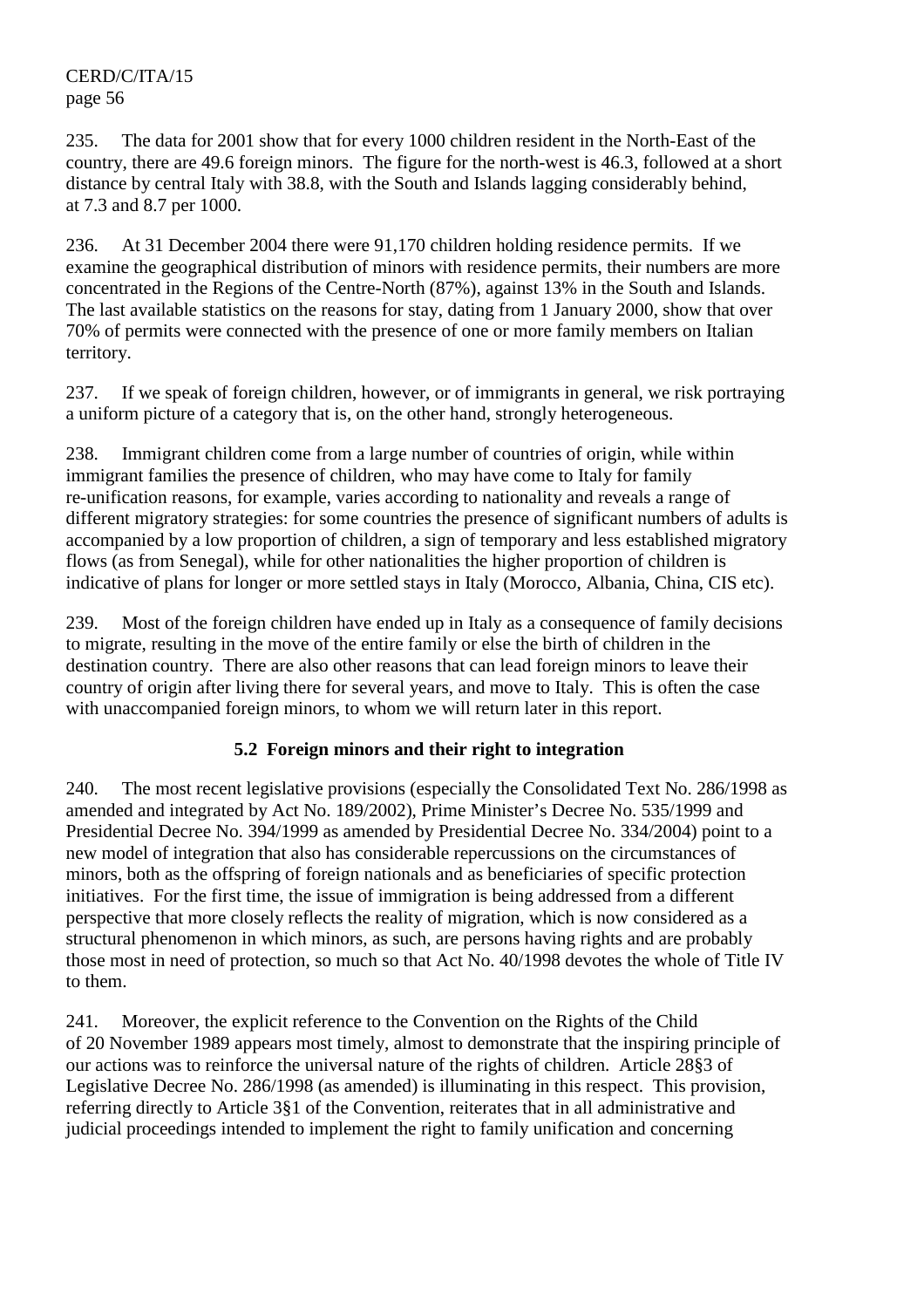children, the greater interest of the child must be considered a priority. Another important new development is that the term "foreign child" refers not just to the legitimate or natural children of foreign parents, but also to any child entrusted to a foreign national under the terms of Act No. 184 of 4 May 1983.

242. Taking into account what have been defined the four key elements of the new policy governing migration, we can sum up the main new developments as follows, with the focus naturally on the status of children:

 (a) Combating clandestine immigration. The new measures to combat clandestine immigration - as envisaged by Act No. 189/2002 amending and integrating the Consolidated Text No. 286/1998 - have placed more attention on foreign children, now considered as among the potential victims of illegal immigration, to the extent that increased penalties are envisaged in the event of illegal immigration specifically involving children. The legislator has taken into account the fact that foreign children are at risk of exploitation and enslavement, "prized merchandise" in our era's new version of the trafficking in human beings. To protect the victims of exploitation involved in these forms of trafficking, the law envisages social protection measures and proposes protected insertion pathways (Article 18 of Legislative Decree No. 286/1998). On the issue of trafficking a new law, Act No. 228/2003, has recently been approved, which redefines the offences of enslavement, trafficking and the purchase and alienation of slaves. Act No. 228/2003 introduces stronger penalties for these offences, and envisages aggravating circumstances in the event that they involve children.

 (b) Stronger guarantees for illegal immigrants, through respect for human rights. In this perspective, which encompasses many of the recommendations set forth in the principal international conventions, foreign children present in any capacity on Italian territory are guaranteed the fundamental rights such as health care and education during compulsory school-age. The upper age limit for the ban on expulsion has also been raised to 18.

With respect to unaccompanied foreign minors found on Italian territory, residence permits are issued following reports to the Foreign Minors Committee and are valid for the entire period required for inquiries to be carried out on the minor's relatives in his/her country of origin (Article 28§1 (a) of Presidential Decree No. 394/1999 as amended by Presidential Decree No. 334/2004).

 Again with respect to the situation of unaccompanied children, which will be discussed in greater depth later, the recent amendment of Article 32 of Consolidated Text No. 286/1998 (implemented with amendments by Act No. 189/2002) envisages that unaccompanied children who have been in Italy for not less than three years and included in social and civil integration projects for at least two years, on reaching majority age should, as long as no decision has been issued by the Committee for Foreign Children in their regard, be issued with a residence permit for reasons of study or access to employment (including self-employment), thus enabling them to stay in Italian territory even after reaching the age of majority.

 In this respect, Presidential Decree No. 334/2004 amended Presidential Decree No. 394/1999, in that Article 22 (b) envisages the issuance, subject to the opinion of the Foreign Minors Committee, of a residence permit for the social and civil integration of the minor pursuant to Article 32§1-bis and 1-ter of Legislative Decree No. 286/1998 as amended.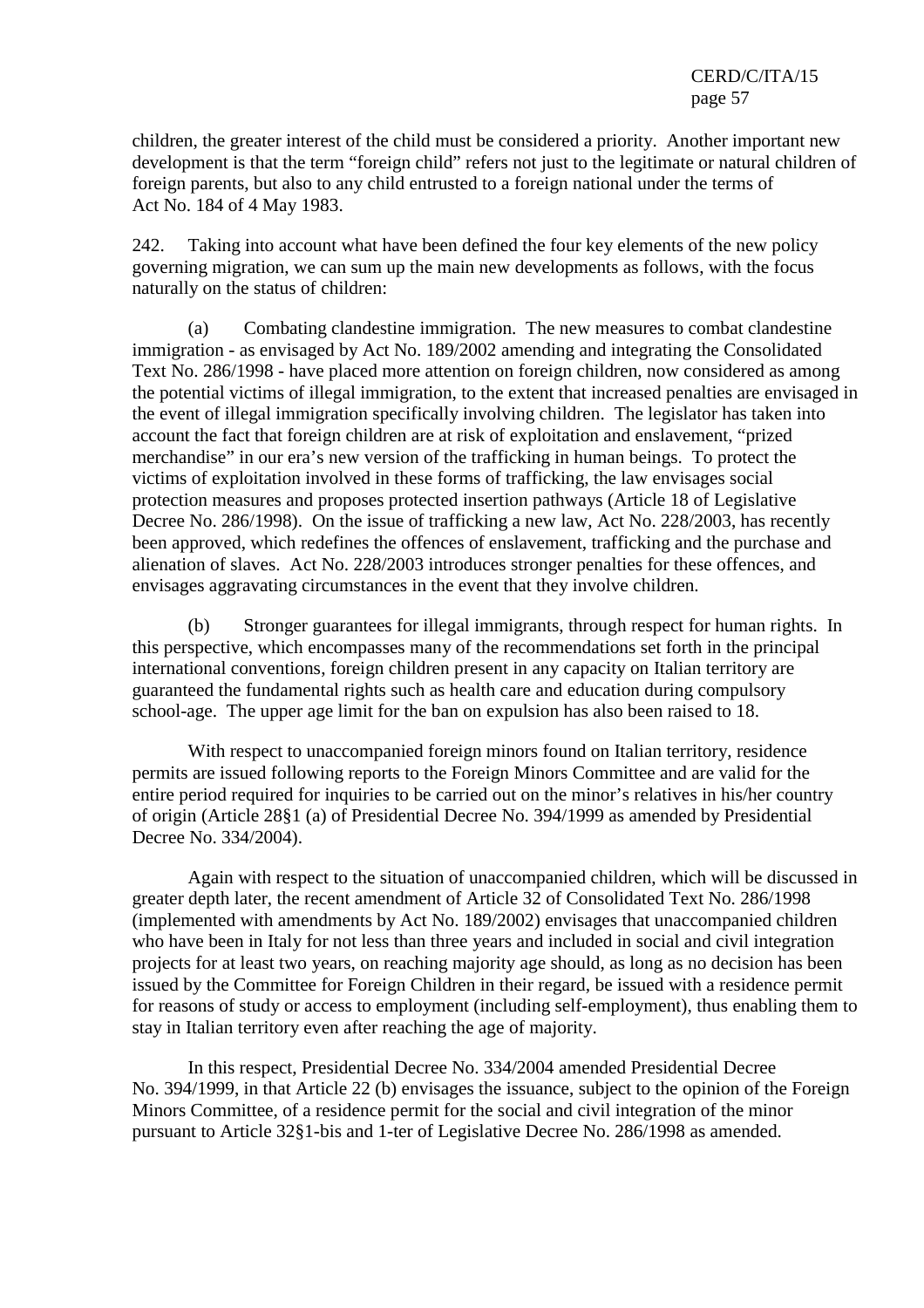(c) Foreign minors legally present in Italy for study, employment,**<sup>26</sup>** health, or family reunification reasons are also guaranteed full rights. With respect to family reunification, it is felt that the legislator's decision to recognise specific rights as applied to minors should be apparent from the provisions currently in force. More specifically, the law also envisages the possibility of applying for reunification with a natural parent for minors legally present in Italy.

 Greater guarantees are also provided with respect to the issuing and renewal of children's individual residence permits, regardless of the legal status of, and choices made by, their parents. Of great importance is the introduction of a residence permit "whose holder may also be less than 14 years of age", which can be issued after 5 years of legal residence and which makes it possible to uncouple residence in Italy from economic activity, thus opening up more possibilities for inclusion (Article 31§2 of Consolidated Text No. 286/1998).

 (d) Over and above the provisions specifically regulating immigration, one important national instrument with respect to foreign children's' right to integration is Act No. 285/1997, through which a national fund for childhood and adolescence has been set up. This fund, which receives about €150 million per year to be divided amongst the Regions and 15 cities, is intended to finance projects to improve the quality of life of children and young people by activating comprehensive actions throughout the country. The law identifies different types of project within whose context actions for foreign children and adolescents have been introduced.

243. With the funding envisaged for the first three years of application of the law, 90 projects for foreign children have been set up, with the highest proportion (31%) implemented by the cities in question. These are led by Turin, with 8 projects, followed by Florence and Bologna, with 5 projects each.

244. A significant concentration of projects can also be noted in the Regions of Tuscany, Veneto and Lombardy, where there is a high proportion of foreign workers living and working legally in the area.

245. An analysis of all the projects dedicated to foreign children in the first three years shows that for 35.5% the principal aim is the educational inclusion of children, and for 8.9% a reinforcement of the educational provision on offer. 17.8% of the initiatives indicate support for Italian language instruction as their main purpose.

246. This tendency in the projects is particularly significant as it shows how the educational inclusion process is considered to be the key instrument through which to foster the integration of immigrant children.

247. As regards the projects envisaged in the second three-year application period of the law, the first summary data currently available show that 51 projects have been implemented, of which 9 directly by the cities holding funding (led by Bologna, with 3 projects). While there has been an overall decrease with respect to the previous three years in the initiatives designed for the integration of foreign children and adolescents, at the same time a significant concentration of such projects is found in northern and central Italy, where nearly all the projects have taken place: 18 in Veneto, 8 in Emilia Romagna, 4 in Friuli Venezia Giulia, Piedmont and the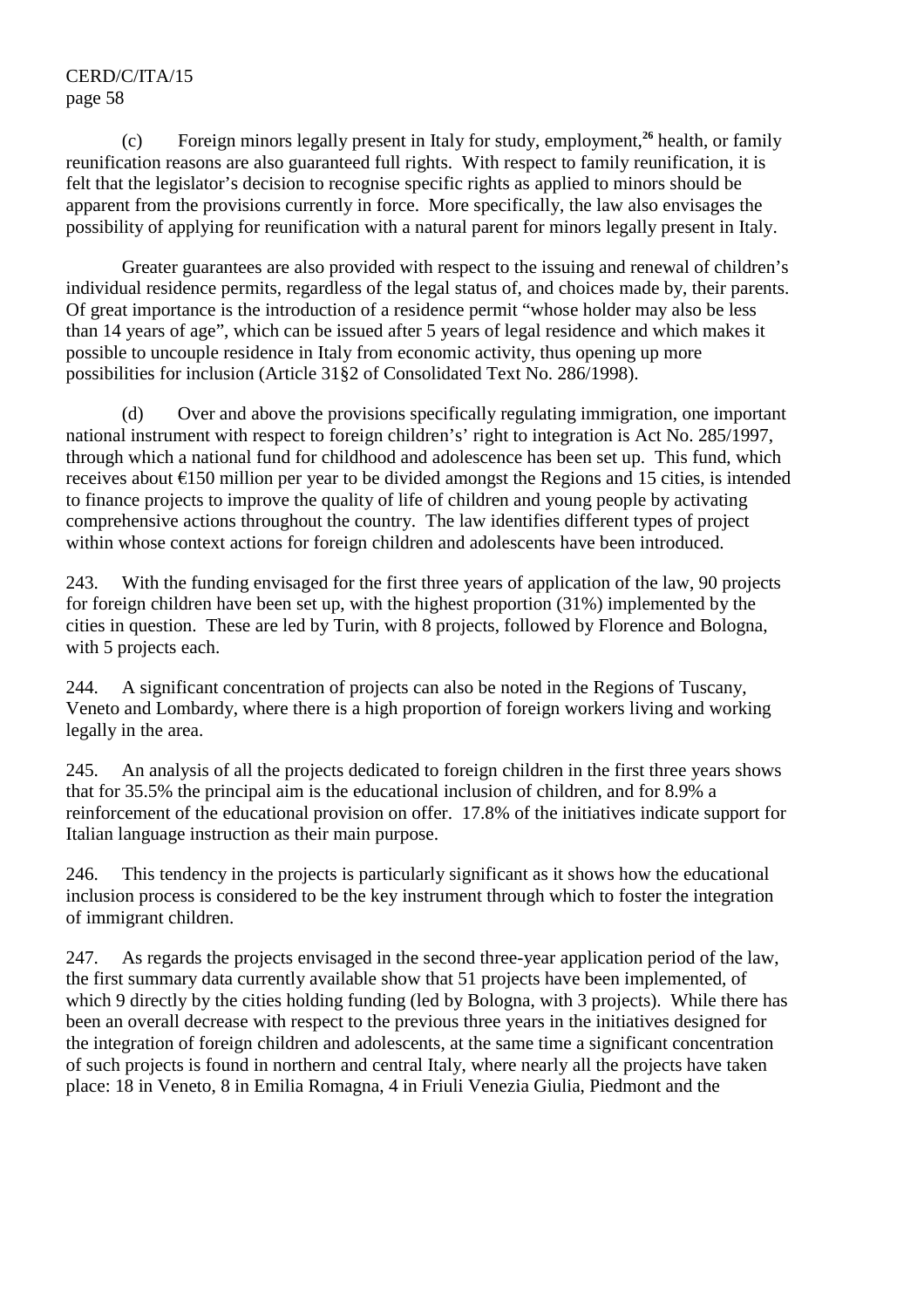Autonomous Provinces of Trento and Bolzano, 3 in Liguria, 2 in Tuscany and Lazio and 1 project in the Regions of Lombardy, Valle D'Aosta and Marche, making a total of 48. Southern Italy sees 2 projects in Campania and 1 in Calabria. This can in part be explained by the higher numbers of foreign children in the north and centre of the country.

248. Given that many of these projects have set themselves the objective of implementing a number of different initiatives at the same time by grouping several of the actions envisaged by Act No. 285/1997, it can be said that most of the projects (29) have been inspired by Article 4 in particular - which envisages services in support of the parent/child relationship, services to combat poverty and violence, and alternative measures to accommodating children in institutions - by setting up initiatives linked primarily to providing support for families.

249. Next come projects, 21 in number, implementing Articles 6 and 7, which envisage the creation of recreational and educational services for leisure time and actions to promote the rights of children and adolescents through initiatives to facilitate the enjoyment of urban spaces, and to promote the rights of minors - with citizens and public operators - and the active participation of children in the life of local communities. Projects inspired by the implementation of these provisions have mainly involved workshops to foster inter-cultural and multi-cultural relations.

### **5.3 The right to education**

250. The transformations affecting migratory flows in recent years, especially the growing impact of family reunification and the progressive establishment of immigrant households in Italy, have had a significant influence on the presence of foreign children in our country and in particular in Italian schools. There is a growing consensus that sees schools as representing the first and main channel for the integration of immigrant children in their host country and as an important arena for different cultures to meet and exchange views and experiences, as well as a place for the transmission and construction of cultural models. It is through our schools that we can gain an initial idea of the presence of foreign children and the increase in their numbers over the years (if children present illegally can also be included, schools become a environment to observe migratory phenomena as affecting the youngest age groups, since they give greater visibility even to those not registered officially).

251. The number of foreign schoolchildren has risen from just 6,104 in the 1983-84 school year to 232,766 in 2002-03. The latter figure is 50,000 higher than the total for the previous school year. 45% of these children are from European countries and the remaining 55% from non-European countries. The countries of origin of the migratory flows contributing to this increase are distributed fairly evenly throughout the five continents, although there is a more marked increase from the Americas (up 35% on last year) and from Asia (up 32%). If we examine the internal distribution of the continents by type of school, we find African children tending to predominate in early years schooling, while young people from European Union countries and America are more numerous in secondary schools.

252. For the 2002-03 school year the countries of origin most strongly represented are again Albania, Morocco and the former Yugoslavia, although it should be noted that a total of 189 nationalities are represented in Italian schools. The numbers of children from Rumania, at 15,509, and Ecuador, at 7,273, have almost doubled with respect to the previous year. Foreign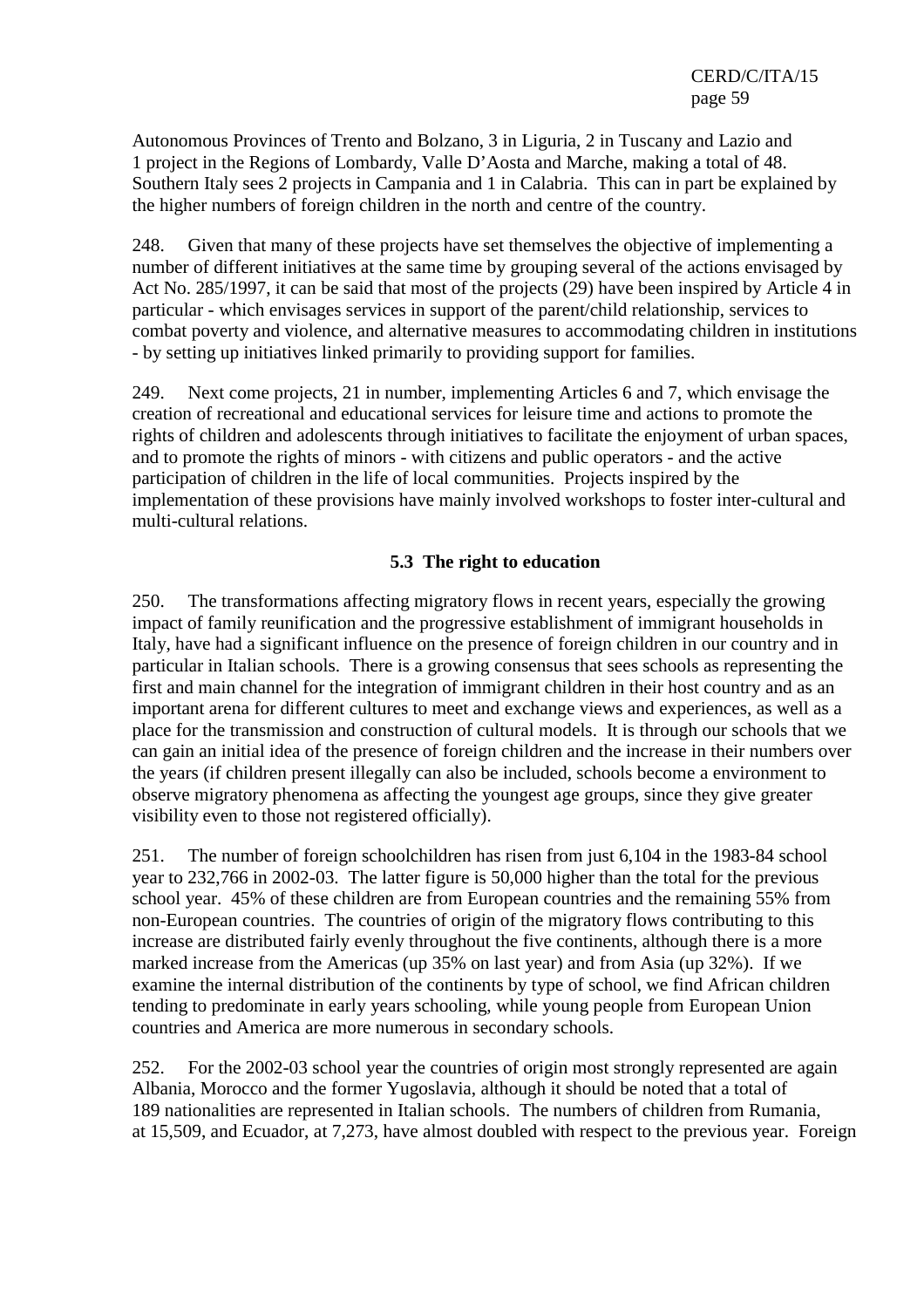pupils account for 2.96% of the total school population, with the highest proportion in primary schools (95,346 pupils, 3.8% of the total) and the lowest in senior secondary schools (33,176 pupils or 1.5% of the total). At all levels, with the exception of senior secondary schools, boys slightly outnumber girls, although the proportion of girls for every 100 foreign pupils has increased from 45.8% to 46.3%. In terms of geographical distribution, Lombardy, Emilia Romagna and Veneto have the highest numbers of non-Italian pupils.

253. These differences are linked mainly to the fact that immigration is relatively recent in Italy and only in the last few years Italy has seen the entry of immigrant children to middle and senior secondary schools. A consideration of the place of birth of foreign children also seems significant in this respect.

254. Children born in Italy of foreign parents generally spend all of their school years in Italy and therefore are present from nursery school onwards (in such cases, since the migrations in question are relatively recent, we will need to wait some years for children to arrive in significant numbers at secondary school level, since at present they are proportionately more numerous in the nursery and primary school age-groups). It is mainly children born in other countries and coming to Italy at a later age who are entering primary or middle school directly: the fact that they tend to be older means that they are the first to reach secondary school level, where they are seen as "foreign pupils". The diversity of countries of birth is an important factor that affects the type of presence of these pupils in schools and the difficulties that they encounter and which their schools find themselves having to handle.

255. The presence of foreign pupils also differs from region to region, reflecting the more general features of trends in migratory flows, individual migration projects and the force of attraction exerted by individual regions.

256. Foreign pupils are concentrated mainly in the Regions of central-northern Italy, in which respect they reflect the direction taken by migratory inflows, while their numbers are very low in the South and Islands. The percentage of foreign pupils is particularly high in Lombardy, Emilia-Romagna and Veneto, followed by Lazio, Piedmont and Tuscany.

257. As noted in the analysis of the population of foreign children, the presence of these pupils is characterised not just by the quantitative increase that has taken place but also by the range of countries of origin, which clearly brings diverse cultural problems into the schools themselves. The areas of origin most strongly represented are, in descending order, non-EU European countries and Africa, followed by Asia and the Americas. An analysis of the first ten countries of origin of pupils not holding Italian citizenship shows the differing numbers at the various stages of schooling, which are closely connected with the characteristics of family migrations.

258. In the face of this growing presence of foreign children, in Italy as in other European countries schools have since the outset been a key place for reflection on the insertion of foreign boys and girls. In schools, these new arrivals are viewed in a positive light, although this approach is expressed through a series of circulars (the first dating from 1989) that have not yet been translated into a systematic legal framework.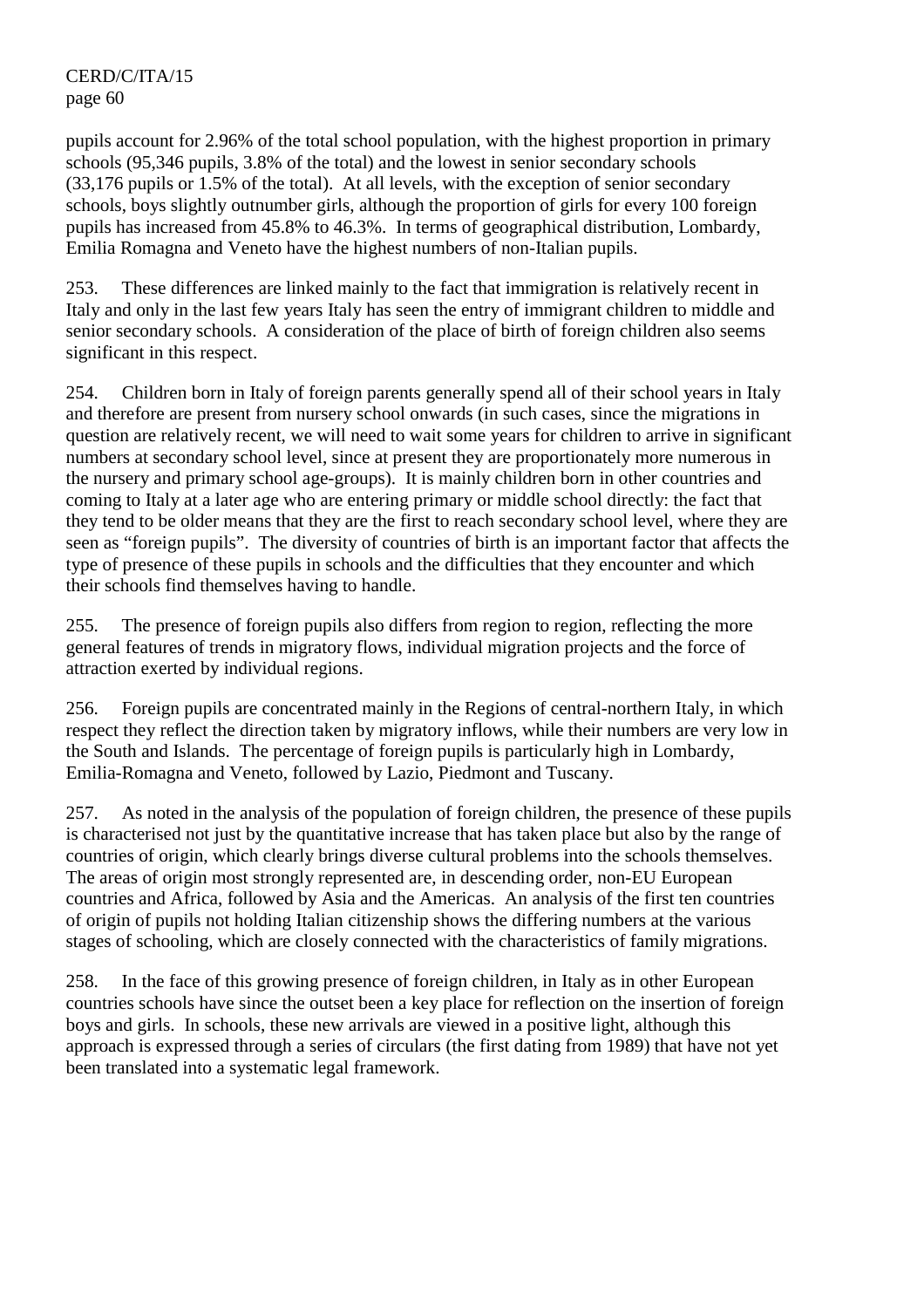259. In our country, the inclusion of foreign children in compulsory education has been regulated in different ways than those adopted in other European countries affected for some decades now by immigration. Italy has decided against creating special classes, and foreign pupils have always been included in the normal school programme. In this way, Italy has succeeded in ensuring the educational inclusion of many foreign children and preventing the risk of combining legislative restrictions with a negative view of the cultural diversity personified by foreign children and adolescents.

260. This choice has also created the need to overcome a series of administrative and political difficulties (we can only think to difficulties linked to the recognition of educational qualifications or comparisons of educational systems).

261. This approach is based on the right/duty of education for all children and adolescents in Italy, in accordance with the provisions of the New York Convention on the Rights of the Child, which were reiterated in Consolidated Text No. 286/1998 as amended.

262. The challenge to reception services posed by the "otherness" of foreign children has therefore been posed first and foremost with respect to educational policies and structures, which have become the first places that children of different nationalities attend side by side. From the various alternatives available, inter-cultural dialogue has progressively spread in schools as a possible model for integration, characterised by the recognition of each child's own culture and the importance of respecting "different" children and their cultural identities in the day-to-day quest for forms of collaboration that are able to constructively overcome any situations of potential conflict or disagreement.

263. At the legislative level, the positive reception policies for immigrant pupils adopted by individual teachers, schools and educational authorities to cope with the new arrivals during the first immigration "emergency" were acknowledged by Ministerial Circular No. 205/1990, as subsequently developed by Circulars No. 5/1994 and No. 73/1994, where the issue of inter-cultural education was first raised. The focus in these Circulars, one that continues to guide educational practice, was on the promotion of dialogue and a "relational climate", and on the inter-cultural elements of all subjects and inter-disciplinary activities.

264. Starting with these first pointers, the following are some of the most important new developments in educational laws and regulations in recent years:

 (a) The recognition of education as a right and obligation for all children, even those not complying with the provisions concerning residence permits (Act No. 176/1989, Consolidated Text No. 286/1998);

 (b) The identification of arrangements for the enrolment, reception and inclusion of foreign pupils, affirming their right/obligation to schooling and envisaging targeted provisions and resources to be activated for Italian language instruction to facilitate access to common structures and curricula, including through agreements with local authorities, communities and associations (Act No. 40/1998 and Ministerial Circulars No. 301/1989, No. 205/1990, No. 21/1991 and No. 400/1991; and Presidential Decree No. 394/1999);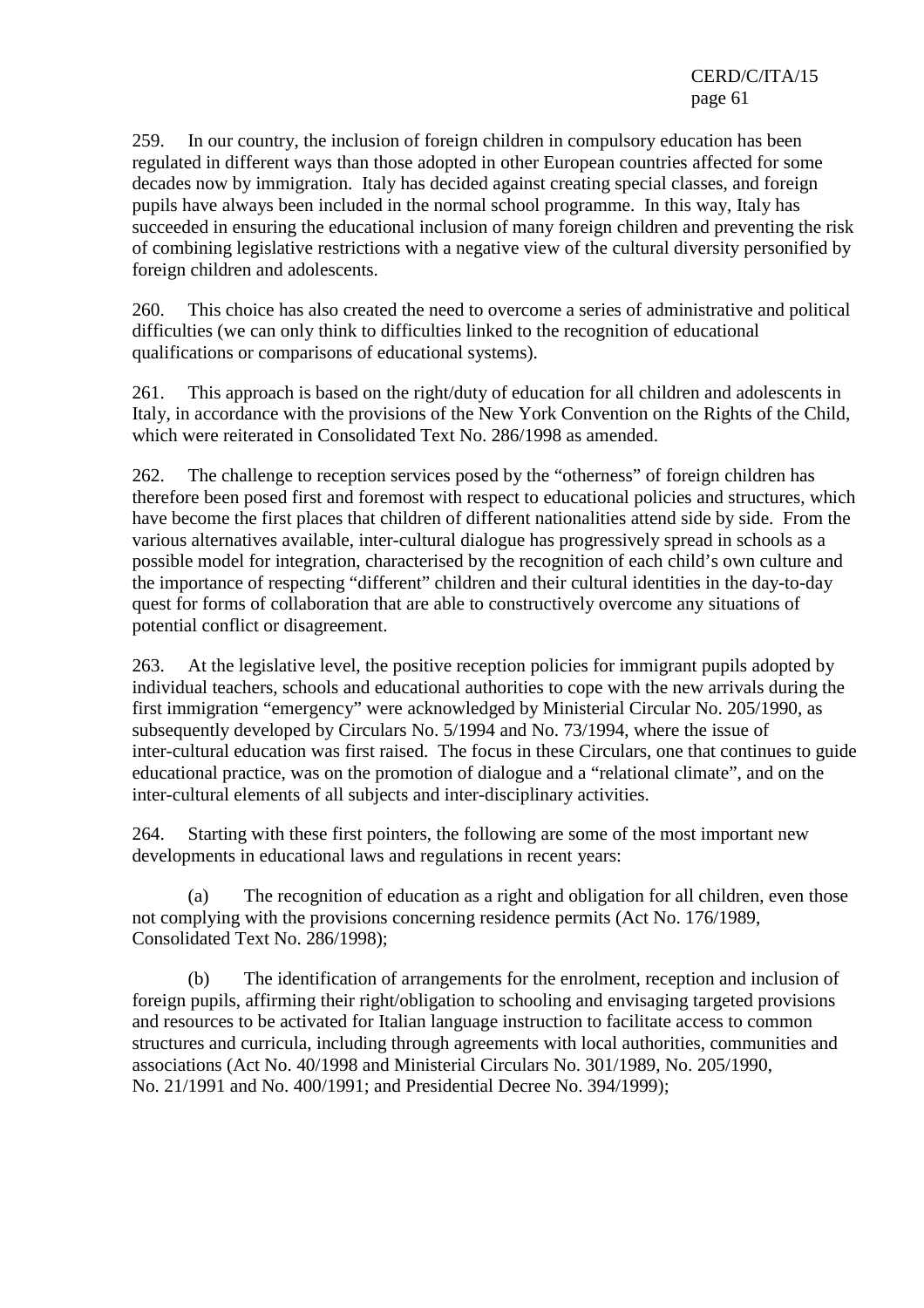(c) The recognition of children's right to enrol in the classes corresponding to their age (Legislative Decree No. 286/1998);

The need to adapt teaching programmes to the ability of foreign pupils and the introduction of qualified cultural mediators, where necessary, to assist foreign pupils newly arrived in Italy.

265. The official documents point to inter-cultural education as the underlying integrating factor in the educational options provided by individual schools, where the term is taken to signify an approach applied to review curricula and communication styles, and to manage difference and learning needs in the educational context. The operational strategies adopted thus far have seen the realisation of inter-cultural events, additional activities for immigrant pupils (courses in Arabic, Chinese, Italian language workshops) or for all children, the teaching of subjects from an inter-cultural perspective and the review of curricula in an inter-cultural light. Such initiatives have in fact been implemented mainly on an experimental basis in schools with a significant presence of foreign pupils.

# **5.4 Foreign children temporarily admitted to Italy**

266. Article 33 of Legislative Decree No. 286/1998 provided that a Committee for Foreign Children should be set up to oversee the residence arrangements for foreign children temporarily admitted to Italian territory and coordinate the activities of the public offices involved. Prime Minister's Decree No. 535 of 9 December 1999 set out the general provisions governing foreign children temporarily admitted to Italy, who are classified as: children who are not nationals of Italy or other EU countries, are over six years of age and who entered Italy under solidarity programmes for temporary admission promoted by bodies, associations or families. Under such programmes, the children are accompanied by one or more adults with generic functions of support, guidance and attendance.

267. Under the terms of Prime Minister's Decree No. 535/1999, the Committee also decides on applications from bodies, families and associations for the entry of children through solidarity programmes, and their temporary care and subsequent repatriation.

268. In recent years the practice of granting temporary admission for foreign children whose living conditions in their countries of origin are unsatisfactory in terms of both health and social care has seen a marked expansion. The initiative, introduced some years ago to enable children contaminated by the radiation caused by the nuclear incident at Chernobyl to spend some time in a healthier environment, was subsequently extended, albeit to a lesser extent, to children from countries other than Belarus and not necessarily in a poor state of health.

269. It follows that these projects encompass widely varying circumstances that consequently have very different features. While in some cases hospitality is linked to health reasons, in others it provides the opportunity for an initial encounter that is a prelude to more continuous and systematic reciprocal dialogue between local communities or religious groups with a view to helping Italian and foreign children get to know each other better.

270. The data held by the Committee for Foreign Children show that 78.6% of the children offered hospitality from 1994 to 2002 came from Belarus.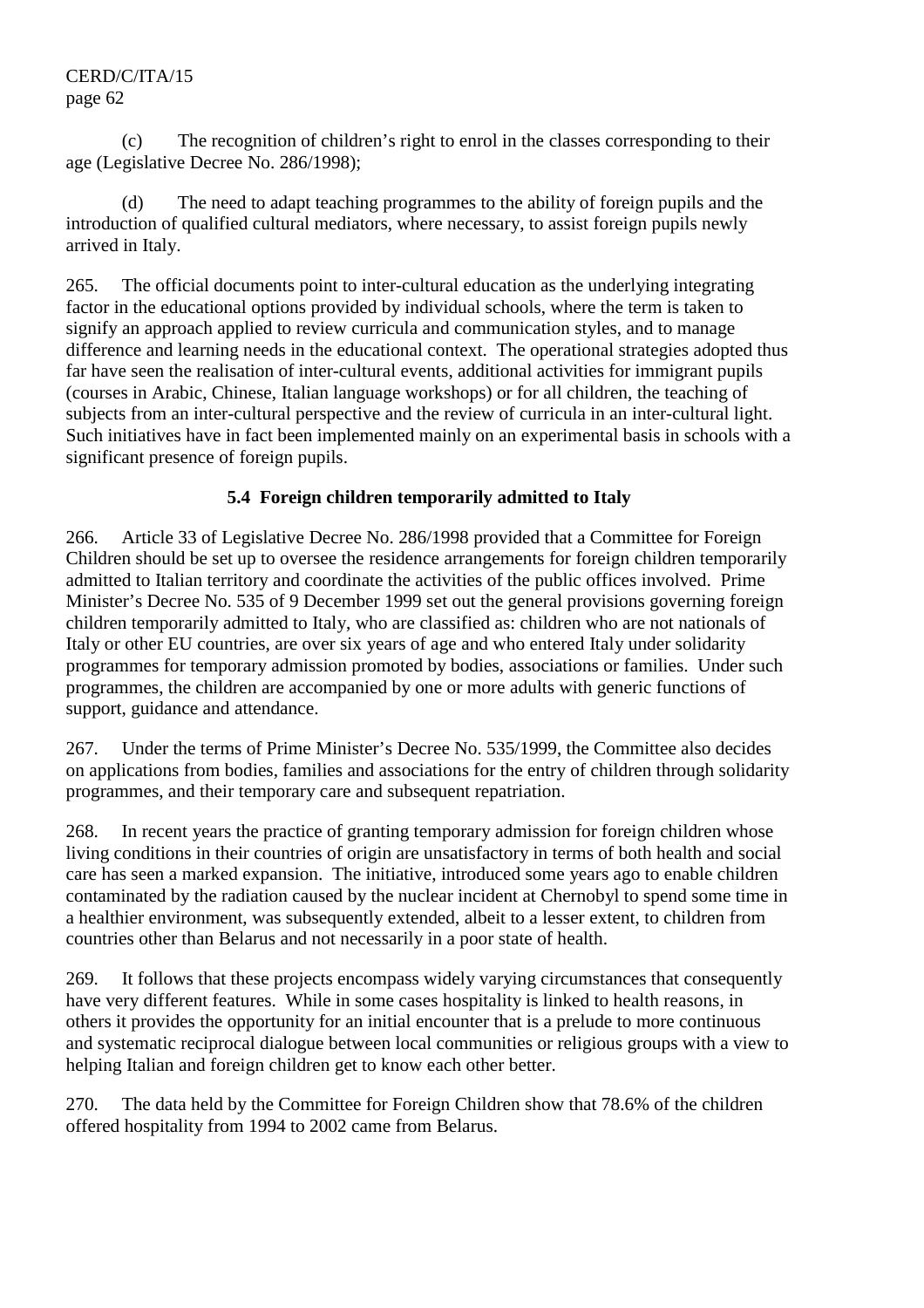271. In 2002, over 27,000 children arrived from the areas affected by radiation from Chernobyl, over 2,500 from other Eastern European countries, and over 300 from Africa and the Middle East. That year, therefore, nearly 3000 children received hospitality for reasons other than medical rehabilitation.

272. 2003 saw a considerable increase on the previous year in the number of children receiving hospitality, with 35,542 admissions agreed by the Committee, of which 32,649 from Belarus and the Ukraine (radiation zone) and the remaining 2,893 from other countries of Eastern Europe. Only 25 children came from other areas, namely Palestine. It can therefore be said that although we have witnessed a considerable increase in the number of children arriving under this scheme, the increase has not led to a rise in the number of entrants for reasons other than health.

273. In any event, it is important to underline that the above data do not reflect the actual number of minors who entered the country: it often happens that the same child comes to Italy more than once, at different times in the same year (summer and Christmas, for example). According to the Committee, the estimated number of actual entrants is about 22-25,000 per year.

### **5.5 Unaccompanied foreign children**

274. As mentioned earlier, the legal status of "unaccompanied foreign children" is governed by Legislative Decree No. 286/1998 as amended and by Prime Minister's Decree No. 535/1999 which, pursuant to Article 33 of Legislative Decree No. 286/1998, governs the functions and tasks of the Committee for Foreign Children. The Committee has responsibility not just for minors temporarily admitted but also for unaccompanied foreign minors, in terms of supervising the residence arrangements for the latter, as well as ascertaining their status and carrying out enquiries into their families with a view to arranging assisted repatriation and reunification with these families.

275. The definition of unaccompanied foreign minor is set out under Article 1§2 of the regulations referred to above,**<sup>27</sup>** which define unaccompanied foreign minors present on Italian territory as "minors who do not hold the citizenship of Italy or another European Union Member State and who, not having submitted an asylum application, find themselves for any reason on Italian territory without assistance and without representation by their parents or other adults legally responsible for them in accordance with the laws currently in force in Italy".

276. Article 32 of Consolidated Text No. 286/1998 as amended and integrated by the recent reform of the legislation governing immigration, Act No. 189/2002, envisages that, once they reach majority age, residence permits may be issued to unaccompanied children who have been admitted to the country "for a period of not less than two years as part of a social and civil integration project run by a public or private body represented at the national level and entered on the register set up in the Prime Minister's Office". This is possible "as long as no other decision has been made by the Committee for Foreign Minors pursuant to Art. 33".**<sup>28</sup>** The organisation running the project "must guarantee and prove through the appropriate documentation, when the foreign minor reaches majority age … omissis … that the individual concerned has been in Italy for not less than three years … omissis … that he/she has access to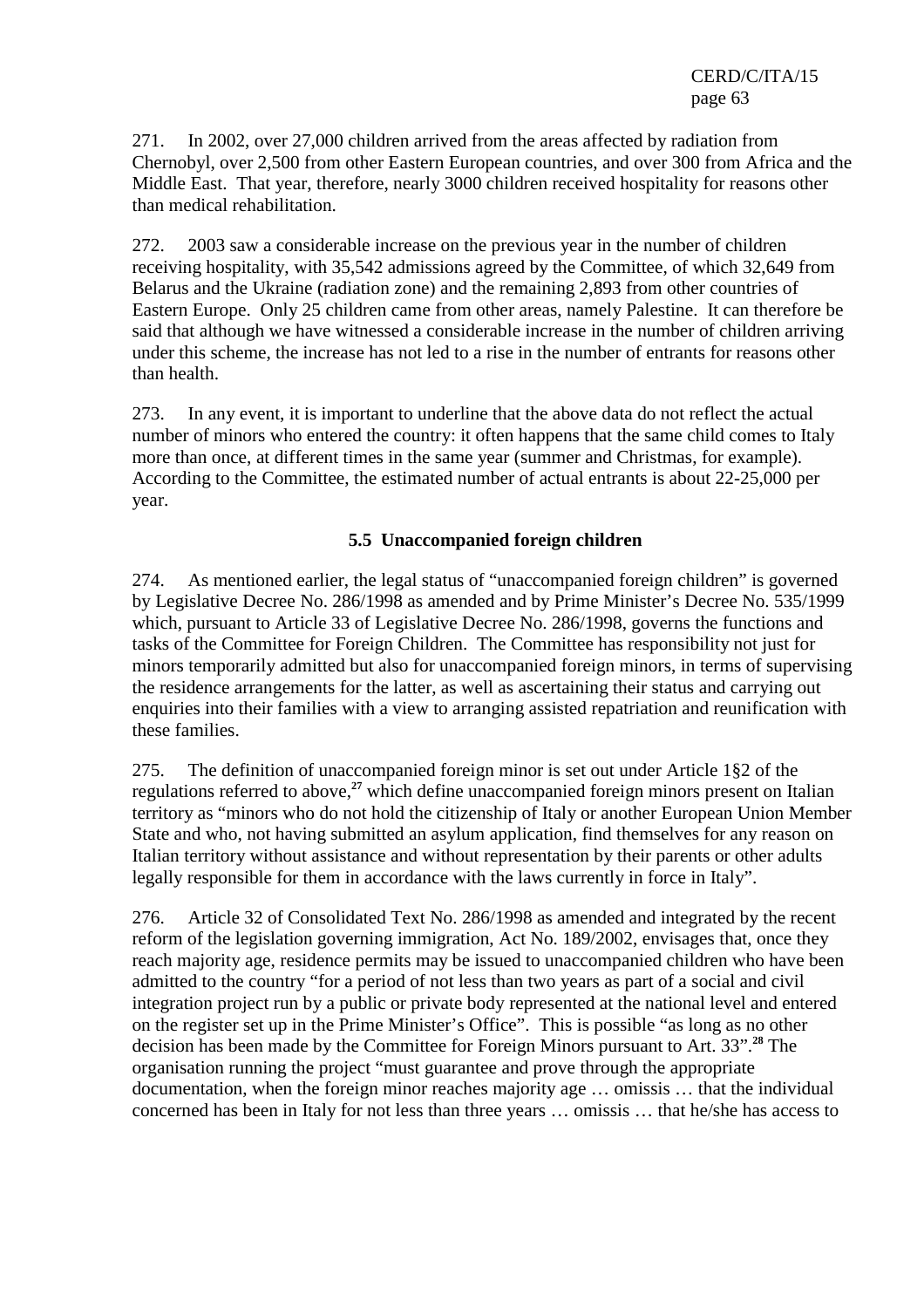accommodation and attends some form of study course or is in paid employment as envisaged by Italian law, or is in possession of an employment contract, even if such employment has not yet commenced".**<sup>29</sup>**

277. To ratify this, Presidential Decree No. 334/2004, which amended Presidential Decree No. 394/1999, at Article 11§1 (a) includes in the circumstances under which residence permits may be issued the integration of minors who find themselves in the conditions described at Article 32§1-bis and 1-ter of Consolidated Text No. 286/1998, subject to the opinion of the Committee for Foreign Minors.

278. Article 6 of Prime Minister's Decree No. 535/1999 provides that unaccompanied children should be guaranteed rights with respect to temporary stay, healthcare, education and other benefits envisaged by the current legislation (to this end the possibility is envisaged for the Ministry of Labour and Social Policies - formerly the Department for Social Affairs - to enter into agreements with the appropriate government departments and public bodies).

279. Article 28§1 (a) of Presidential Decree No. 394/1999, as amended by Presidential Decree No. 334/2004, envisages the issuance of residence permits for minors following recommendation to the Committee for Foreign Minors. Such permits would be valid for the entire period necessary to carry out enquiries into the minor's family members in his or her country of origin. As regards the possibility of obtaining a residence permit after reaching majority age, reference should be made to the above comments concerning Article 32 of Consolidated Text No. 286/1998 as amended and integrated by Act No. 189/2002.

280. As all reports notifying the presence of foreign children must be submitted to the Committee, which arranges for the data to be collected and processed, since 2000 it has been responsible for taking a "census" of such children. The figures available can only indicate the trend in the presence of foreign children in Italy and cannot be considered as fully reflecting the true situation, as some of the children are not reported and some remain "clandestine". Approximation is inevitable for another reason also: it can easily be the case that the child does not hold any documents and is travelling around the country giving different personal details whenever asked for identification. Any one child may therefore be reported on several occasions, under a different name each time.

281. Until December 2003, unaccompanied foreign minors were classified in two distinct databases, the first for reports of minors holding residence permits specifically for that age group and the second containing reports of all other foreign minors. At 31 December 2003, the first database contained 7,313 reports (compared with 5,883 at July 2003), most of relating to minors from Albania, Morocco and Rumania). The second held records for 881 minors (compared with 1157 at July 2003). There are a number of reasons for this decrease: the minors may have reached majority age or been subjected to assisted repatriation provisions or the conversion of their residence permits. In this case too, the areas of origin coincide with those of minors not holding permits.

282. As from January 2003, the Committee has seen the need to structure the databases differently, by including in the database for minors holding residence permits those minors who, although not holding a permit, do hold a valid ID document. The aim here was to bring all foreign minors together in a single database so that the Committee can follow them constantly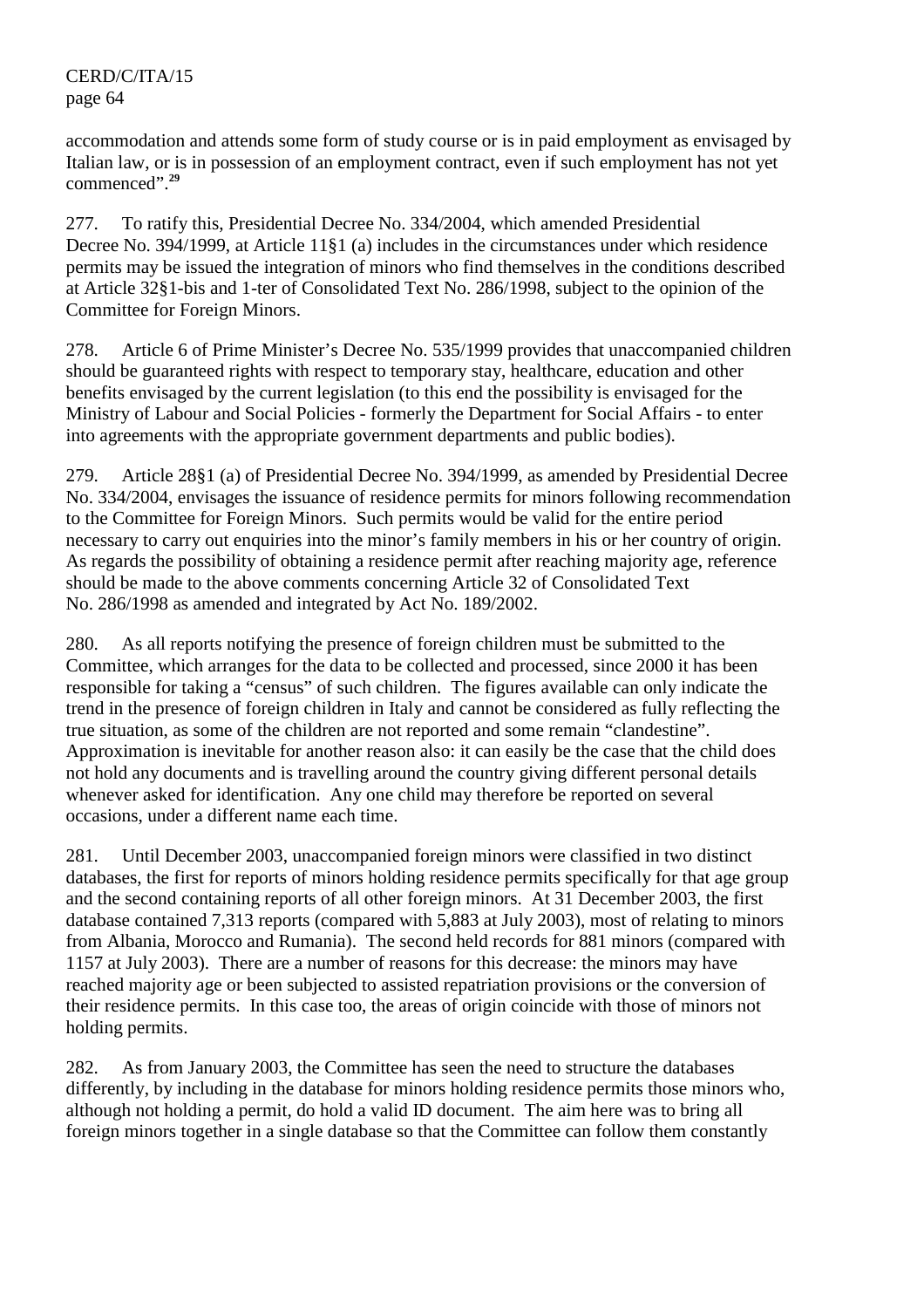once their documentation is complete with a view to deciding which provisions can be adopted. Those foreign minors for whom the available information is not sufficient to allow any initiative to be undertaken by the Committee, and individuals who are no longer included in the Committee's sphere of responsibility, have been brought together in the second database. In the light of this reorganisation of the "census", at 30 June 2004 1892 minors, mainly of Rumanian, Moroccan or Albanian citizenship, were reported as holding residence permits specifically for that age group or another form of ID. Most of the reports concern the 16-17 age group. In the database of minors not holding the appropriate residence permits or another form of ID, 5949 had been surveyed at that same date, again mainly of Rumanian, Moroccan or Albanian citizenship and in the 16-17 age group.

#### **5.6 Foreign minors in correctional facilities**

283. The need to monitor and address the issues concerning minors present on Italian territory assumes particular significance in view of the possibility that, without a suitable programme in place, they may be drawn into the influence of criminal organisations. In the framework of measures to combat clandestine immigration, Act No. 189/2002 envisages increased penalties in cases of clandestine immigration involving minors. To prevent criminals from recruiting minors, an effort is being made to draw up a sort of protected pathway for them. Thus, the fundamental rights of minors, such as compulsory education and healthcare, are guaranteed, as is the possibility of using the right to stay on Italian territory until reaching 18 years of age. The possibility for minors in Italy to apply for reunification with a natural parent is also envisaged.

284. An analysis of the type of offence committed reveals the marked prevalence of property-related offences perpetrated by foreign nationals, especially those from Eastern Europe, who account for over half of all the foreign nationals concerned. Crimes against the person are, however, less frequent than amongst the Italian population.

285. In this respect an overview of the geographical areas of origin of foreign minors may be useful. Those from Eastern Europe (former Yugoslavia, Rumania and Albania) accounted for 59% of the average daily presence in the first half of 2003. African minors account for 36% (mainly from Morocco and Tunisia), and Asians for 4% (China and the Middle East).

286. An analysis of the data for the first half of 2003 shows a marked increase in the numbers of minors from Rumania, for whom the average daily presence reached 40 units, compared with 11 in 2001 and 17 in 2002.

287. Of particular significance is the figure for the geographical distribution of foreign minors, who are mainly held in *Istituti penali per minori* (Correction institutes for minors, IPMs) in the centre and north of the country (respectively 77% and 82% in 2002).

288. As regards the demographic features of the minors concerned, if we consider the age of the detainees it can be seen that foreign nationals are younger than Italians (the average ages being 17 and 18 respectively in 2002). With respect to their legal status, most of the foreign nationals (81%) were awaiting trial.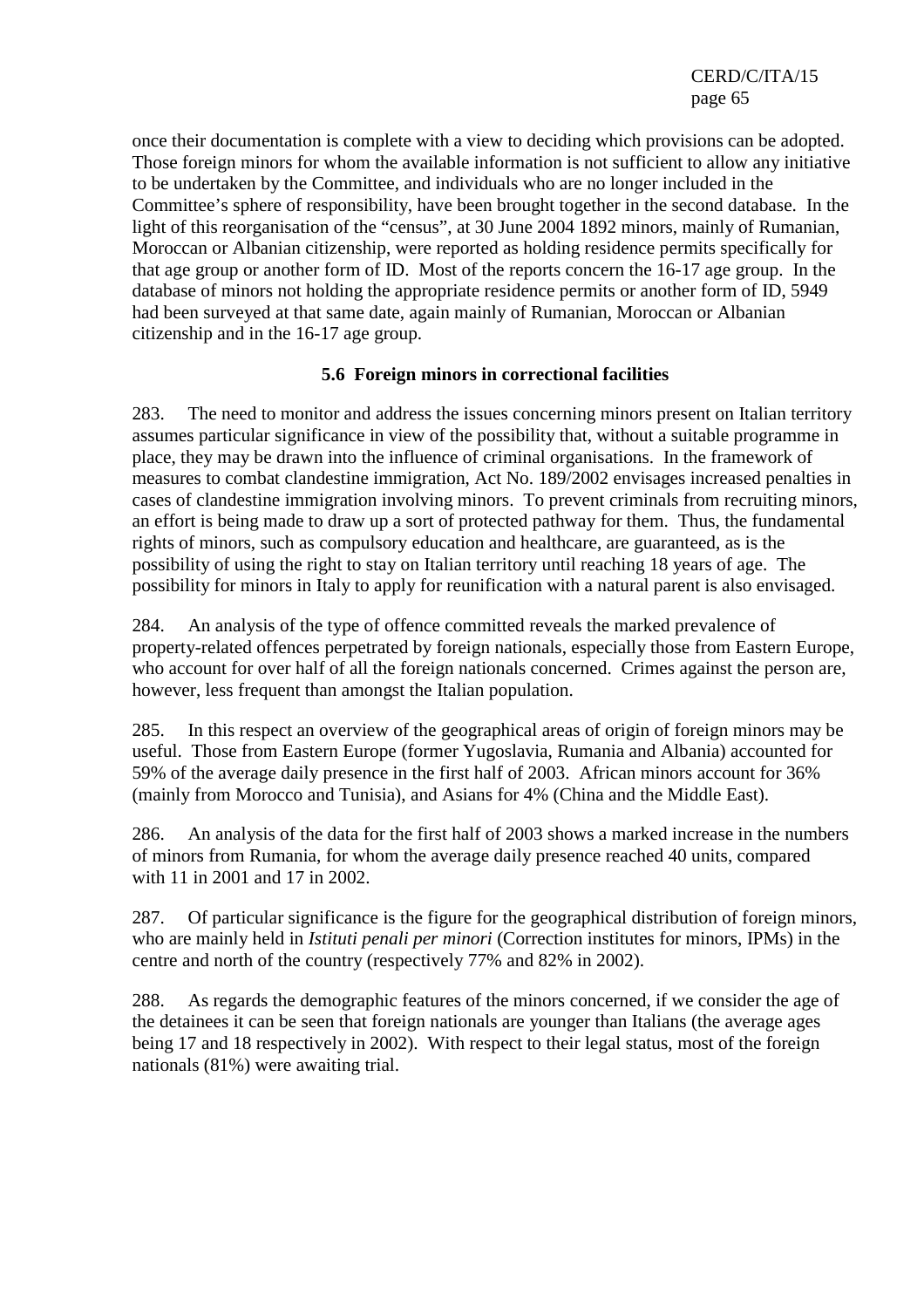289. The number of foreign nationals in IPMs has increased. Act No. 185/1987 envisaged a funding allocation for projects to protect the rights of minors. 90 such projects have been implemented, 35% of which were designed to foster educational inclusion and 9% to boost the educational facilities on offer. 17.8% of the funds were invested in projects to teach inmates Italian.

290. The presence of cultural mediators is a valuable instrument both in the local authorities to which foreign nationals apply for information and with respect the situations of great disadvantage that can develop within compulsory structures such as detention centres for minors. Since the early 1990s, the Juvenile Courts have also seen the introduction of cultural mediators with a view to promoting better integration of non-EU inmates. These moves were prompted by the President of the Republic himself, who, with Decree No. 230 of June 2000, refers to the need for linguistic-cultural mediation to be included in penitentiary procedures.

291. More directly addressing the sphere of respect for personal freedoms, is the provision that pastoral care should be provided in IPMs for minors of religions other than Christianity-Catholicism.

### **6. Family reunification**

292. In accordance with the provisions already envisaged by other legal systems, Italy too recognises family reunification as a right: immigrants who have come to Italy, are engaged in employment and are able to provide their families with normal living conditions, are encouraged to have their family members join them as a means of fostering full integration within the society of their host country. This right, as exercised by immigrants, corresponds to a duty incumbent on the state to allow households to be brought together again.

293. The Italian legislation therefore envisages (Article 29 of the Consolidated Text No. 286/1998) that foreign nationals holding residence permits (or permits of stay) lasting not less than one year, issued for wage-earning or self-employment or for asylum or study purposes or for religious reasons, may apply for family reunification on condition that the accommodation and income requirements are satisfied.

294. This provision expressly provides that the greater interest of the child must be considered a priority, in compliance the Convention on the Rights of the Child of 20 November 1989 (given effect in Italy by Act No. 176/1991).

295. Family members for whom family reunification may be requested are: a spouse not legally separated; dependent children of minority age, including children of the spouse or born outside the marriage provided that they are not married or legally separated and the other parent, if still living, gives his or her assent; dependent children of majority age if they are not able to support themselves as a result of total invalidity; dependent parents who have no other children, or parents aged over sixty if their other children are not able for health reasons to support them.

296. The family reunification procedure is intended by the legislator to be streamlined and quick: if the competent Questura does not issue the authorisation for reunification within 90 days, then, by displaying a copy of the papers submitted to the Questura, the foreign national's family member may obtain an entry visa directly from the Italian diplomatic or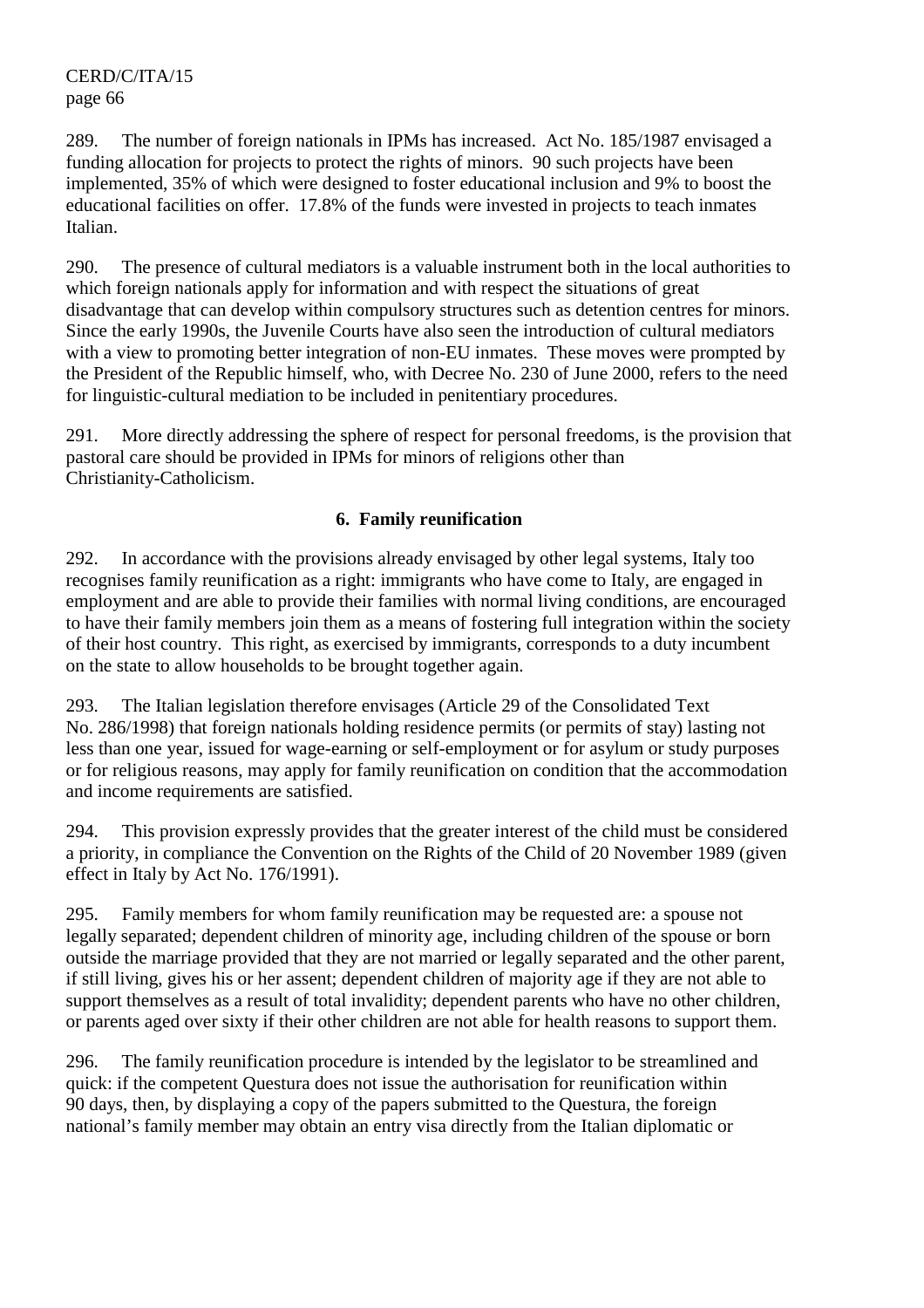consular authorities in his or her country of origin, simply by presenting the receipt issued by the Questura testifying that the application has been submitted. This procedure makes it possible to reduce waiting times and overcome any bureaucratic hitches. If the Questura denies authorisation, the applicant may appeal at any time to the Pretore of his or her place of residence. The Pretore may then arrange for the visa to be issued even without the authorisation.

297. A family member coming to Italy to rejoin his or her family is entitled to a residence permit for family reasons for a period equal to that of the immigrant already resident. He or she is also entitled to the same rights and may register with the employment service or, if the opportunity arises, may enter employment immediately.

298. The National Coordination Body for Social Integration Policies for Foreign Nationals (CNEL-NCB) has commissioned two studies from the "Silvano Andolfi" Foundation on family issues: "*Domestic Helpers: family cultures compared*" (2003), and *"The Quality of Life of Immigrant Families in Italy*" (2001).

299. In the first of these two studies, the living conditions of immigrant families were analysed through interviews with immigrant families in their homes or communities. The second study analysed the way Italian families are seen in their domestic environment by the immigrant women to whom they entrust their domestic chores and the care of their children or elderly relatives.

300. Immigrants are not just workers, they are people in a world of personal relations in which family relationships, whether with the extended family of origin or the individual's family unit, are of great importance.

301. We need to overcome the stereotypical view of immigrants, whether male or female, as individuals without family ties. Even when their families are far away, their migration project is always just one element of a complex tapestry of personal relations that have conditioned their present living conditions and prospects, and continue to do so.

302. Families play a decisive role in social and cultural inclusion processes. For this reason, integration policies should provide them with special support and focus on achieving an understanding of their dynamics, problems and needs. This approach should encompass the whole range of social policies with a view to increasing their effectiveness and achieving greater social cohesion for all.

303. The family brings the role of women immigrants to the fore. The family opens up, and enables us to focus on, the cultural dimension of immigration. Within immigrant families, in their relationship with the family of origin, and in relations between spouses, parents and children attending Italian schools (who may even have been born in Italy), the language, culture and traditions of the country of origin co-exist with all the new experiences arising from the integration pathways followed by the different family members.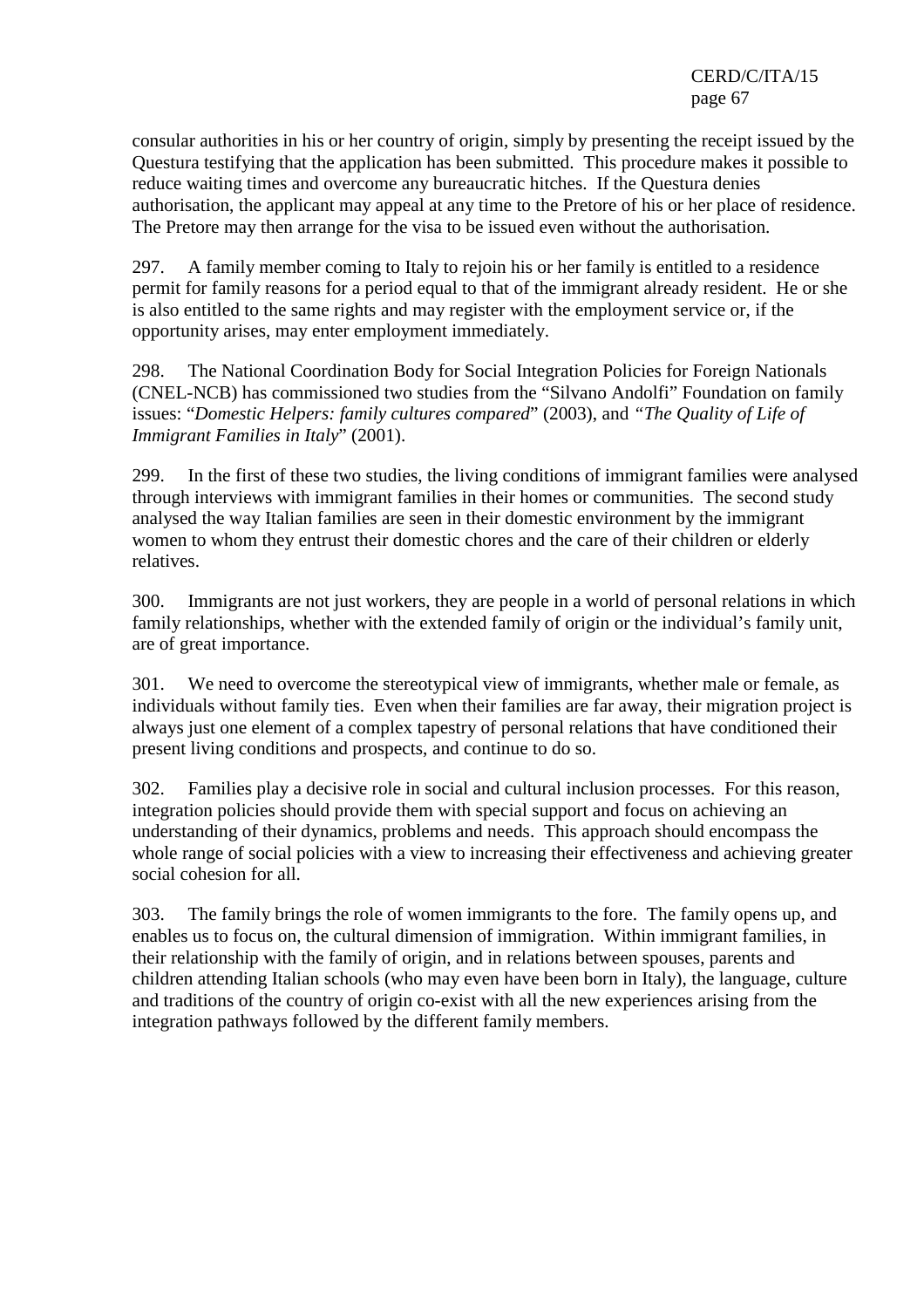## **B. THE NEW INSTITUTIONAL BODIES TO COMBAT DISCRIMINATION**

#### **(a) National Office for Measures to Combat Discrimination**

304. With the Prime Minister's Decree of 11 December 2003,**<sup>30</sup>** a National Office for the Promotion of Equal Treatment and the Removal of Discrimination Based on Race or Ethnic Origin (known as the UNAR), was set up in the Department for Equal Opportunities. This was to implement EU Directive 2000/43/EC, which invited member states to set up bodies to ensure and promote equal treatment. The Directive was transposed into Italian legislation through Legislative Decree No. 215/2003.

305. In this respect, the EU legislation was based on the consideration that stronger protection against discrimination in each member state could only be achieved by setting up an ad hoc body specifically tasked with analysing problems connected with combating discrimination, studying and proposing possible solutions and providing concrete assistance for victims.**<sup>31</sup>**

306. As envisaged by Article 29§1 (i) of Italy's "Community" Act No. 39/2002, the aim in establishing the UNAR is to set up a body in the country's legal system to oversee and guarantee equality of treatment and the application of protection instruments.

307. The general function of the UNAR is to carry out activities to promote equality and work to remove any form of discrimination based on race or ethnic origin, taking into particular consideration the fact that, as pointed out in the first part of this report, forms of discrimination are often amplified when elements of diversity such as gender, culture or religious beliefs are added to those arising from race or ethnic origin.

308. The positioning of the UNAR within the Department for Equal Opportunities can be explained by two considerations: firstly, a concept of equal opportunities no longer linked solely to gender issues but extended to combat any form of discrimination; and secondly, the consideration that immigrant women are often the main victims of discrimination, and even of more dramatic phenomena such as the trafficking in human beings.

309. On this last point it should be remembered that the Department for Equal Opportunities is particularly active in anti-trafficking measures, as we shall see in more detail later.

310. With respect to the UNAR's function of overseeing and providing against discrimination, of particular significance are the tasks set out by Article 7§2, which envisages that the UNAR should: provide assistance to the victims of discriminatory conduct in administrative or legal proceedings undertaken by them; conduct investigations to ascertain whether discriminatory conduct has actually taken place; promote the adoption of positive action programmes; disseminate as much knowledge as possible on protection instruments through awareness-raising initiatives and communication campaigns; draw up recommendations and opinions on questions connected with discrimination on racial or ethical grounds; draw up two annual reports for, respectively, the Parliament and the Prime Minister; and finally, promote studies, research, training courses and exchanges of experience and best practice, including in cooperation with NGOs operating in this sector, with a view also to drawing up guidelines or codes of conduct on the issue of combating discrimination.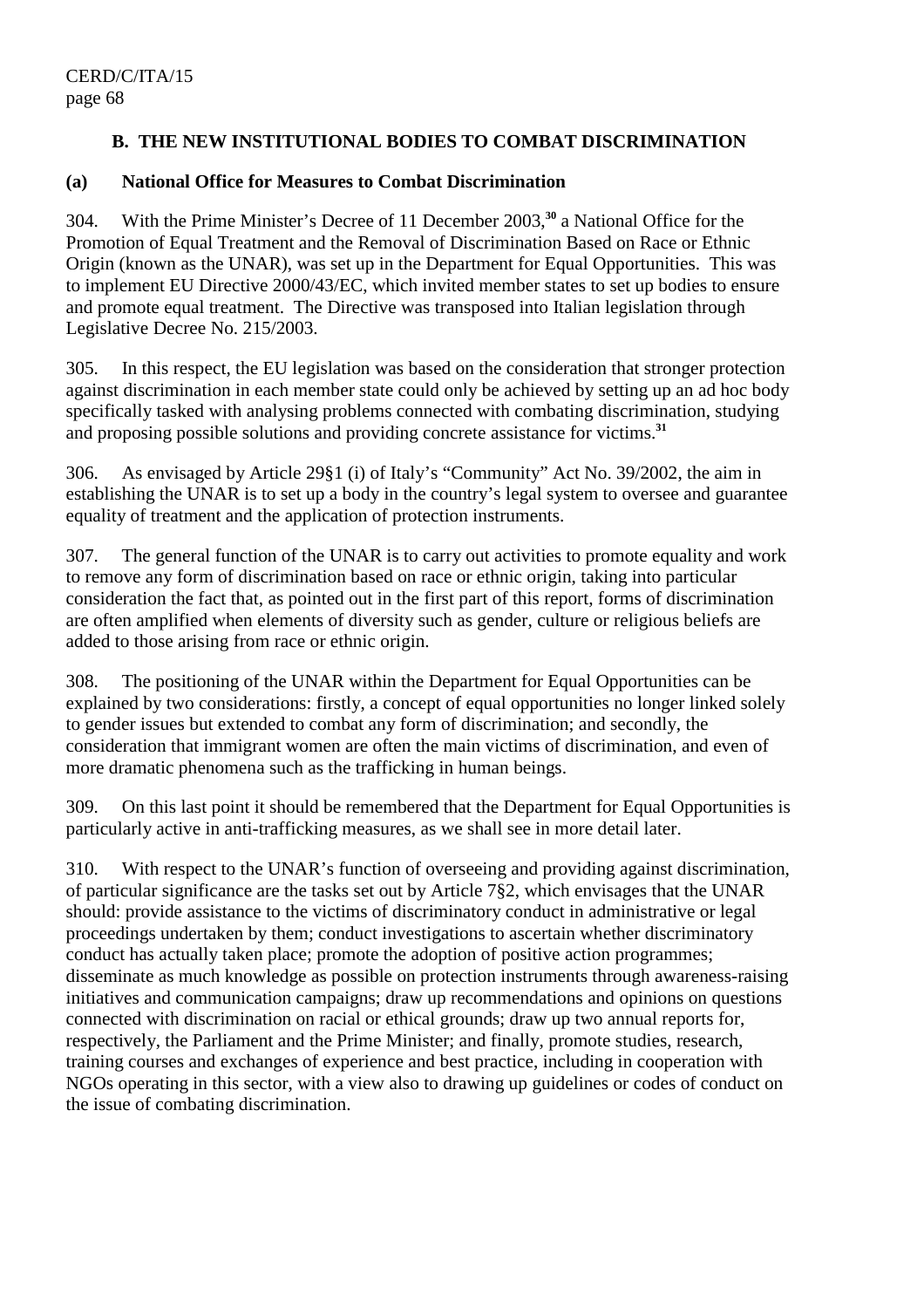311. As regards the operation and functioning of the UNAR, the Prime Minister's Decree of 11 December 2003 establishes that the structure of the office, funded by an annual allocation of about €2 million, will be divided into two "services": the service for the protection of equal treatment and the research and institutional relations service.

312. The UNAR is able to draw on staff from the public sector and can also count on a small group of five highly skilled experts specialised in legal questions and in the sectors of combating discrimination, material and psychological assistance for disadvantaged persons, social rehabilitation and public utility services. To this group should be added a further contingent of five magistrates and government lawyers whose remit is to prepare and study cases brought to the attention of the UNAR for further investigation.

313. The UNAR began operating in September 2004. Its primary objective was to ensure the functionality of the existing protection instruments in the sphere of effective integration policies, by providing concrete assistance to the victims of discrimination.

314. Its activity can essentially be broken down into the prevention of discriminatory behaviour, the promotion of equal treatment, the removal of discriminatory conduct, verification that the principle of equal treatment is being observed and reporting on these issues to Parliament.

315. As regards the prevention of discriminatory conduct, the UNAR addresses public opinion through awareness-raising and communication campaigns in the mass media and through education and information campaigns in schools and the workplace respectively. Its aim is to prevent discriminatory conduct from taking root and developing, and so ensure that the principle of equal treatment becomes part of the cultural and educational "baggage" of each individual.

316. The task of raising public awareness began with the organisation of the international event of 16 November 2004 (a conference entitled "All Different, All Equal: the new National Office to combat racial discrimination"). This event was organised to coincide with the Italian leg of the Truck Tour - a journey through the European Union in summer 2004 as part of the "For Diversity, Against Discrimination" campaign - the aim being to achieve the greatest possible impact on public opinion and on operators in the sector.

317. The event attracted a very high turnout from associations and bodies working in this sector and was widely reported in the mass media, thus achieving its aim of airing the issue of combating racial discrimination to as wide an audience as possible, including through testimonials from the worlds of journalism, sport, and entertainment whose representatives, for this occasion, were appointed "Ambassadors for Diversity".

318. For this event the Office published an information brochure and a shorter leaflet version containing information on the new developments introduced by Legislative Decree No. 215/2003, and on the Office's own remit and functions. The brochures were widely distributed and are available on the Office's Internet site, which can be accessed through a link on the home page of the site www.pariopportunita.gov.it.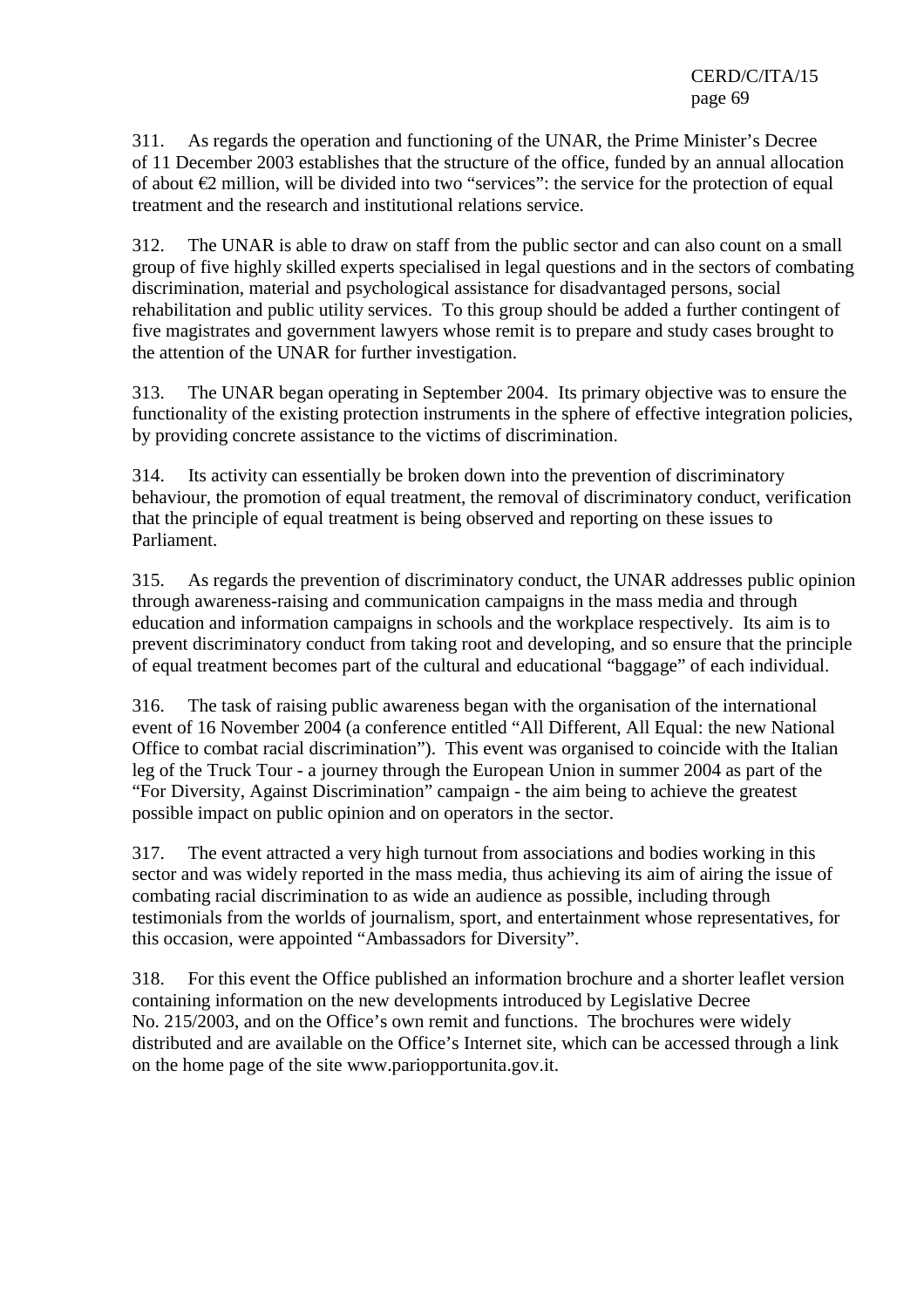319. In the run-up to 21 March, the International Day for the Elimination of Racial Discrimination, the Department for Equal Opportunities also organised a Week of Action against Racism, with a series of initiatives in the worlds of sport, schools and universities with a view to attracting the attention of the public and media to the issue.

320. The Week began on Sunday 13 March with the Rome Marathon, for which a thematic section was set up with the slogan "I'm Running against Racism", again in partnership with the EU's "For diversity, against discrimination" campaign. It ended with the distribution of information material in the main Italian football stadiums on championship days 19 and 20 March 2005, when in collaboration with the Football League the First Division teams took to the pitch under the slogan "Score a Goal against Racism". Of great significance was the support that a number of players from the leading teams in the championship provided by lending their "faces" to the campaign.

321. The academic community was also keenly involved, with the organisation of specialist workshops and seminars in a number of Italian universities on the subject of "Equality in Diversity: the new instruments to combat racial discrimination". Schools too played a major role, with the distribution of a DVD containing information on the new anti-discrimination law and on the creation of the UNAR, and a competition in which all primary and secondary schools could take part with the aim of involving pupils on the subject of "A Meeting of Cultures in the World of School".

322. With the aim of stimulating a participatory and constructive debate in schools, all pupils were given ample freedom to express their thoughts, views and feelings through drawings, diagrams, writings, theatrical productions, audio-visuals and short films.

323. Other initiatives are also planned for the worlds of entertainment and television.

324. As part of this awareness-raising and information campaign, a Pubblicità Progresso advertising message linked to the Contact Centre initiative and designed to inform public opinion of the establishment of the Centre itself, was conceived, produced and broadcast on national TV channels. The information initiative is also being taken forward through a countrywide poster campaign.

325. As regards initiatives to promote equal treatment, the UNAR promotes projects and positive actions designed to eradicate situations of disadvantage caused by race and ethnic origin, and also encourages studies, research, training courses and the removal of discriminatory conduct. Strategies of action designed in concrete terms to achieve the full social integration of "weak" categories will also be drawn up. These will operate, for example, in the primary school sector, where disadvantage is often reported but not tackled and resolved. The aim is to help marginalised persons who have been subjected to racial discrimination to obtain equal access to all public and private services, and to the full and informed exercise of their civil and social rights.

326. The Office also intends to foster studies, training courses and exchanges of experience with other EU member countries, by promoting international projects that make it possible to address together the shared problem of combating racial discrimination. Of fundamental importance to this end is the contribution of associations, bodies and NGOs working in the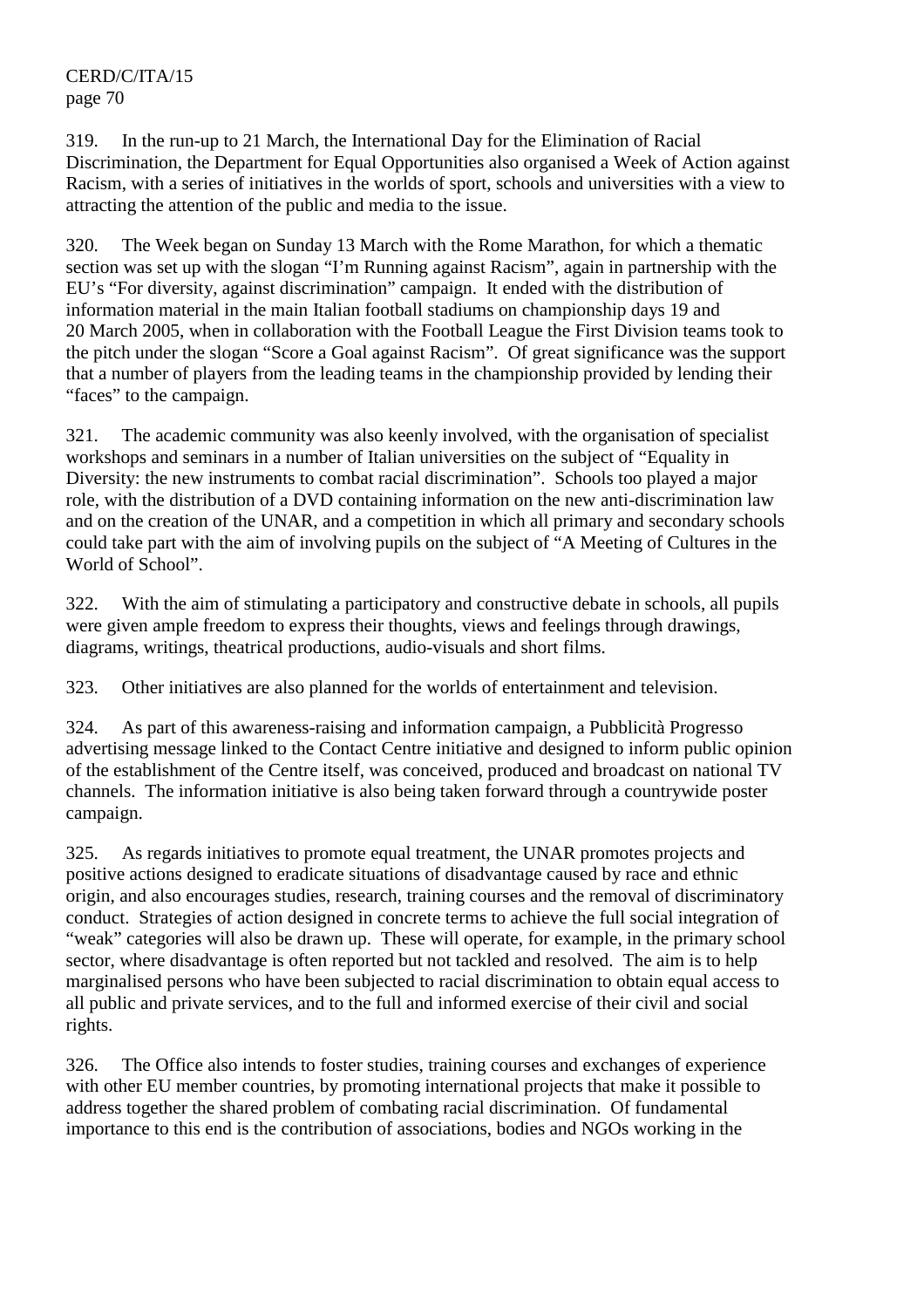sector. Periodic hearings will be held with them, not just to report any situations of discrimination, but also to carry out an examination, staggered over time, of the achievement of the set objectives.

327. Alongside this participation, relations and dialogue with the social partners and local authorities could also be particularly useful in drawing up guidelines for operators in the sector or protocols of understanding that apply in the same way as codes of conduct. These would be used, in particular, in the employment context (both public and private sectors) and in the social services, where an awareness of the rights connected with the implementation of the principle of equality is often either inadequate or completely lacking. For example, UNAR signed on 18th October 2005 a 'Protocol of Agreement' with the most representative national labour organizations (CGIL, CISL, UIL and UGL) and with the associations of the employers (Confindustria, Confartigianato and Confapi) in order to plan measures against racial discriminations at work. They have all faced the problem of the cohabitation at work of persons of different ethnic origin, through instruments of training and awareness-raising involving workers, trade-union representatives, managers and employers, while promoting cultural diversity and training managers able to face with multi-ethnic workers with the aim of including them in the social context. All the contracting parties will work with UNAR to elaborate codes of conduct against discrimination at work; after a first experimentation in the Triveneto, a pilot project has started at national level. Information campaigns on the value of "diversity" from the ethical and marketing point of view, in collaboration with the employers whose companies are well organised and have an high number of foreign workers, will be promoted.

328. And lastly, the UNAR's remit, in coordination and collaboration with specialised statistical institutes, to conduct research on a national scale into the existence of discrimination within the public or privates sectors, in the social, employment, health or educational sectors, is also worthy of note.

329. Again in the context of promotional activities, contacts are being established for the participation of UNAR experts and consultants in the organisation of Master's degrees on the protection of human rights, with teaching on the subjects specific to combating racial and ethnic discrimination.

330. The other line of activity concerns the removal of the effects of discriminatory conduct.

331. In the event of the UNAR being notified of discriminatory conduct or actions, its aim is to help resolve the situation by ensuring that the conduct in question ceases, removing any harmful effects that may have ensued and ensuring that damages are paid.

332. With respect to this function of providing protection and guarantees, the UNAR, with its experts and legal advisers and the high levels of skill and independence that they provide, with due respect for the functions and prerogatives reserved for the judiciary:

 (a) Provides assistance and support in judicial or administrative proceedings, by accompanying victims of discrimination - or the associations acting on their behalf - during the legal process;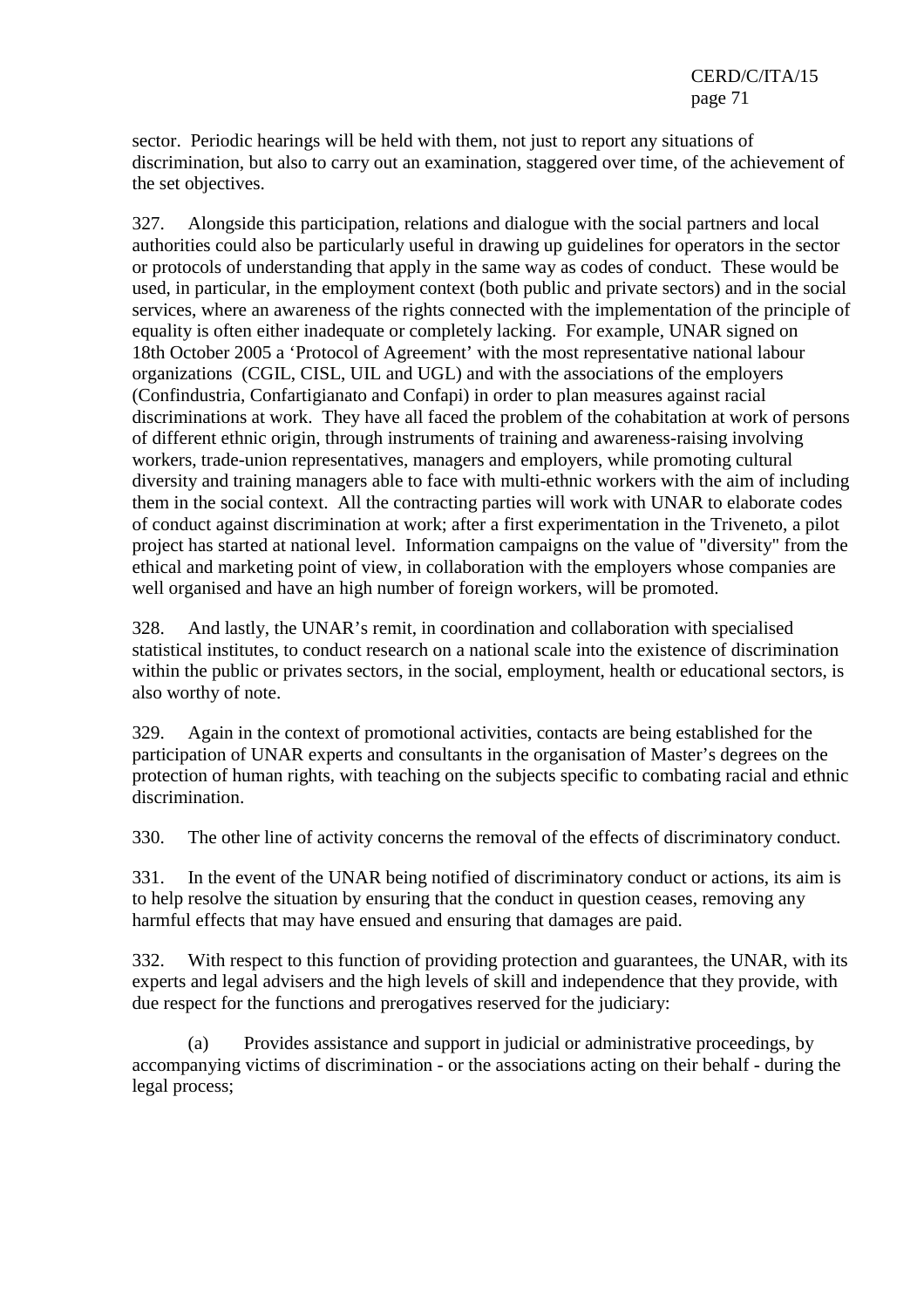(b) Through its representative provides, on an optional basis, written or oral information, news and observations during legal proceedings;

Conducts investigations on an independent and optional basis and with due respect for the functions and prerogatives reserved for the judiciary, with a view to establishing whether discriminatory conduct has taken place.

333. Closely connected with the above-mentioned primary objective is the need to set up a register of associations and bodies authorised to act during legal proceedings (which will be covered in more detail later). This is because Legislative Decree No. 215/2003, with due respect for the provisions of the EU Directive, envisages the possibility of recognising the legal capacity for associations and bodies included in a list approved by Decree of the Minister for Equal Opportunities and the Minister for Labour and Social Policies to take legal action in the name, on behalf or in support of the victims of discrimination.

334. The UNAR also intends to give a strong impetus to informal reconciliatory actions by putting forward solutions for the removal of discriminatory situations and thus avoiding, where possible, recourse to judicial action.

335. Of particular importance in this activity is the support and help provided by the Office through its Contact Centre. This service, which has been operating since 10 December, can be reached on toll-free phone number 800.90.10.10 from 10.00 to 20:00 hours every day and is available in Italian, English, French, Spanish, Arabic, Russian, Rumanian and Mandarin Chinese.

336. The contact centre has the task of gathering observations, complaints and testimony on facts, events, situations, procedures and actions that undermine or compromise equality of treatment on racial or ethnic grounds, by offering immediate help for victims of discrimination and providing information, guidance and psychological support.

337. It is an example of concrete assistance for victims as it handles complaints and puts together an initial level of immediate help for those who consider they have been subjected to discrimination on racial or ethnic grounds. The contact centre will provide prompt, skilled and expert help and, in collaboration with UNAR and under the supervision of UNAR experts, will take the appropriate steps to resolve the cases reported where possible, or to accompany the victim of discrimination during the legal process.

338. The service is divided into two levels. The first level deals with collecting and examining reports, and seeking information that can be used to solve the cases reported. In the case of telephone reports for which a solution is possible and available, the first level contact centre handles the case described by the user in real time.

339. If the problem cannot be solved in real time by the call centre staff, and for those requests for help that come in through channels other than the phone, first level staff send the report on to the second level, in the UNAR itself. The second level records the request and, with the coordination and under the supervision of UNAR experts, takes the appropriate action to solve the case.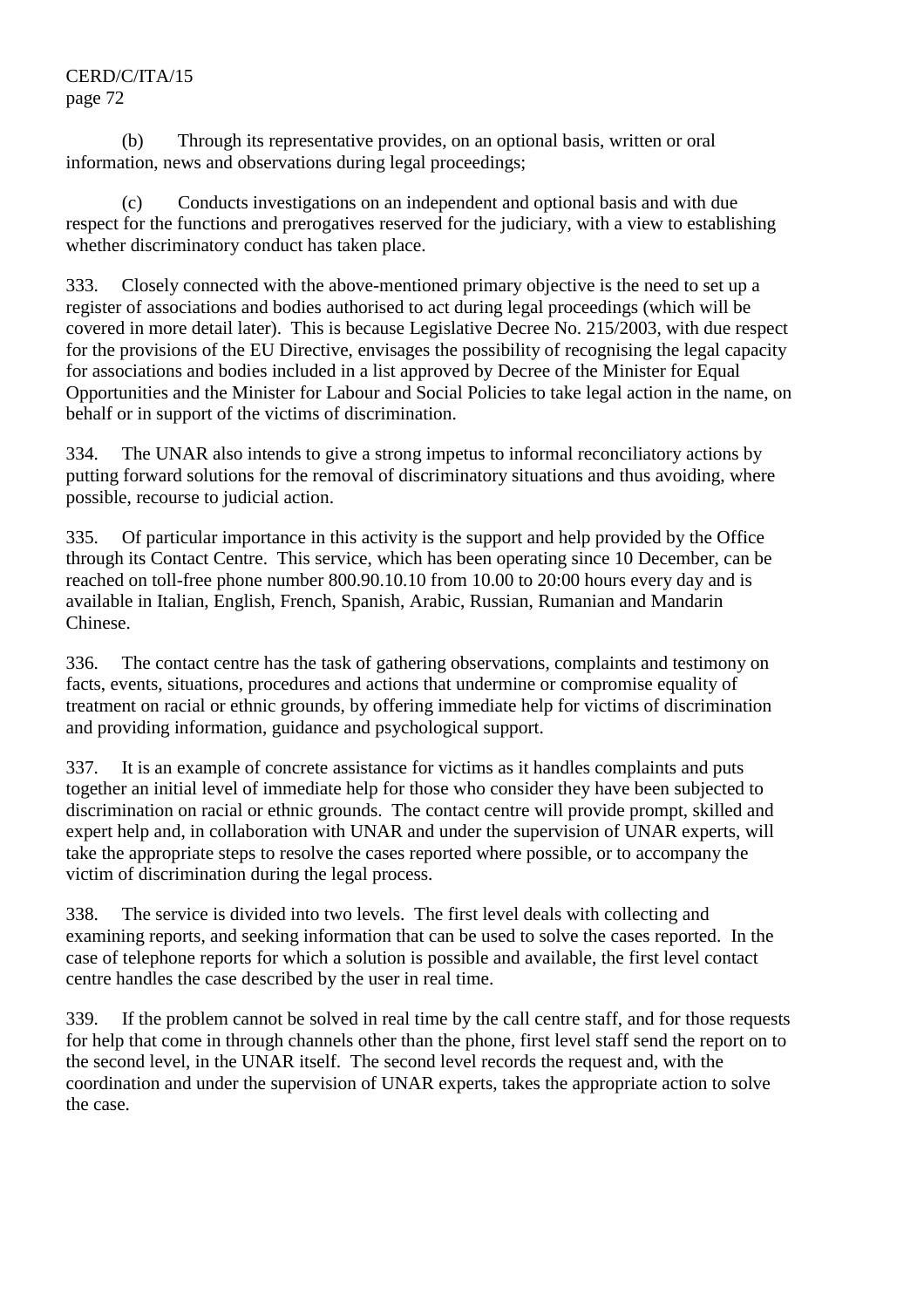340. The final stage for any request, whether first or second level, is a final response to the client.

341. The first few months of the Call Centre's operations provided useful information to achieve a better understanding of the most frequent forms of discriminatory conduct and to identify the main types of request from victims of discrimination and the more general needs expressed by Contact Centre clients.

342. The number of calls received by the UNAR Contact Center, during its first year of activity, represents a highly meaningful element: out of 3500 calls to the UNAR free number, 282 regarded complaints about cases of real racial discrimination, while the remaining calls were rather requests of general information on the service itself or complaints about alleged but not proved episodes of discrimination. In any case, this second group of calls is also of great importance since it represents an indirect source of information about the campaign lead by the UNAR as well as a useful indicator of the degree of awareness and interest existing with regards to the issue of racial and ethnic discrimination.

343. With reference to the social-demographic profile of the UNAR users, the first relevant element is the distribution according to gender criteria: 63,2% of calls were made by men, while the remaining 36,2% by women.

344. The average age is 40.

345. As regards the geographical origins of the users, the prevailing group is the African one: indeed, more than one third of calls were made by people coming from the African continent, whose number in Italy is particularly high and who are deeply rooted in the territory. Another interesting element is that regarding the period of permanence in our country: according to the data collected so far, users of UNAR free number have been living in Italy for over thirteen years and they seem to have acquired full awareness of their rights so that they decided to file a complaint for racial discrimination. Furthermore, the high number of Italian citizens (29,4%) who contacted the UNAR free number to inform about cases of discrimination, is to be considered a very positive element, since it gives account of a great public spirit as well as of a certain sensitivity towards phenomena of racial and ethnic discrimination.

346. Another fact to be taken into account in order to set up a preventive strategy to combat these phenomena, is the geographical distribution of the users on the Italian territory: most calls were made by users living in the North-Western (32,3%), North-Eastern (27,3%) and Central regions (28,5%) of the country. The fact that the percentage is definitely lower in the South and on the Islands (11,9%) is worth further reflection. Nonetheless, these data must be also read in the light of the fact that Southern Italy represents often just a transit area for irregular immigrants, who tend to move to the North in order to improve their working conditions and, above all, to regularize their status.

347. Two areas have been identified, where interethnic conflicts and racial discrimination seem to emerge with particular strength: the working environment (28,4%) and the neighborhood relations (20,2%). It is indeed in contexts of close coexistence when conflicts may easily arise and episodes of discrimination may take place.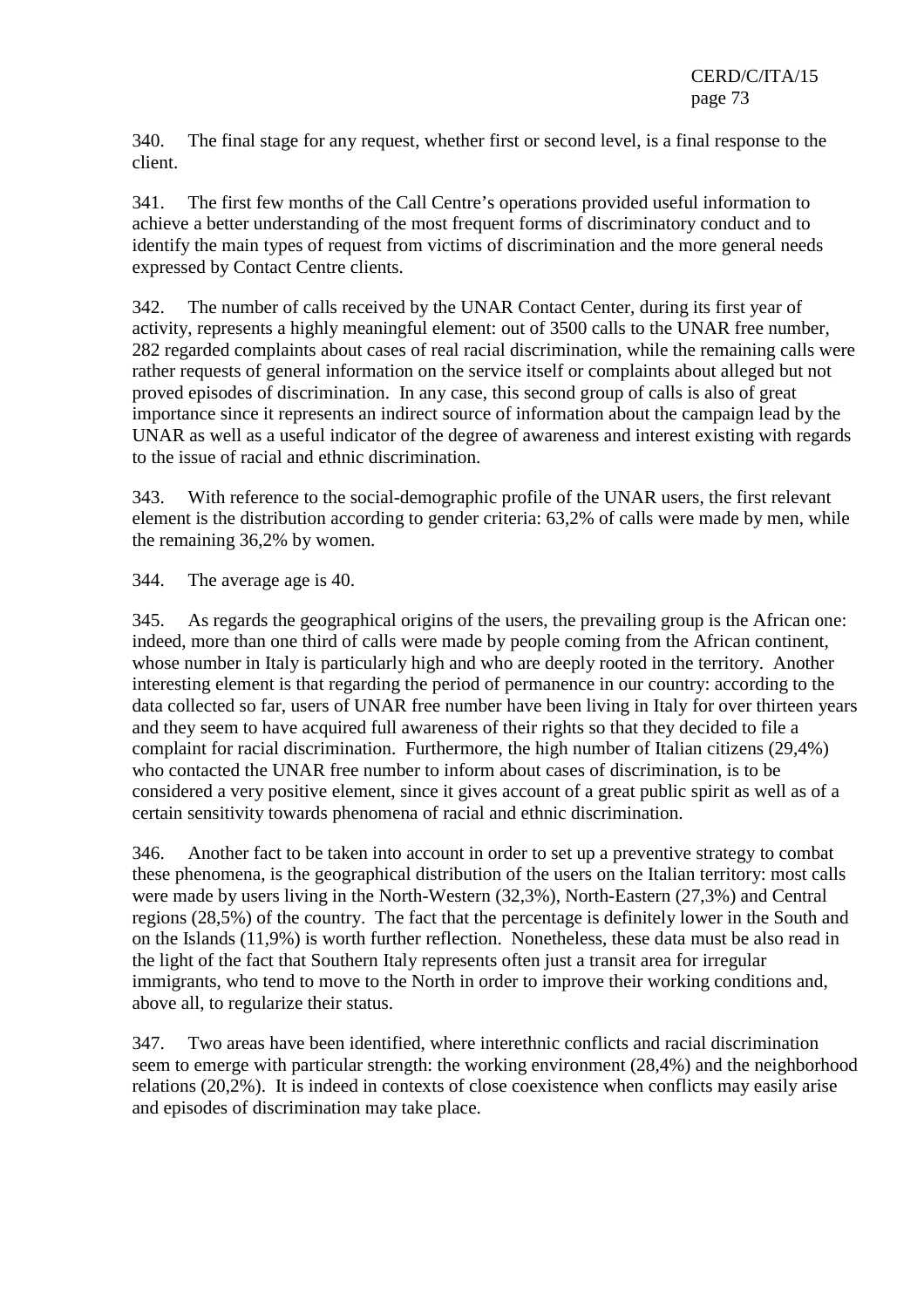348. In addition to the above, it must be pointed out that complaints about the hindered access to services, be it in shops (6,7%), public administration offices (9,9%) or public transport (4,3%) - which taken all together represent a big part of the overall number of complaints - reveal a society still unprepared and little sensitive to the issue of racial integration.

349. The UNAR has achieved considerable visibility throughout the country, not only amongst the immigrant communities but also amongst Italians themselves, many of whom have used the phone service. One effect of the promotional activities carried out was to concentrate a very high number of reports in those days when television or radio features were broadcast, after an early "running-in" period that saw peaks in call-traffic at the start of the year.

350. A high percentage of calls not directly relevant to the objectives of the office concerned requests for information on entry and residence requirements for third-country nationals, cases of discrimination not pertinent to the aims of the UNAR and general requests for help from Italian and foreign users. The operators provided a comprehensive reply to all questions, with information on services, contacts and local associations able to provide assistance for the needs described.

351. Instances of provocation on racial grounds have been recorded for some time to provide end-year data on active opposition to the service.

352. An analysis of relevant cases to date makes it possible to identify what are defined here as macro-areas of classification, or those spheres and places in which episodes reported as acts of racial or ethnic discrimination occur.

353. All the reports gathered to date by the Contact Centre can be grouped under this classification. Thus far, ten macro-areas have been identified:

- (a) Housing;
- (b) Employment;
- (c) Schools and education;
- (d) Health;
- (e) Public transport;
- (f) Police;
- (g) Delivery of public services;
- (h) Delivery of services from retail sector, hotels, restaurants etc.;
- (i) Delivery of financial service;
- (j) Associations.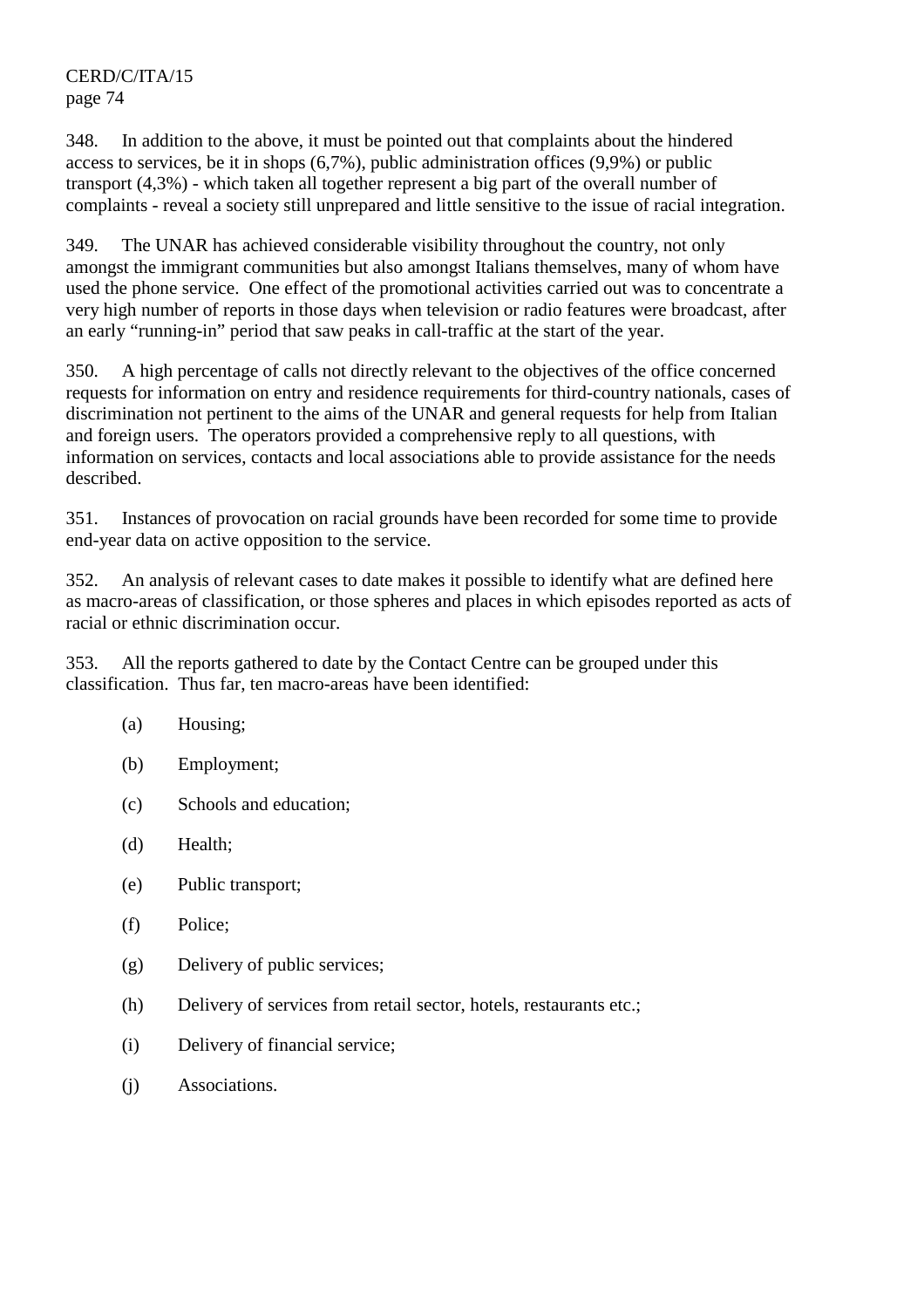### *Housing*

354. This macro-area includes all reports linked to rent or house purchase issues (including relations with intermediaries such as estate agents); participation in public bids for the allocation of local authority housing; and problems arising in relations with condominiums and neighbours.

## *Employment*

355. This category includes discrimination in the workplace or other places providing access to employment. In many such cases the problems need to be referred to employment tribunals as breaches of contractual agreements or mobbing, with the aggravating circumstances of discriminatory conduct on racial grounds.

### *Schools and education*

356. This category includes cases of discrimination against foreign users (children and their parents) by school staff or by other users. It also includes obstructions in access to the procedures for the recognition of educational qualifications arising from specific discrimination.

### *Health*

357. This macro-area includes reports of discrimination by hospitals, local health agencies (ASLs) and private health specialists against foreign nationals seeking to use public and private health services.

#### *Public transport*

358. This includes reports of discrimination by public transport staff, which can sometimes go so far as staff refusing to provide the service to foreign users.

#### *Police*

359. This category includes discrimination by members of the National and Municipal Police forces and by the Carabinieri.

#### *Delivery of public services*

360. This category includes discrimination by public sector staff (local authorities, regions etc) in the provision of services (registry office, social services, etc).

### *Delivery of services from hotels, restaurants etc.*

361. This macro-area includes all cases of failure to provide normal service by a commercial concern (bar, restaurant, night-club etc).

#### *Delivery of financial services*

362. This category include discrimination in the granting of loans, mortgages, funding and insurance policies.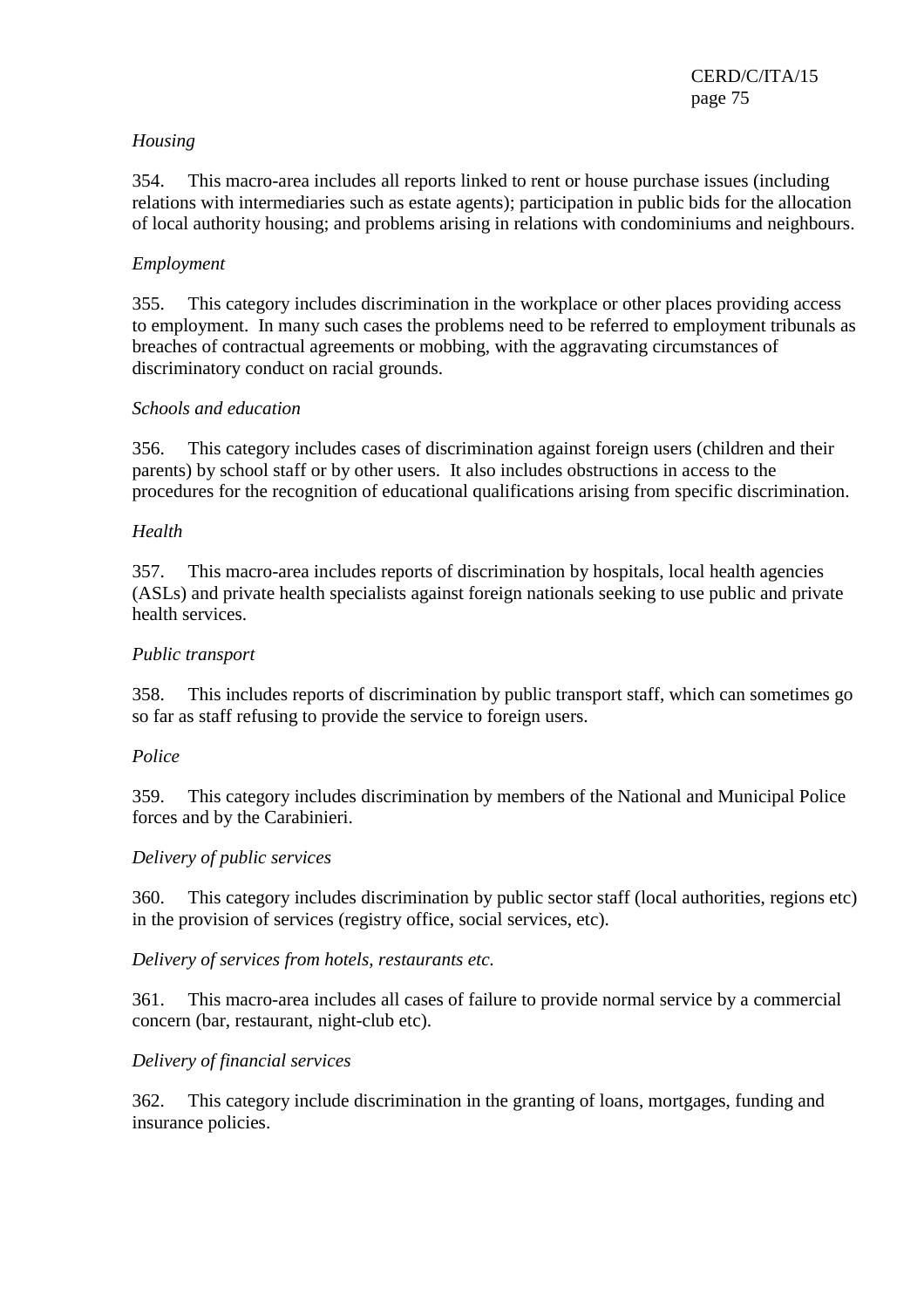#### *Associations*

363. This macro-area includes all reports of discrimination by associations or organisations providing a service protecting the interests of immigrants.

364. As a last line of activity, defined as monitoring and control, the UNAR draws up a report to Parliament each year on how the principle of equal treatment is actually being applied and the effectiveness of protection mechanisms, and a report to the Prime Minister on the activity carried out.

365. These annual reports provide an opportunity to draw up a "balance sheet" of activities and inform political bodies and public opinion of the progress made and problems encountered in combating racial discrimination.

366. These reports represent the close of activity for each year but are at the same time a starting point, since the systematic monitoring of discrimination through appropriate survey tools will make it possible to plan the appropriate information and awareness-raising initiatives for the following year with a view to increasing the public's knowledge and awareness of social integration issues. At the same time, they also identify any gaps in the legal system to fill which, bills may need to be drawn up to amend the current legislation.

# **(b) The Register of associations working to combat discrimination**

367. With respect to capacity to take legal action, Article 29§1 (e) and (f) of Italy's Community Law envisages that, in cases of discrimination, associations and bodies representing the injured parties should also be considered competent to sue.

368. To this end, Article 5 of Legislative Decree No. 215/2003 granted associations and bodies working to promote social integration and combat discrimination competency to take legal action to safeguard equal treatment including in the name, on behalf or in support of the victims of discrimination.

369. More specifically, associations and bodies identified as eligible in the light of the programme aims and on-going experience are granted legal capacity to sue through the decree issued by the Minister of Labour and Social policies and the Minister for Equal Opportunities on 16th December 2005.**<sup>32</sup>**

370. Associations and bodies which, working in the field of social integration, are entered in the Ministry of Labour and Social Policies Register in accordance with Article 52§1 (a) of Presidential Decree No. 394 of 31 August 1999, or those which, working specifically to combat discrimination, are entered in the register set up for this purpose in the Department for Equal Opportunities, can obtain recognition of this capacity. Recognition, which is granted through an Inter-ministerial Decree, is therefore conditional upon inclusion in one of the two registers which provide a system of certifying the degree of reliability and organisational transparency of the bodies operating in the field of racial integration, as well as databases from which to obtain information on their structural characteristics, spheres of activity and geographical location.

371. At present (31.12.05), 393 associations and bodies are included in the Register of the Ministry of Labour and Social Policies. The minimum requirements for the insertion in the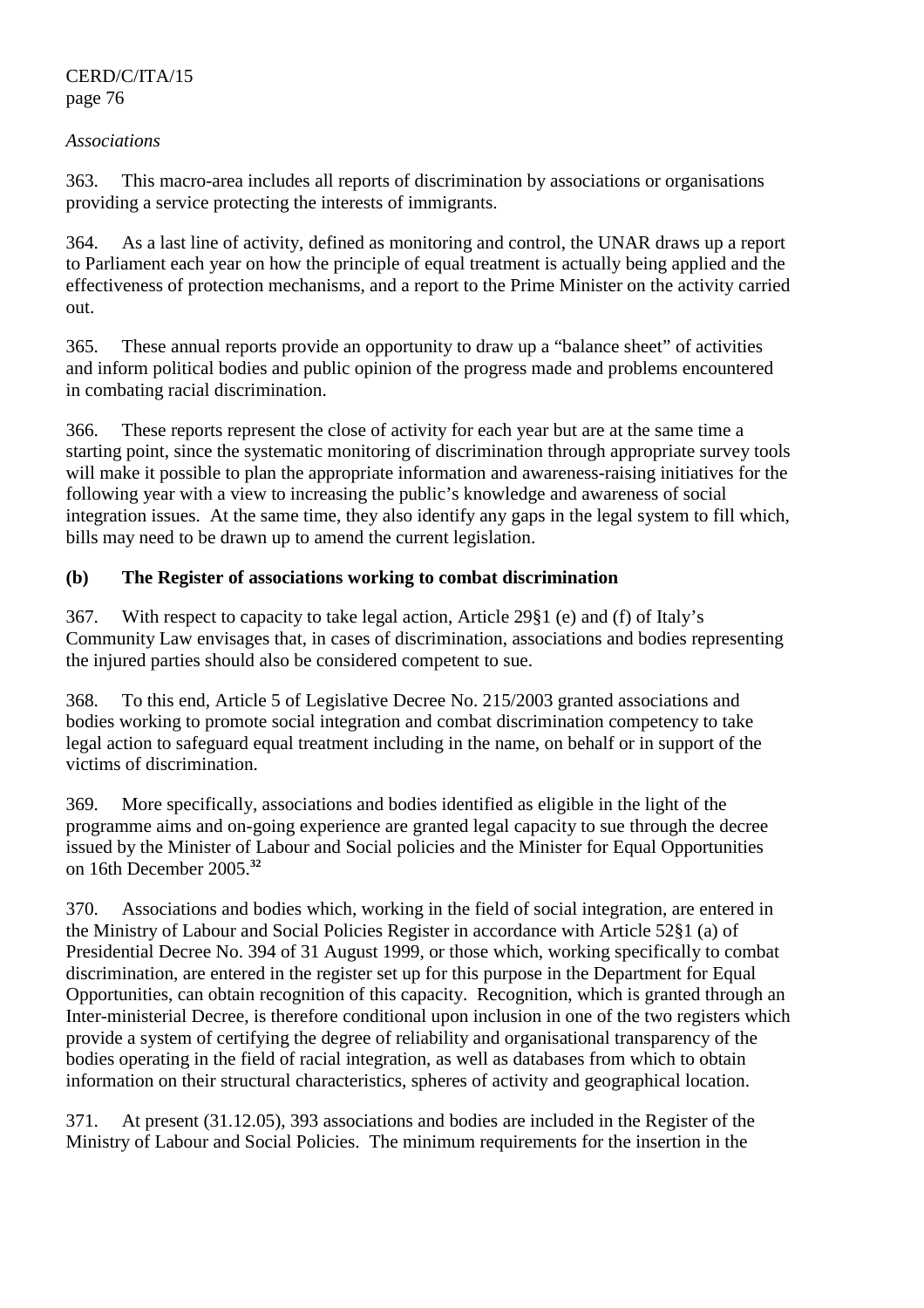above mentioned Registry are as follows: the establishment of the association or the body by public or private deed at least two years before its registration; biennial experience, on a continuous basis in the field of social integration of migrants and intercultural education; the drawing up of a biennial balance sheet.

372. Focusing in particular on the second register, requirements for inclusion are minimal: formal establishment of the association or body by public deed or authenticated private agreement, dating back at least one year; primary or sole purpose consisting of combating discrimination and promoting equal treatment; drawing up annual financial statements indicating the amounts paid by members, with proper accounting records; constant up-dating of membership lists; continuous activity throughout the year preceding registration.

373. To address the risk of duplication in the registration system, the legislator's aim was to group together those bodies belonging to not-for-profit associations and most directly engaged in fighting the ills of discrimination, that provide the closest link between the UNAR and the country as a whole for the implementation and development of policies to combat racial discrimination.

374. The capacity to take legal action thus granted to associations and bodies may apply to cases of either individual or collective discrimination. In the first case, the associations can act through delegated authority issued by the victim of discrimination. This must be in writing, on pain of nullity, in the form of a public deed or authenticated private agreement. In the second case, the associations may act even without delegated authority, in cases where the victims of the discrimination cannot be identified directly and immediately.

375. In recent months the Office has held about 40 meetings with associations in the sector to set out the reasons and objectives for which the Register was set up and has sent more than 300 associations countrywide a letter introducing the project, along with the required registration forms.

376. The creation of this register in the Department for Equal Opportunities responds not just to the need to recognise the active competency of associations or bodies operating in the sector, but also the need to achieve a working liaison between them and the UNAR with a view to initiating important synergies and joint projects.

377. The applications for entering the Register have been examined by an internal ad hoc Commission, whose task is that of verifying the applicants' possession of all the requirements envisaged by the Legislative Decree 215/2003. To date, 100 associations have been included in the cited Register.

### **(c) The Committee against Discrimination and Anti-Semitism**

378. The Committee against Discrimination and Anti-Semitism was set up in the Ministry of the Interior through the Decree of 30 January 2004. The Committee's remit is to "engage in constant monitoring of the dangers of regression to forms of intolerance, racism, xenophobia and anti-Semitism and identify educational instruments and penalties to effectively combat any conduct inspired by religious or racial hatred", in compliance with the provisions of Article 1 of the Decree.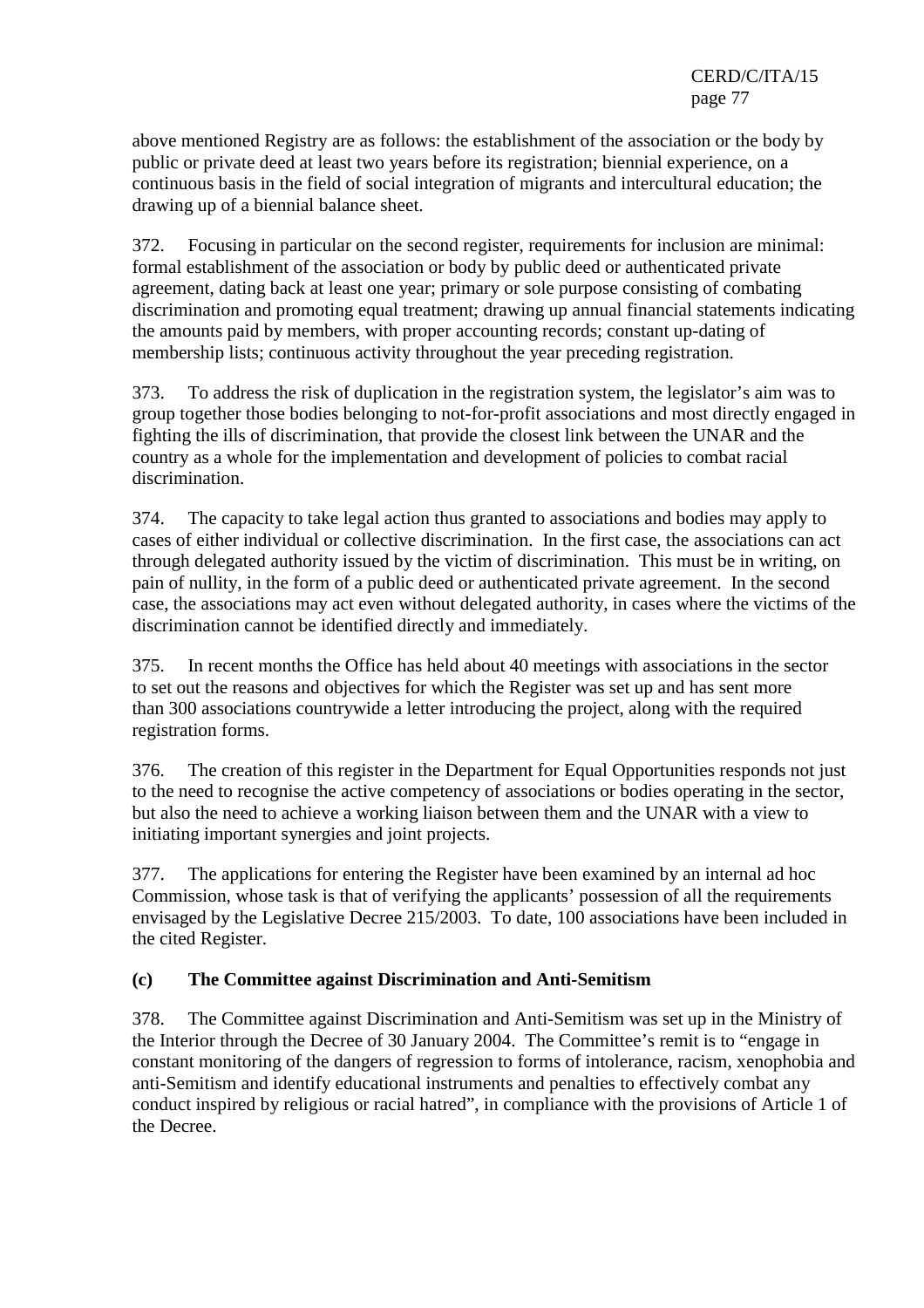379. The composition of the Committee was set out in the subsequent Decree of 20 May 2004. It is chaired by the Head of the Department for Civil Liberties and Immigration in the Ministry of the Interior and is composed of two representatives from each of the following Departments: Prime Minister's Office (Decree of 20 March 2004); Ministry of the Interior; Ministry of Foreign Affairs (with, along with the two delegates, the Chairman of the Inter-ministerial Committee of Human Rights); Ministry of Justice; Ministry for Economic Affairs and Finance; Ministry for Labour and Social Policies; Ministry of Education; Ministry for EU Policies and the Department for Equal Opportunities.

380. The Committee's operating arrangements are based essentially on periodic meetings to discuss the most important and urgent issues relating to discrimination in the widest possible sense. However, it can also draw on information and data sent directly to its attention by the Government's local Offices in the Prefect's Offices, and on the support and cooperation of public and private bodies, including in other countries. The Committee can also call on experts in this subject to take part in its proceedings, and arrange for hearings with a view to examining specific issues in greater depth. Generally speaking, the Chairman informs the Minister of the Interior of the work of the Committee on a regular basis.

381. The Committee met for the first time on 24 June 2004 in the Ministry of the Interior and at the session of 23 September 2004 approved its regulations unanimously. The Conference introducing the Committee was held in Rome on 16 November 2004.

382. Right from the outset, the Committee has proved to be an instrument that fosters synergies and exchanges of professional experience and individual awareness and knowledge and as such is able to detect current processes of social change. In terms of discrimination or racism, it deals with all those problems which arise on a daily basis in multi-ethnic communities - schools, religious symbols, the use of the *burqa* - and with the hopes of minorities and the dangers, evident or otherwise, of reactions by citizens and communities.

383. The most significant decisions taken thus far by the Committee are the monitoring of discrimination through the Prefect's Offices in Provincial capitals; the involvement of Educational Directors-General, through the Minister of Education, to establish collaborative relations with the world of education in order to gain a better understanding of problems related to intolerance and promote appropriate information; the use of the call centre due to be set up in the Department for Equal Opportunities to obtain a better awareness of reports by victims of discriminatory conduct; and the creation of a website to publicise the existence and activity of the Committee. To this purpose the Committee has promoted: the "training" of teachers at all levels; the acquisition of specific knowledge of historical events and of the latest international news by students through the choice of objective school textbooks and cultural activities promoting the richness of ethnic differences; the need of proper training of journalists and mass-media professionals, about which it has been reported to the Minister of the Interior for the necessary evaluation of merits; the training of State Police members who, while in the schools, will be given the text entitled 'Servizio di Polizia per la Società Multiculturale' - 'Police Service for the Multicultural Society'; the promotion of a fuller and better awareness of Shoah subjects by the Regional School Headquarters qualified on public education.

384. The Committee also deemed it useful to engage in a dialogue with religious bodies, linguistic minorities and NGOs throughout Italy, and in particular with Muslim organisations in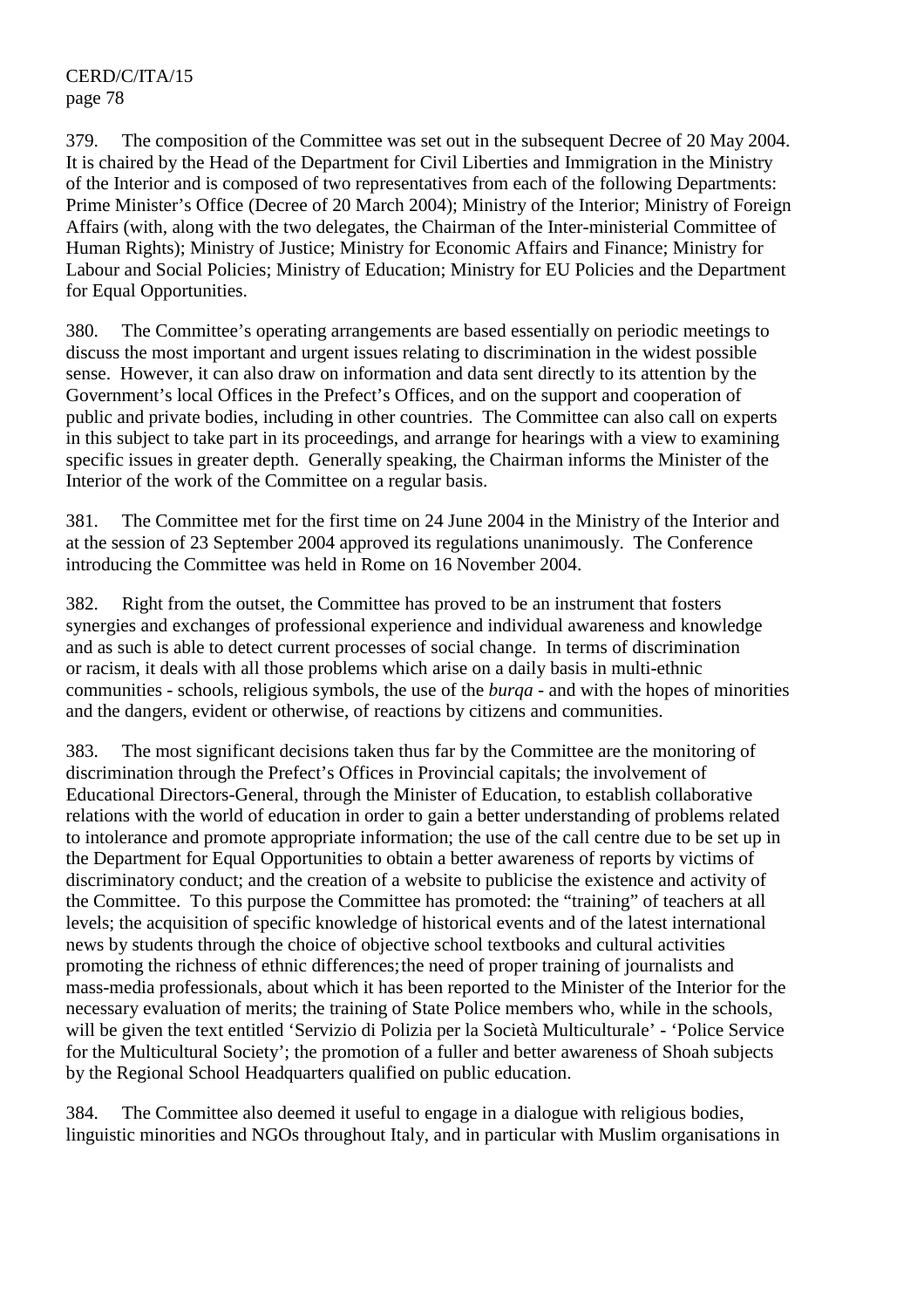the country (proposing, in a circular issued by the Minister of the Interior on 23 September 2004, the establishment of a central consultative body whose aim would be to "open an institutional dialogue" with such organisations and "facilitate the emergence of an 'Italian' form of Islam that would be compatible with Italy's laws and values"). The Union of Italian Jewish Communities, the Islamic Cultural Centre of Italy and "Opera Nomadi" were consulted in turn, following which the Muslim Religious Community (COREIS) and the Union of Muslim Communities and Organisations (UCOI) were invited to attend meetings along with any NGOs or bodies requesting to take part.

#### **(d) The inter-faith consultative bodies**

385. The Government has adopted new, more targeted actions to combat these phenomena within the more general framework of safeguarding individual and collective human rights and religious and cultural identities. In this, it has avoided separating anti-Semitism out from phenomena such as xenophobia and "islamophobia" which, although historically and chronologically diverse, still have similar features. The intention is to refer to the on-going task of monitoring, awareness-raising, analysis and data-collection as carried out by the Inter-ministerial Committee of Human Rights in the Ministry of Foreign Affairs. Italy also made a significant contribution in terms of inter-faith dialogue during the Italian six-month Presidency, a contribution that should lead to further concrete results.

386. At the EU Home Affairs Ministers' Conference on inter-faith dialogue, which took place in Rome on 30 October 2003 and was open to contributions from representatives of different faiths, two proposals were launched: a "European Charter for Inter-Faith Dialogue" and a "European Forum for Inter-Faith Dialogue between European Governments and Religions". These proposals were then presented to the EU Justice and Home Affairs (JHA) Council, which closed with a declaration on inter-faith dialogue and social cohesion, approved by the Ministries of the Interior and noted with great satisfaction by the Heads of State and Government. This declaration will open new prospects within the shared European space for the integration of legal immigrants, the peaceful co-existence of people of different origins and cultures, and the security of European society. Finally, Italy expressed the hope that the European Union would in future use this new instrument for peaceful co-existence and mutual awareness to support that open and transparent dialogue between different faiths that will help build a solid defence against all forms of intolerance, racism, anti-Semitism or xenophobia.

387. It is in this context that Italy announced the creation within the Ministry of the Interior of a Muslim Consultative Body made up - as Minister Pisanu pointed out - of "moderate" representatives of the Muslim community. To this end, a series of meetings were held in 2004 with members of the principal Muslim organisations in Italy, including the Council of the World Islamic Call Society, an NGO recognised by the UN and which has been operating in Italy since 1980. At these meetings the Council expressed its fullest appreciation of the work carried out by the Italian government during its European Presidency, with the approval of the European Charter on Inter-Faith Dialogue. By virtue of this climate of dialogue and collaboration with the Italian Government, the World Islamic Society chose the city of Rome as the location for the meeting of its World Council, the first time in its history that this meeting has taken place in a European country. The Consultative Body named "Consulta per l'islam italiano" (Council for Italian Islam) was set up by Decree of the Minister of the Interior on  $10<sup>th</sup>$  September 2005.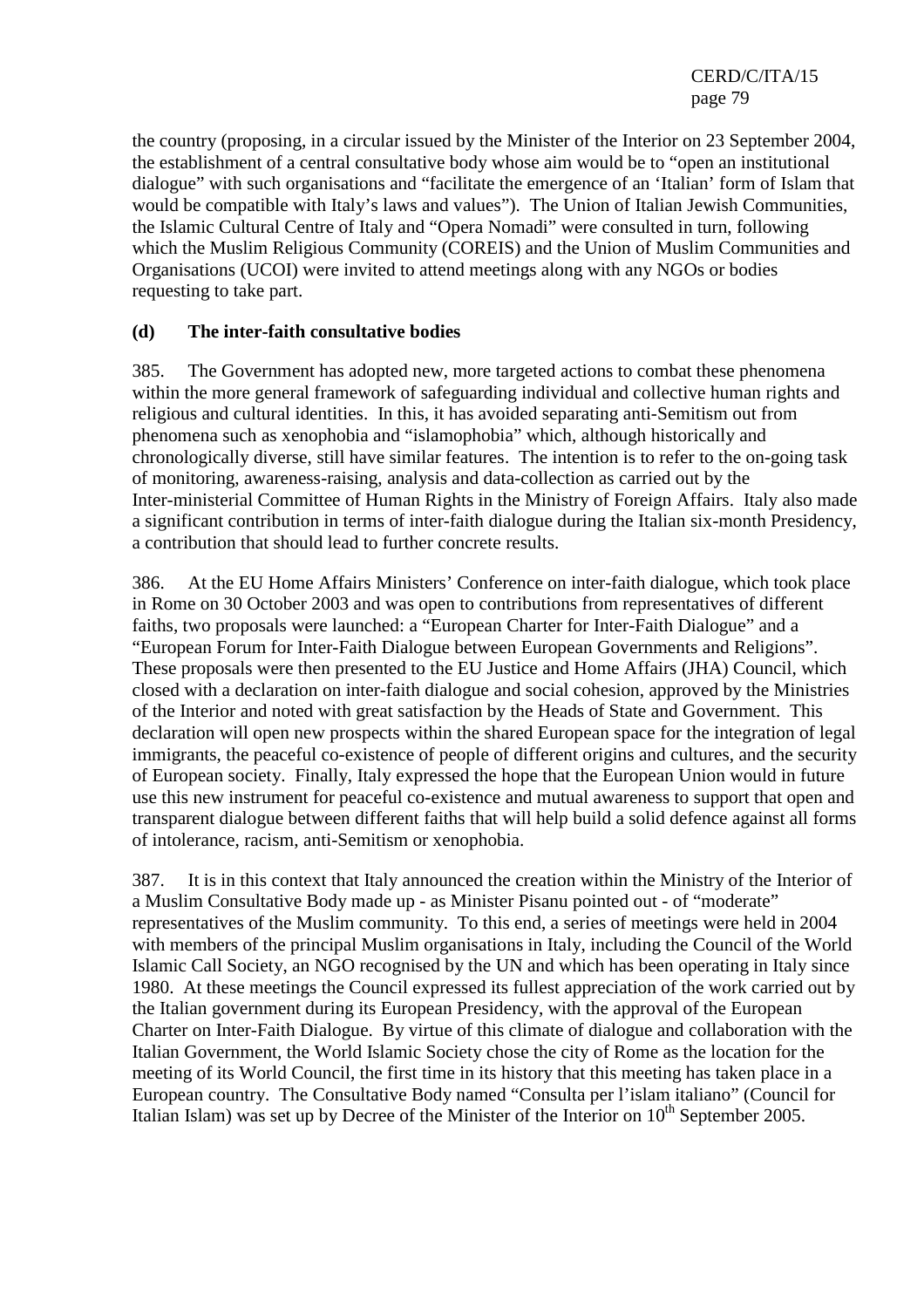388. A significant example of the establishment of inter-faith consultative bodies at the local level is the creation of Rome City Council's Consultative Body for Religions, which was set up after a Protocol of Understanding was signed on 16 December 2002 between the City Council and the delegates of a number of religions present in the city (the Jewish Community of Rome, the Muslim Cultural Centre of Italy, the Italian Buddhist Union, the Soka Gakkai Institute, the Hindu Union, the Baptist Union, the Evangelical Church, the Valdese and Methodist Churches, the Lutheran Community, the Seventh Day Adventists, the Salvation Army, the Christian Scientists, the Ethiopian Orthodox Church and representatives of the Bahà'ì faith; the Jehovah's Witnesses expressed a reservation with respect to membership).

389. The establishment of this body is based on a key principle: "The recognition, in the spirit of equal dignity of each participant, a cornerstone of the Italian Constitution, of the important role played by the presence of religious communities, albeit in the diversity of their beliefs, in building a city that is truly pluralist and welcoming". The main tasks of the Consultative Body include "defining the map of places of worship, promoting suitable training for staff of the city council and other public structures in order to raise public awareness of the prerogatives of those who believe in certain religious values". It will pay specific attention to the media in the dissemination of information on the various religious creeds, promoting "meetings and seminars on the issue of religious pluralism and meetings for inter-faith dialogue in the spirit of dialogue between cultures and faiths" and "musical, artistic and cultural events designed to promote a culture of peace, dialogue and respect for human rights and the rights of minorities".

# **(e) The International Task Force on the Shoah**

390. The Task Force for International Cooperation on Holocaust Education (ITF) was founded in Stockholm in 1998 at Sweden's initiative. Its purpose is to promote cultural, educational and academic initiatives in member countries and other countries associated with the ITF through partnership projects, with a view to keeping the collective memory of the Shoah alive by focusing on its unique characteristics within the context of universal suffering.

391. The ITF is made up of government representatives and organisations, and NGOs.

392. The Task Force currently has twenty member countries: Argentina, Austria, the Czech Republic, Denmark, France, Germany, Hungary, Israel, Italy, Latvia, Lithuania, Luxembourg, the Netherlands, Norway, Poland, Rumania, Sweden, Switzerland, the United Kingdom, and the United States.

393. Membership of the Task Force is open to all countries. Members must be committed to the Declaration of the Stockholm International Forum on the Holocaust (January 2000), and be committed to the implementation of national policies and programmes in support of Holocaust education, remembrance, and research.

394. The chairmanship rotates on an annual basis, from February to February. Italy held the chairmanship for 2004-2005, with Poland taking over for 2005-06.

395. The ITF operates through a number of working groups, principal of which are: Education Working Group, Academic Working Group, Memorial Working Group, Fund Working Group and the Information Working Group. These are coordinated by the Strategic and Implementation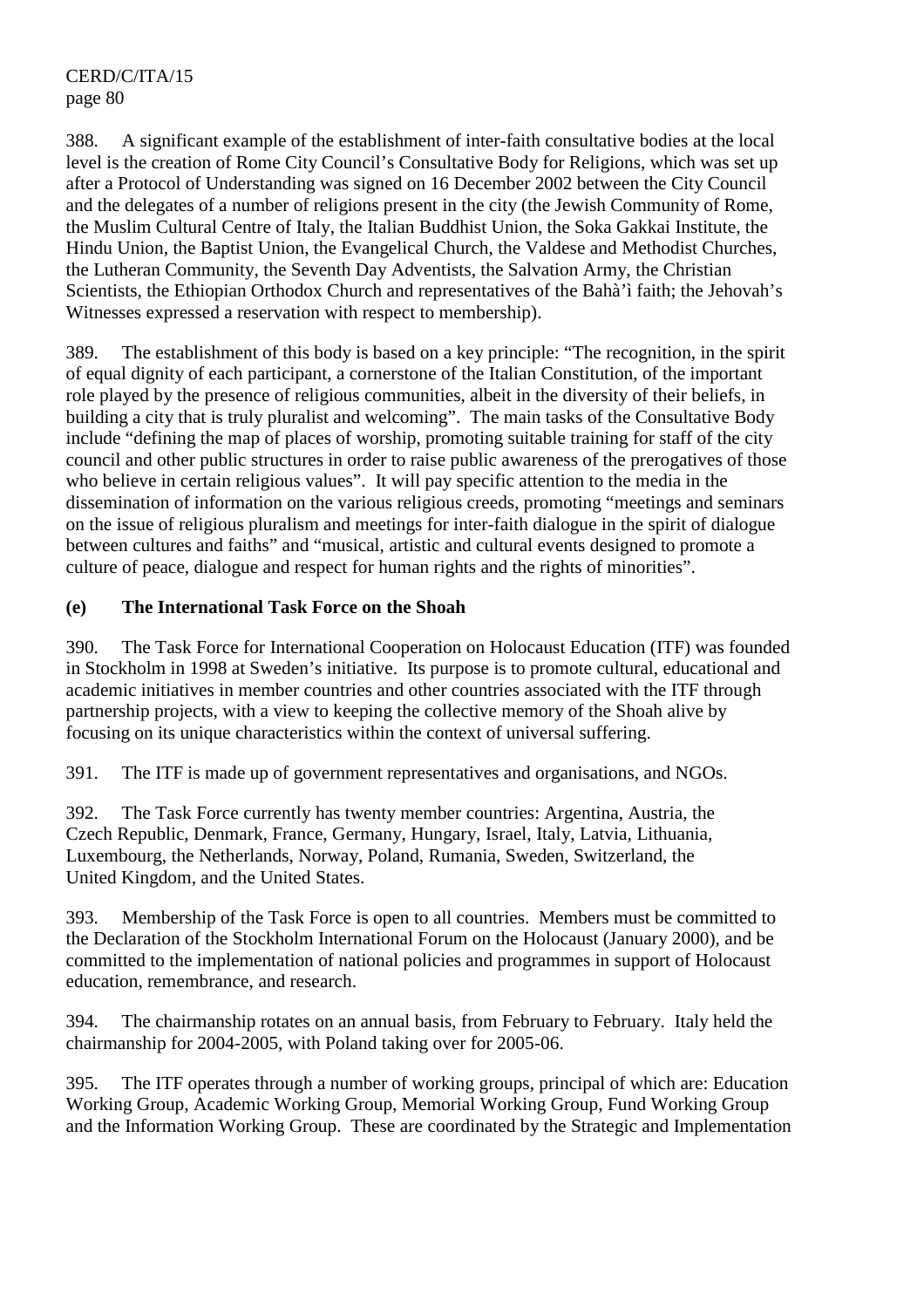Working Group, which acts as the driving force for the organisation and as the monitoring body, including with respect to financial matters. In December 2004 a new group was set up: the Special Working Group on Resistance to teaching and learning about the Holocaust.

396. The ITF is funded through annual membership subscriptions paid by each member state in order to co-finance cooperation projects. Sweden holds the fund, the use of which is decided by the current chair.

397. At the behest of the Prime Minister's Office and through a decree issued by the Minister of Education, the Italian delegation to the Task Force was set up in agreement with the Ministry of Foreign Affairs. The Delegation is chaired by Ambassador Giorgio Franchetti Pardo and was allocated €500,000 for the period of the Italian chairmanship. The Italian office of the Task Force is based within the Ministry of Education, and is supported by a Committee of Experts tasked with providing advice and consultancy services on cultural and academic issues. Its members are representatives of the Minister itself, the cultural community and the Union of Jewish Communities, as well as NGOs and ONLUS (non-profit (socially useful) organisations).

398. As testimony to its promotion of a wider reaching inter-cultural and inter-faith dialogue, the Government closed the Italian Presidency of the EU by promoting the approval at the last European Council of 2003 of a commitment by the EU as a whole to oppose all forms of extremism, intolerance and xenophobia, ills which still undermine peaceful and democratic co-existence. The government underlined its profound concern over the increase in episodes of anti-Semitic intolerance, both against places of worship and against individuals. This commitment had previously been highlighted by the Minister for Relations with Parliament, Hon. Giovanardi (November 2003), in response to the communication from Yad Vashem on the surveys on anti-Semitism and was subsequently reiterated with some force by the Deputy Prime Minister Hon. Fini, who expressed in strong terms his condemnation of all forms of racism and anti-Semitism, whether past or present, and of the racial laws.

399. In this spirit, on the occasion of the celebration of the "Day of Memory" (Giorno della memoria) on 27 January 2004, the Head of the Government issued a message in which he undertook to act with the greatest commitment to foster dialogue, respect and acceptance by and between different faiths and cultures. Also worthy of note is the initiative launched in 2003 under the High Patronage of the President of the Republic and in collaboration with the Italian Union of Jewish Communities. This involves projects (drawings, stories, fairy tales, posters, research projects and multi-media products by primary and secondary school pupils) on the issues: "The Period of the Shoah as Experienced by Boys and Girls Like You" and "Peoples and Persons during the Shoah. Different events, roles and behaviour: the victims, the persecutors, those who looked away, and those who reacted and took action …". The winners received their prizes from a national commission set up specifically for this purpose and composed of representatives from the Jewish Communities and experts from the Ministry of Education. The award ceremony took place on 27 January 2005 - "Day of Memory", marked by a commemoration of the  $60<sup>th</sup>$  Anniversary of the liberation of the death camp of Auschwitz.

400. Furthermore, the Prime Minister created a special Commission to recover the Jewish library looted during the raid of the Roma's ghetto in October 1943: a small contribution for the reconstruction of a great loss of culture aiming to trace back that execrable violence.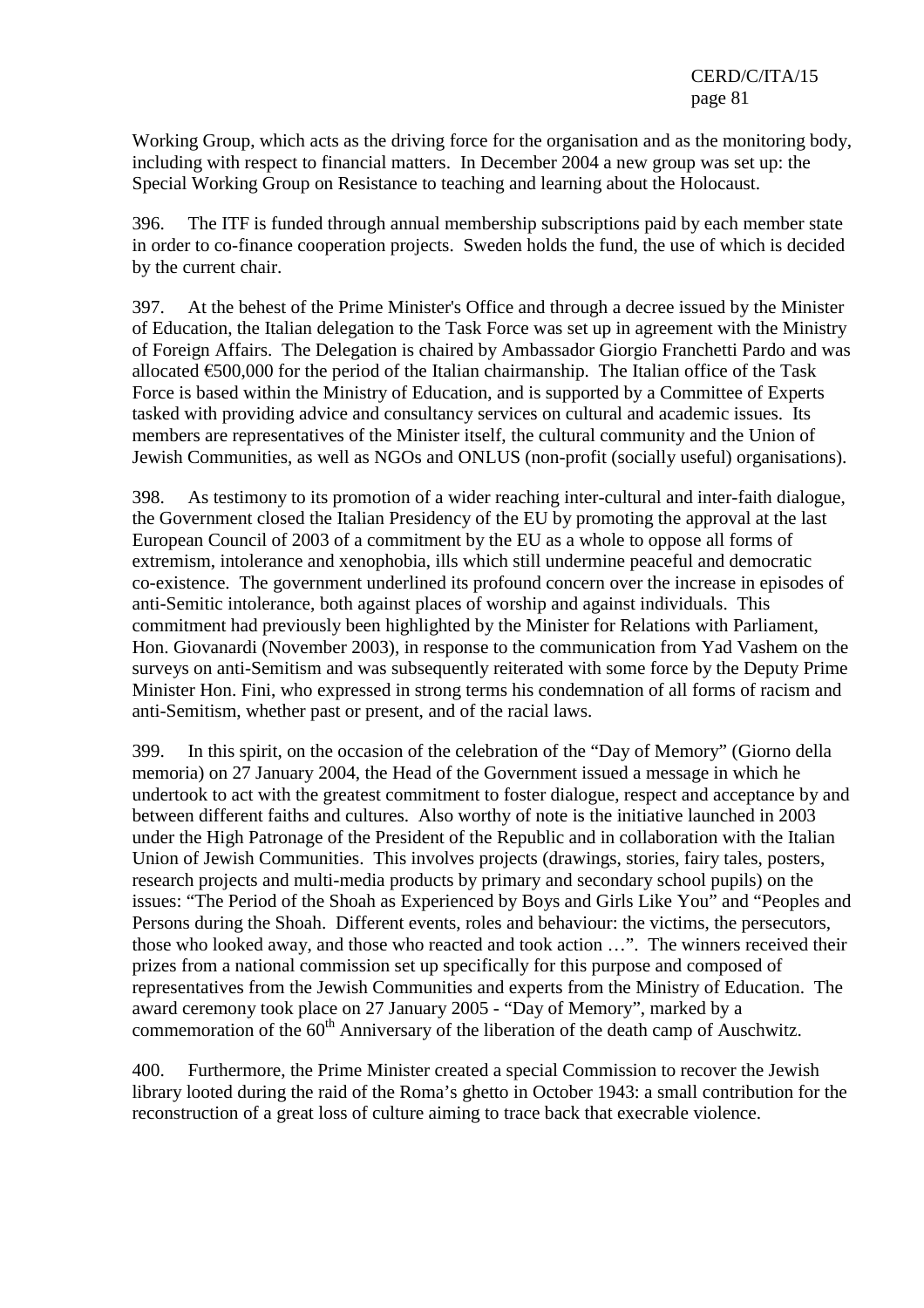401. The Ministry of the Interior, moreover, has taken upon itself to give increasing relevance to the commemoration of the 'Day of Memory'. As a matter of fact, on the  $5<sup>th</sup>$  Anniversary, a specific celebration, for the first time and with great relevance within the Institutional circles, was arranged in the 'Scuola Superiore' of the Ministry of the Interior - a post-graduate training school for officers and executives - in the presence of the Minister, the President of the Italian Jewish Committees' Union, Academics and, as a Speaker, the President of the said Committee, who is also the Head of the Civil Liberties and Immigration Department.

#### 402. It was also decided that:

- The participation of the President of the named Committee, as a member of the Italian delegation led by the Minister of the Interior, in the tour of the Holy Land and the Yad Vaschem Museum, and the Italo-Israeli joint celebration to commemorate Giovanni Palatucci, the last Chief of Police in the city of Fiume who was granted the acknowledgement of 'Just of Israel' for his personal worthwhile activity against the racial discrimination laws of 1939, which he pushed to the extreme sacrifice of his own life - February 2005;
- Presentation ceremonies, on the 'Day of Memory' January,  $27<sup>th</sup>$  2005 -, of acknowledgements of merits for civil values in favour of institutions which distinguished themselves for heroic deeds and acts of solidarity towards Italian-Jewish people during the Second World War - Nardò - Lecce: gold medal to the Town Council, Tora e Piccilli, silver medal to the Town Council.

403. In particular, it must be pointed out that during the hearings decided by the said Committee, the President of the "Union of the Jewish Communities in Italy", Prof. Luzzatto, and the representative of the 'World Muslim League - Italian Section', as well as the Secretary General of the 'Islamic Cultural Centre of Italy' - an incorporated organisation since 1974 - acknowledged the active and tangible willingness of the national institutions at all levels to bring about the principle of equality, regardless of any religious, racial or sexual discrimination and reaffirmed their will to carry on the collaboration with those institutions.

404. In this sense the President Prof Luzzato, in October 2004 stated his opinion that:

- The anti-Semitism manifested in Italy is the result of poor culture and ignorance of historical events as well as of the ties that have always existed with citizens of Jewish faith who played an active role even in the history of the Italian Risorgimento;
- The level of anti-Semitism and the substance of the manifestations graffiti, swastikas, vandalisms, telephone insults, letters and assaults on physical persons or their belongings - is generally decreasing except for occasional peaks as in the case of events related to the Middle-East conflict which encourage political exploitations and, seemingly, episodes of racism, anti-Zionism and anti-Americanism.

405. It should be said that the above mentioned "Union of the Jewish Communities in Italy" is a body with legal status whose relationships with the Italian State have been regulated through the stipulation of bilateral agreements, as foreseen in Article 8 of the Constitution.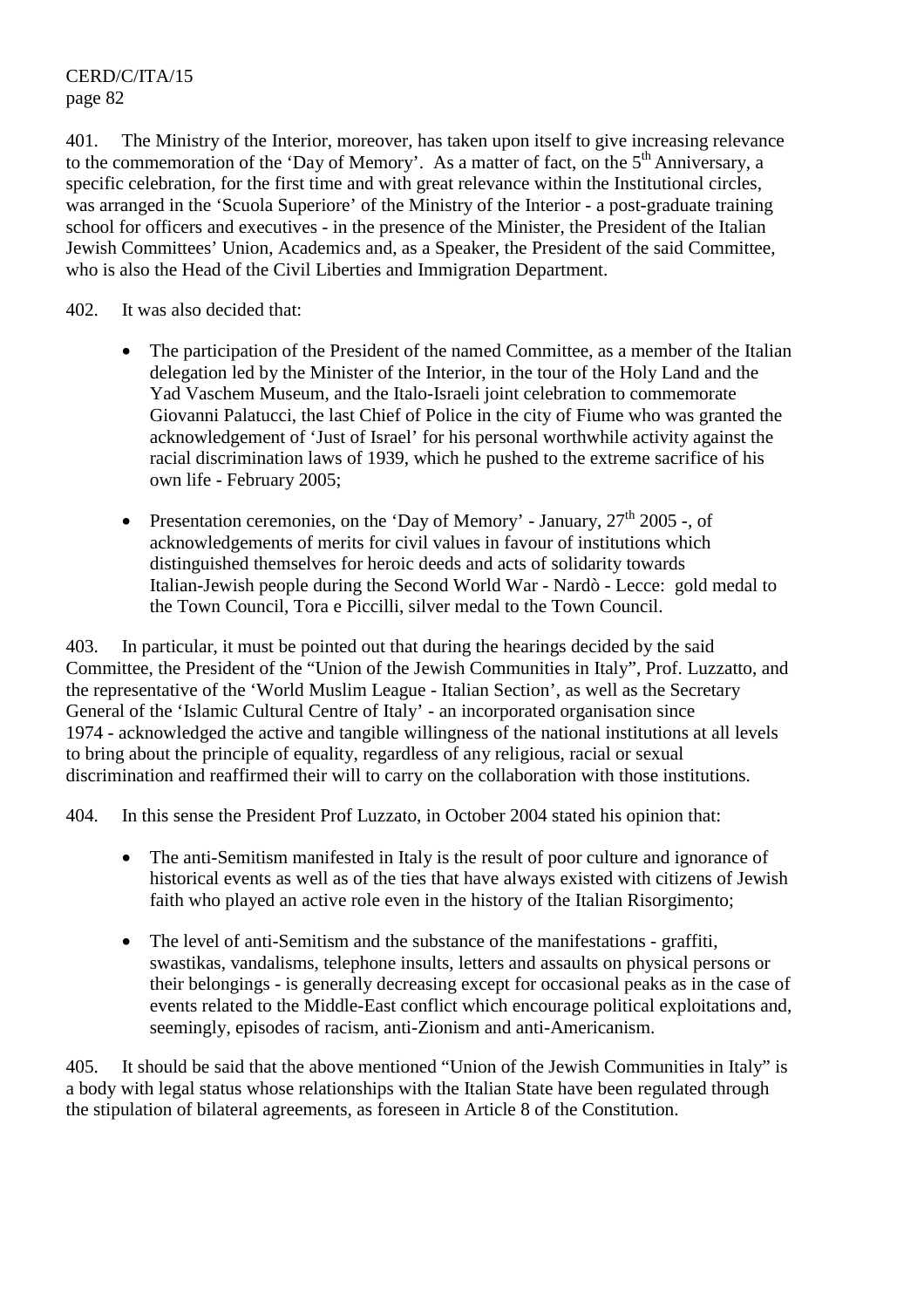406. The investigations undertaken by the Committee within the Prefectures confirm, on the contrary, the exploitable nature of the episodes of intolerance which occurred in the Universities of Pisa, Firenze and Torino against Jewish Diplomatic Speakers (the Ambassador of Israel Gol, the Embassy Councillor Coen and the Vice-Ambassador of Israel) who were prevented from speaking. The said episodes were firmly condemned by the Minister of Education in his speech on  $25<sup>th</sup>$  May 2005 within the Senate of the Republic, in relation to the Motion No. 339 concerning 'episodes of anti-Semitism in the Universities'. The speech had been preceded by a clarification meeting between the Minister in person and the Rectors of the Italian Universities in the presence of the Ambassador of Israel Gol himself, with whom a number of joint cultural initiatives were agreed upon to be carried out within Universities and schools in general, in order to inspire a conciliatory climate for generating respect.

407. Likewise, the publication of Prof. Melis from the University of Cagliari was placed under constraint and condemned. This publication, in attacking the ideological foundation and the particular procedures of Jewish rituals of animal slaughtering included anti-Semitic declarations. The author was referred to the judiciary according to Article 3 of Act No. 654/1975 and E.O. No. 122/1993.

408. The Italian Presidency of the ITF (Task Force for International Co-operation on Holocaust Education) has given strong encouragement to Shoah education by promoting and realizing training teaching activities, distributing publications in schools, involving schools in research and materials production on the topic and promoting awareness of good practices. Moreover, to insure that the Holocaust is never forgotten, the Italian Parliament stated in Act No. 211/2000 that the 27 of January of each year will be celebrated as "the Day of memory". Since then, many initiatives have been organized all over the country every year, with the participation of institutions, schools, NGO, media and private citizens.

409. For example, a monitoring action has been undertaken on the item "Shoah, intolerance, racism, xenophobia, anti-semitism in the perspective of a multicultural society", through information collected by local school personnel involved - both teachers and experts - as members of a regional network.

410. After a first Workshop, which took place in Rome on the  $10<sup>th</sup>$  of June 2004 about the work of Primo Levi, the results of the above mentioned monitoring action were illustrated in the Workshop of Montecatini (28 February - 2 March 2005) on the topic "Teaching the Shoah in multicultural societies", organized to face educational problems in all Europe deriving from an increasing internationalisation and the cultural complexity within societies. Beyond the ITF Sub-committee, co-ordinators from Regional Offices, teachers appointed by Local Administrators, groups competent in historical items of  $XX^{\circ}$  century took part to this Workshop. In particular 82 persons were involved, facing social and historical items, focusing the origin of prejudices, the characteristics of anti-Semitism and several specific European cases. At the end of the first ITF plenary assembly, each participant described the situation, policy and educational approaches of his or her own country. Both these seminars have had an international scope, with the participation of expert speakers coming from many countries.

411. The privileged relationship with Yad Vashem, the Shoah documentation and memory centre in Israel, promoted during the year of ITF Italian Presidency, has given an added value to Shoah education, treating it as a specific advanced pedagogy. In September 2005, in the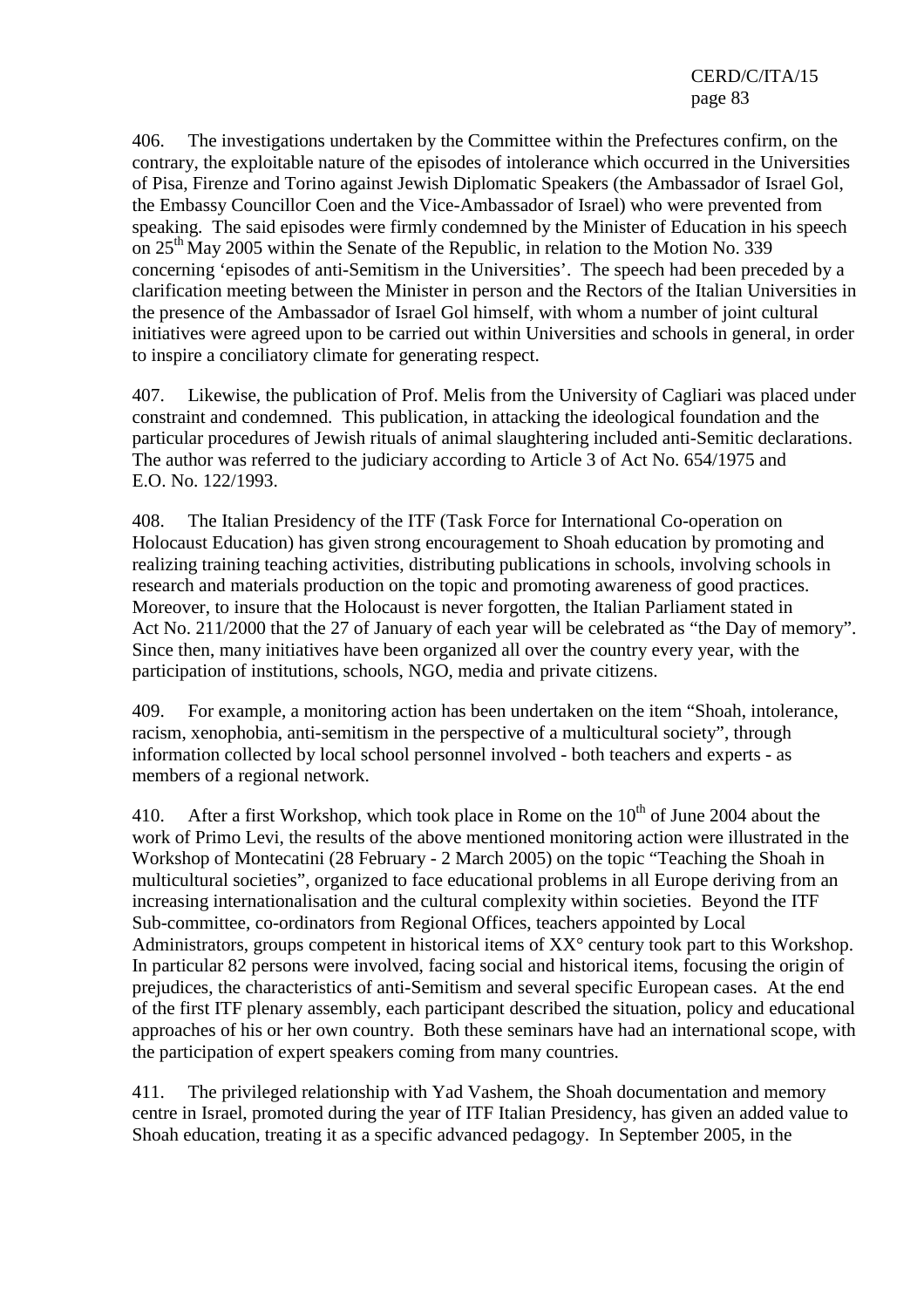International School of Studies on Holocaust in Jerusalem another Workshop was organized by the Yad Vashem, together with the Italian delegation of the ITF, for 25 Italian teachers coming from several Italian Regions to strengthen the above cited network to intensify and disseminate the acknowledgment of the Shoah and to promote strategies to prevent and fight against every new form of racism and anti-semitism.

412. These interventions are good examples for other countries such as France, Great Britain and Germany, where a research on teaching practices of the Shoah is being promoted.

413. Finally, two other initiatives may be mentioned: the first is that on 7 October 2005 the Regional School Office of Lombardy, together with the Rozzano Municipality and an ITF Italian delegation, held a daily Workshop for teachers and students on the topic "Shoah and multiculturalism in the school today: pedagogical strategies and proposals". The second initiative is the annual prize offered by the Minister of Education and the Italian Union of Jewish Communities for drawings, stories, fairy tales, posters, research projects and multi-media produced by primary and secondary school pupils, according to the spirit of the Council of Europe in this field, as demonstrated in the European Workshop in Cracovia (4-6 May 2005) in which the ITF Italian Delegation took part along with its Co-ordinator Hon. Aprea.

# **(f) The National Coordination Body (NCB) for social integration policies for foreign nationals**

414. As stated in Article 42 §3 of the Consolidated Text No. 286/1998 and Article 56 of the implementing regulations, the remit of the National Coordination Body for Social Integration Policies for Foreign Nationals (NCB), which has been set up within the National Council for the Economy and Labour (CNEL), is to:

- Accompany and support the development of local reception and integration services for foreign citizens and their representation and participation in public life; and
- Promote discussion to this end between institutional and social actors at the local level and also with key local actors in other European countries, to ensure that experiences are always set within the context of society as a whole, with a view to identifying and evaluating effective courses of action.

415. After over a decade of initiatives by institutions, civil society and the religious community to promote solidarity, the quality leap now required is to promote a systematic integration policy at the local level, with due respect for diversity where compatible with the fundamental principles and values of our democracy.

416. To this end, actions to accompany and support the initiative by local institutions and social services have a decisive role to play, as does engagement in inter-institutional collaboration.

417. The **working method**, which has been successfully tried and tested in the six years since the body was set up, continues to focus on the division of the NCB into working groups holding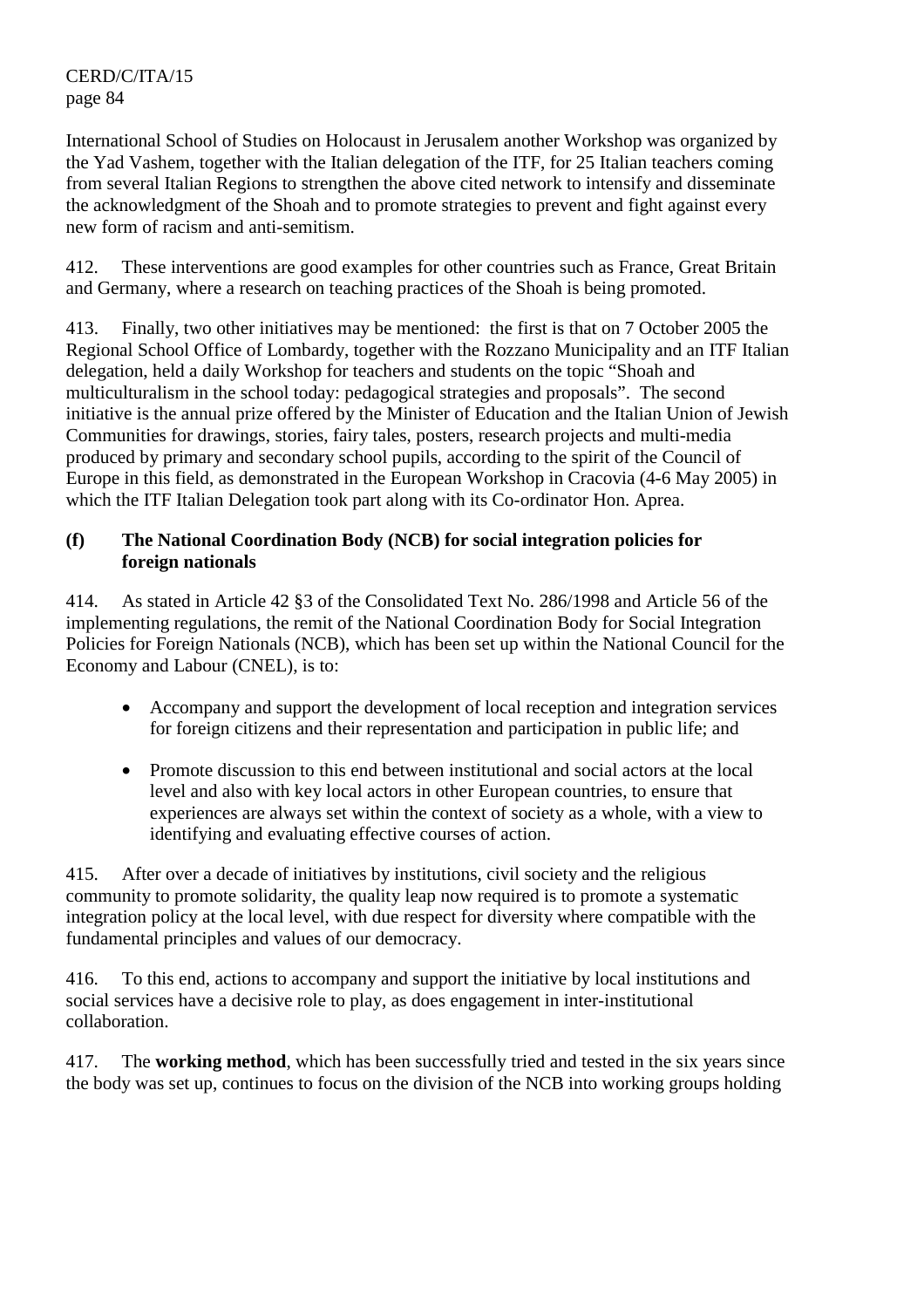monthly seminars (open to experts from public and private sector initiatives) to discuss and examine individual areas for action, and the promotion of and collaboration with local integration policy initiatives.

418. The **working pathways** on which the NCB continues to engage are: the promotion of representation; family and housing policies; cultural models and health, education, vocational training and intercultural policies; training and the use of cultural mediators; the cutting of red tape and the promotion of Single Desks; regional policies; employment inclusion; immigration and information.

419. Taking forward the initiatives of 2003 and the reports developed in these years with the working groups and seminars, in 2004 the NCB drew up a number of reports for the Government and Parliament.

420. The national reference framework will concern the legislative initiatives on asylum, citizenship and the right to vote; the issue of the Regulations implementing the Bossi-Fini Law (now the Consolidated Text on Immigration) and the three-year Immigration Policy Programming Decree; and the decrees on migratory flows, which however raise the question of more reliable regulation and programming. At the regional level, it will address the drafting of laws to come into line with the national legal system; and at the EU level, the completion of the legal framework and the entry of the ten new EU countries.

421. The NCB has resumed dialogue with the Regions on the new regional laws, many of which are still at the drafting stage or under consideration.

422. Once the Regulations are issued, the social monitoring of the application of the Bossi-Fini Law (now the Consolidated Text on Immigration) will be resumed through the 40 local offices, representatives of which have already been consulted in special hearings held in 2003.

423. The NCB will pay particular attention to collaboration with the Ministries of Labour and Social Policies, the Interior and Education, and with the Regions and local authorities. A number of national and local initiatives are already planned.

424. Specific research projects, working groups and seminars are envisaged on the following aspects of social integration policy:

− **Housing**. A sub-group has been set up as part of the "*Family and Housing Policies*" Working Group to monitor the experience of non-profit agencies and associations and to develop, from a comparison with existing good practice, a specific local model for the promotion of social housing and integration. The focus will be on "secondary reception" services, which are more critical and at any rate a key step in successfully initiating integration processes and achieving effective turnover in the initial reception centres, thus helping also to combat clandestine immigration and monitor this phenomenon more effectively;

Still in terms of the impact of housing policies on disadvantaged categories, attention is focused on cooperatives and the third sector in view of the importance attributed in initiatives to accompaniment and social integration services, which play a particularly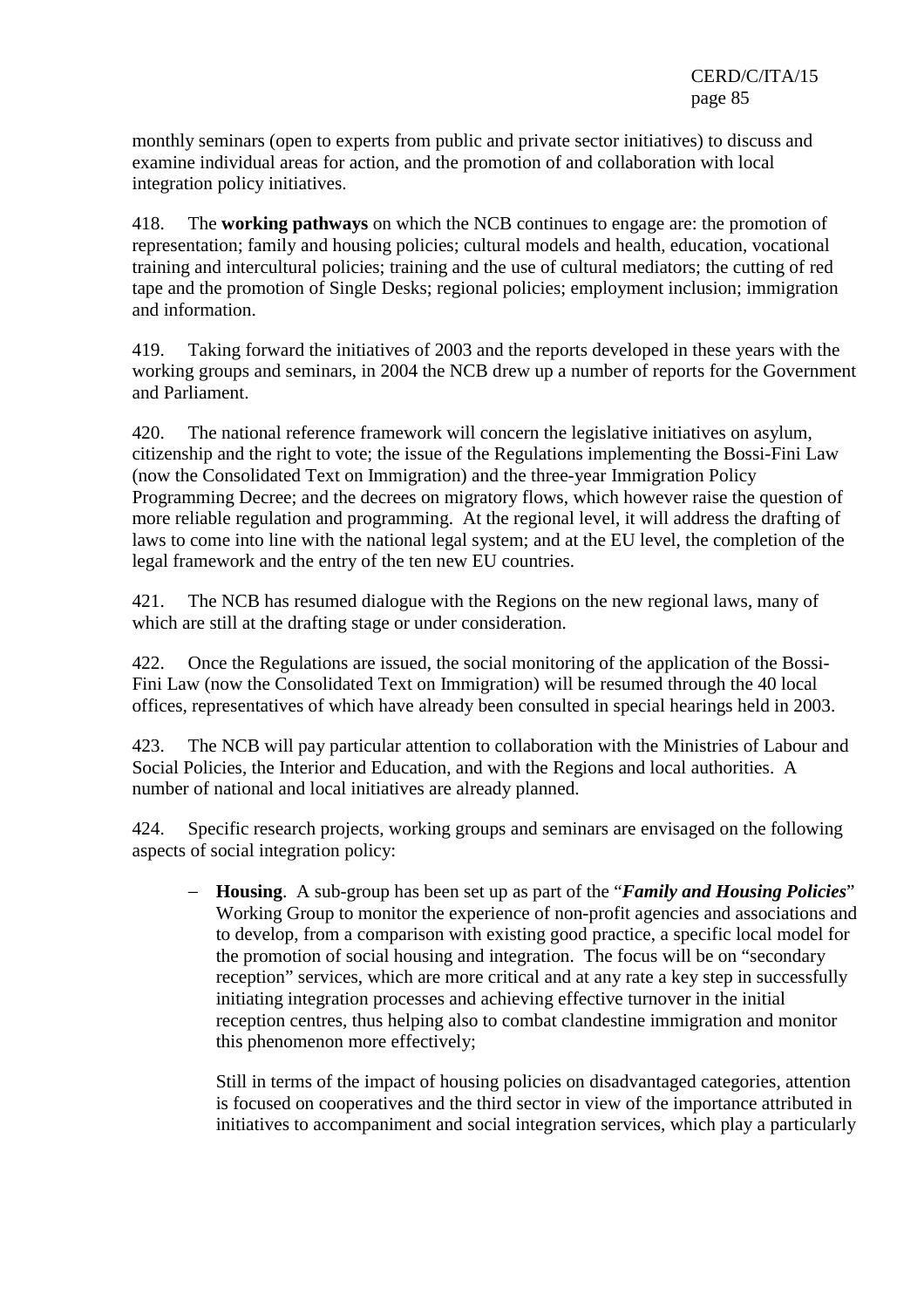important part in reducing the latent scope for conflict with "native" residents in local communities. In addition to an up-dated mapping of the most firmly established and innovative models (which will provide the basis for ideas to be rolled out and implemented locally), the question of further examining the "state of the art" of their mediation system is felt to be of fundamental importance. Indeed, this is an essential condition for the successful promotion of local non-profit estate agencies. In the light of the promotion of the above-mentioned "agencies", the local coordination of social housing construction cooperatives and non-profit bodies and immigration services could be the central plank of a new development model. This would not involve the creation of unnecessary superstructures or limiting the autonomy of the schemes being taken forward by individual associations in their districts, but rather, would provide new interlocutors as well as technical support and assistance services;

The outcome of this effort could include the possibility of promoting draft legislation, expanding and increasing employment by providing the knowledge base and proposals to address the problem of inadequate information sources and databases. This is especially important in evaluating the impact and success of the initiatives taken forward in the social housing construction sector and related intermediation services and accrediting new "sources" with the participation of the "private social sector", given the limits of the "public sector". These could be linked where applicable in a European-level network;

- − **The family**: in line with the activities of the Working Group on the family, NCB-CNEL is promoting a research project on "*Foreign Adolescents and the World of Work: a trans-cultural study of the values inherent to employment*", with the results being presented in a seminar in 2005. In recent years we have noted considerable changes in our schools: they now have pupils of 182 different ethnic groups who speak 78 languages and belong to 18 different religions. In 20 years, the numbers of foreign pupils have increased 20-fold, from about 6000 to nearly 233,000, or nearly 3% of the total. Moreover, the number of Italian pupils is declining, while the number of foreign pupils is increasing notably, except at senior high school level, where they account for just over 1% of the total. It therefore seems important to collect information on how these young people perceive their future working life and how central this is to their life experience. People perform different roles in life, and this is no less true of adolescents: they are members of a family, members of a class at school and of a group of friends, they occupy different roles in their free time and are nearing the stage where they will also have roles as workers. We are curious to discover what future immigrant adolescents about to leave secondary school here in Italy envisage for themselves, their image of themselves as workers and how they intend to enter the labour market;
- **Employment inclusion** is crucial to the proper governance of immigration and vital to civil co-existence;

The programming of quotas has been criticised by a number of parties in our country. In December 2003 the NCB-CNEL organised an important opportunity for debate on the social impacts of the different European systems for regulating migratory flows;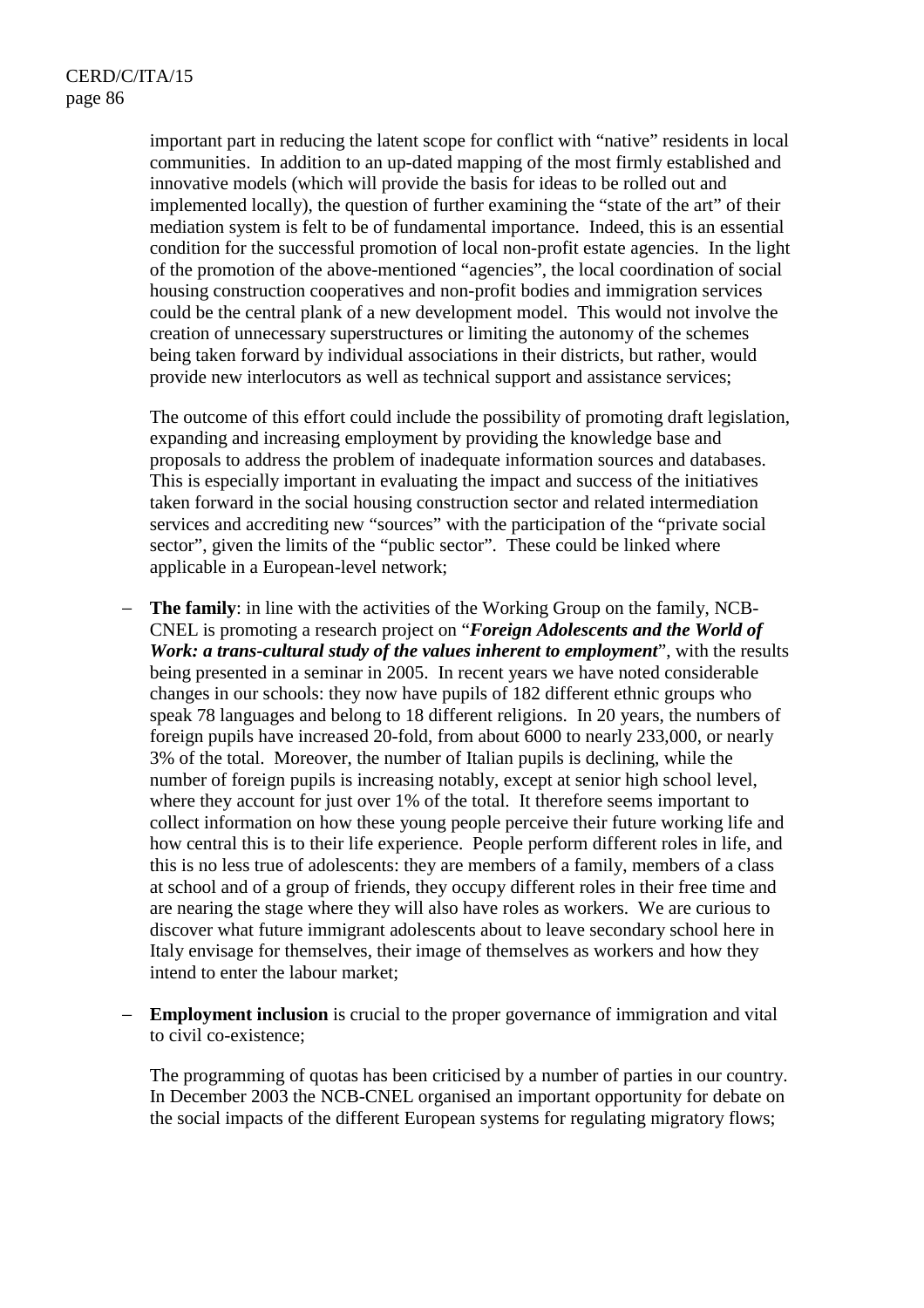For 2004 the NCB-CNEL took up this issue again, focusing this time on how to improve the quota system to encourage the matching of employment demand and supply and link entry to the country with social integration;

- − **The European Union's approach to the management of economic migration**, through a seminar on the Green Paper (March 2005) drawn up by the European Commission. The aim of this event is to encourage debate to provide further input for the actors involved in responding to the questions posed by the Green Paper for an EU policy on managing economic migration to enable them to arrive at a considered viewpoint and independent evaluation of the issues;
- − **The promotion of regional and local Observatories and national databases on immigration and their integration in system form**, through a number of hearings (February/March/April 2005) with the local and national heads of the various systems, including with reference to Presidential Decree No. 242 of 27 July 2004 entrusting the Minister of the Interior with responsibility for rationalisation and interconnection.

425. In December 2003 the NCB-CNEL Presidency Committee decided to produce the **first national database on immigrants**. To this end the Caritas/Statistical Immigration Dossier was entrusted with the project of providing and processing the statistical data available on immigrants from 1 January 2003, in addition to the data already held in the Statistical Immigration Dossier, following the recommendations of the NCB Presidency Committee. Reference to quantitative data, in today's context, is considered necessary to developing an informational and knowledgebased approach that reflects reality as closely as possible: although they cannot take the place of qualitative study, statistics become the necessary foundation and support for it. In this way the CNEL has become the first statistical structure to take action by providing a systematic archive for consultation which should also enable new levels of interaction - with the OECD's system for the continuing monitoring of international migration - as well as an initiative for dialogue promoting the development of the local observation system by the Regions and other local authorities. With this database, the NCB's aim is to become a reference and coordination point for all the local Observatories, which have expressed strong demand for such an initiative. To this end the NCB-CNEL started with UNAR on July 2005 a national monitoring devoted to create a national and permanent network among these centres in order to promote the dissemination of data and remedies concerning discriminatory offences.

426. It should be added that the Statistical Immigration Dossier is working with the CNEL, again at the statistical level, on the "Report on local immigrant inclusion indicators", the third edition of which was published in 2004. The research develops the lines of research already established in the previous reports:

- Indicators on the extent of the phenomenon;
- Ethnic-cultural multi-centre indicators:
- Stability indicators;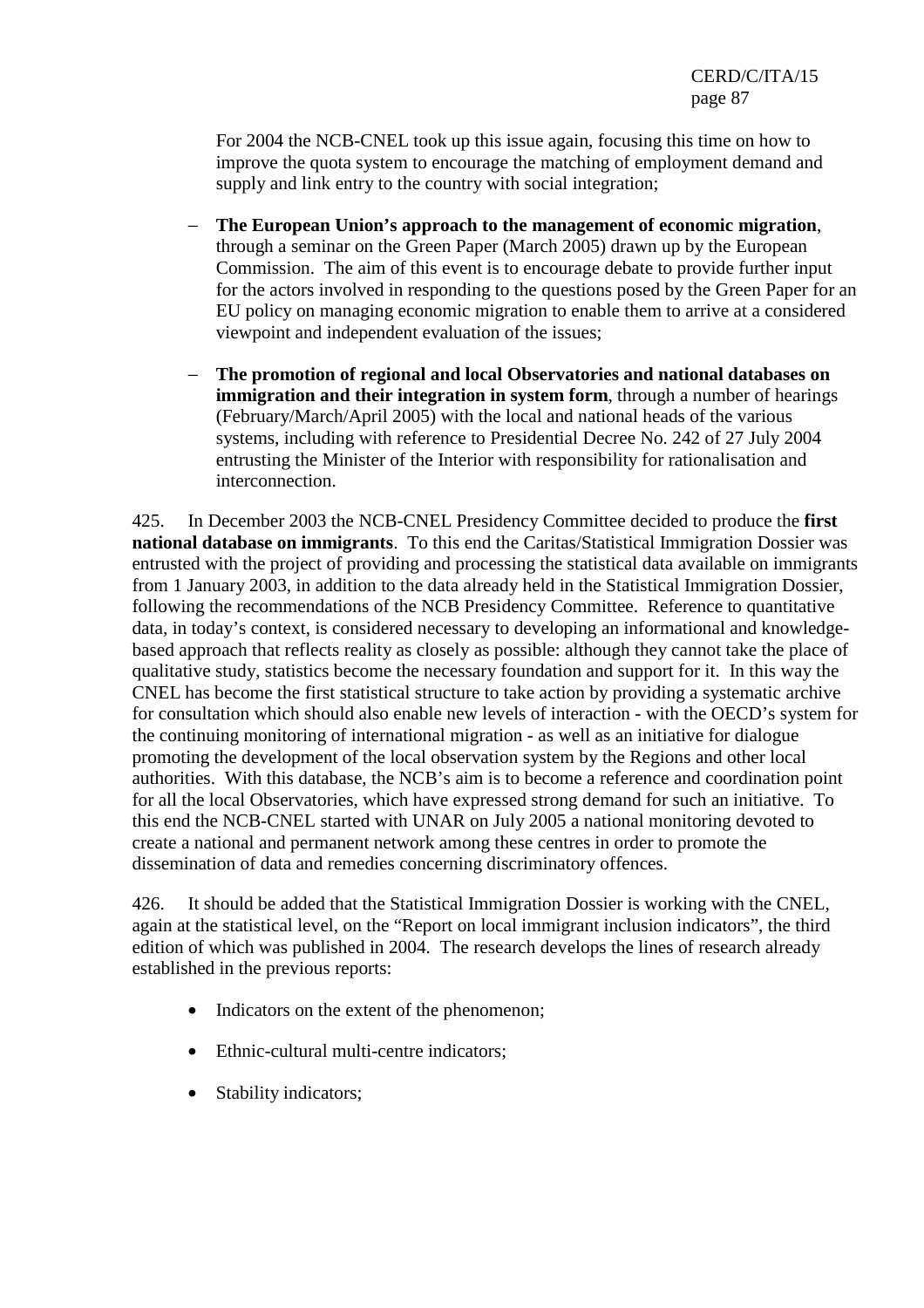- Social inclusion indicators;
- Employment inclusion indicators.

427. To these indicators should be added those on health and education: a progressive survey is carried out at the provincial level to provide a snapshot summarising and comparing integration processes.

428. A specific emphasis is laid on the enlargement-immigration relationship, including in the light of the diverse decisions taken by the 15 with respect to mobility from the new member countries. One of the events to address this issue at an early stage was the initiative at the end of April 2004 during which a study by Caritas was presented on the subject of "**Europe: Enlargement to the East**", which includes a specific contribution by the CNEL.

429. A focus on immigration issues will be further promoted in the meetings of the Economic and Social Committees (ESCs) of the Mediterranean area. The EuroMediterranean Summit of ESCs and similar institutions, which took place in Malta on 6-7 November 2003, identified the issues for discussion during the 2004 Summit in Valencia in November 2004.

430. One of these was devoted to "**Immigration and Cooperation by the Countries of the Region**" and was entrusted by the Malta Summit to a Working Group which sees the participation of the ESCs from Spain (topic leader), France, Greece, Tunisia and Italy.

431. Starting from an awareness of the fact that there are a range of integration models, one of the aims is to assess whether the conditions exist to propose a Mediterranean model of integration, starting from the premise that immigration and integration policies should be considered in terms not just of solidarity but also of development.

### **(g) The National Monitoring Centre on Sports Events**

432. With specific respect to phenomena of discrimination and violence on racial grounds during sports events, and in particular football matches, it should be mentioned that such phenomenon is undoubtedly one of the themes of major concern of both public opinion and sports national and international institutions.

433. Against this background, it seems useful to outline preliminarily the mandate of the National Monitoring Centre on Sports Events that, based at the Ministry of Interior, is the Office tasked with devising and implementing the essential strategies of fight against phenomena of violence in the stadiums. The Centre, chaired by the Director of the Office on Public Order of the Department of Public Security, meets weekly and is composed of an officer of the Office on Public Order acting as the secretary and 4 officers working at the Central Direction of the Police of Prevention, the Traffic Police Service, the Railway Police Service and the Special Divisions Service of the aforementioned Department, respectively. Other members of the centre are: an official of the *Carabinieri* Service, a representative of the Minister for Arts and Culture, and on behalf of the world of sport there are qualified representatives of the CONI, the Inquiry Office of the Italian Federation on the Football, the National Professional League, the National League of Football Players of the third division championship and the sports societies concerned. In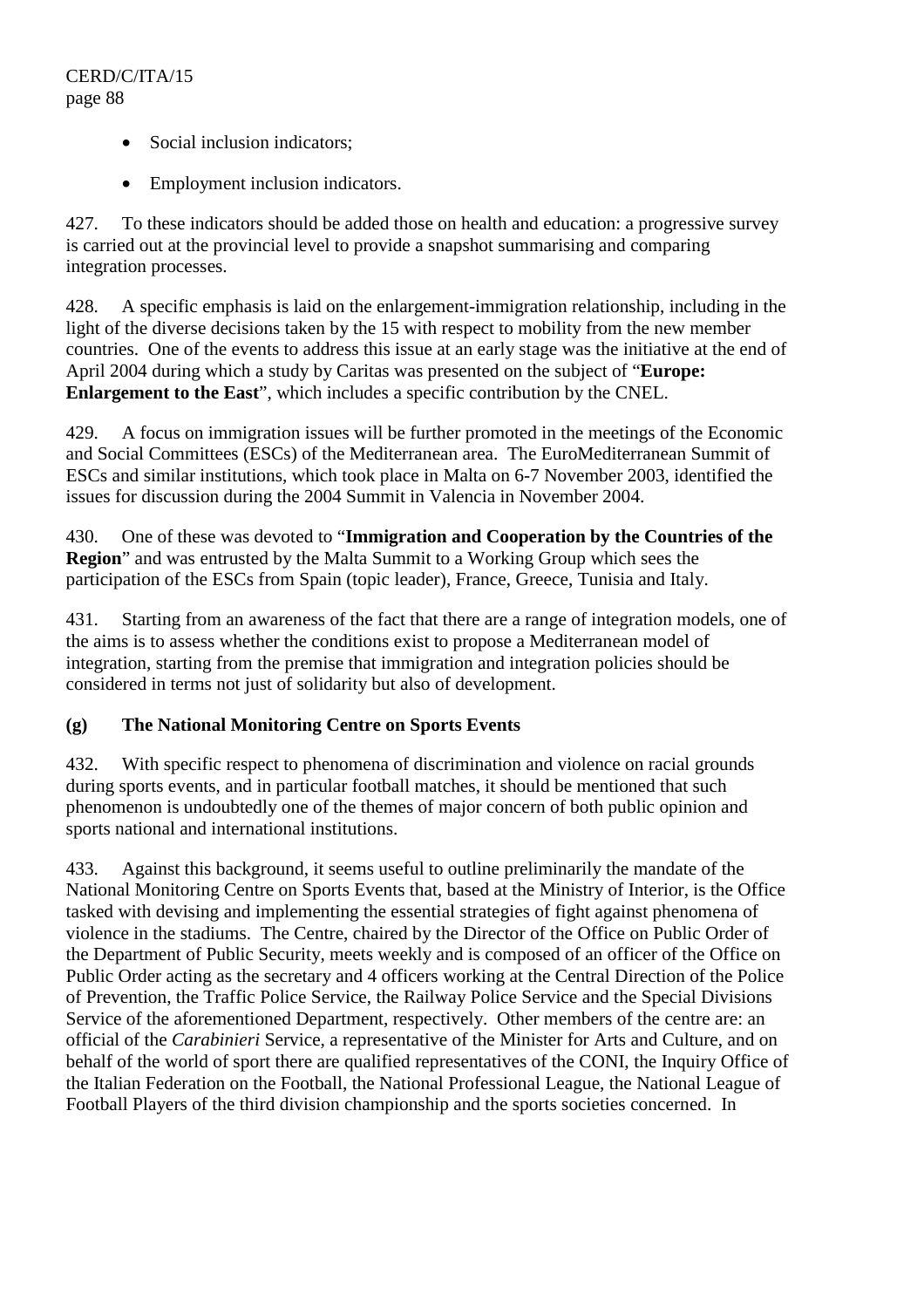addition to them, other bodies are involved in the assessment and the ensuing decisions made by the Monitoring Centre , such as the State Railways and the *Autogrill* Company that run the transport of the fans and the refreshment shops en route, respectively.

434. The activities of the Centre are three-pronged: 1. Analysis - Monitoring of phenomena of violence and intolerance in the field of sports and promotion of researches on these issues in Italy and abroad; studies on the problems relevant to football matches and to assess, also on the basis of information gathered, the levels of risk. On the basis of these outlooks, the following activities are carried out: weekly issuance of Directives to the Provincial Authorities of Public Security in order to adopt the necessary measures to guarantee the normal course of the sports events; monitoring of the sports stadiums in order to verify their conformity with the requirements provided for in the norms in force; constant updating and analysis of data on phenomena of violence in order to calibrate consequently the strategies of intervention and to promote researches both in Italy and abroad. 2. Activity of proposal - analysis of current legislation in order to harmonise implementation among the bodies and the institutions represented; integration and modification of directives and regulations on matters relating to prevention of violence in the stadiums; adoption of initiatives aiming at spreading the values of legality and fair sports competition, promoting meetings in schools, conventions and debates on "education to legality" in order to increase awareness-raising on the above mentioned issues, in particular among young people; exchange of information at both national and international level and harmonisation of the directives with the authorities of Public Security and the local bodies of the other Departments. 3. Documentation activity - drawing up of the minutes of the weekly meetings of the Centre; drafting of the yearly report of the Centre.

435. The necessity of running and managing sports events through a complex organisational model in order to attain the shared objective of the smooth course of the sports event has shown the importance of the experience of the Centre in the stages of both planning the measures and their implementation.

436. During the football season 2003-2004, important results were achieved: 5724 matches took place, of which 309 of the first-division championship, 526 of the second-division championship, 1584 of the third-division championship, 3154 of the fourth-division championship, over 81 matches of the Italy Cup, 15 of the Champions League, 13 of the UEFA Cup. Around 20 million people watched these matches and among them a million people followed their team away from home. On the occasion of the matches, 931 wounded among the Forces of law and order were reported compared to 1240 in the previous season, with a decrease of 25%. The number of wounded among civilians diminished as well: 282 as opposed to 473 during the 2002-2003 season, with a fall of 40%. The activity of repression went on: 335 decisions of arrest were adopted and 1330 persons were charged.

437. The work of the Central Direction of the Police of Prevention and of Football Teams Supporters (Squadre Tifoserie) over the last few years has pursued the aim of highlighting the preventive profile of Football Teams Supporters and in relation to it developing a deep and systematic information activity and analysis on structural features, organisational frameworks and strategies pursued by the supporters in order to understand promptly their levels of danger and to prevent them from carrying out actions disturbing the peace. The information activity focused on external trends of supporters, also taking account of the politicisation processes developed over the last few years. In this context, mention should be made of: infiltration by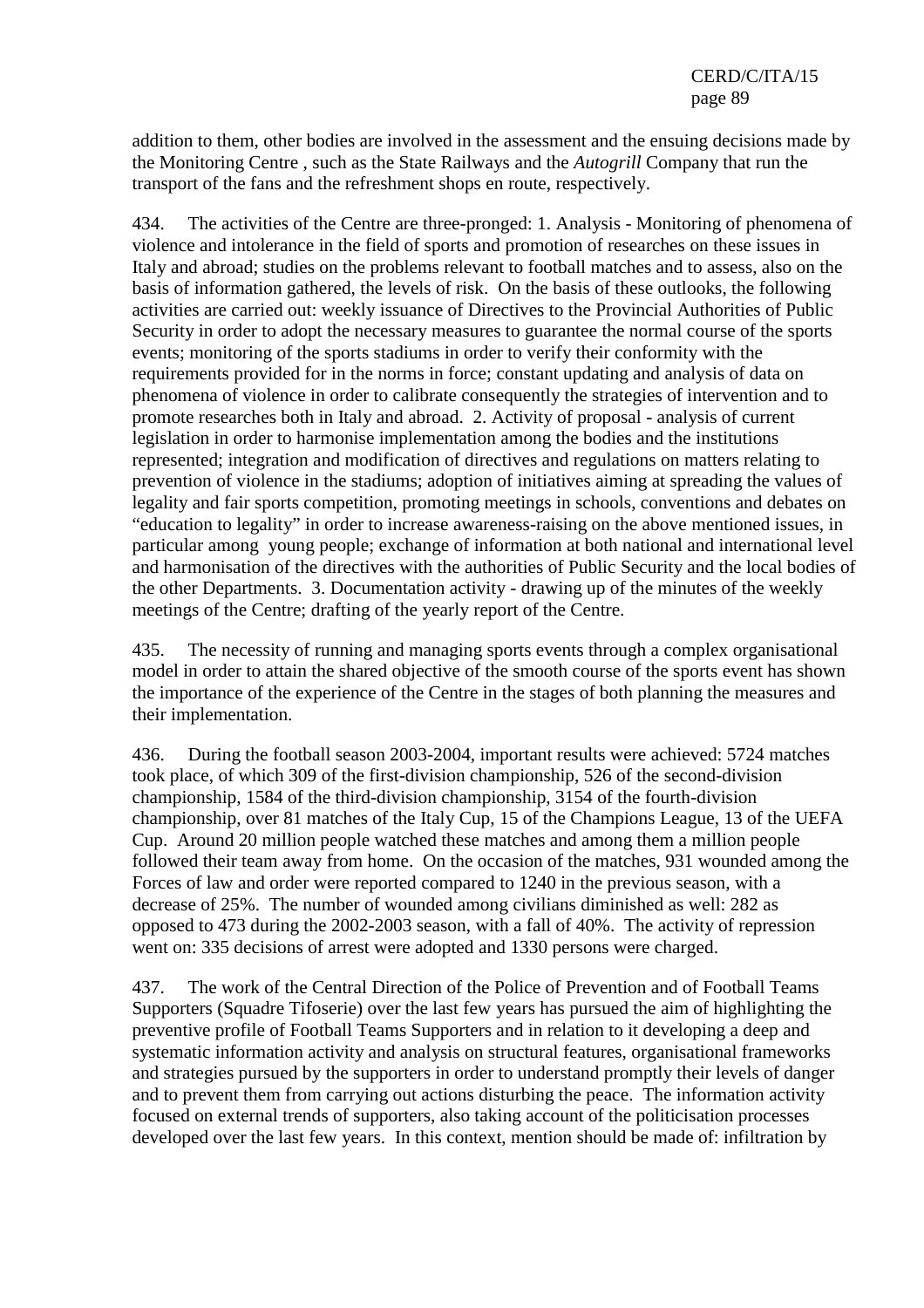individual militants or ultra organisations, participation with ultra supporter identity in political demonstrations, circulation of documentary materials or showing banners with political contents, reiteration of racist or xenophobic behaviours and initiatives not related to sports.

438. Special attention has been paid to the development of internal trends of the supporters, taking into account in particular the possible participation in existing aggregation processes, the existence of tense situations or cooperation among the clubs present in the stands of the stadiums, the motives linked to the origin of new alliances or the cessation of those already existing, the state of the relationships with sports societies, the global framework of alliances and rivalries at national and international level. In so doing, it was possible to outline an updated picture of the organised supporters, a phenomenon still little known that has great repercussions on the daily maintenance of order and public security and that, in order to plan an effective strategy of prevention, needs to be monitored constantly and carefully understood considering every aspect, avoiding any schematics and restrictive simplifications.

439. In this context, great attention has been paid to the analysis of the so-called "ultra mentality", the main attempts at aggregation and the communication instruments employed by supporters' organisations. It seemed also necessary to know deeply the phenomenon of "politicisations of the stands" that concerned circumscribed situations in the past and now is part and parcel of the complex and articulated world of supporters. All in all, after a first phase when groups of far-left supporters prevailed in the stands, as time passed groups of far-right supporters have been more numerous: the main feature common to all the extreme area is the existence of a "theory of violent opposition", primarily directed against the overall "institutional system".

440. From the same perspective, the "monitoring in the European context of the infiltration of political extremism among ultra supporters" was carried out. A document containing a synthesis of the situation of the phenomenon in the European context and the individual Member States of the EU was drafted on the basis of the contributions given by the Offices of the Polices of the EU. This phenomenon is not present in all the countries. In many situations the ultra supporters tend to behave influenced by far-right ideologies or in any case with a xenophobic or racist background, although in the majority of cases these attitudes are complemented neither by a real political awareness nor a direct link with organisations in this area. The aforementioned Document was presented at the meetings of the "group of experts on football" and the group "cooperation of police" that took place in Brussels on 14-15 December 2004. In this context, it should be borne in mind that Decree Law No. 28/2003, as confirmed by Act No. 88/2003, concerned the issue of offences committed through violence against persons or property on occasion of sports events and provided for arrest in the act of the crime, also on the basis of photographic video documentation or other objective elements from which the author of the offence appears clearly. Against this background, it should be mentioned that on 6 June 2005 the Minister of the Interior adopted 3 Decrees in order to prevent further phenomena with racial and violent background in the stadiums, further disposing that through circulars by the Police Chief, the following measures are envisaged: on the occasion of public shows - including football matches - when banners, placards, posters or other symbols punishable under Art. 2 of Decree Law No. 122/93, Police officials responsible for public order can decide either to delay the beginning of the event or to stop it.

441. With specific respect to phenomena of discrimination and violence on racial grounds during sports events, and in particular football matches, a relevant co-ordination has been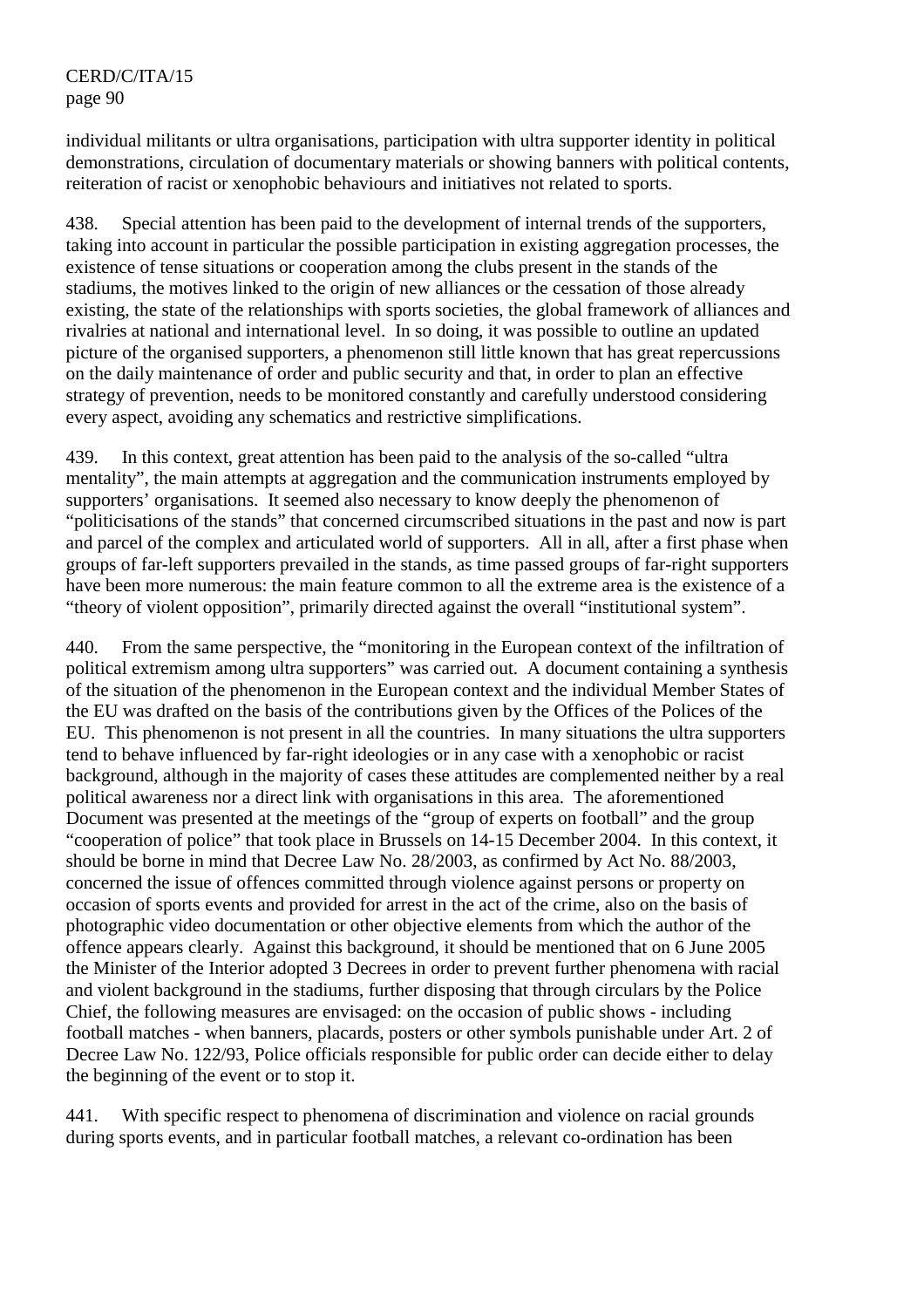promoted by UNAR with National Federation on Football to increase awareness-raising on racist behaviours among sport societies and football team supporters and to suggest adequate measures against discrimination among both the general public and football players themselves. An ad hoc Working Group has been created, composed by all the concerned institutions, to verify or to adopt directives and regulations relating to combat racist violence in stadiums and to raise the awareness of football teams supporters in preventing this phenomenon. UNAR has supported some initiatives aiming at spreading legislative measures and sanctions for those ones who have racist behaviours (for example the duty of sport societies to alert the public before the game starts about eventual sanctions for slogans or banners of racist nature, or to give this message on the tickets) and at financing projects for the prevention of racist episodes. To this end a specific 'Protocol of Agreement' on the institution of a Fund for raising-awareness initiatives in this field by UNAR and the National Federation on Football is under study. UNAR has a representative within the above mentioned National Monitoring Centre on Sports Events based ad the Ministry of the Interior.

### **SECTION II**

### **1. Racial discrimination and employment**

#### **(a) General considerations**

442. Legal entry and residence in Italy for individuals holding employment contracts are a necessary condition to ensure that the rights of immigrant citizens are protected and to prevent forms of deviant behaviour and intolerance.

443. To this end, the Consolidated Text No. 286/1998 introduced a system for the programming of migratory flows to serve as a basis in guiding government actions in the adoption of measures to promote integration and combat discrimination.

444. The linkage between employment contracts and residence permits was further strengthened by the entry into force of Act No. 189/2002 amending and integrating the Consolidated Text No. 286/1998, which envisages the introduction of a "residence contract for employment", and by Decree Law No. 195/2002, as confirmed by Act No. 222/2002 containing "Urgent provisions concerning the legalisation of undeclared employment by non-EU citizens". This envisages provisions to combat undeclared employment and the exploitation it generates.

445. More specifically, Article 33 of Act No. 189/2002 envisages a process for the legalisation of employment relationships with non-EU citizens who do not hold the relevant permit of stay for employment purposes but who, in the three months preceding the entry into force of the law in question, started work in caring for non self-sufficient members of their employers' household or in domestic work as family helps. With Decree Law No. 195/2002, the legalisation procedure was also applied to non-EU workers employed illegally by firms in the previous three months.

446. Possession of a permit of stay for the reasons guarantees the right to study and allows access to university. Persons holding a permit of at least two years' duration have access to public housing and any intermediation services by social agencies that may have been set up by the region or local authorities, as well as to low-interest loans to build, renovate, purchase or rent their first home.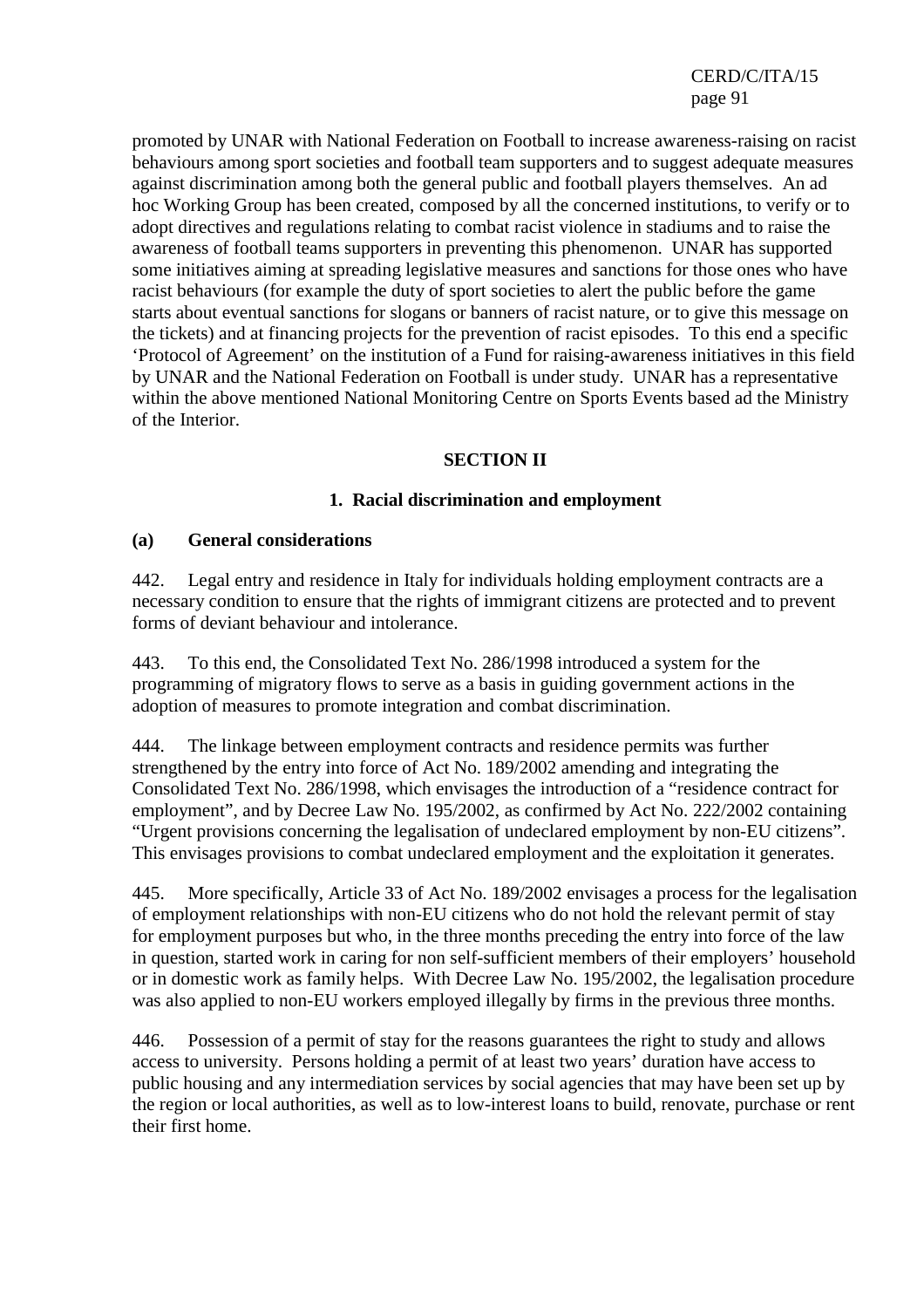447. Turning more specifically to measures to combat discrimination, Act No. 189/2002 did not change Article 43 of Consolidated Text No. 286/1998, which defines discrimination as "any form of conduct that directly or indirectly involves a distinction, exclusion, restriction or preference based on race, colour, kinship or national or ethnic origin, beliefs or religious observances, and which has the aim or effect of destroying or compromising the recognition, enjoyment or exercise of the fundamental freedoms in the political, economic, social and cultural fields and any other sector of public life, in conditions of equality".

448. Article 44 of the Consolidated Text No. 286/1998 also makes it possible to take civil action against private bodies or individuals and against the public administration, to bring an end to "prejudicial conduct and adopt any other appropriate provisions to remove the effects of discrimination".

449. Also worthy of note are Legislative Decree No. 215/2003, which transposes Council Directive 2000/43/EC of 29 June 2000 on the principle of equal treatment of persons irrespective of their race or ethnic origin, and Legislative Decree No. 216/2003, which faithfully transposed and put into effect EU Directive 2000/78/EC establishing a general framework for combating discrimination on the grounds of religion or belief, disability, age or sexual orientation in respect of employment and occupation. Legislative Decree No. 216/2003 contains the definitions of direct and indirect discrimination and provides for some exceptions. More specifically, in accordance with Article 4§2 of the Directive, Article 3§3 of the Decree establishes that a difference of treatment based on a person's religion or beliefs, age, sexual orientation, or disability does not constitute discrimination when these differences are prerequisites to engage in certain occupations, by reason of the nature of these activities or of the context in which they are carried out. The Italian provision also adds a requirement to respect the principles of reasonableness and proportionality. Article 4 envisages the possibility of taking legal action to obtain recognition of the existence of the discrimination before the court. The procedure is very simple, swift, and favourable to the alleged victims. The victim may submit the application directly in person and the court is not required to carry out a complex inquiry. Judges are given the power to provide for recovering damages, including in terms of non-material assets; to order the cessation of the discriminatory acts or behaviour; and to adopt a plan to remove proven discrimination. The court may also decide to publish the judgement in a national daily newspaper. Local Trade Unions may represent the victim before the court, if the victim so agrees.

450. Within the legislative framework illustrated above, the Directorate for Immigration at the Ministry of Labour and Social Policies has introduced a series of actions to foster the integration of immigrants in Italy and combat discrimination.

451. The Minister of Labour and Social Policies has adopted on 25 January 2005 two Texts (*Circolari*) that provide for procedural modalities of presentation of requests from employers who want to employ foreigner citizens in conformity with defined quotas (not more than 79.500 entrances for seasonal workers and not more than 30.000 entrances for subordinated work - the half reserved to domestic work). Furthermore, to support both the employers and the foreign employees, the Ministry has improved informative tools to respond to numerous calls by phone and mail addressed to the Contact center when the decrees concerning quotas are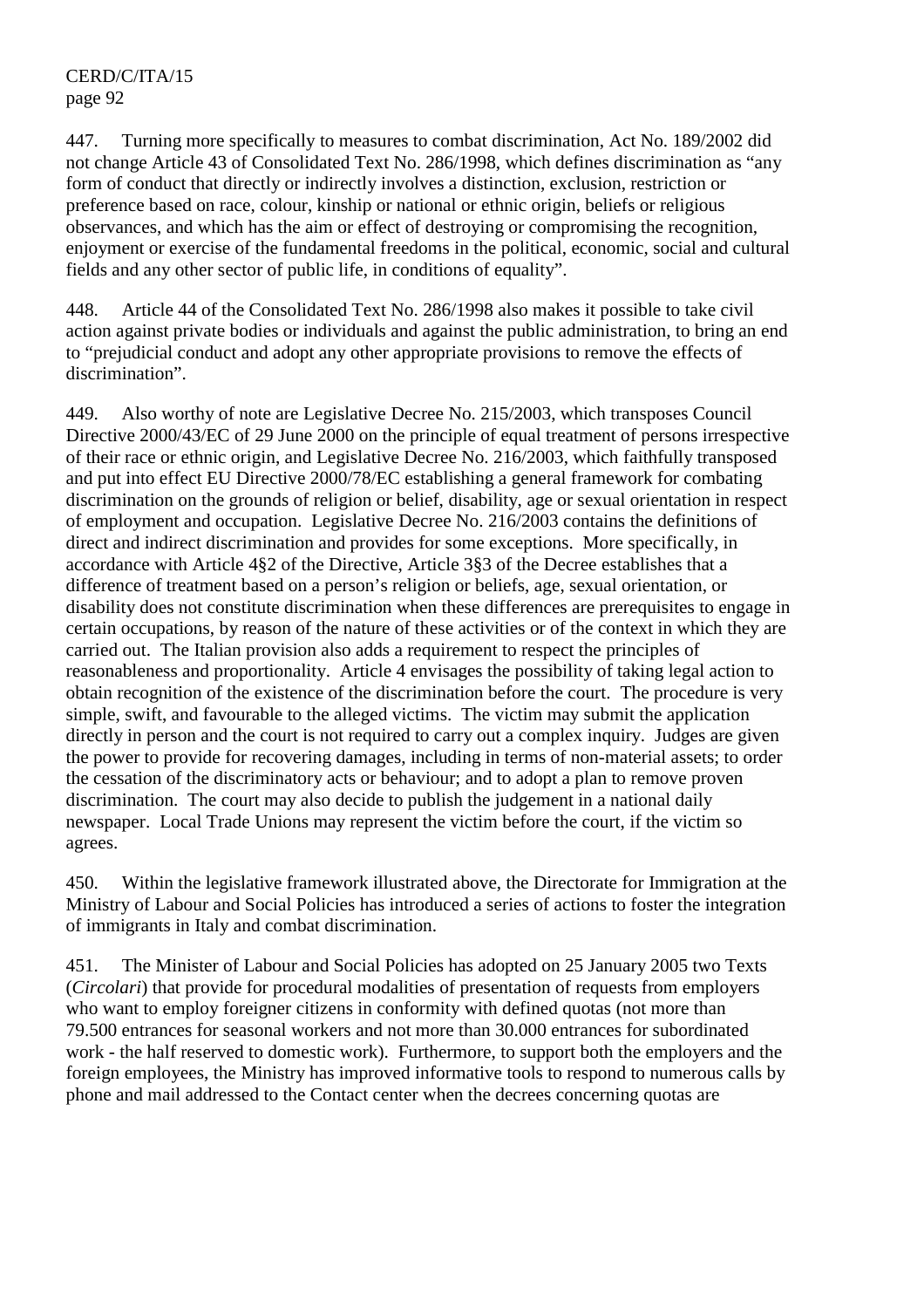published. For extra EU or new EU countries immigrant flows to Italy is now in operation the "Extra EU and new EU countries workers Informative System - S.I.L.E.N." which will incorporate the previous system within 2005.

452. Programme Agreements have been drawn up with the Regions to promote pilot schemes involving actions and good practice that can be reproduced at the national level, such as literacy and training projects, support for access to housing, cultural mediation, and integrated network services.

453. To support the processes involved in the integration of the immigrant population in Italy, increase our knowledge of migratory phenomena and develop adequate reception services, a series of initiatives, still on-going, have been implemented. These are financed by structural funds from the 2000-2006 Operating Programme for Security in the Development of Southern Italy, run by the Ministry of the Interior. These initiatives include the establishment of the Monitoring Centre for Migratory Movements, based in Bari, and the Anti-Discrimination Centre in Naples. The Naples Centre carries out actions to study, prevent and combat discrimination against immigrant citizens in the Regions of southern Italy, on the basis of an analysis of the phenomenon, and to promote effective policies in this respect. The Centre also draws on the support of cultural mediators for its research activities. Cultural mediation activities are designed primarily to enable a greater knowledge of immigration and reduce the distance between the institutions of the host country and the immigrant population, by interacting with them. Cultural mediation services have therefore been set up in the sectors of health, education, employment and the social services, through the use of 60 mediators in the local headquarters of the 6 southern Italian Regions.

454. On the subject of cultural mediation, in 2002 the Directorate for Immigration turned its attention to the figure of the cultural-linguistic mediator. In June 2002 a seminar was organised in Padua, during which a joint inter-ministerial paper was presented (Ministries of the Interior, Justice, Health, and Education). This paper analyses the demand for cultural mediation and the definition of this occupational profile.

455. The work of the Commission set up under Article 12 of Framework Law No. 328/2000 to define the occupational profiles operating within the social services system also continued. The Commission decided that cultural-linguistic mediators should be included with those social operators having a specific occupational profile, with a distinction being made as to whether or not they hold a university degree.

456. Finally, and again on the subject of cultural mediation, a number of projects have received funding since 2001.

457. One such project is the "Cultural Mediators Network". This envisages initiatives by a group of 40 cultural mediators and the establishment of inter-culture workshops in schools; a linguistic-cultural mediation service for foreign citizens in the offices of the Police Department; and 39,400 actions in support of procedures relating to information, identification, notification of provisions, asylum application reports, and accompaniment to temporary detention centres.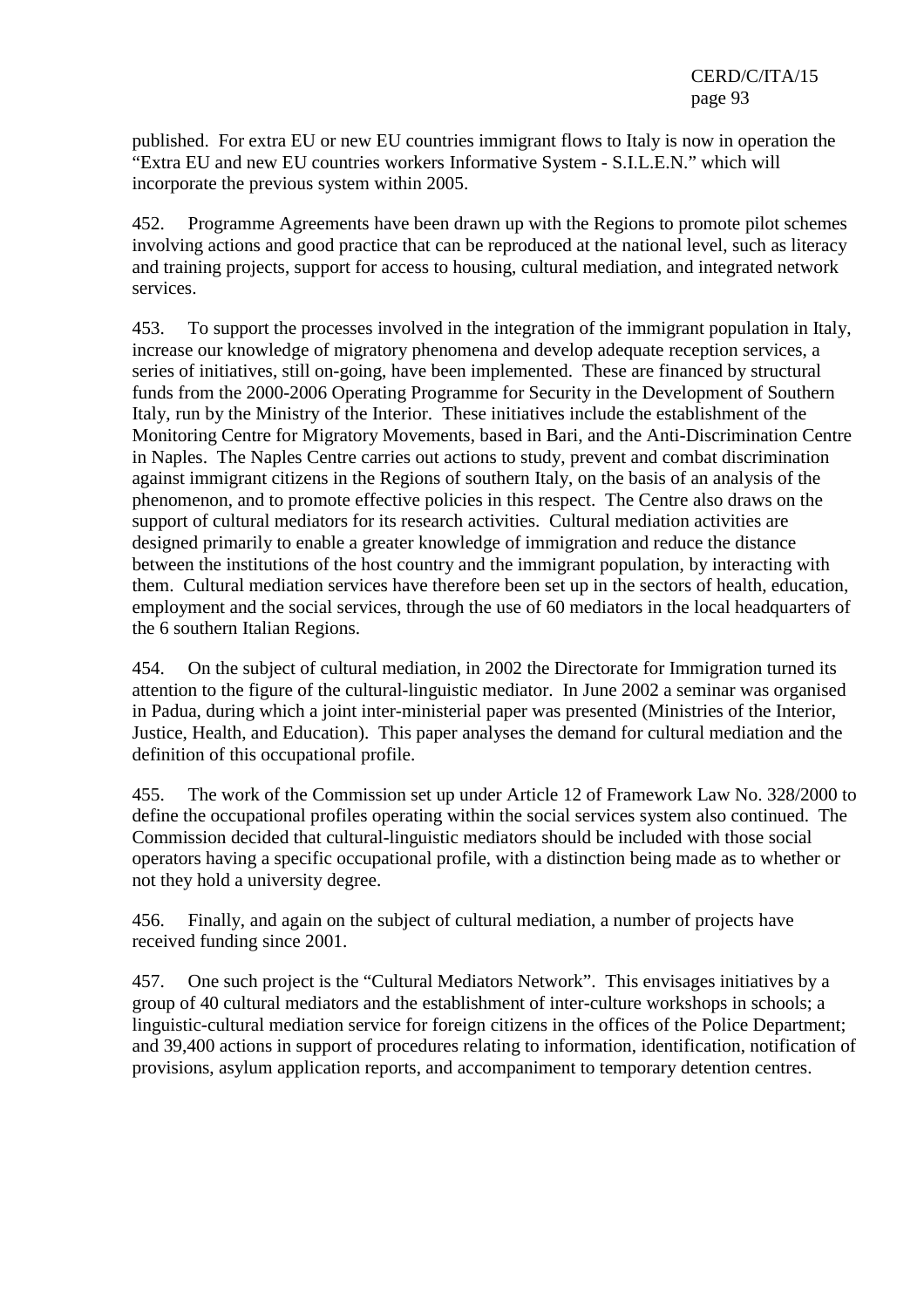458. To these should be added initiatives carried out at information helpdesks to encourage access by foreign nationals to the various local services. In particular, funding was provided for the project "Pathways to combat social exclusion and foster women's autonomy". This consists of reception, accompaniment and cultural mediation activities, Italian language workshops, a legal advice service, and vocational training courses, workshops and employment guidance services. During its second year of activity 636 women made their first visit to the centre. Many of these women went on to make return visits, with an average of about 20 contacting the centre each day.

459. The "Social-health advice and guidance helpdesk for immigrants accessing the migrants' preventive medicine service" at the San Gallicano Institute in Rome is another interesting cultural mediation project. This service was contacted by 5,162 foreign nationals in the period under review and provided information on two priority aspects: other National Health Service (NHS) structures and the laws and rules governing immigration.

460. The IGI project "Legal Information Helpdesk for Immigrants" in Turin provided a legal support service for immigrants and Italian citizens dealing directly with cases and issues connected with immigration legislation. About 800 new users have visited the helpdesk, which has carved out a role as a filter and liaison mechanism in the relationship between immigrants, host society and the rights and duties of citizenship.

461. Also being set up, initially on an experimental basis, are 30 "self-service" information points for immigrants legally resident in Italy. These are designed to increase immigrants' knowledge of their rights and duties and facilitate access to public services. The aim is therefore to foster the process of integration in society and the economy, and in the education and health systems and the services in general, through a greater engagement by the institutions. These information points will be located in Provincial Employment Directorates, with 30 cultural mediators also being employed to provide information.

462. Finally, bilateral agreements on employment have been used to foster access to the formal labour market through training measures for immigrant workers, with the aim also of creating mutually beneficial dynamics for Italy and the migrants' countries of origin. Italy has concluded bilateral agreements with the countries of origin of the main inflows such as: Moldova, Egypt, Morocco and Romania. Negotiations are currently under way with a number of countries, among the others with Tunisia. Italy considers this kind of bilateral agreements an effective way of managing migration and of strengthening legal channels of entry for work reasons. Our agreements aim at ensuring the preconditions for the process of entry for work reasons. In particular they provide for: the exchange of information between the competent administrations concerning manpower availability, on the side of the country of origin, and the needs of the labour market as well as the professional profiles required in the country of destination, on the other; the visibility given on the Italian labour market to a list of nationals of the country of origin willing to migrate to Italy for work reasons; the development of cooperation with authorities of the country of origin in the pre-selection phase with the aim of, for example, adjusting the databases of candidate migrants in compliance with Italian standards in order to make them "readable" and "usable" by Italian entrepreneurs; the guarantee to foreign workers of equal rights and protection with the nationals of the host country.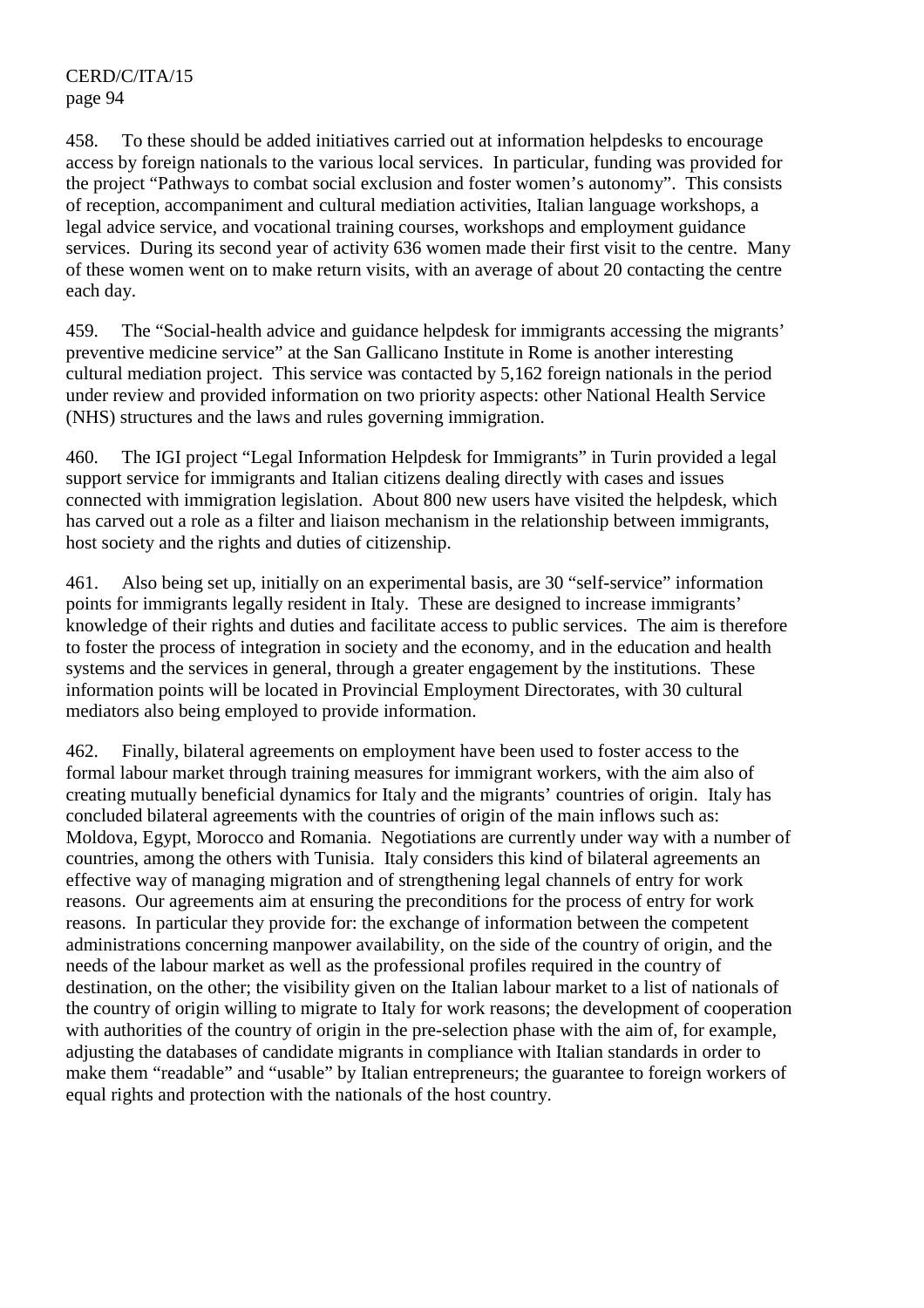463. Other information dissemination initiatives promoted by the Ministry of Labour and Social Policies in implementing the Community Action Programme to Combat Discrimination (Council Decision No. 2000/750/EC of 27 November 2000, Official Journal L. 303 of 2 December 2000), which is designed to promote and fund measures to prevent and combat discrimination based on race, ethnic origin, religion, disability, personal beliefs, age and sexual orientation, include:

- − Three national seminars on this subject, with the involvement and active engagement of bodies such as local authorities, NGOs, universities and research institutes;
- − The third European Conference on Discrimination: "Combating Discrimination: from theory to practice", which took place in Milan on 21 and 22 July 2003. The event in question was a key moment for discussion at the European level of the development and application of legislative instruments and good practice in combating discrimination in all its manifestations, including in the light of the implementation of Directives 2000/43/EC and 2000/78/EC concerning equal treatment and the prohibition of discrimination.

464. In 2004 the Ministry organised a project in partnership with Confartigianato and Banca Etica, entitled: "New Instruments to Combat Discrimination: access to banking services and credit for immigrant entrepreneurs". The aim of this project is to create new instruments for access to banking services that might develop into best practice that can be duplicated in other EU Member States. The project envisages the involvement of the parties directly concerned (immigrants, entrepreneurs, banks) and the organisation of a Conference, with the participation of immigrants from the business community, representatives of government departments, nonprofit associations, trade associations and chambers of commerce, and representatives of banks. A paper will be presented at the Conference on the experiences and problems encountered in obtaining access to credit, as analysed before the event by three working groups drawn from a panel of 15-20 immigrants. The activities of the working groups were conducted in three nationally representative cities (Vicenza, Rimini and Naples) between January and September. The Plenary Conference was scheduled to take place in July, with the results being published in the autumn in a print-run of 1500 copies for distribution to a mailing list of interested parties at the European level.

465. Some problems concerning discrimination in the employment field have also been examined by the CNEL, and in particular by the National Coordination Body (NCB) for social integration policies for foreigners.

466. The tasks of the NCB, as envisaged by Article 42§3 of the Consolidated Text No. 286/1998 and Article 56 of its implementation regulations, are: to accompany the development of local processes for the reception and integration of foreign citizens, and their representation and participation in public life; and to this end, to promote dialogue between institutional and social actors at the local level, and with significant local actors in other European countries, in order to achieve a continuous socialisation of experiences with a view to identifying and evaluating effective pathways and models of action.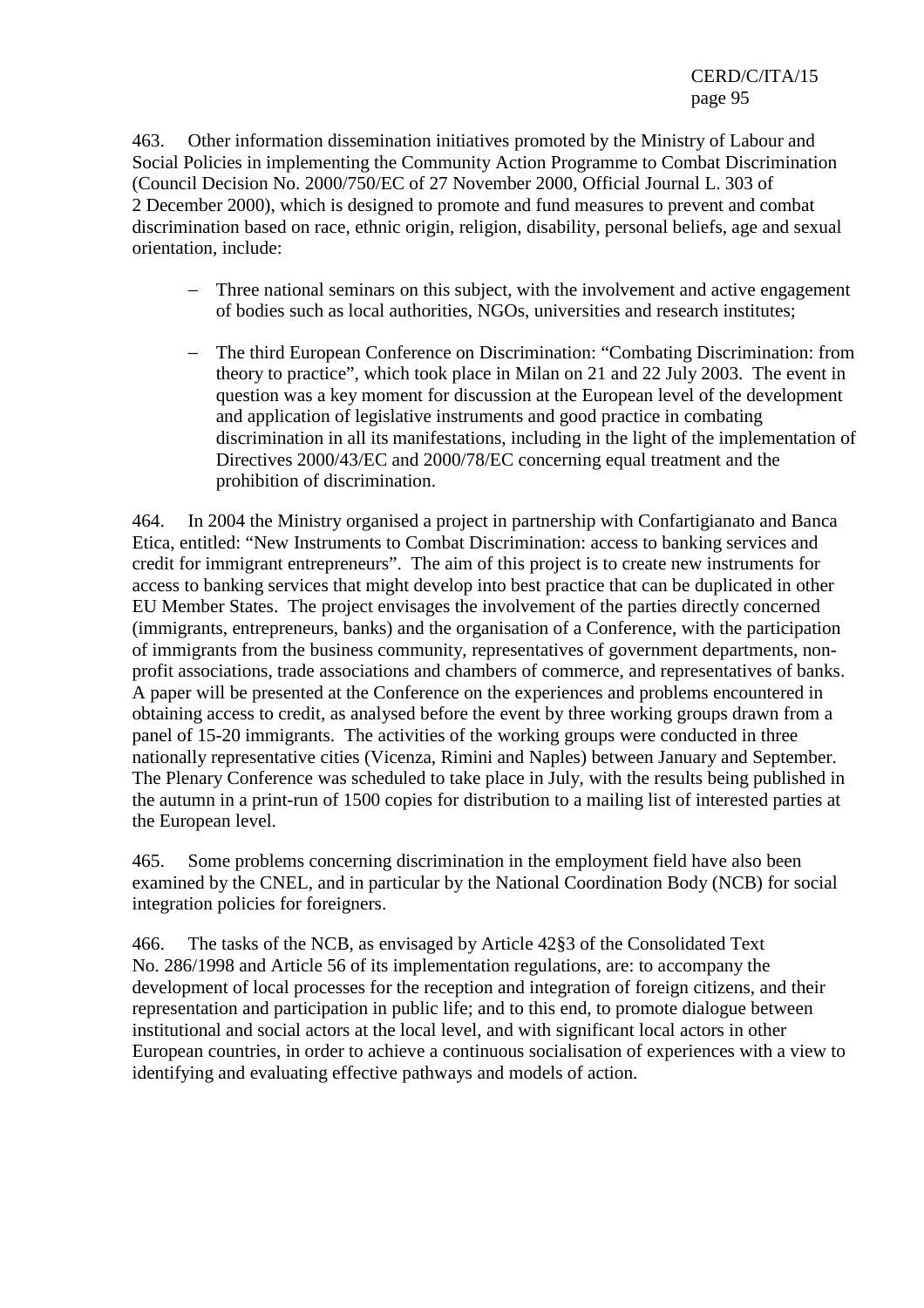#### **(b) Access to social services**

467. In the case of education, foreign minors on Italian territory are subject to compulsory schooling requirements and to all provisions governing the right to education, access to educational services and participation in the life of the school community.

468. The actual observance of these rights and provisions is guaranteed by the state, the regions and local authorities, including by setting up special courses and initiatives for them to learn Italian.

469. Access to university courses is allowed, under equal conditions to Italian students, for foreign students holding residence permits or permits issued for employment or self-employment, for family reasons, for political or humanitarian asylum, or for religious reasons; for foreign nationals legally resident for at least a year and holding a secondary school educational qualification obtained in Italy; and for foreign nationals, regardless of place of residence, holding school leaving diplomas issued by Italian schools abroad or foreign or international schools operating in Italy or abroad, which are governed by bilateral agreements or special rules for the recognition of educational qualifications and which meet the general conditions required for entry to Italy for study reasons.

470. On the subject of housing, foreign nationals holding permits of stay, and legally resident immigrants who hold residence permits of at least two years duration and are in legal employment or self-employment, have the right to access, under equal conditions to Italian citizens, to public housing and to the intermediation services provided by the social agencies set up by each region or local authority to facilitate access to rented housing or to low-cost loans for the construction, renovation, purchase or rental of their first home (Article 40 of the Consolidated Text No. 286/1998).

471. The response adopted with the "National Fund for Rented Housing" envisaged by Act No. 431/1998 has fallen some way short of solving the problems and unfortunately has been further weakened by the reduction in the resources allocated - the government's recent commitment with ANCI to restore them to the 2003 level needs to be verified. Ever since immigration first reached significant levels in Italy, local authorities have sought to respond to these needs, in collaboration with the voluntary sector and the third sector, by setting up a number of innovative initiatives and schemes: associations, the voluntary sector, foundations, cooperatives, for-profit companies, social agencies acting solely in the rented housing sector, guarantee funds and revolving funds, employers' initiatives, etc, each with their own features, advantages and disadvantages, risks and potential. Responsibility for public action in housing policies lies solely with the Regions and Municipal authorities, while the very serious problems encountered in obtaining resources create a need, in view of the gravity of the problem, for top-up measures to supplement the national funding and measures to mobilise private resources.

472. It is worth mentioning that, in the field of EU Program of Action against discrimination, the General Directorate on Employment and Social Affairs of the European Commission has financed the project of the General Direction of Immigration of the Ministry of Labour and Social Policies "Promoting best practices for Immigrants' access to housing", that focuses on the problem of the access to housing for foreign immigrants resident in Italy. The main objective of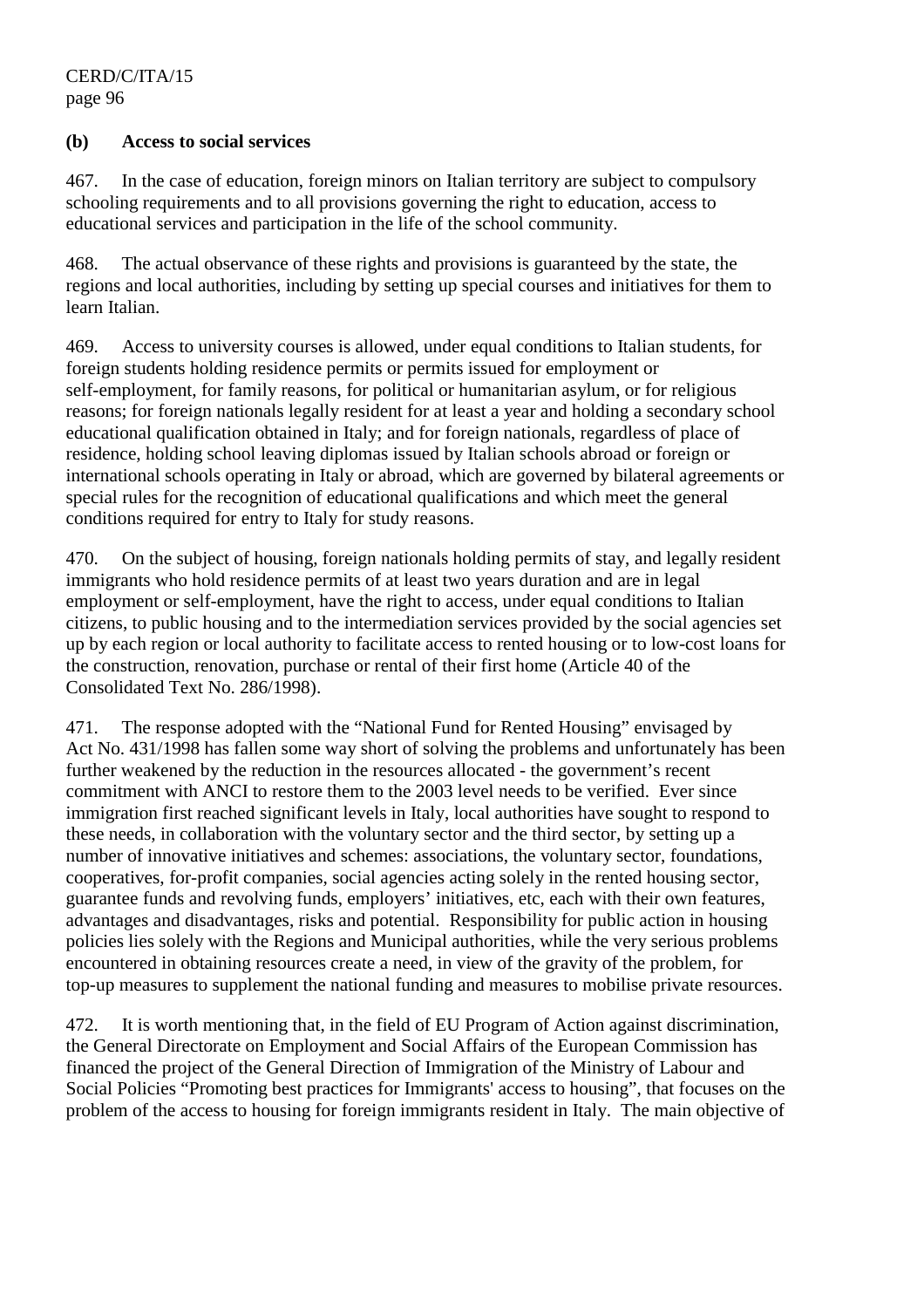the project is the elaboration of a strategy of policies to be implemented at local level by Regions and local authorities, also in collaboration with private entities, in order to solve this problem and to suggest it as a model both at national and European level.

473. With respect to housing, also the Regions, in cooperation with the Provinces and town councils and associations and voluntary organisations, set up reception centres - which may be in structures housing Italian citizens or citizens of other EU countries - to accommodate foreign nationals legally resident for reasons other than tourism and who are temporarily unable to meet their own accommodation and living needs.

474. Foreign nationals holding permits of stay and foreign nationals legally resident and holding residence permits of at least two years duration and who are in wage-earning or selfemployment have the right of access, under equal conditions to Italian citizens, to public housing accommodation and to the intermediation services provided by the social agencies set up by Regions or local authorities to facilitate access to rented housing and to any low-cost loans intended for people seeking to build, renovate, buy or rent their first home (Article 40 of the Consolidated Text No. 286/1998).

475. As regards health, access to urgent or essential (but on-going) treatment in out-patient departments and hospitals is provided in the case of illness and accidents; preventive medicine programmes designed to safeguard the health of individuals and the community are also extended to foreign nationals.

476. The following safeguards in particular are provided:

- − The social protection of pregnancy and maternity;
- − The protection of the health of children under the terms of the Convention on the Rights of the Child of 20 November 1989;
- − Vaccinations in accordance with the domestic legislation and as part of community prevention campaigns authorised by the Regions;
- − International prevention and control measures;
- − The prevention, diagnosis and treatment of infectious diseases.

477. Access to health structures by foreign nationals not legally resident in Italy does not lead to their being reported to the authorities, except for those cases where it is obligatory to submit medical reports, under equal conditions to Italian citizens.

478. The above services are provided free of charge when applicants do not have the necessary economic resources, apart from any co-payments that must be made, under equal conditions to Italian citizens.

479. The experience of the CNEL-NCB shows that requests for help and information on employment matters addressed by foreign workers to the social actors focus more on the need for early administrative-bureaucratic guidance to obtain access to the social services than on strictly job-related issues. The key issues regard life outside of work, with housing a prime concern. In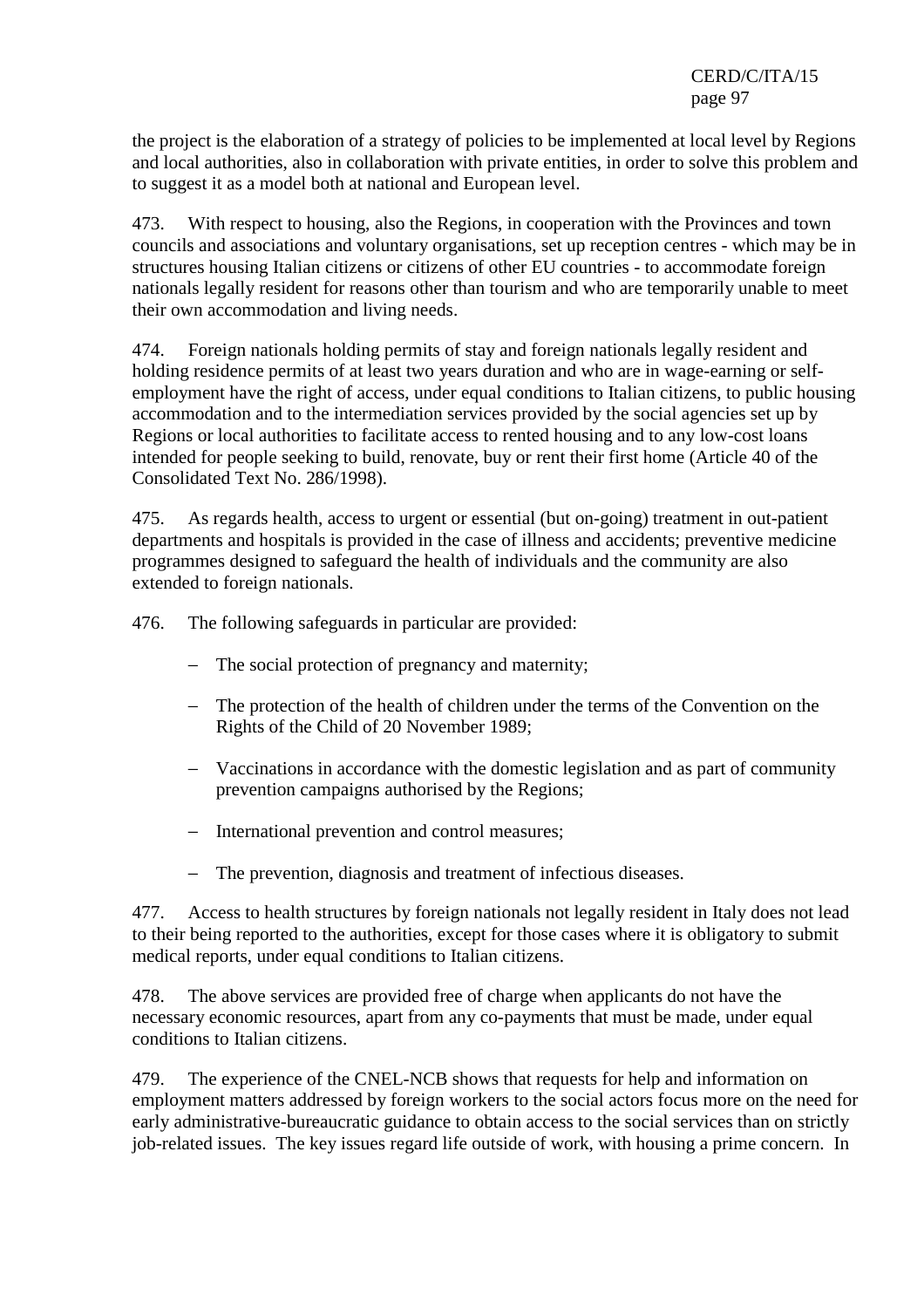this respect, many firms are taking action rather than merely waiting for public initiatives, and are adopting a joint approach to the problem. A good number of employers realise that simply by offering workers the possibility of achieving stable living conditions and bringing their families together again, they can acquire a stable workforce who are even more likely to identify with their jobs.

480. In this framework, the CNEL has carried out a survey from which it emerges that workers' and employers' representative bodies are directly engaged - in various parts of Italy - in providing services to protect immigrants in employment insertion (70%), and direct help in accessing the rights of social citizenship (30%), especially as regards finding accommodation, educational guidance for their children, health services, currency remittances abroad, and family reunification. All these activities are carried out in close collaboration with local institutions and the associations representing immigrant workers. 33% of the social partner organisations declared that they wished to increase these activities in the near future. The data suggest that an estimated 600,000 legally present foreign workers have received direct assistance from the social partners in the last year, while the number of "illegals" receiving help was about 50,000. Public awareness-raising and information activity in local communities is so intense that on average one public initiative is promoted each week by at least one of the social organisations in each Italian province. This commitment sees an equal presence of trade unions and employers' organisations and highlights their role, of which they may not even be aware, as "cultural mediators" or factors for integration.

481. The question of housing has also been studied by a CNEL-NCB working group and an important conference on "*Housing: a question of civility. Solutions and experiences in meeting the needs of vulnerable categories*" was organised recently as a collaborative project with the Province of Modena and Emilia Romagna Region. To respond to the demand for rented housing at controlled rents that are accessible to low-medium income households, a "National Fund for Rented Housing" as envisaged by Act No. 431/1998 has been set up. The local authorities, in collaboration with the voluntary sector and the third sector, have set up a number of innovative initiatives and schemes: associations, the voluntary sector, foundations, cooperatives, for-profit companies, social agencies acting solely in the rented housing sector, guarantee funds and revolving funds, employers' initiatives, etc, each with their own features, advantages and disadvantages, risks and potential. Responsibility for public action in housing policies lies solely with the Regions and Municipal authorities, while the very serious problems encountered in obtaining resources create a need, in view of the gravity of the problem, for top-up measures to supplement the national funding and measures and incentives to mobilise private resources.

### **(c) The role of the social partners**

482. The activities carried out by unions and employers under social partner agreements in the context of collective bargaining focusing on the recognition of the rights of foreign workers and of local coordinated action for social integration policies, have been significant, albeit not yet fully implemented. A study of the CNEL's National Archive of Collective Contracts shows that issues concerning non-EU workers are being incorporated only slowly in national contracts. Of the 400 contracts examined, only 14 contain explicit reference to non-EU workers. This difficulty can also be found in company-level bargaining and local agreements. In most cases,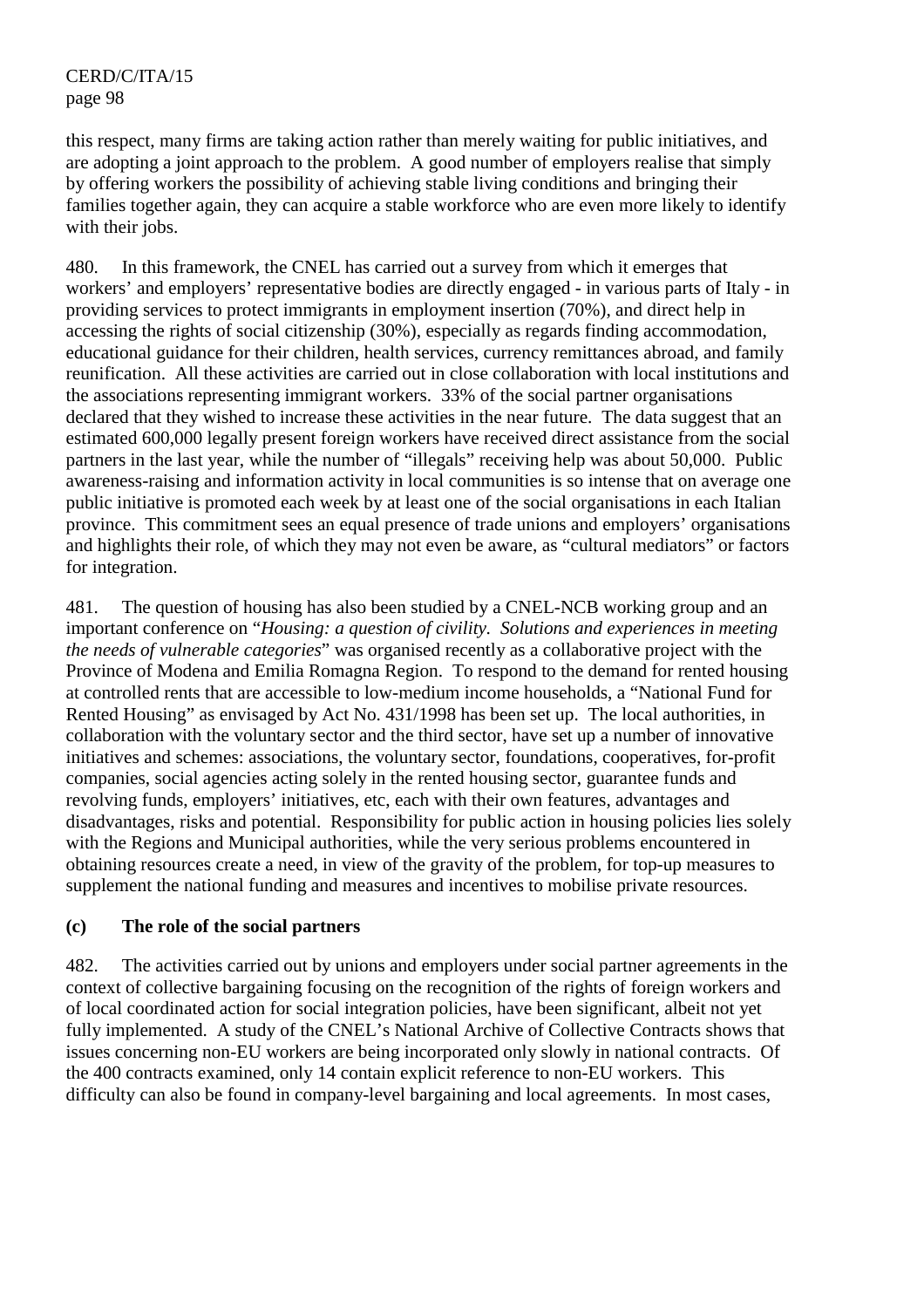immigrant worker are included in the "socially disadvantaged" category (the disabled, drug addicts, etc), for whom special conditions are envisaged in training (including language courses); unpaid leave to enable them to take longer return trips to their countries of origin; the option of taking all their holiday leave consecutively, etc.

483. It should however be noted that the contracts in question mainly refer, as confirmation of a national trend affecting all workers recruited in recent years, to new forms of employment (part-time, set term, temporary contracts), thus developing a "parallel" labour market alongside the traditional Fordist model.

484. Two studies carried out in 2002 on behalf of the CNEL-NCB: "*In the Land of Work. Social and employment inclusion for immigrants in the North-East*", by the Corrazin Foundation, and: "*Training for an Occupation or Educating for Work? The occupational needs of immigrants according to employers in the North-East*", by the North-East Foundation, conducted in-depth analyses of trends in the employment insertion of immigrants in the Regions of North-East Italy, from the points of view of workers (Italian and foreign) and of employers. From the two reports, as evidenced by the Policy Paper drawn up by the Presidency Committee of the NCB, it emerges that recourse to non-EU workers appears to be "necessary" to the development of firms, in many cases to their very survival. This view emerges from the opinions expressed not just by employers but also by Italian workers themselves, who now realise that the presence of non-EU citizens, rather than being a threat to their professional future, is a resource without which their very jobs would probably be at risk. This viewpoint is held regardless of their overall views on immigration.

485. Therefore, the presence of non-EU labour in the economy of the North-East appears to be a structural factor rather than one arising from needs linked to ad hoc factors. In this respect, viewpoints that are hostile to migration, and those that would like to see immigration restricted to limited time periods in what would amount to "short-term immigration" programmes, both appear utterly anachronistic. The latter idea clashes with the conviction held by employers, even the most sceptical ones, that foreign workers are increasingly becoming a resource in which to invest, both inside and outside the business, which assumes an interest in their settling in Italy.

486. In this respect strong reference is made to the need to promote integration processes *inside the workplace*, where employers themselves are making an effort to facilitate insertion to ensure the quality and stability of the workforce (on-the-job support, work ethos, religious needs, holidays). The same employers sometimes seek to compensate for the shortcomings of public policies for social inclusion (e.g. housing) *outside the workplace*, with both employers and immigrants sharing an awareness that these shortcoming can lead workers to change their area of employment and residence.

487. The crucial issue is that of integration policies by the Regions and local authorities, both in general and sectoral terms (housing, health, education, family, multi-culturalism, associations), starting with the services, which need to be re-focused to take this new situation, of immigrant citizens with the same civil and social rights as Italians, into account.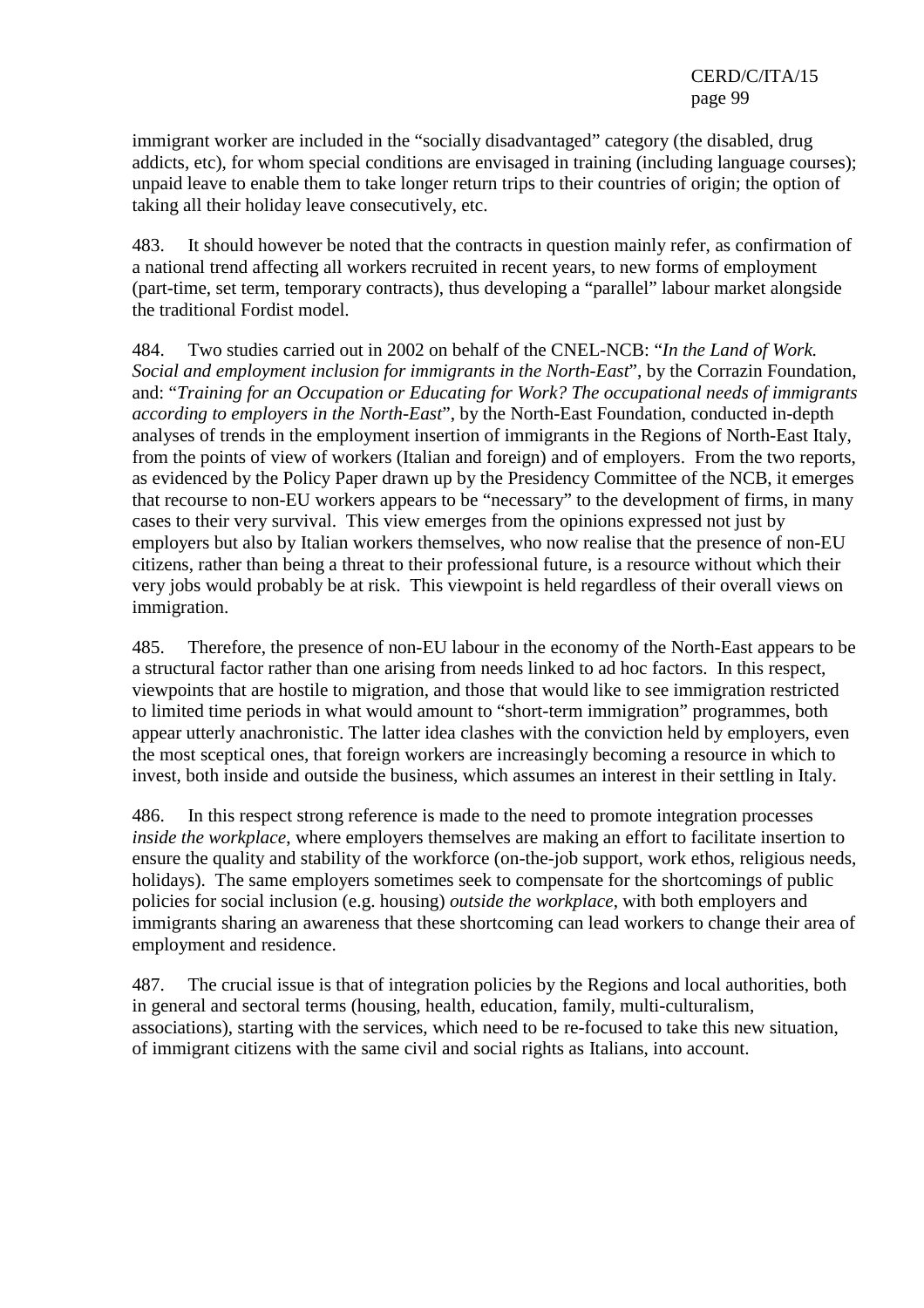488. With reference to the social services, to achieve positive employment insertion we need to reinforce the systems for matching labour market supply and demand, which are still strongly linked, as the studies show, to informal models. As emerges from the studies promoted by CNEL on the North-East (an industrial area where economic growth has been matched by a continuing growth in employment that has exerted a strong draw on foreign manpower (240,000 new jobs in recent years; unemployment rate of around 3% - lower than the European and American averages, of 8.3% and 5% respectively), 60% of new jobs created in this area between 1993 and 2000, as in the rest of the country, were on set term contracts.

489. A system of employment insertion is needed, especially of low-skilled labour, that corresponds more closely to the possibility - as perceived by employers - of assessing the true abilities of immigrant workers. Their presence, at least in this part of the country, is concentrated mainly in the industrial sector (15.6%) and is closely connected with the size of firm. Nearly 67% of workers in firms with over 100 employees are immigrants, with the figure falling to just under 37% for firms with 10 to 50 employees, and to 1% for those with less than 10 employees.

490. The greatest obstacles to their integration do not seem therefore to lie in firms, where organisational solutions based on the mutual interests of immigrant workers, Italian workers and employers are found. According to the responses given by employers in the area, the willingness of companies to be accommodating even extends to reviewing well-established internal rules (later return to work; longer holidays for immigrants, with the time being made up later in the form of longer working hours).

491. The climate inside firms in the North East and the relations between Italian and immigrant workers appear to be excellent. Only 1 in 80 report episodes of intolerance in recent years and 11 out of 80 speak of attitudes of latent, limited discrimination, while many refer to initial difficulties with insertion and distrust caused by prejudices that are not borne out by actual facts. There is no doubt that the occupational characteristics of workers from the countries of Eastern Europe are more favourable to their insertion in industrial companies than those of African workers. In actual fact, insertion does not appear to pose any significant problems.

492. Political responsibility for drawing up systematic regulations and strategies that are appropriate to the different geographical areas lies with central government and with the Regions, Provinces and Municipalities, as does the institutional commitment in operational initiatives (with due respect for the principle of subsidiarity). One feature peculiar to the Italian system is the strong commitment shown by the social actors and third sector bodies in identifying good practice in social solidarity initiatives. In addition to responding to repeated emergency situations, these have developed into a structured system of institutional and social responsibilities that is able to adopt and support systematic policies at the local level, with particular reference to increasing employment and available housing, and access to health services, education and training. A system of responsibility and good practice, therefore, that needs to be supported and implemented by all institutional and social actors as a conquest and collective resource for the entire country, and which is necessary to economic growth as a valid means of combating any attempt at racial discrimination, xenophobia or intolerance.

493. We can thus claim that an overall evolution of the system is under way, whereby the key aim of institutional policies is to ensure equal rights for foreign nationals, while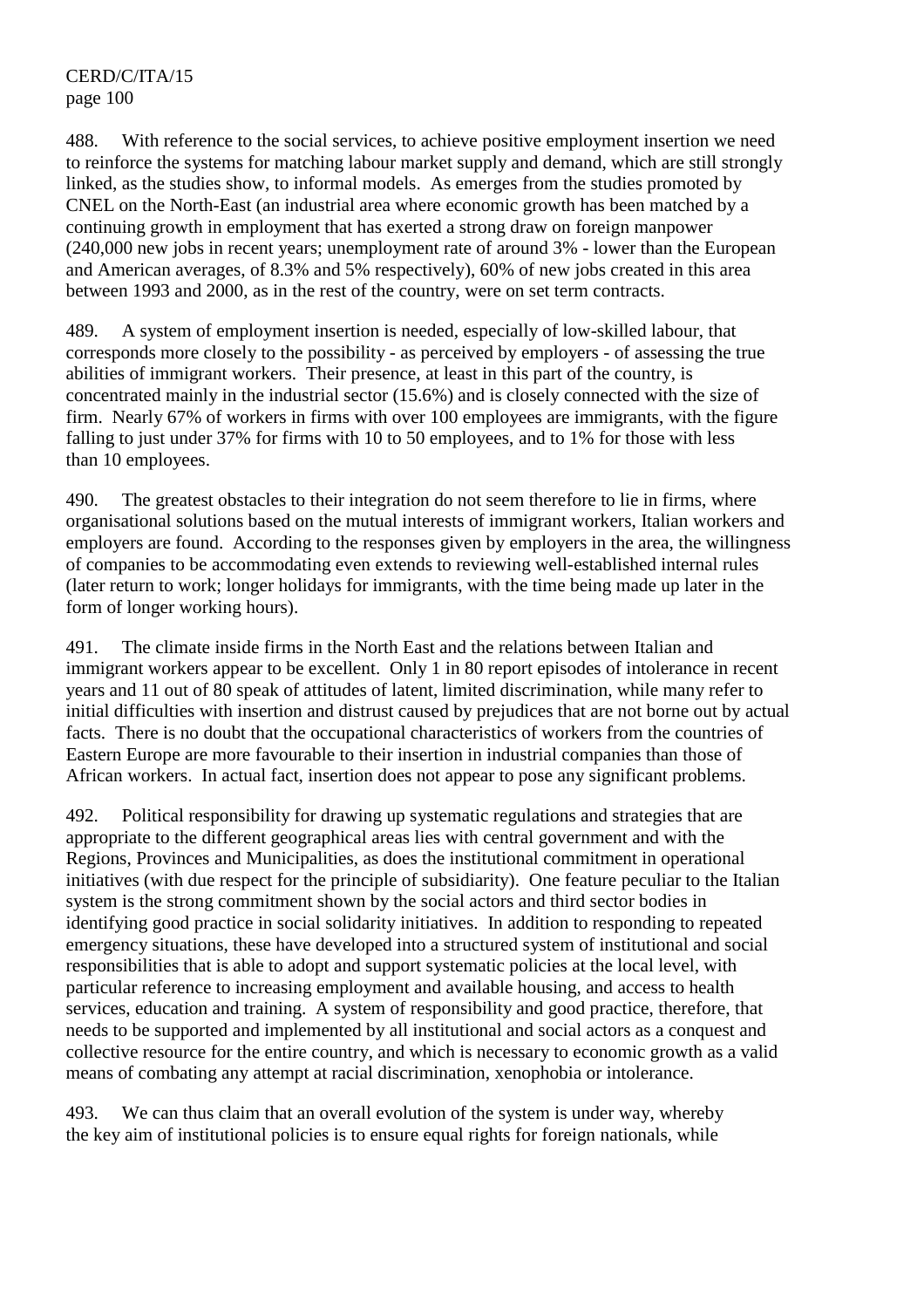inter-institutional cooperation between the various levels and functional responsibilities is constantly intensifying. The practice of "concerted social action" driven by the social partners is also expanding: associations of foreign workers are showing a stronger capacity for representation and participation, while the third sector is carving out a more clearly defined role for itself in supplementing that of the other actors.

494. These organisations often act as a focal point for encounters between local communities and new immigrants, a role that tends to acquire implications that go beyond simple employment inclusion to encompass social inclusion issues. More specifically, it is important to underscore the emergence, alongside the well-established involvement of trade unions in integration policies inspired primarily by principles of solidarity, of a commitment in this respect by employers, who are increasingly aware of the economic as well as the social interests represented by the presence of foreign labour.

495. A tendency is emerging for employers to carve out a more complex and wider role for themselves in the field of integration and mediation between the local culture and the different cultures and traditions of immigrants working in local companies. Their decision to do so arises from an awareness that such a course of action is inevitable, since it is no longer possible, without the contribution of immigrant workers, to maintain the working and business models that have always been essential to the development of this part of the country. Tolerance, sensitivity, awareness, new ways of fostering employment inclusion, and a capacity for mediation all suggest that entrepreneurs are very sensitive to the dynamics of relations within their firms. With respect to the basic attitude of entrepreneurs, 32% of the sample had a realistically "positive" view that sees the problems but also the potential of the situation; 50% saw the phenomenon as being inevitable; 12% see immigration as a "necessary evil"; while 6% are indifferent to the presence of immigrants. Nearly 80% of entrepreneurs had an essentially positive view of the quality of the work performed by immigrants and about 78% saw career development as being possible for immigrant workers in their firms. The proportion of owners of medium-sized enterprises who would like to see an increase in inward migration was higher than that seeing immigrants as a danger.

496. In this context, an interesting project has been granted funding by the European Commission's Directorate General for Employment and Social Affairs as part of the 2000-2006 Community Action Programme to Combat Discrimination. The aim of this project, as mentioned earlier, is to create new instruments for access to banking services that might serve as best practice for application in other EU Member States.

### **2. The education system**

### **(a) Religious freedom and the rights of minorities**

497. The framework of Constitutional provisions protecting religious freedom is a wide one, of which an overview is given below:

Article 2 recognizes and guarantees the inviolable rights of man, as an individual, and in the social groups where he expresses his personality;

Article 3: provides for non-discrimination, including with respect to religion;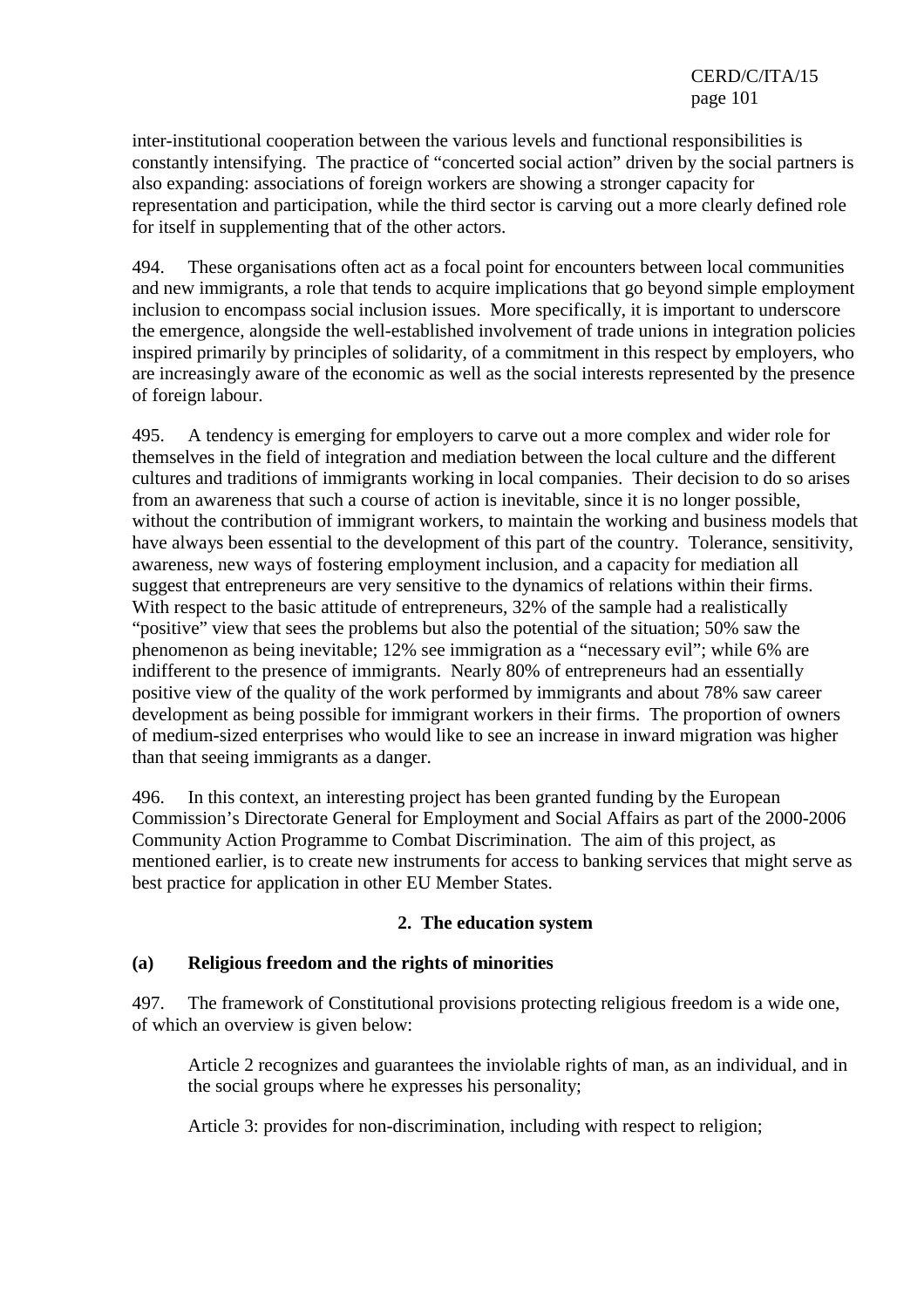Article 7: provides for the reciprocal independence of the State and the Catholic Church, each within its own order, independent and sovereign;

Article 8: provides that all religious confessions are equally free before the law;

Article 19: recognises the right of all individuals to profess freely their own religious faith;

Article 20: prohibits the imposition of special limitations in law, or special fiscal impositions in the setting up, legal capacity and activities of religious associations or institutions.

498. With particular regard to religious education, the new Concordat entered into by the Italian State and the Holy See on 8 February 1984 repealed Article 1 of the Treaty (according to which the Catholic, Apostolic and Roman faith is the only religion of the State). At the same time, it established a commitment by the State to provide for the teaching of the Catholic religion in non-university public schools, while guaranteeing each individual the right to choose whether or not to attend these lessons, without their choice giving rise to any form of discrimination. Persons choosing not to attend can follow other classes proposed by the teaching staff; spend the time in individual study or else take that hour as being free (Constitutional Court ruling 2003 of 11-12 April 1989 is of fundamental importance in this respect).

499. With respect to the other rights of minorities, and linguistic and cultural rights in particular, Act No. 482 of 15 December 1999 was issued in implementation of Article 6 of the Constitution.

500. Finally, in the case of education, Article 5 of this Law establishes that the Ministry of Education may, through decrees issued by the Minister itself, promote and carry out national and local projects concerning the study of the languages and cultural traditions of members of linguistic minorities and also authorised an annual expenditure of  $\epsilon$ 1,032,614 for such projects. This sum is spent in full each year, to the immense satisfaction of the minorities concerned.

501. Furthermore, according to *Intese* which have been implemented and approved by law with some Denominations, provisions concerning education have been included aiming at guaranteeing the right for students not to participate in religious classes, and the possibility for the schools to respond to eventual requests by students and families, introducing the teaching of one specific religion and explaining its implications; the recognition of diplomas issued by theological institutes and the right to freely set up schools of any order or degree, and educational institutes, according to the Italian educational system.

502. Moreover, in the absence of conventional relation between the State and Denominations, (Concordat, Intesa.), Act No. 1159/1929 and the concerning enforcement regulation (Royal Decree of 28 February 1930, No. 289) apply, according to the supreme principles of the Constitution. It follows that the rule of Article 23 of this regulation is always enforceable. It states, among other things, that " When the number of students justifies it and when a temple cannot be equipped for founded reasons, their fathers devoted to a religion that is different from the official one can obtain some school buildings for the religious education of their children. The request is addressed to the local education director who, once he hears the school council,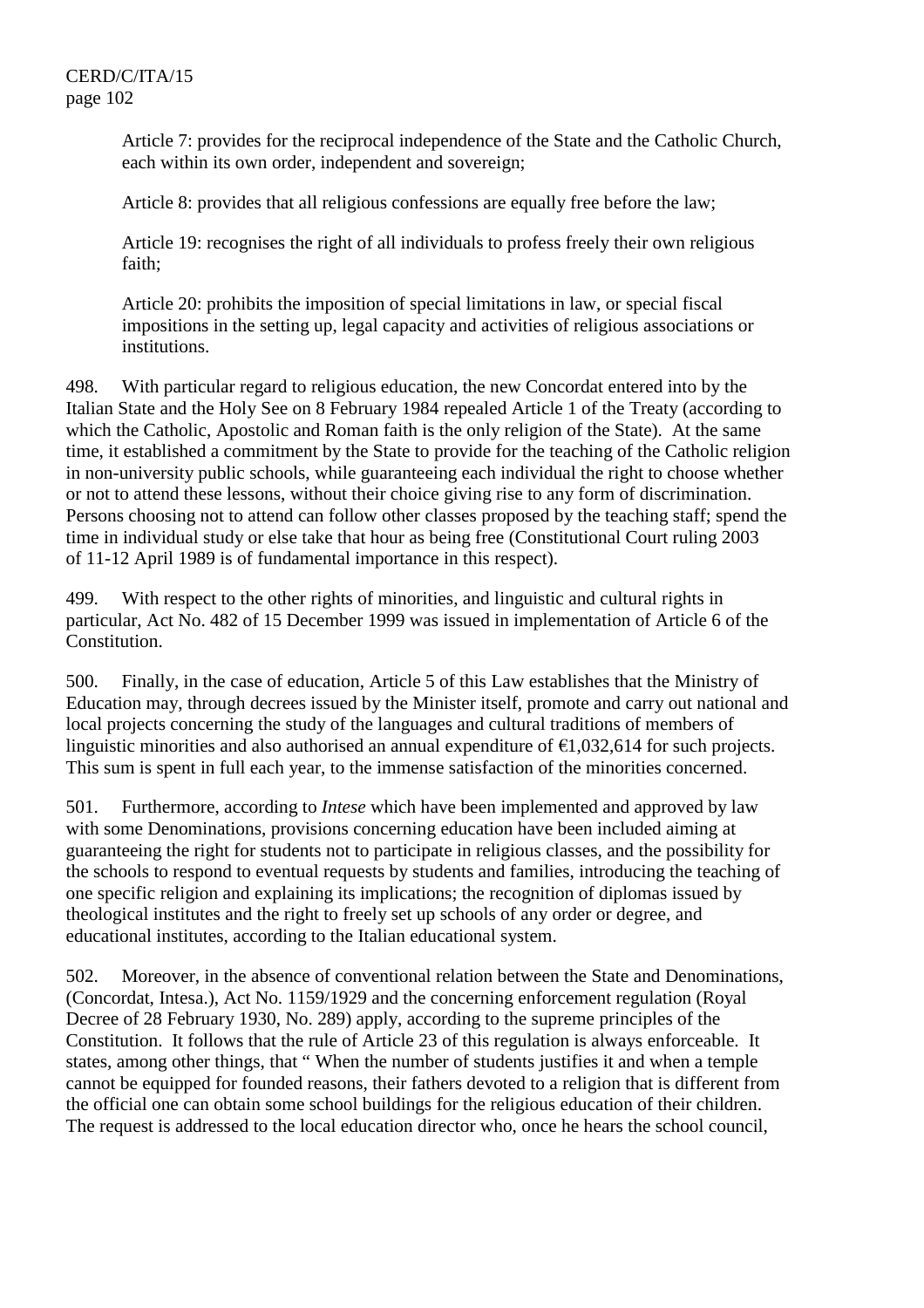can act directly in a positive sense. Otherwise he can refers to the Minister of Education who decides with the Ministers of Justice and of the Interior. In this measure they have to establish the days and hours of the teaching and the necessary "precautions".

503. A small number of students (at least three children) can justify religious education in schools outside of curriculum hours. It is pointed out that teachers must be chosen by the applicant fathers (that is by the ones who have the parental authority) and must have the necessary requirements evaluated by the school authority.

504. As testimony to the above, a recent programme instrument - the Action and Funding Plan for the implementation of national and local projects for the study of the languages and cultural traditions of linguistic minorities - promoted by the Ministry of Education for academic year 2003-2004 is worthy of mention. Projects designed by schools within the scope of the Plan, in the context of their teaching programmes - were evaluated by a technical Commission (re-established through Ministerial Decree No. 113 of 23 October 2002). In this, priority is given to projects involving significant teaching activities for pupils, accompanied by related training initiatives for teachers engaged in minority language activities, and projects able to set up local networks that include not only the schools working in contact with minorities in their areas of reference, but also those schools in which other linguistic minorities are represented.

#### **(b) Equal access to education and equal treatment of Italian and foreign pupils in schools**

505. Without prejudice to the Constitutional principle that Italian schools are open to all, whether Italian citizens or foreign nationals (Article 34 of the Constitution), and without prejudice to all subsequent legislation, both primary and secondary (see below), which seeks to give effect to that principle, some preliminary statistical data may be of interest on this issue (Source: MURST, *Pupils with non-Italian citizenship - State and other schools - School year 2003-2004*, Rome September 2004). The number of non-Italian pupils in the school year 2003-2004 was 282,683, or 3.49% of the total a. school population. In the school year 1991-1993 the number was 30,547, but the increase (of 49,917) is significant even just with respect to the previous year.

506. The distribution of these pupils in the various types of school (again in school year 2002-2003) was as follows:

| $>$ Nursery school:     | 54,947 (3.83% of the total school population) |                    |                               |              |  |
|-------------------------|-----------------------------------------------|--------------------|-------------------------------|--------------|--|
| $>$ Primary school:     | 115,277 (4.47%)                               | $\pmb{\mathsf{u}}$ | $\mathbf{u}$ and $\mathbf{u}$ |              |  |
| $>$ Junior high school: | about 67,000 (4.01% "                         |                    | $\sim 0.00$ .                 | $\mathbf{u}$ |  |
| $>$ Senior high school: | about 45,000 (1.87% "                         |                    | $\mathbf{u}$                  | $\mathbf{u}$ |  |
| <b>TOTAL:</b>           | 282,683 (3.49%)                               | $\pmb{\mathsf{u}}$ | $\boldsymbol{\mathsf{H}}$     | $\mathbf{u}$ |  |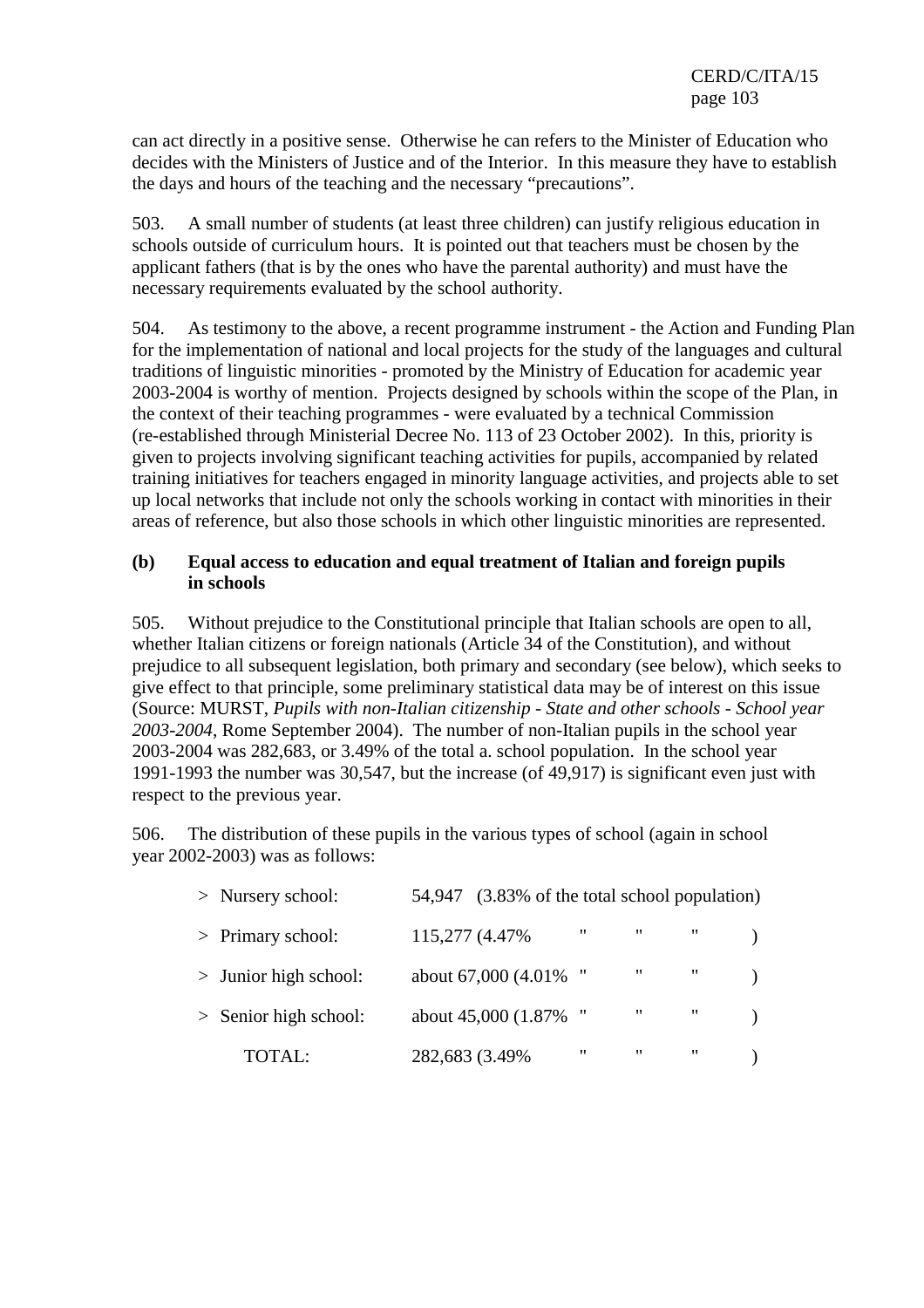507. Taking the above quantitative data, the following paragraphs provide an overview of some of the provisions intended not just to ensure equal treatment of Italian and foreign pupils, but also to achieve forms of co-existence and integration within the framework of inter-cultural education:

 (a) Ministerial Circular No. 301 of 8/09/1989: "Inclusion of foreign pupils in compulsory education: Promotion and coordination of initiatives for the exercise of the right to study";

 (b) Ministerial Circular No. 205 of 22/07/1990 - "Compulsory schooling and foreign pupils - Intercultural education" (This Circular introduces the concept *of intercultural education* for the first time);

 (c) Article 36 of Act No. 40 of 6/03/1998, which establishes the formative value of linguistic and cultural difference: "in the exercise of teaching and organisational autonomy, schools shall provide, for all pupils, intercultural projects that expand the range of teaching provision, with a view to properly valuing linguistic and cultural differences and promoting initiatives for inclusion and dialogue";

 (d) Legislative Decree No. 286 of 25/07/1998 - "*Consolidated text of provisions governing immigration and the status of foreign nationals*" which, in the matter of education, places a particular emphasis on the organisational aspects of schooling, the teaching of Italian as a second language, the maintenance of the language and culture of origin, teacher training and social integration;

 (e) Presidential Decree No. 39 of 31/08/1999 - "*Regulations containing the implementing provisions of the Consolidated Text of provisions governing immigration and the status of foreign nationals"* (these Regulations also guarantee the right to education for foreign minors, regardless of their legal status);

 (f) Ministerial Circular No. 155/2001, designed to support staff engaged in schools experiencing strong immigration processes;

 (g) Ministerial Circular No. 160/2001, providing for language courses for non-EU citizens, whether adults or minors.

508. In terms of implementation, a useful indicator is to measure educational achievement rates (these data are derived from the publication by the Ministry of Education *Survey of the results of Pupils of non-Italian citizenship*, *School year 2003-2004*, Rome, January 2005). From an observation of the results achieved by Italian and foreign pupils, we can see that foreign pupils achieve consistently lower success rates in the different types of school. The gap between the pass rates for foreign pupils and Italian pupils increases progressively, from primary school to senior high school:

− In primary schools the pass rate is 3.36% higher for Italian pupils;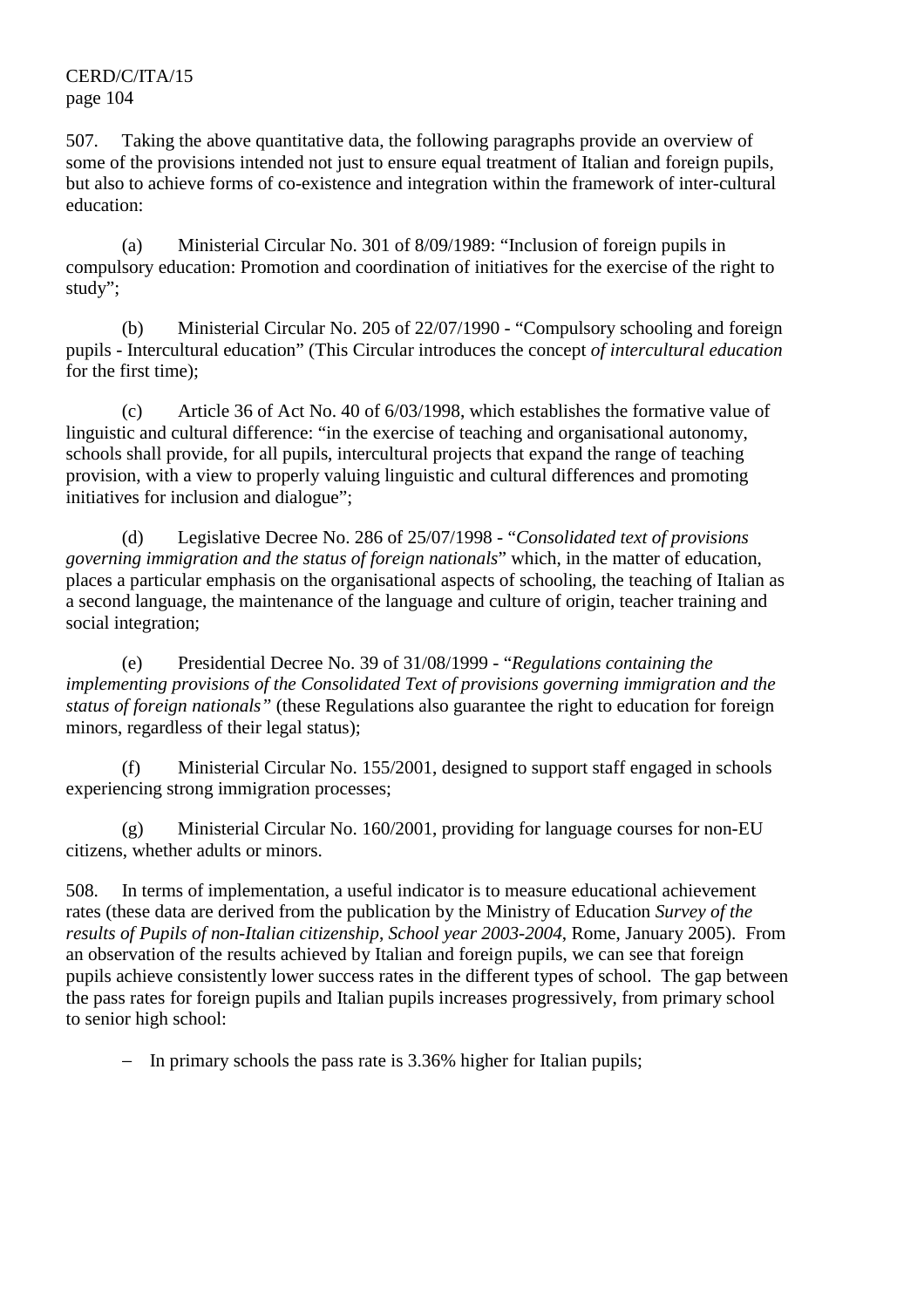- − In junior high schools the pass rate is 7.06% higher for Italian pupils;
- − In senior high schools the gap is 12.56%, again to the advantage of Italian pupils.

509. The lower success rate for foreign pupils with respect to their Italian counterparts is therefore fairly marked (especially at senior high school level). This difference is, however, 0.96% lower than in the previous school year at primary school level, 1.55% lower at junior high school level and 0.56% lower for senior high school level. The Ministry recognises, however, that the negative results emerging from the above-mentioned publication provide food for further analysis and research.

510. We also need to consider that a tendency has been noted for foreign pupils to choose shorter educational pathways that provide qualifications that can be "spent" immediately in the labour market, such as the qualifications issued by vocational training institutes.

511. Also worthy of mention is the presence of foreign nationals in adult learning courses set up by the Ministry of Education through its Local Centres, which can be found throughout the country.

512. It can also be observed from the above-mentioned publication that in school year 2001-2002, 2,219 courses were held for foreign nationals with a view to fostering social and linguistic integration. These were attended by 42,885 people (22,158 men and 20,697 women), with the highest number of courses recorded in the northern Regions of the country (notably Lombardy, Veneto and Emilia Romagna).

513. With respect to teaching activity, the survey carried out by Ministry of Education in 2001 into the presence in the educational world of specific policies for the inclusion and integration of foreign pupils, is worthy of note (Source: *The multicultural transformation of society*, MURST - Automation Service and Educational Development Department, Rome, June 2001).

514. It is worth mentioning here that on the basis of the recent legislation, the distinguishing features of the policies put in place by individual schools are set out in the Formative Provision Plan (FPP), which provides the basic curricular, extra-curricular and organisational template drawn up by each school on the basis of the general guidelines established by teaching staff, joint educational bodies, local authorities and proposals from parents.

515. The above-mentioned survey, based on random samples, sought to analyse "how much" and "how" the projects designed to foster the integration of foreign pupils have been inserted in the FPPs of individual schools. It emerged that most schools (53.7%) have envisaged intercultural education initiatives in their annual plans. The highest figures are found in junior high schools (56.2%), followed by primary schools (54.7%) and joint primary-junior high schools (54%).

516. As mentioned earlier, the survey dates from 2001 and does not appear to have been up-dated. We can however assume that the above percentages will have increased, given the increasing commitment within the Ministry to organise multicultural training courses for teaching staff.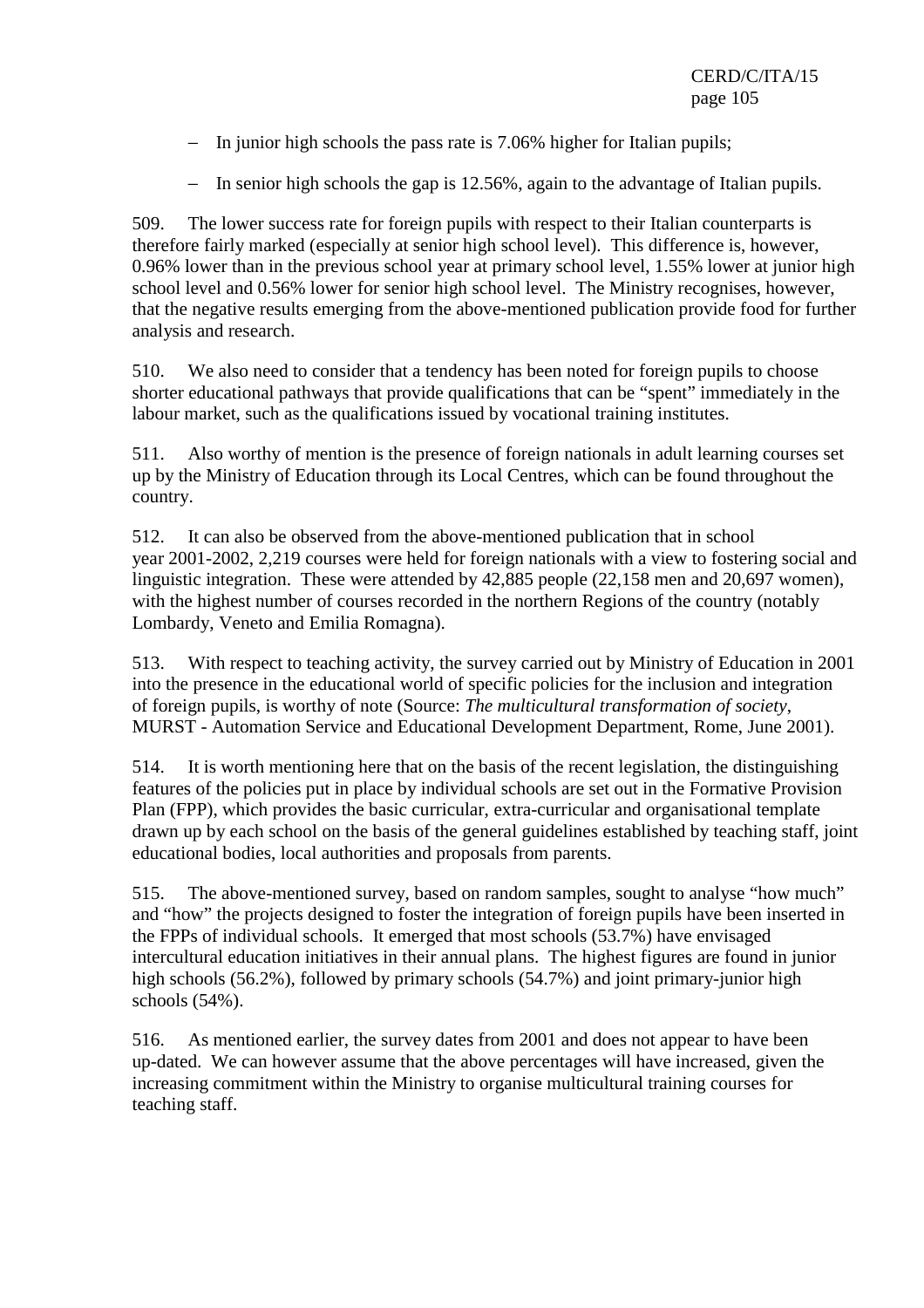517. Interesting in this respect, not least in view of the outcomes it intends to pursue and which could up-date the data set out above, is the initiative promoted in November 2003 by the Ministry of Labour and Social Policies under the National Operational Programme "Security for the Development of Southern Italy". This envisages a three-year research project addressed to schools of all grades and categories in southern Italy on the issue of "Schools and Immigration". Funded by the European Union, the aim of the project is to set up a "Standing Observatory on the Status of Immigrants and the State of Reception and Integration Processes in Southern Italy".

518. Partners in the project are the Ministry of Justice's Juvenile Courts Department, which will provide the data on training and education for minors in rehabilitation centres, six Regions (Basilicata, Calabria, Campania, Puglia, Sardinia and Sicily) which have experienced substantial flows of immigration, very often involving people in situations of particular disadvantage, and bodies such as the MIP Consortium, the Information Engineering Training and Research Consortium (Politecnico di Milano), CENSIS, and the Psychoanalytical Institute for Social Research (IPRS).

519. Of particular interest, finally, is the action recently undertaken by Rome City Council with reference to the School Attendance Project for Romany children and adolescents, for the three school years running from 2005 to 2008. This project involves primary, compulsory and senior secondary schooling levels.

520. The aims of the initiative are:

- To create the conditions for the day-to-day co-existence of children and young people from different cultures;
- − To meet the right of each child, regardless of their background, to have access to education and instruments for knowledge that enable them to develop their potential and interact constructively with others;
- − To change the attitude to education that is frequently found in adult Roma and Sinti and ensure that schools become the key institution in the formation of the new generations, including for the Romany population.

521. The general objectives of the project are:

 (a) To foster the protection of the rights of children in concrete terms as enshrined in the International Convention on the Rights of the Child, by drawing up and implementing the project "Rights for the Camps";

 (b) To facilitate school attendance, by setting up a service to accompany children to school;

 (c) To encourage adults to take responsibility for their children's education by promoting actions that change their lack of interest in or opposition to education, and encouraging school-family-city council education pacts;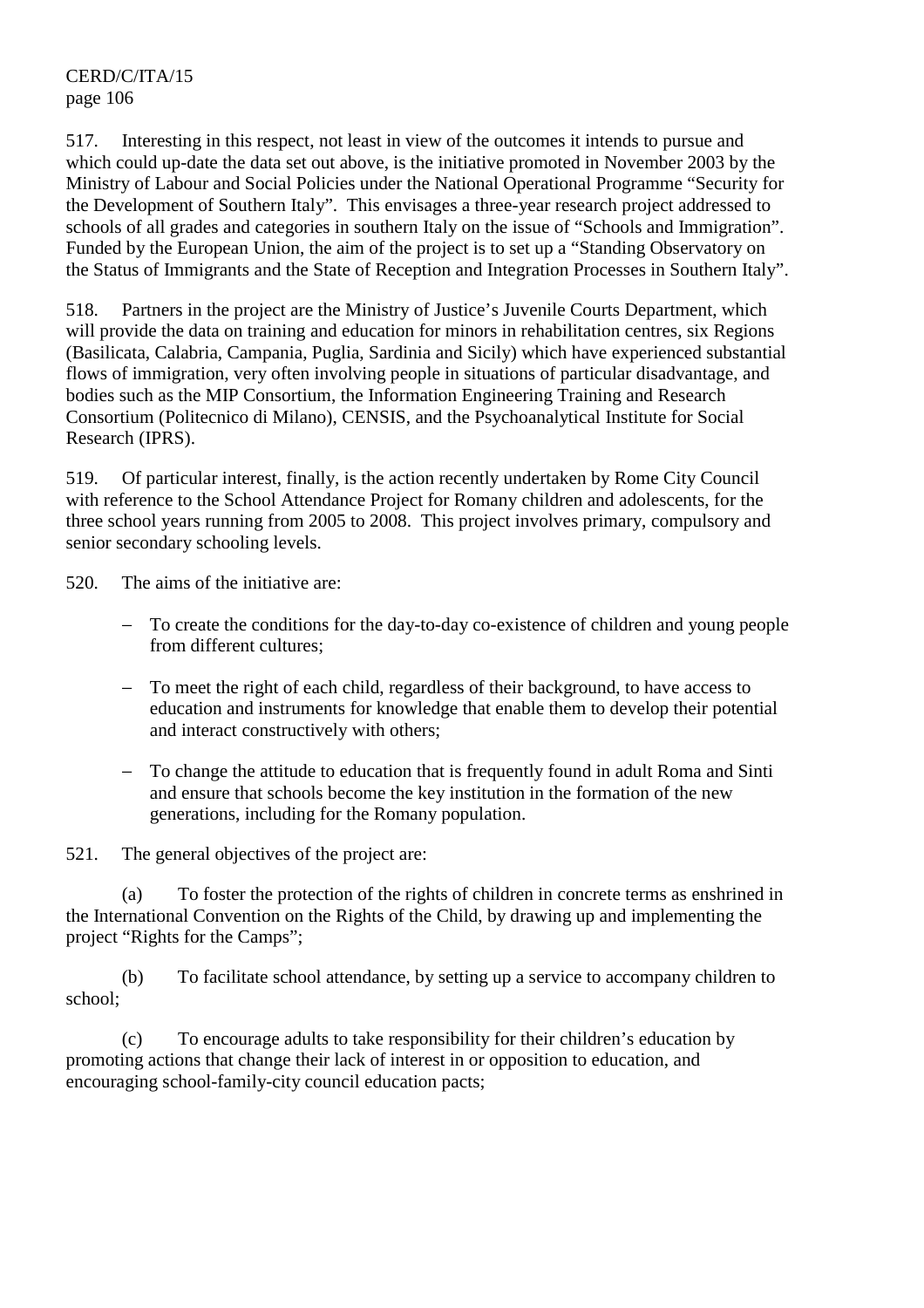(d) To foster a positive attitude to education in Romany communities, by promoting initiatives in camps with the adults of the community;

 (e) To improve conditions for learning, by promoting initiatives, including out of school hours, that foster the consolidation of learning and the pursuit of an individual study method;

 (f) To foster mutual knowledge and integration between the world of education and the Romany culture, by taking part in initiatives promoted by schools to explore that culture, as well as in initiatives promoted by local institutions and bodies to promote mutual knowledge by each party;

 (g) To encourage education for adolescents who have not attended school regularly, by drawing up individual educational projects which, using local training agencies or creating specific opportunities, enable young people to be included in the social context and in the world of work;

 (h) To increase and "up-grade" attendance by young children at municipal and state nursery schools, by drawing up an education plan to promote their inclusion, in close liaison with the Educational Coordinators of Municipal Nursery Schools and state Nursery School Managers.

522. The total value net of VAT of the project tender was €5,832,974.55. The sums allocated for each "lot" of the project were divided thus: 75% for school attendance by Romany children and adolescents, and 25% for the "Rights for the Camps" project. The total number of beneficiaries of the project was 1,872.

# **3. The treatment of foreign nationals in prisons and similar institutions**

### **(a) The provisions governing discrimination**

523. The implementation of Article 3 of the Constitution, with specific reference to § 2, takes the form of producing ordinary legislation and regulations and of specific action by government.

524. Act No. 205/1993 identified certain offences for "persons who in any way disseminate ideas based on racial superiority or racial or ethnic hatred, or who incite others to commit, or themselves commit, acts of discrimination on racial, ethnic, national or religious grounds" or for "those who, in any way, incite others to commit or who commit acts of violence or provocation to violence on racial, ethnic, national or religious grounds". This law also prohibits any organisation, association, movement or group whose aims include incitement to discrimination or violence on racial, ethnic, national or religious grounds.

525. Persons who are members of such organisations, associations, movements or groups, or who assist them in their activities, are punished by imprisonment of six months to four years. Persons who promote or direct such organisations, associations, movements or groups are punished, for this alone, with imprisonment of one to six years.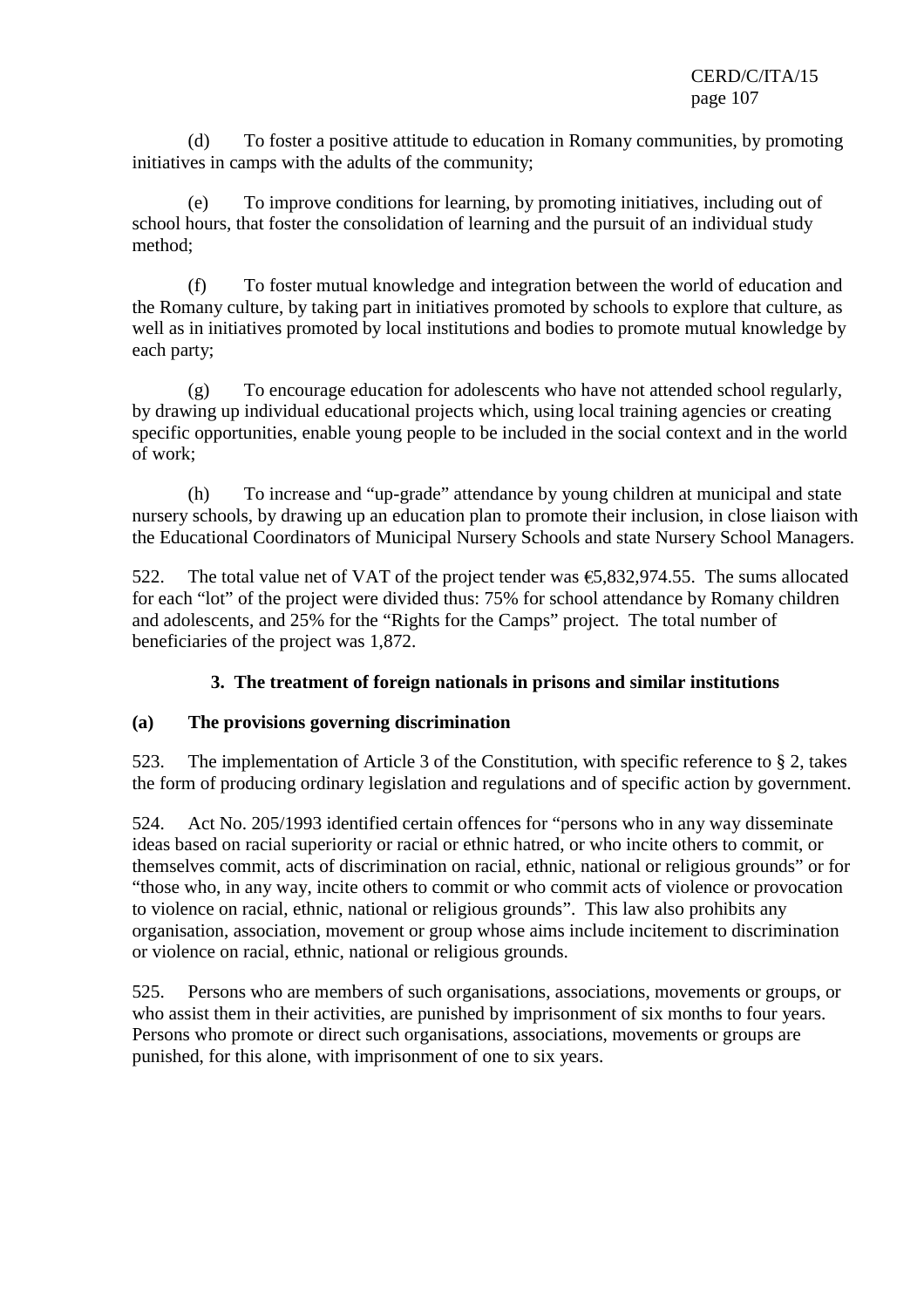526. General aggravating circumstances (i.e. applicable to all offences) are envisaged, with an increase of the penalty of up to half again, for all offences punishable by sentences other than life sentences that are committed for the purposes of discrimination or hatred on ethnic, national, racial or religious grounds, or to facilitate the activity of organisations, associations, movements or groups having the same purposes.

527. On the question of searches or sequestration, when legal action is undertaken for an offence subject to aggravating circumstances on the grounds of racial discrimination, the courts may order a search of the premises for which concrete elements suggest that the perpetrator has used them as a meeting place, storage area or shelter or for other activities connected with the offence. This provision enables a partial waiver to the general provisions in this matter, which makes it possible to carry out a search when there is sound reason to consider that it conceals the subject matter of the offence.

528. For offences with the aggravating circumstance of racial discrimination *ex ufficio* proceedings are undertaken and, in cases of *flagrante delicto*, police officers may, and in the most serious cases must, proceed to arrest the perpetrator.

529. For the above offences a particularly rapid procedure is envisaged.

530. When concrete evidence exists that suggests that the activity of organisations, associations, movements or groups encourages offences involving discrimination to be committed, the suspension of any form of activity by the organisation in question may be ordered as a precautionary measure.

531. Subsequently, when it is ascertained through an irrevocable judgement that the activity of an organisation, association, movement or group has contributed to an offence involving discrimination, the Minister of the Interior, subject to the decision of the Council of Ministers, issues a decree ordering that the organisation be dissolved and provides for the confiscation of its assets.

532. It should be noted in this respect that as far back as 1952 the legislator had envisaged provisions, with Act No. 645 (later amended by Act No. 152/1975), that, in implementing the XII transitional and final provision of the Constitution, prohibited, along with the organisation of the Fascist party, the production or dissemination of racist propaganda.

533. Article 1 of this law states that "for the purposes of the XII transitional and final provision (§ 1) of the Constitution, the organisation of the disbanded fascist party can be said to exist when an association, movement or group of no less than five people pursues the anti-democratic aims of that party, by extolling, threatening or using violence as a method of political struggle or advocating the suppression of the freedoms guaranteed by the Constitution or by discrediting democracy, its institutions and the values of the Resistance or by producing or disseminating racist propaganda, or dedicating its activities to extolling persons, principles, events and methods from that party and staging external events of a fascist nature". The penalties envisaged for such offences (from five to twelve years of imprisonment for the promoters, organisers or leaders and from two to five years for participants) are doubled if the association, movement or group is armed or assumes the characteristics of a paramilitary organisation or has recourse to violence.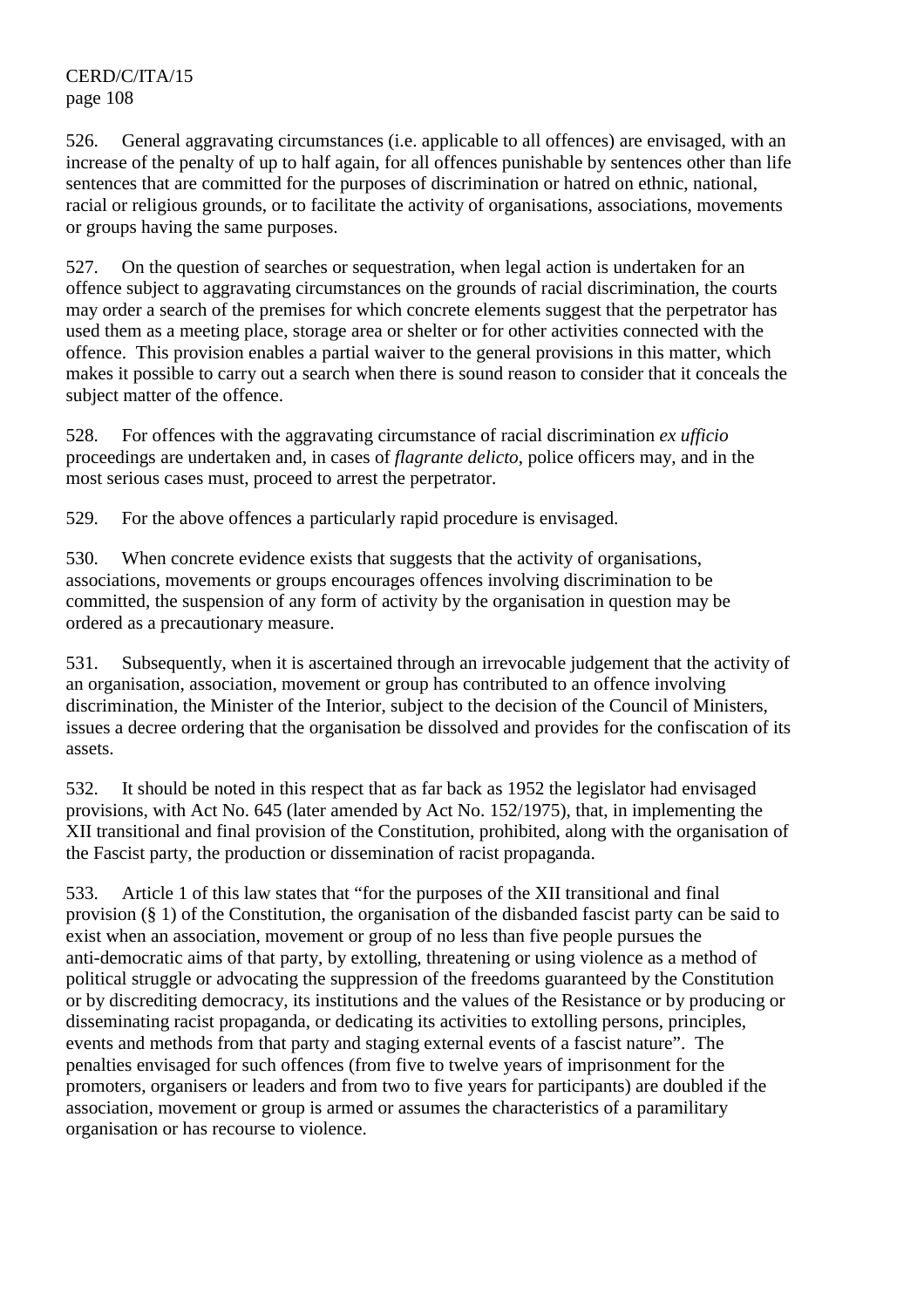534. For example, in the case before the first instance Court of Verona concerning six local members of the Northern League found guilty of incitement to racial hatred in connection with a campaign organised in order to send a group of Sinti away from a local temporary settlement, these persons were sentenced to six month jail terms, the payment of 45 000 Euros for moral damages in favour of Opera Nomadi and individual victims - including costs for a sum of 4,000 Euros for each counsel - and a three-year suspended ban from participating in campaigns and running for national and local elections.**<sup>33</sup>**

535. The Italian legislators also addressed the matter of discrimination with reference to the provisions governing immigration (Consolidated Text No. 286/1998, as amended and integrated by Act No. 189/2002), in which they prohibited expulsion or removal to a state in which the foreign national might be subjected to persecution on grounds of race, gender, language, citizenship, religion, political opinions or personal or social status, or might risk being sent to another state in which he or she is not protected from persecution.

536. When the conduct of government or of a private party leads to discrimination on racial, ethnic, national or religious grounds, the judge may, at the request of the victim, order that such conduct should cease and adopt any other provision that may serve, according to the circumstances, to remove the effects of the discrimination. With the decision establishing the outcome of the trial the judge may also sentence the defendant to pay damages or provide some form of compensation, not necessarily economic. In this respect Decision 28/003 of 30 March 2000 of the Court of Milan and Decision of 30 March 2002 of the Court of Vicenza, both of which civil law decisions against discrimination pursuant to Articles 43 and 44 of Consolidated Text No. 286/1988, are worthy of mention. The first declared the system of allocating Milan City Council's public housing to be discriminatory, where it provides for the allocation of five points to applicants holding citizenship. The second concerned the rejection of an application for the recognition of political rights, submitted by a Nigerian citizen seeking to be entered in the electoral roll for the municipal elections. The Court of Appeal granted the appeal.

537. The legal framework has also implemented the Community Directive 2000/78/EC through Legislative Decree of 9 July 2003 No. 216, which extended the civil law protection of the person who undergoes discrimination taking place in the workplace. In particular, the law provided to extend in first place the sanction of nullity (already envisaged by section 15 of the Worker's Statute (*Statuto dei Lavoratori*) for discriminatory acts and agreements determined by religious grounds) to any act or agreement aimed at causing a discrimination, founded on personal beliefs, age, sexual orientation and so on. In second place, the law recognised and governed the right of any worker who believes himself/herself to be a victim of a direct and/or indirect discrimination to request that the judge order the cessation of the prejudicial behaviour, in addition to ordering compensation of the non-patrimonial damages suffered. Legislative Decree No. 216 has, therefore, extended the protection of victims of discrimination. The law, in particular, draws a distinction between direct discriminatory behaviour (involving treatments less favourable than other persons in a comparable situation) and indirect behaviour (involving a situation of particular disadvantage). The law also qualified as discriminatory behaviour the unwanted harassment or conduct carried out for one of the reasons indicated therein, having the purpose of creating a hostile environment.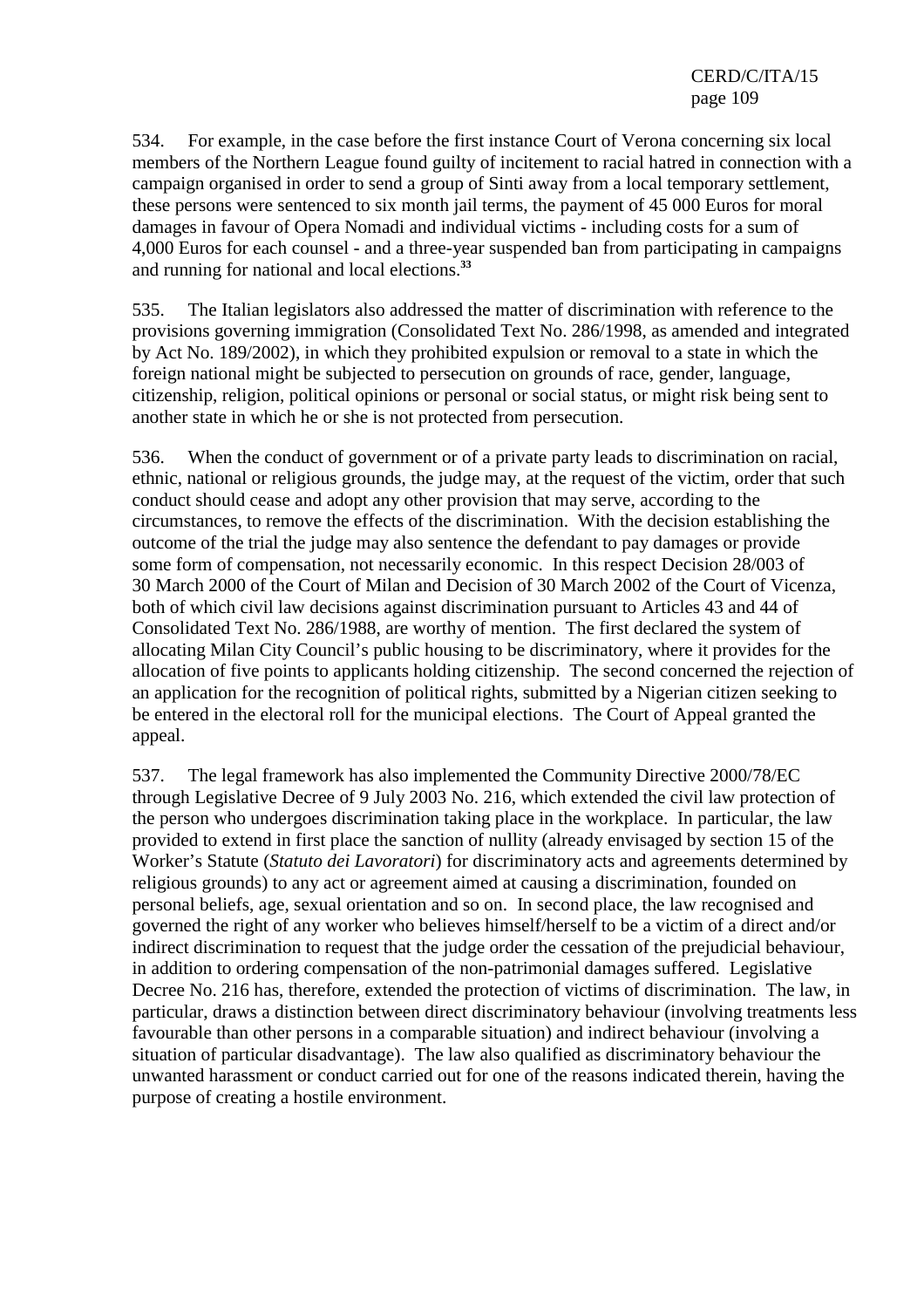538. For the protection of the right to non-discrimination in the workplace, the procedure of the deliberation in chambers is envisaged; as a matter of fact the law invokes Article 44 of the Consolidated Act No. 286/1998. Such Article envisages that a person who thinks to be a victim of discrimination on grounds of race, ethnic origin, religion and so on, may resort to the civil judge to obtain the cessation of the prejudicial behaviour and compensation of damage.

539. There are some judgements made by the civil judicial authorities on the application of Articles 43 and 44 of the Consolidated Text No. 286/1998, delivered during the years on the stipulation of rental agreements with non-EU nationals (Court of Milan, 30<sup>th</sup> March 2000), the access to public competitions by persons without the requirement of nationality (Court of Appeal of Florence, 2 July 2002), the participation of persons not belonging to the European Union in statutes of housing associations (Court of Monza,  $27<sup>th</sup>$  March 2003), the grant of additional points to Italia nationals in the priority lists for the allocation of housing units (Court of Milan, 21st March 2002).

### **Monitoring of incidents of a racist, xenophobic and anti-Semitic nature by province (September-December 2005)**

| Province        | Racism |              | Xenophobia   Anti-Semitism | Denounced      | Arrested |
|-----------------|--------|--------------|----------------------------|----------------|----------|
| Ascoli P.       | 1      |              |                            | 4              |          |
| Belluno         |        |              |                            |                |          |
| Biella          |        |              | 1                          | 6              |          |
| <b>Brescia</b>  |        | 1            | $\overline{2}$             | $\overline{2}$ |          |
| Bolzano         |        |              |                            |                | 8        |
| Cagliari        | 3      |              |                            | 3              |          |
| Campobasso      |        |              |                            |                | 1        |
| Genova          |        |              | 1                          | 5              |          |
| Gorizia         |        |              |                            |                |          |
| Messina         |        |              |                            | $\overline{4}$ |          |
| Modena          |        | 1            |                            |                |          |
| Nuoro           | 1      |              |                            |                |          |
| Oristano        |        |              |                            |                |          |
| Padova          |        |              |                            |                |          |
| Pistoia         |        |              |                            |                |          |
| Ravenna         |        |              |                            |                |          |
| Reggio Calabria |        |              | 1                          |                |          |
| Roma            |        |              | 4                          | $\overline{2}$ |          |
| Treviso         |        | $\mathbf{1}$ |                            |                |          |
| Total           | 13     | 6            | 10                         | 26             | 9        |

### Monitoring of incidents of a racist, xenophobic and anti-Semitic nature - by crimes<sup>34</sup> **(September-December 2005)**

| Crimes        | .<br>E<br>ξ<br>ਰ<br>$\mathbf{S}$<br>Bomb:<br>₫<br>æ<br>ä<br>.≘ | amages<br>– | Homicides | nd<br>and<br>assault<br>battery<br>Bodily<br>harm | $\mathbf{\Omega}$<br>.≌<br>eats<br>Insults<br>S<br>ਜ਼<br>letter:<br>phone<br>昌<br>Φ | $\sim$<br>ᡋ<br>−<br>n<br>ුව<br>ರ<br>ð | crimes<br>৯<br>£ | Graffiti | s<br>ω<br>Persons<br>ᢎ<br>auth<br>ਦ<br>g<br>.≘. | arrested<br>sons.<br>Per |
|---------------|----------------------------------------------------------------|-------------|-----------|---------------------------------------------------|-------------------------------------------------------------------------------------|---------------------------------------|------------------|----------|-------------------------------------------------|--------------------------|
| Anti-Semitism |                                                                |             |           |                                                   |                                                                                     |                                       |                  | 13       |                                                 | $\Omega$                 |
| Racism        |                                                                |             |           |                                                   |                                                                                     |                                       |                  | ⌒        | 22                                              |                          |
| Xenophobia    |                                                                |             |           |                                                   |                                                                                     |                                       |                  |          |                                                 |                          |
| Total         |                                                                | ◠           |           |                                                   |                                                                                     |                                       |                  | 20       | 26                                              |                          |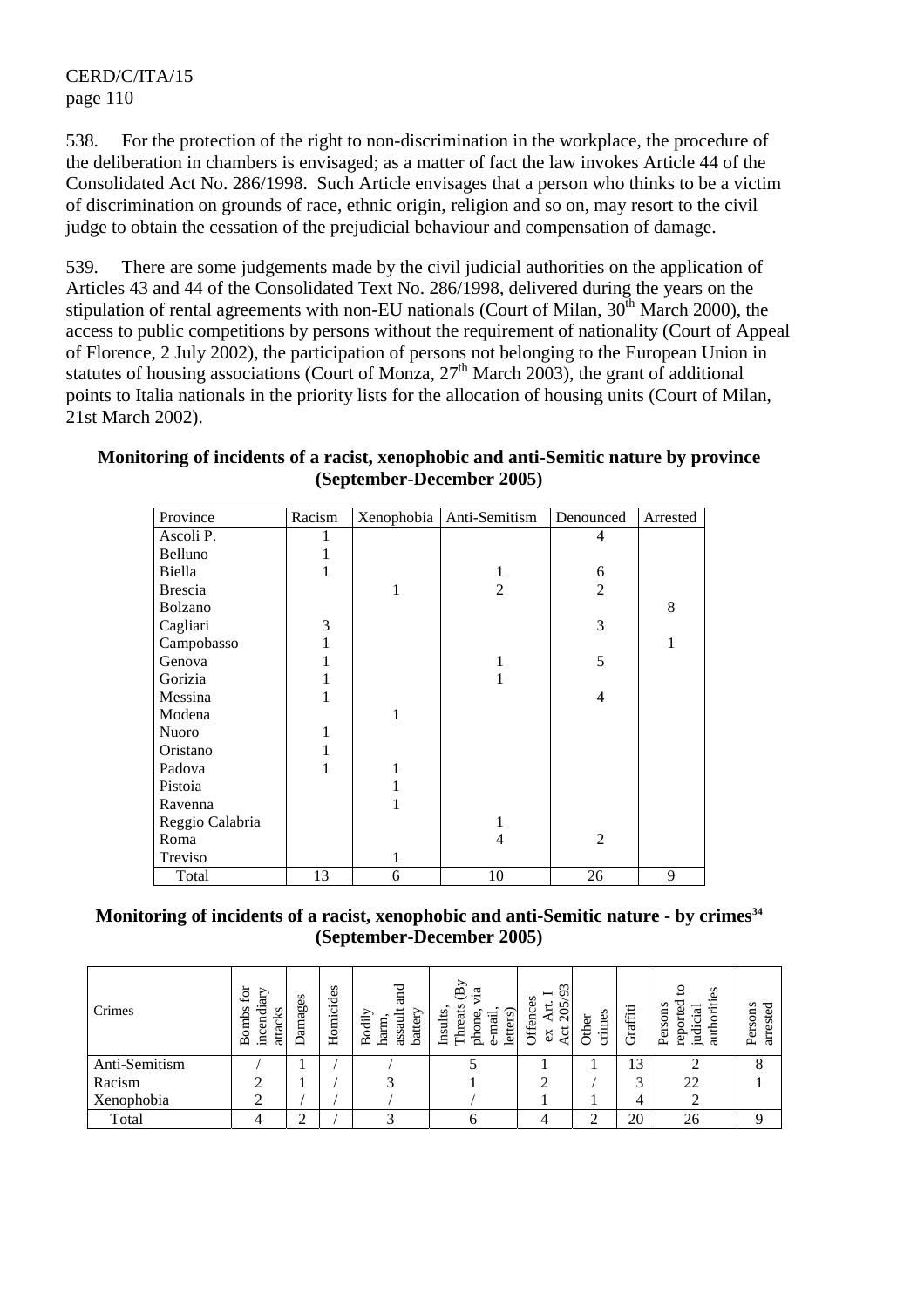540. The State, Regions, Provinces and municipal councils, each within their remit, including in cooperation with associations of foreign nationals and organisations operating on their behalf, and in collaboration with the authorities or public and private bodies of their countries of origin, encourage:

 (a) Activities undertaken on behalf of foreign nationals legally residing in Italy, including with a view to organising courses in the language and culture of origin by schools and foreign cultural institutions;

 (b) The dissemination of any information that may serve to foster the inclusion of foreign nationals in Italian society, especially as regards their rights and duties, the various opportunities for integration and personal and community growth provided by government departments and associations, and the possibility of a positive re-insertion in their country of origin;

 (c) A knowledge and due recognition of the cultural, recreational, social, economic and religious values of foreign nationals legally resident in Italy and all possible informational initiatives as to the causes of immigration and the prevention of racial discrimination or xenophobia, including through the collection in school and university libraries of books, periodicals and audio-visual material produced in the language of the countries of origin of foreign nationals resident in Italy or in any case from those countries.

541. Finally, the Regions, in cooperation with the Provinces and municipal councils, and with immigrants' associations and social voluntary organisations, should set up monitoring, information and legal aid centres for foreign victims of discrimination on racial, ethnic, national or religious grounds.

542. As concerns legal aid Act No. 217 of 30 July 1990, as integrated by Act No. 134 of 23 March 2001, it provided that any foreign citizen, even if he/she is not legally a resident in the country, can be granted legal aid (*gratuito patrocinio*) at the expenses of the State, without exception, on the basis of a simple affidavit/sworn statement (*autocertificazione*) endorsed by the Consular Authority. Any complaint on this matter receives due attention by the competent Italian Authorities.

543. This system was amended by the relevant Legislative Decree No. 115/2002, with the aim of ensuring adequate legal defence. More specifically, this Decree simplifies and extends the access to legal aid in civil and administrative proceedings. Access to this institution is guaranteed to whoever has an income under 9.296,22 Euros per year (in particular, as to criminal proceedings, Act No. 134/01 envisaged the self-certification of the income for the defendant, including the foreigners with income abroad; in this regard, ad hoc information desks have been established at Bar Associations); the right of the defendant to an interpreter and to the use of an understandable language (as it was the case with Ladin and German-linguistic minorities living in Italy - Presidential Decree No. 574/88).

544. Legal aid defending counsels are not to be chosen from a special list of lawyers but any lawyer of choice may be appointed and his fees will be borne by the State on the basis of the profession's list of fees.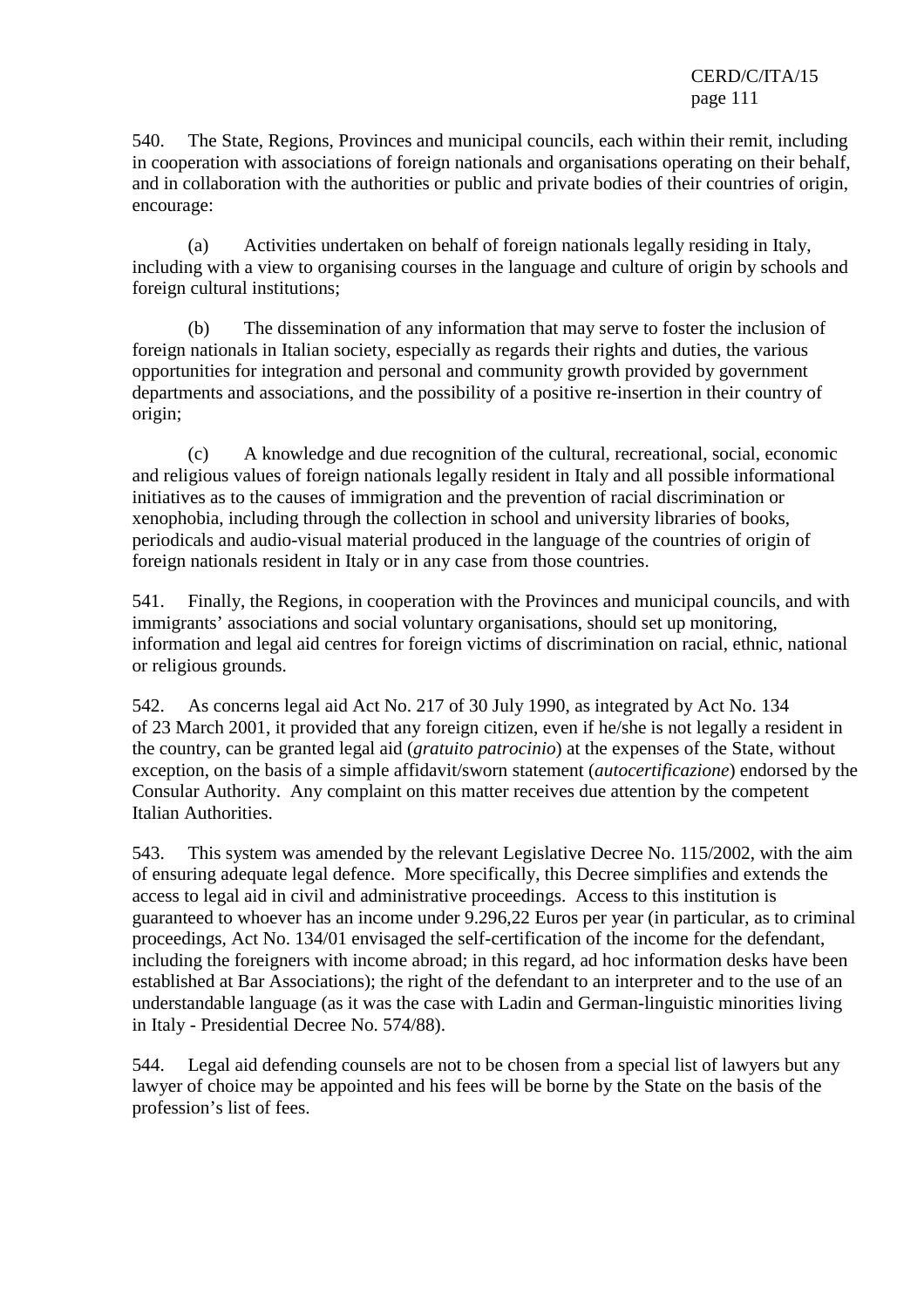545. As reported in the fires report to Parliament by the Ministry of Justice in July 2005, the "function attributed to the Bar Councils by the legislator is really important as, in order to make the jurisdiction protection of the poor more effective, it is not sufficient that the State provide the financial resources required, by taking on the costs of the defence, but it is also important to inform adequately the public on the existence of such instrument and the conditions requires for having access to this kind of benefit… as well as on the opportunity to take a case to court. In conclusion the Bar Councils are required to carry out a service of real and proper 'pre-legal' advice".

546. As regards criminal proceedings: since the last report to Parliament, submitted by the Ministry of Justice, relevant to the years 1995-2004, it emerges that the phenomenon relating to the number of persons seeking free legal aid is rapidly increasing, going from 16,500 persons granted free legal aid in 1995 up to 86,000 persons applying for it in 2004. The costs are also rapidly increasing, going from 5,000,000 Euros for 1995 up to over 60 million Euros in 2004 (see Report, p. 11 - if requested). Foreigners admitted to free legal aid are 13% of the total. If we take into consideration the date referring to minors, it emerges instead that in 2004 27% of the persons admitted of free legal aid were non Italian citizens.

547. Moreover, it has to be recalled that as regards non EU citizens, free legal aid is automatic - and not upon request - in proceedings instituted against deportation orders and in proceedings relating to temporary stay and assistance centres for foreigners. In civil matters, in 2004 alone the State spent 3,310,118.35 Euros for free legal aid against 789,934.73 Euros spent in the second semester of 2003.

548. With reference to the issue of the poor access of non-nationals to measures alternative to detention, it must be noted that the Supervisory Court, body of the ordinary Magistracy, orders the relevant provisions, which is independent and autonomous from the Penitentiary Administration.

549. However, most of foreign non-EU prisoners are illegal. This means that they do not have a residence permit to stay in Italy. This situation prevents the Supervisory Magistracy from granting them measures alternative to "detention", since those prisoners do not fulfil one or more requirements provided for by the law (for instance, a permanent address or a permanent job). It is not therefore possible to make any comparison between the number of foreign prisoners and the number of non-nationals living in our Country, since the latter are legal immigrants (whose percentage among the prison population is very small), whereas most foreign prisoners are illegal; there are no definite data as for illegal non-nationals in liberty.

550. The high number of illegal immigrants in our Country also affects the number of non-nationals in Italian prisons. Indeed, the clandestine immigrant has precarious economic conditions, lives a poor affective life, is socially excluded: these conditions, together with very poor schooling level, lead them to have deviant behaviours and to be easily involved in organised crime activities, performing tasks of low-cost unskilled "labour". As a consequence, the non-national involved in criminal activities is easily arrested and is held in prison, pending trial, because s/he has neither permanent address, nor identity papers, nor means of subsistence. As a matter of fact, these subjects, due to their condition of clandestine offenders live in prison, as this is the only possible place to stay for them until the end of their trial.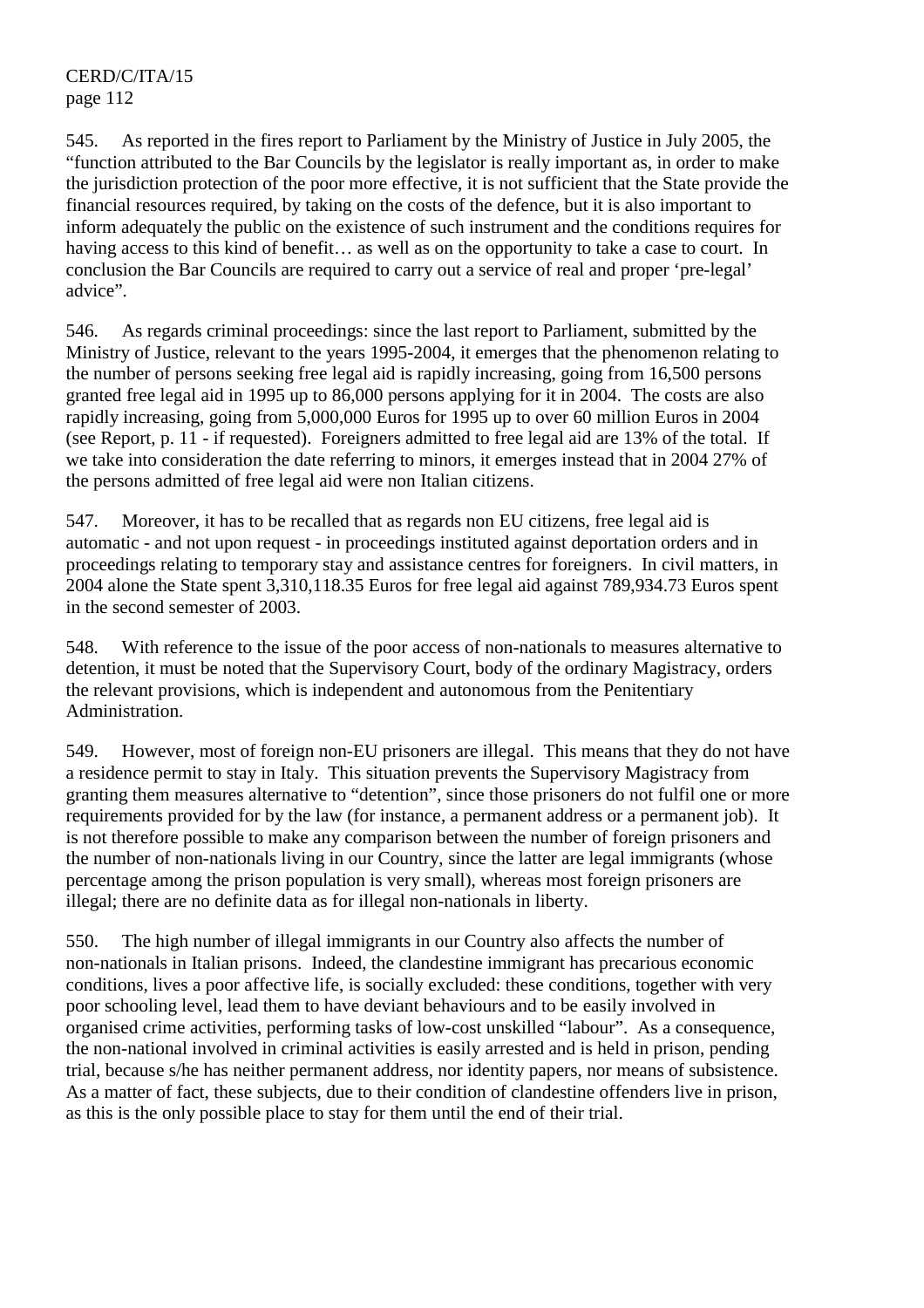551. The law provides that the foreign prisoner is informed, in a language that can be understood by him, of the penitentiary rules, of his/her rights and duties and of the possibility to be assisted by an interpreter. They are also entitled to contact their consular authority in order to inform it of their status of "detention" and to request assistance. To facilitate them the Penitentiary Administration has provided for the translation (into English, French, German, Croatian and Arabic) of some excerpts from penitentiary rules and regulations as well as of an handbook relevant to the main rights of the prisoner (into French, English, Spanish and Arabic); the Administration has also drawn up a convention with CIES (a non governmental organisation for the linguistic-cultural mediation and integration) aimed at facilitating the process of integration of foreigners, in particular non-EU persons.

# **(b) The prison system**

552. The presence of foreign nationals in prisons, which has increased considerably in recent years, accounts in some cases - prisons in big cities in Northern Italy - for 50% of the total prison population. This poses new problems for the prison administration, which require the adoption of new instruments to provide adequate responses in terms of the treatment and social rehabilitation of prisoners.

553. In relation to the high number of foreign prisoners in Italian prisons, it has to be pointed out that on 31/12/2005, 19.811 foreign prisoners were present out of a total prison population of 59.542, equal to 33,27%.

554. It has to be pointed out that a great number of foreign non-EU prisoners are irregular immigrants, that is, persons who entered Italy illegally or who are however without a residence permit in Italy. This condition of illegality is often accompanied by an economic precarious situation, affective deprivation, social exclusion which, together with a widespread condition of scarce or inexistent schooling, leads to have deviant behaviours; *the illegal immigrant* is therefore easily involved in criminal activities organized in low-cost unskilled labour.

555. The foreigner involved in criminal activities, if arrested, has access to less serious precautionary measures (house arrest) with more difficulty, because he is without a fixed domicile, without documents, and without means of support. In reality, these persons, owing to their condition of *illegal immigrants* who committed a crime, enter prison since it is the only place of stay until the judicial proceeding is completed. This situation prevents the Supervisory Court from granting foreign prisoners measures alternative to detention, after their conviction, since these prisoners do not have, in general, that family and social context representing the requirement of alternative measures.

556. With reference to the abovementioned situation, the first Criminal Division of the Supreme Court (*Corte di Cassazione*), by its judgement No. 30130 of 17 July 2003, provides that: "the assignment to the Probation Service and, in general, all measures alternative to detention, cannot be applied to the non-EU foreigner who is in Italy under illegal conditions, taking into consideration that this condition makes his stay on the Italian territory illegal and that, on the other side, it cannot be allowed that the execution of the sentence take place with modalities entailing the infringement and the elusion of the rules making said illegality possible".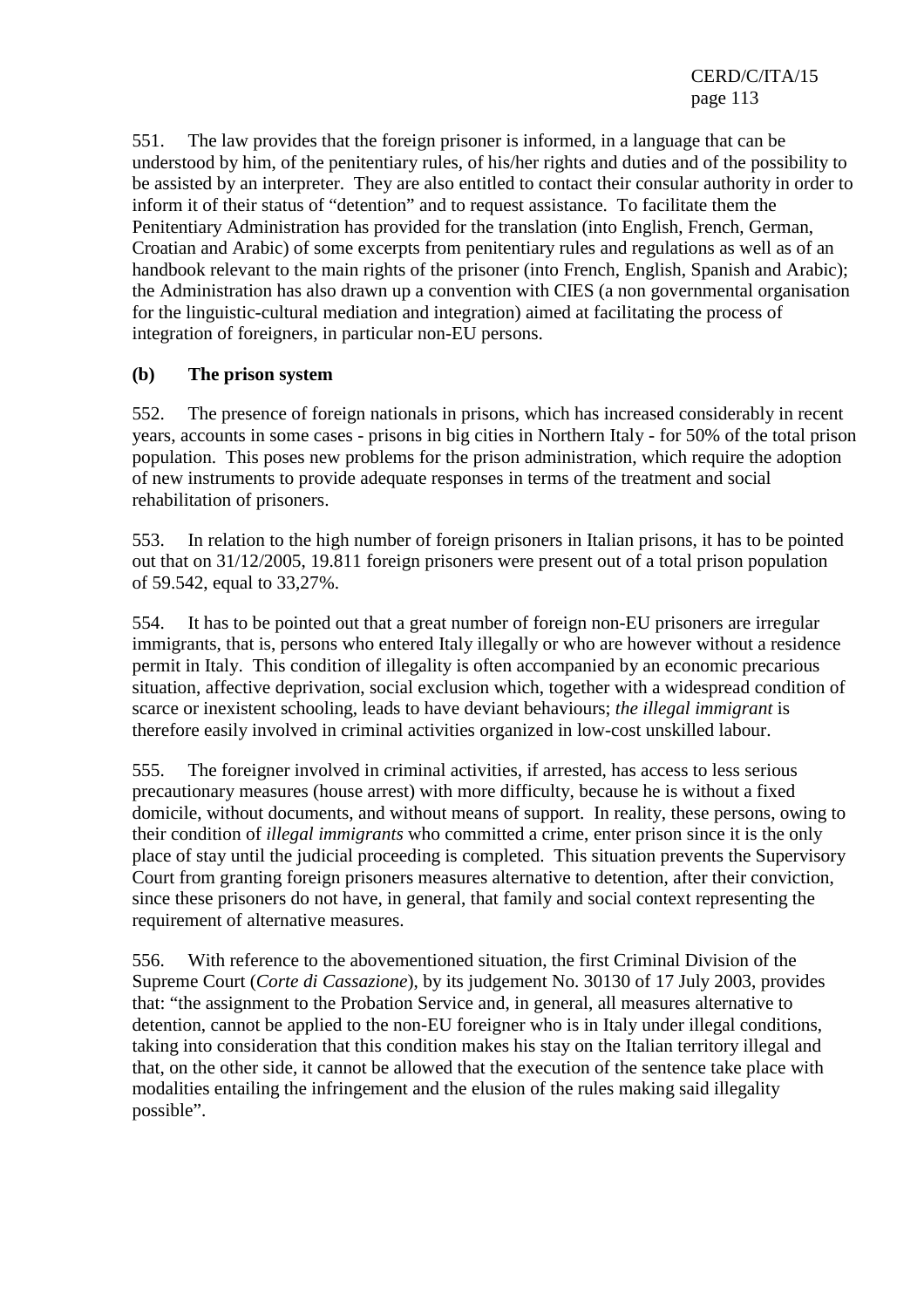557. Notwithstanding the above mentioned difficulties for foreign prisoners to find out valid and verifiable living/working points of reference outside prisons, such as to allow the granting and putting into practice of a measure alternative to detention, it has to be outlined that the results of a monitoring, just completed, relating to foreign persons under alternative measures referred to the first six months of 2005, show the overall data (2015 foreign prisoners to whom measures alternative to detention have been granted) which are not at all negligible.

558. It must be highlighted that any lawbreaking - in terms or violence, abuse of authority, or harassment towards any prisoner (both national and not national) - is a disciplinary infringement. It always results in a disciplinary sanction (up to the removal from office) in addition to causing an intervention of a criminal court where the facts can be considered crimes. Along these lines, in order to prevent any act of violence towards any prisoner (both alien national and Italian), and to facilitate the prosecution of any act of violence perpetrated, some special circulars have been issued providing that:

 (a) When the physician of the prison, during any medical examination, ascertains that the subject concerned presents injuries, he/she has to record in the Register "model 99" (register of examinations, preservations and proposals of the physician) both the objective outcome of the examination and what the examined subject may declare about the circumstances of the violence suffered and about persons who have committed the violence. The physician has also to write his/her evaluation whether the injuries are compatible with the relevant causes declared by the subject concerned;

 (b) In all the cases of injuries found during any medical examination the prisoner and the internee undergo, the notes written by the physician in the Register model 99 shall be immediately sent by the Prison Governor to the Judicial Authority for any possible provision.

559. In order to facilitate the full application of the principles stated in the above mentioned circulars, a new version of the Register "model 99" has been drawn. Unlike the former model, every page of the register in the new version is split up in several columns: date and time of the examination, prisoner's personal data, objective examination, diagnosis and prognosis, proposals and instructions, prisoner's statements, evaluation of the physician about the compatibility of the prisoner's statements with the outcomes of the objective examination.

560. In the last column, the Prison Governor shall note his/her personal decisions.

561. The new structure of the Register Model 99, and namely the introduction of specific items concerning the prisoner's "statements" and the physician's evaluation, serves just for drawing the physician's attention on the obligation of writing in the register, every time he/she finds some injuries on the prisoner/internee during an examination, all the elements within his/her competence, so that the Judicial Authority to be addressed may ascertain the facts.

562. Italy has taken action most notably in the field of communication, since both language skills and an understanding of the cultural context are key requirements in adapting to the day-to-day aspects of prison life and in taking full advantage of the services and opportunities provided. Linguistic-cultural mediation was the first objective pursued by Italy.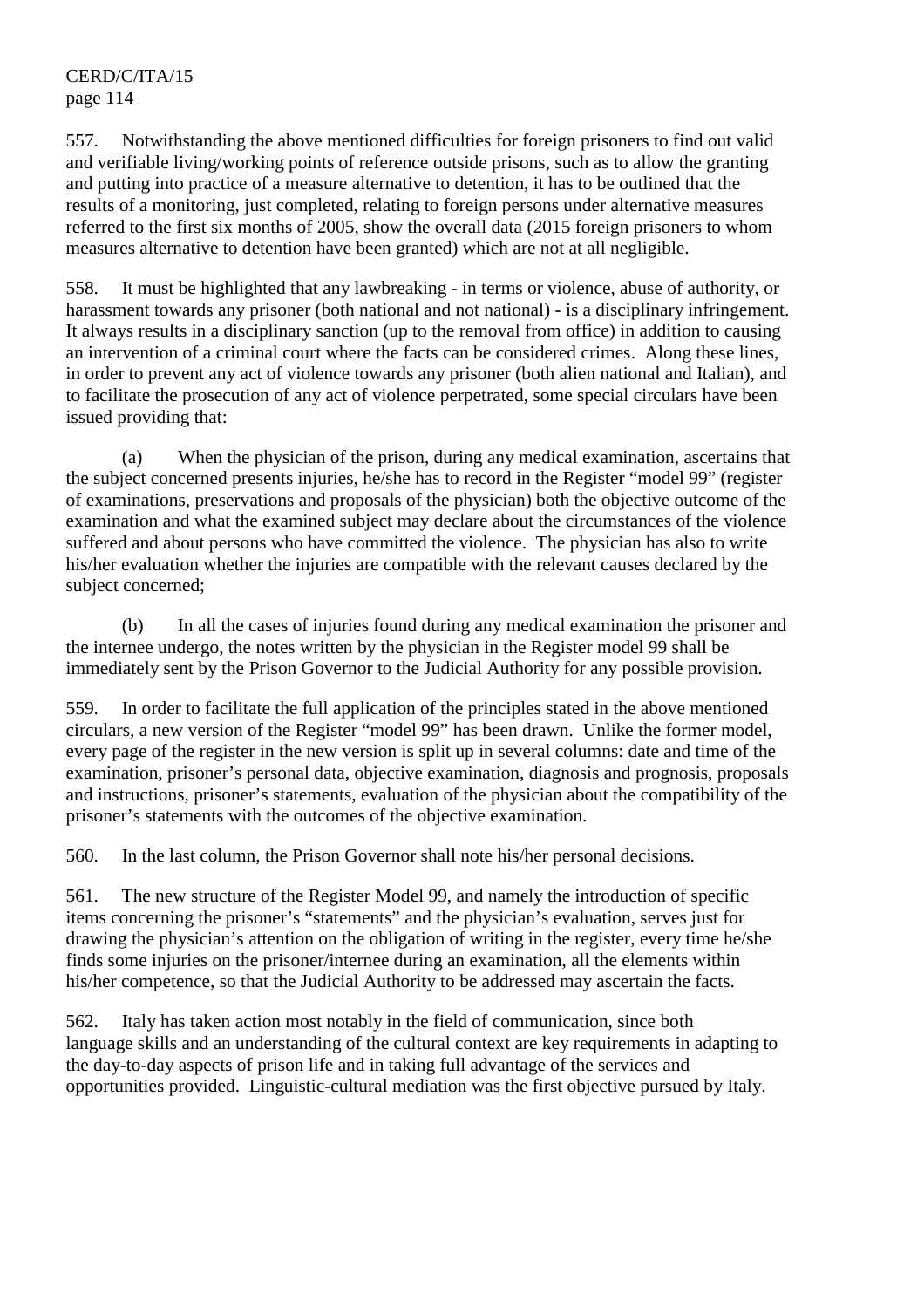In this respect the implementing regulations for the law governing prisons, Presidential Decree No. 230 of 30 June 2000, which at Article 35 introduced the role of cultural mediator, is worthy of note. This measure also envisages specific agreements with local authorities and voluntary organisations.

563. In this respect, a regional cultural-linguistic mediation project, "IMMINTEGRA", drawn up by Tuscany's Regional Prisons Superintendency, is worthy of mention. This project is intended to supplement and complete linguistic-cultural mediation initiatives already activated by local authorities and specialised associations on behalf of male and female prisoners, detainees and foreign nationals serving sentences. Starting from a survey of current problem areas and needs, a centralised plan has been developed to allocate 10 prisons and 5 Adults' Social Service Centres (CSSAs) in Tuscany (Florence, Livorno, Massa, Pisa and Siena), from those selected in relation to the actual shortfall in resources and target size, with a number of hours for allocation to recognised and accredited linguistic-cultural mediation organisations, professional linguistic-cultural mediators and voluntary organisations with specialist expertise in the new subject of immigration and the management of inter-cultural issues.

564. Italian language and literacy courses have also been introduced in nearly all prisons. One example is the prison in Naples, which has set up a "Literacy Workshop for Foreigners". This is a working group which, taking into account the diverse regions of origin of non-EU prisoners enrolled in cultural literacy courses, provides them with the possibility of achieving greater integration both during their time in prison and afterwards. The work carried out with prisoners on the issue of health is also very important. In this respect, the establishment of a health education course in the prison in Trento is worthy of mention.

565. Again in the communication sector, the initial reception of foreign detainees entering prison for the first time poses numerous, specific problems. To respond to these problems many prisons have used funding from local authorities to produce information leaflets (that also contain the relevant forms) in English, French, Spanish and Arabic. In addition therefore to the gradual insertion of cultural mediators, "service charters" designed to inform prisoners of the system of rights and duties, translated of course into the above languages, have also been created.

566. The reporting and exchange of information between foreign nationals and local actors is a key and vital element. In this respect, a number of initiatives activated in prisons, for example in Emilia Romagna, are particularly significant. These see the participation and contribution of the Region in opening "information desks" which, with the presence of internal and external operators, provide information and concrete help with red tape, such as registration with the employment service or the renewal of residence permits, for those detainees in possession of one when they entered. Guidance services are also provided, with a view to the prisoners' future integration in society. Bologna leads the way in this respect.

567. All prisons with a "notable" presence of foreign prisoners run Italian literacy courses set up by the Ministry of Education's Local Centres. As mentioned earlier, this is a key factor for interaction and integration. In the women's prison at Rebibbia, for example, only foreign nationals were enrolled at the primary school level (at July 2004), while at junior high school level (150 hours tuition) foreign prisoners accounted for half of participants and at senior high level, 30% of those enrolled. Rome City Council has undertaken, through the Standing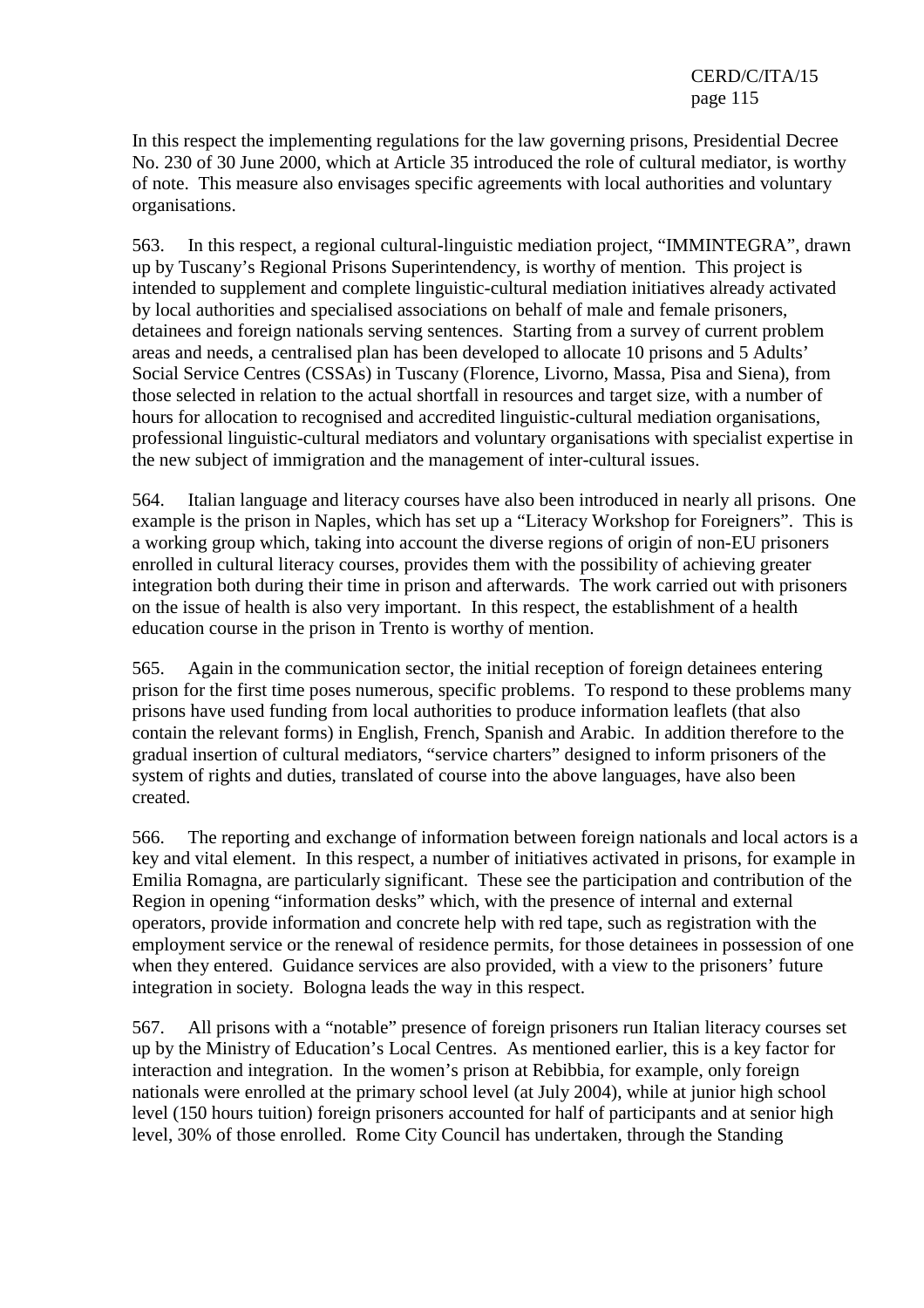Programme for Prisons, to take action in the health, social, training, employment, cultural and equal opportunities spheres on behalf of detainees, including foreign nationals, in prisons or under the responsibility of the CSSAs in the territory of the Council and Province.

568. Again with respect to the right to education, the question of enrolment in university courses by foreign prisoners is worthy of note. At present the Minister of Education regulations governing this issue require not just an educational qualification recognised under Italian law but also a valid residence permit. This problem is being studied by the two departments involved, with the aim of arriving at a solution.

569. Italy does not under-estimate the problem of social and employment rehabilitation. In this respect, the work of the Marche Region is worthy of note. In terms of entry to employment and vocational training the Region has set up a number of courses and activities for the entire prison population. These include IT courses at the prison in Ancona and book-binding courses in Ascoli. In the prison in Lecce, in Puglia, the protocol of 10 November 2003 is now operational as part of the EQUAL project with the CIES in Rome, for the establishment of a "Linguistic-Cultural Mediation Service for the Social and Employment Inclusion of Migrants", for non-EU detainees.

570. Furthermore, in compliance with the fundamental principles stated with solemnity by the Italian Constitution, and acknowledged by the Penitentiary Act, the fundamental rights of all the prisoners are protected, among which the freedom of religion. In particular, the Penitentiary Administration assures the prisoners who practice a faith other than the catholic one the right to meet, on their request, the ministers of their own religion as well as to attend relevant celebrations. Therefore, ministers of religion belonging to several creeds are allowed to enter prisons and to freely meet those prisoners who spontaneously state they want to benefit from that right. Moreover, ministers of religion and prisoners are allowed to celebrate their rites, according to times and modalities provided for by their creed.

571. The possibility is also foreseen to prepare and to eat meals, according to the modalities and the rules provided for by the religion they belong to. To this purpose, every year, on the occasion of the Muslim feast of the Ramadan, the Penitentiary Administration gives appropriate instructions in order to allow prisoners, where they require so, to enjoy hot meals in times different from the usual times, so that they can observe the religious rule of the day fast.

572. A picture clearly emerges from the above examples, where Italy's commitment to communication and the inclusion of detainees stands out clearly and visibly.

573. It is also worthy of note that the Prison Administration devotes special attention to issues relating to human rights, by including this issue in all staff training, refresher and specialisation courses. In the Annual Training Programme for 2005, the strategic objectives of the prison administration include a growing dissemination amongst operators of a professional approach inspired by respect for human rights and ethical principles, in the light of the mission of the service and the evolution of the organisational and social context, as set forth in the current legislative provisions and in the various European recommendations governing this issue.

574. When cases involving the problems under consideration have been brought to the knowledge of the national courts, they are treated with full respect for the principles espoused by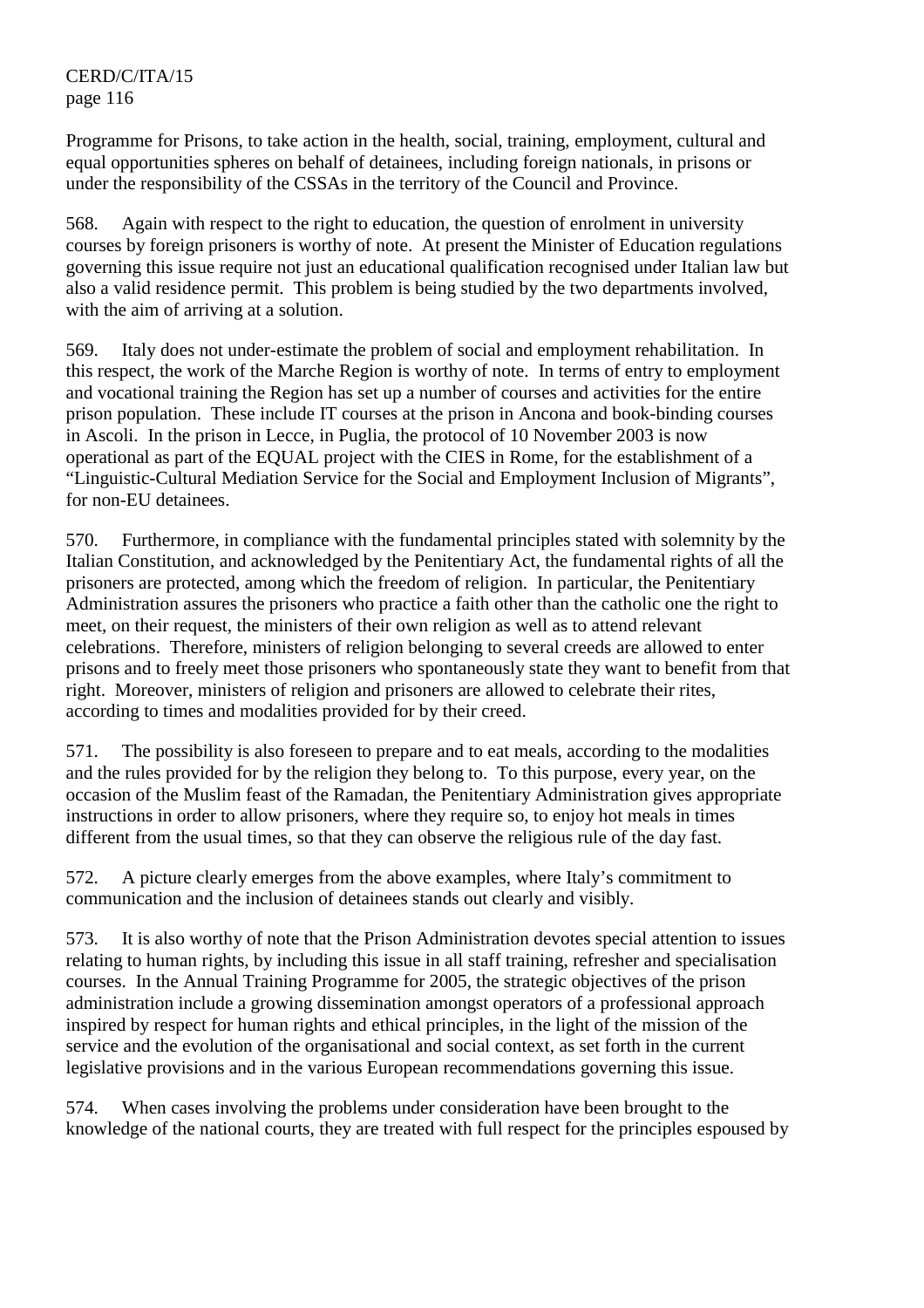our domestic legal system and in conformity with the objectives of the Durban World Conference on Racism. In support of this, the data shown below illustrate the trend in criminal conduct since 2000 in this sector, and point to a marked reduction in the number of offences (the figures to 2003 also include slogans and graffiti of a racist, anti-Semitic or xenophobic nature, while for 2004 this figure has not been included since the data collection methods were not directly comparable).

## **4. Measures to safeguard health**

575. The Minister of Health recently approved the National Health Plan for 2003-2005. The Plan recognises that the social and political scenario has radically changed, with legislative decentralisation from State to regional level taking the form of a true devolution inspired by the criterion of subsidiarity, understood as the participation of different actors in the management of services, starting with those closest to citizens. Without prejudice to the protection of health, which the Republic guarantees in accordance with Article 32 of the Constitution, the determination of the essential levels of health service provision with respect to the civil and social rights that have to be guaranteed throughout the country fall within the exclusive competence of the State (Article 117 of the Constitution). In other words, the State formulates the fundamental principles but does not intervene in the way these can be implemented by the Regions, which assume sole competence for them.

576. In health matters, therefore, the role of the state is changing from organiser and operator of services to guarantor of equity throughout the country.

577. One task of the National Health Plan is to define which objectives are to be achieved to implement the Constitutional guarantee of the right to health and other health-related social and civil rights.

578. The Plan also refers to EU objectives in the health arena and, in this way, provides the necessary coordination with other health programmes in the European Union.

579. To respond to the requirements created by the new scenario, the National Health Plan (NHP) is divided into two parts, the first of which specifying the strategic objectives and the second identifying the lines of development for other health protection objectives.

580. The efficacy of the Plan depends on the implementation of a fruitful collaboration between the various levels of responsibility.

581. The new vision of the transition from "health services to health" is based primarily on the following essential principles by which the National Health Service (NHS) must be inspired:

- − The right to health;
- − Equity within the system;
- − The accountability of the actors involved;
- − The dignity and involvement of all citizens;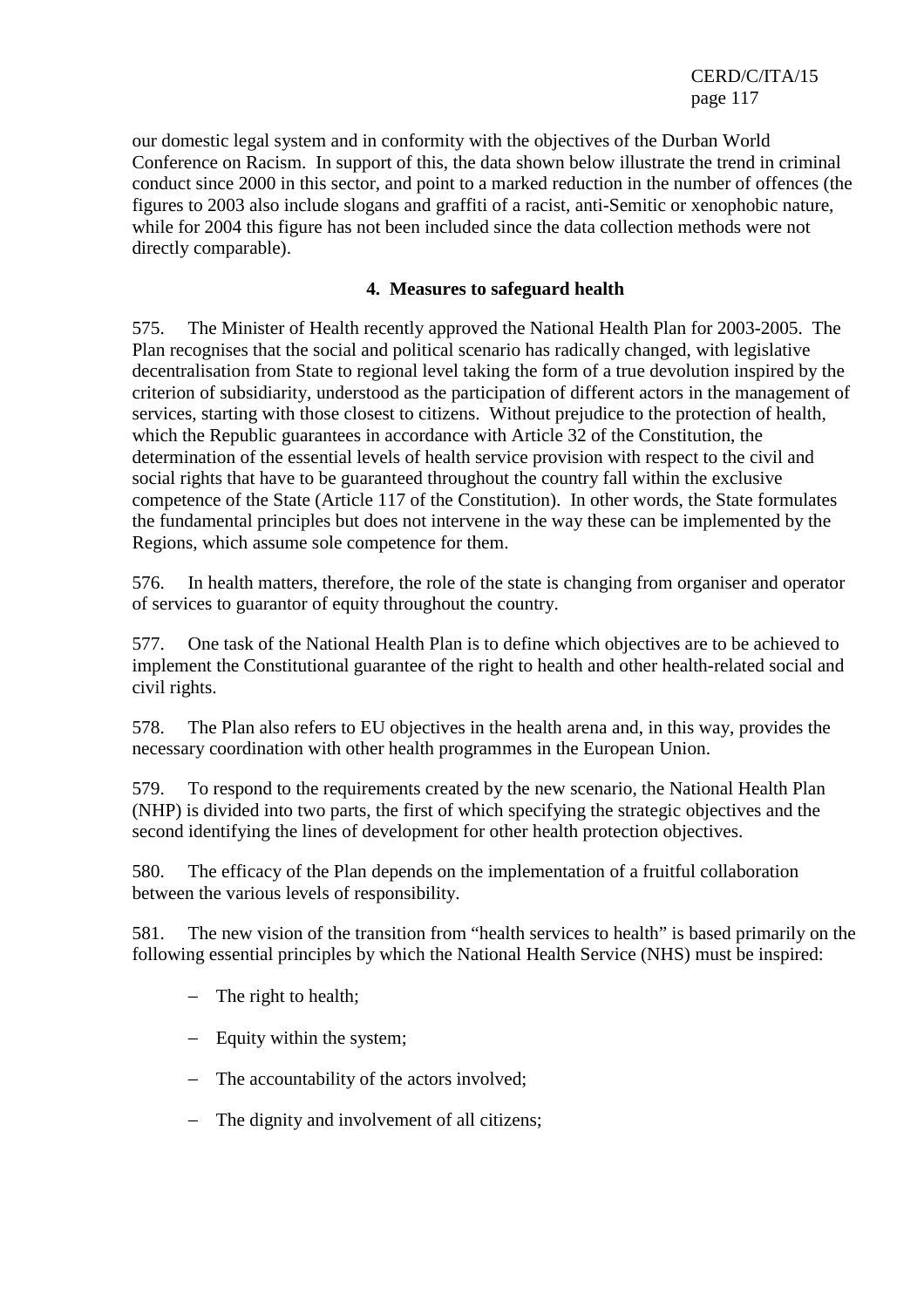- − Service quality;
- − Social-health integration;
- − The development of knowledge and research; and
- − Citizens' "health security".
- 582. The National Health Plan for 1998-2000 already envisaged that:
	- − The vaccination cover provided for Italian citizens should also be extended to the immigrant population; and
	- − Access to health care should be guaranteed for all resident immigrants on Italian territory.

583. The vaccination cover objective was achieved through the Prime Minister's Decree of 29 November 2001, which extends compulsory vaccination to non-resident non-EU children. In the case of health care for the immigrant population, the key provisions derive from Act No. 40/1998.

584. The Consolidated Text No. 286/1998 and related implementing regulations (Presidential Decree No. 394 of August 1999) provided a stable, clear framework for health care for foreign citizens in Italy. The implementing provisions were further clarified in Minister of Health Circular No. 5/2000.

585. In terms of health protection for non-EU citizens who do not hold valid entry or residence papers, under the terms of Article 35§3 of the above mentioned Consolidated Text No. 286/1998 access to urgent or essential treatment in out-patient departments and hospitals accredited with the National Health Service is provided for foreign nationals, as described above in the section on Access to social services. This section also describes the safeguards provided for pregnancy and maternity and for children, and vaccination and prevention measures.

586. All the services are provided through the STP code (Straniero Temporaneamente Presente, Temporary Stay Foreigners).

587. Services to persons without sufficient financial resources are provided free of charge, except for the co-payment where applicable. The STP code is valid for six months and is issued when assistance is first provided by hospitals and local structures set up by Local Health Agencies, and when the applicant submits the declaration stating his or her state of poverty. The code is recognised countrywide and can be renewed if the foreign national remains in the country.

588. The health structure must register the details provided by the individual receiving assistance, even if he or she does not have identity papers. Access to health structures does not result in any type of report to the public security authorities, except in cases where reports of related findings are obligatory.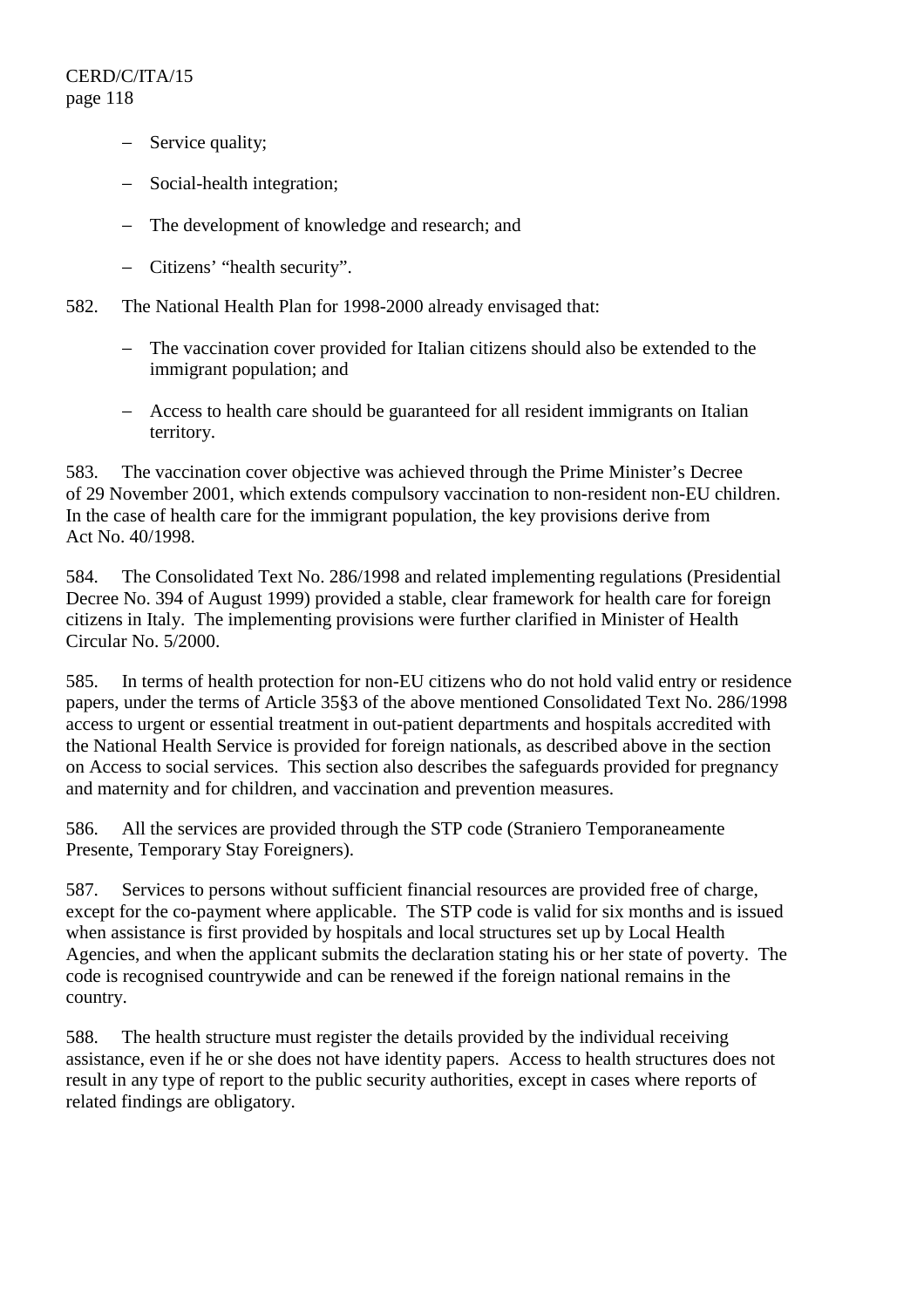589. In cases where the patient fails to pay for urgent or essential and on-going hospital treatment, funding is provided by the Ministry of the Interior. The costs of preventive medicine and services provided under Article 35§3 of the Consolidated Text No. 286/1998 are covered by the National Health Fund.

590. Under the NHP for 1998-2000, the subject of health care for immigrants was underscored by a National Objective Project specifically addressing their needs, entitled "Immigrants and Health". The aim is to provide legal immigrants with full cover in the health care system delivered by the NHS, on an equal footing with Italian citizens. With this in mind, a number of obstacles have been removed, including the residency requirement, which in the past prevented certain immigrant citizens from taking up this entitlement. The right to health care has also been recognised, with some limitations, for "illegal" immigrants. In addition to urgent and essential treatment, they are also guaranteed access to preventive medicine programmes (see vaccination).

591. From the health point of view, the immigration "event" is accompanied initially by the trauma for immigrants of leaving their country of origin and the extremely disadvantaged conditions they experience while looking for housing, a job, social relations, emotional attachments and legal recognition. During this phase, immigrants experience conditions of extreme disadvantage similar to those suffered by the Italian homeless.

592. During the next stage, the difficulties posed by integration or interaction and co-existence with the host culture and with the system of services become more significant. Any difficulties encountered in learning the language also increase the barriers to the use of services and to the satisfaction of daily needs.

593. If we observe the take-up of certain health services by foreign nationals, we find a substantial lack of elasticity in the services available compared with the health needs of these new groups.

594. For example, the 25,000 babies having at least one immigrant parent present higher rates of prematurity, low birth-weight and neo-natal mortality, while vaccination programmes are carried out late or in an incomplete manner, especially in traveller populations.

595. With respect to women's health, the main themes to emerge are the high rate of miscarriages and abortions, the lack of information available to immigrant women (with consequent low take-up of care during pregnancy) and the practice of female genital mutilation. A survey conducted by the *Istituto Superiore di Sanità* showed that the number of abortions by foreign women rose from 4,500 in 1980 to 20,500 in 1998, with the trend decreasing sharply from younger to older women.

596. The percentage of foreign citizens affected by tuberculosis is also rising steadily. According to data from the *Istituto Superiore di Sanità*, the rate rose from 8.1% in 1992 to 16.6% in 1998. This trend is confirmed by other European epidemiological studies conducted by the IOM's International Centre for Migration and Health. This disease affects illegal immigrants living in worse conditions, in terms of hygiene and housing, than the general population or legally resident immigrants.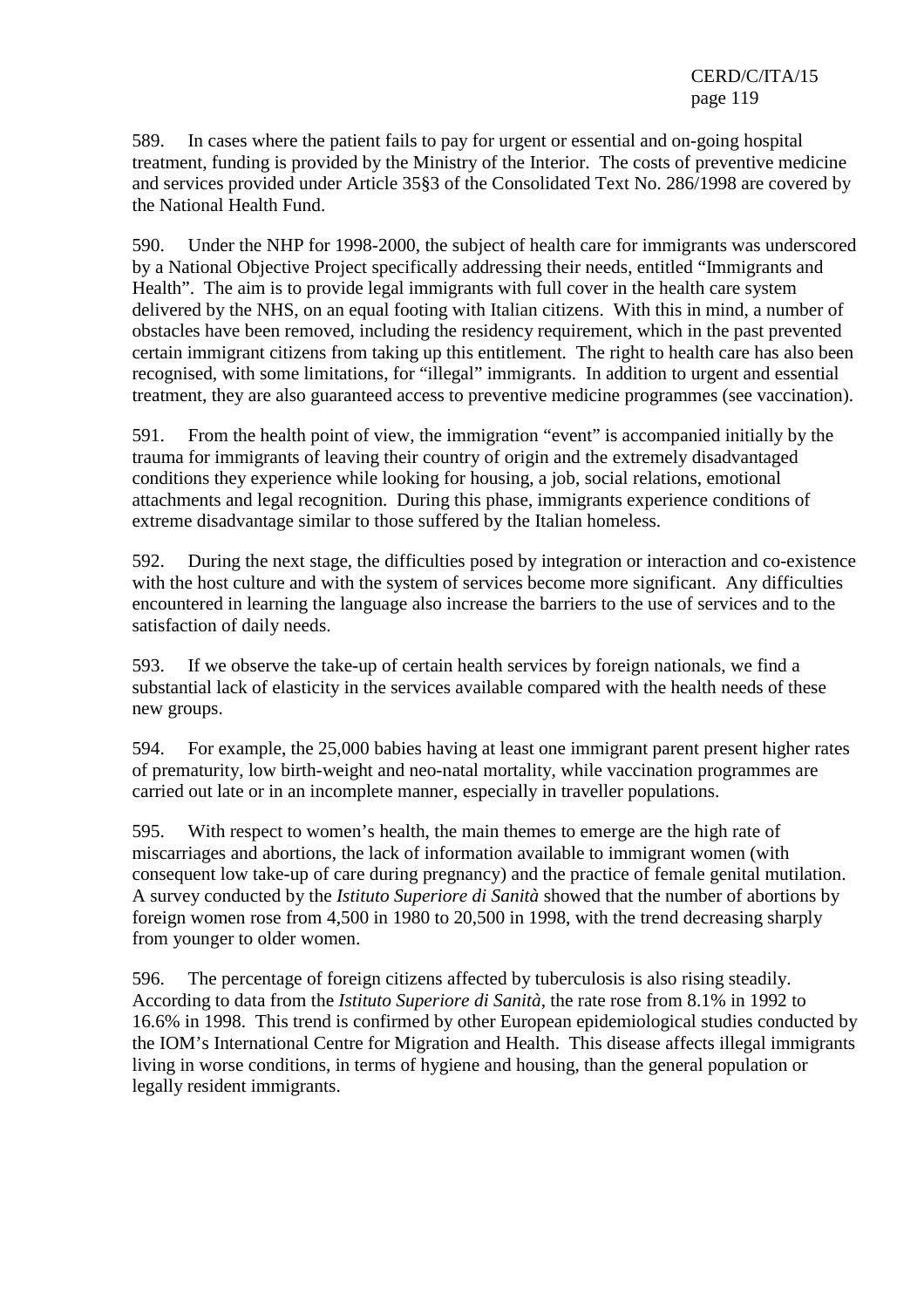597. On the basis of data taken from hospital discharge forms, the higher frequency of hospitalisation as a result of traumatism in the immigrant population compared with the Italian population (5.7% for foreign nationals, 4.8% for Italians), may well indicate a higher number of workplace accidents involving immigrant workers. An analysis of the discharge forms also shows that the most frequent causes of hospitalisation include pregnancy-related illness (7.3% of hospital admissions for foreign women, 3.2% for Italian women), respiratory infections (3.1% for foreigners, of which 0.8% for tuberculosis, and 1.8% for Italians, of which 0.1% for tuberculosis) and abortions (1.7% for foreign women, 0.5% for Italians).

598. Of the many actions that are required if the marginalisation of needy immigrants is to be overcome, one important step is to facilitate access to the NHS by the immigrant population, by improving the public assistance on offer in such a way as to make it visible, easily accessible, actively available and in line with the needs of these new population groups in conformity with the provisions of the Consolidated Text No. 286/1998 as amended and integrated by Act No. 189/2002. This sanctions the right to urgent and essential treatment and to continuity of treatment, including for clandestine immigrants. In this context, actions are required to provide information to immigrant users regarding the services provided by the Local Health Agencies (LHAs) and the identification within each LHA of units of expert personnel particularly suited to interactions of this sort.

599. The level of collective health care in life and working environments, including all prevention activities addressed to the population and to individuals, concerns: the protection from the effects of pollution and industrial-accident risk, veterinary public health, food hygiene control, prophylaxis for communicable diseases, vaccination, early diagnosis programs, forensic medicine. At the district health care level, including the health and social care services distributed throughout the country, are guaranteed: primary care, pharmaceutical assistance, local emergency, specialist day-hospital services, services for disabled and prostheses, home care services for the elderly and chronically ill people, mental health care services, semi-residential and residential structures for the elderly, disabled, terminal patients, substance abusers and alcoholics, HIV-positive person, hydrothermal treatments. The hospital care includes: first-aid & emergency response, ordinary hospitalisation, day hospital and day surgery, long term hospital stays, rehabilitation hospital as well as home based services provided by hospital staff, blood and transfusion services, tissue for grafts and transplants.

600. The quality of health services can be measured through high-level permanent training in medicine ECM, the implementation of clinical practice guidelines (evidence based medicine), clinical performance measures (es. bypass, hip prostesys) and reduction of the clinical risk, the Health Technology Assessment, the reduction of disparities in health status and access to care.

601. A recent local initiative by the Bambino Gesù Paediatric Hospital is worthy of mention in respect of the above: the hospital has produced a Guide to Health Assistance, available in five languages (Italian, English, French, Spanish and Arabic). The Guide provides detailed information for foreign nationals, from EU member states or otherwise, and for stateless persons, along with guidance on entry to and stays in Italy for medical treatment.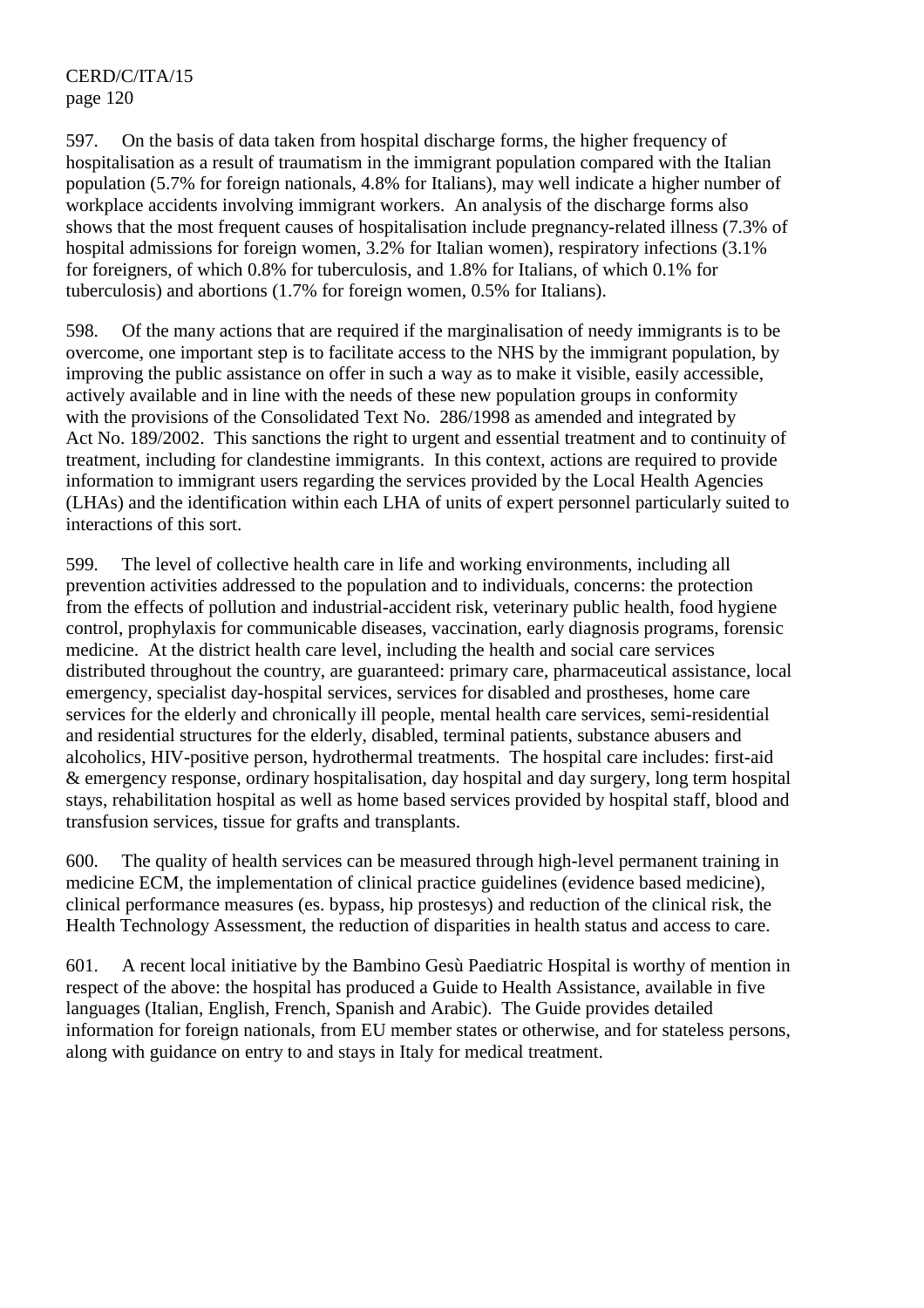#### **Notes**

<sup>1</sup> The Recitals of the Directive - especially No. 12 - underline the requirement that action to combat the various forms of discrimination should go beyond the traditional protection provided by employment law, in order to encompass a growing range of areas of civil and social co-existence such as education, health care and social protection, in the name of the priority objective of an "increasingly close cohesion among the peoples of Europe" as referred to in the Treaty of the Union.

<sup>2</sup> Consolidated Text of provisions governing immigration and the status of foreign nationals as adopted through Legislative Decree No. 286 of 25 July 1998, then amended and integrated by Act No. 189/2002 of 30 July 2002.

<sup>3</sup> Worthy of note in this respect is the contribution made by the European Commission, which has set up an ad hoc Legal Working Group on the implementation of Directives 2000/43/EC and 2000/78/EC. The Group is composed of representatives of national governments and EU institutions and its aim is to discuss problems concerning the implementation of the Directives.

 An interesting Report, drawn up at the initiative of the European Commission in May 2002 in the context of the Community Action Programme against Discrimination (2001-2006), provided a basis for study and debate on specialist bodies. The Report, entitled "*Specialised bodies to promote equality and fight against discriminations*", examines the functional and structural profiles of 21 national bodies set up in Member States to address the fight against racial and other forms of discrimination, and conduct a detailed comparative analysis of their judicial nature, competencies, structure and resources.

<sup>4</sup> Article 9 of Directive 2000/43, as taken up by Article 29§1 (h) of Italy's "Community Law", requires the adoption in the system of protection of such measures as are necessary to protect individuals from any adverse treatment or adverse consequence as a reaction to a complaint or to proceedings aimed at enforcing compliance with the principle of equal treatment.

<sup>5</sup> With ruling 222 of 15 July 2004, the Constitutional Court declared that part of Article 13§5-bis of Legislative Decree No. 286 of 25 July 1998, introduced by Article 2 of Decree Law No. 51 of 4 April 2002 (urgent provisions containing measures to combat illegal immigration and guarantees for persons subject to expulsion orders), as confirmed with amendments by Act No. 106 of 7 June 2002, that fails to provide for the validation ruling to be issued under due process with the benefit of a defence before the expulsion order can be enforced, to be constitutionally unlawful since it violates foreign nationals' right to freedom and the right to a defence as constitutionally guaranteed. The Constitutional Court therefore deemed it to be unlawful for immigrants to be expelled after appearing before the courts for the validation of the provision without due process and guarantees of an effective defence.

 With ruling 223 of 15 July 2004 the Constitutional Court also declared to be constitutionally unlawful, for violation of Articles 3 and 13 of the Constitution, Article 14§5-quinquies of Legislative Decree No. 286/1998, inserted by Article 13§1 of Act No. 189/2002, where it establishes that for the offence referred to in the above-mentioned Article 14§5-ter, it is obligatory to arrest the perpetrator. The Constitutional Court therefore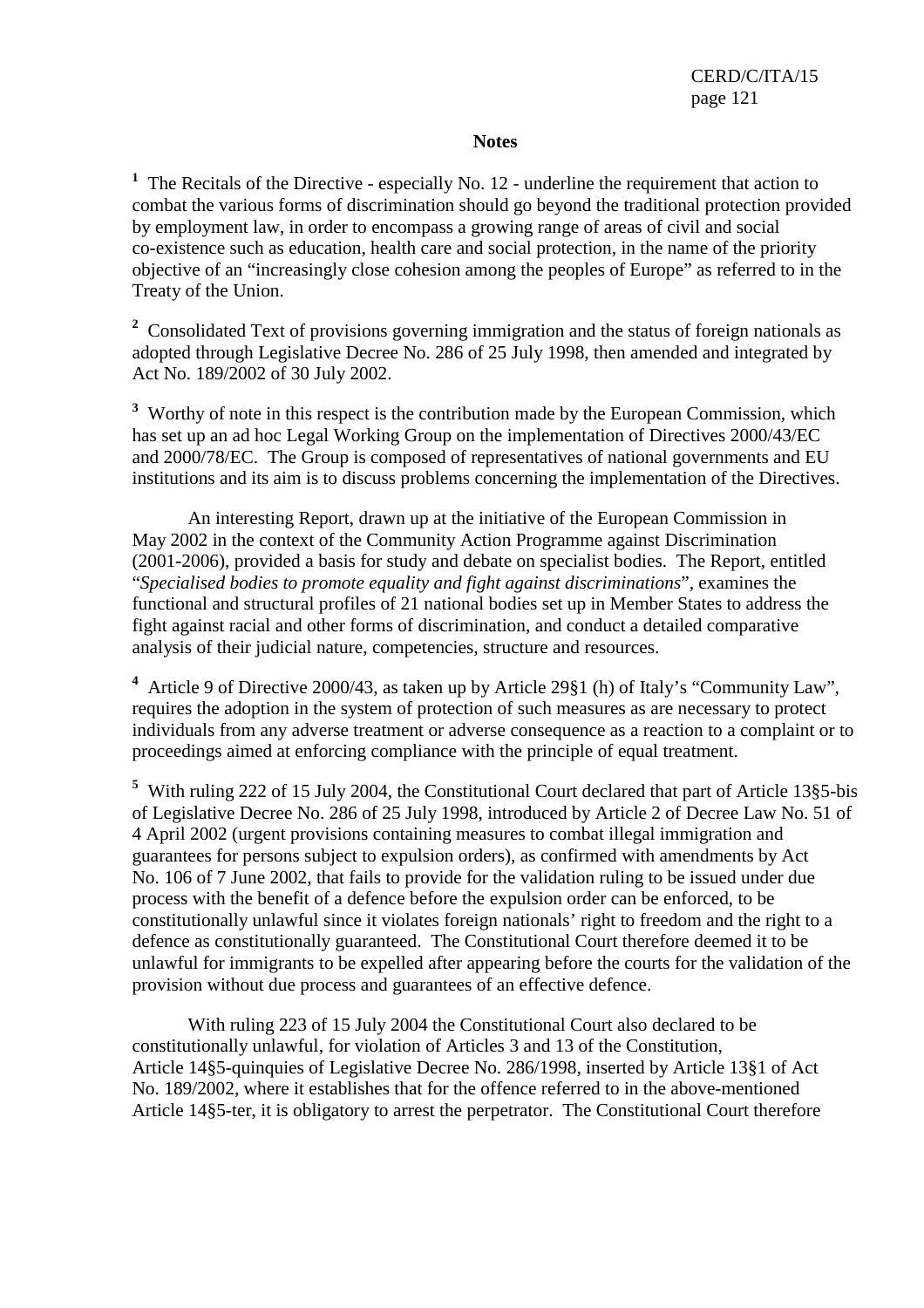deemed the above-mentioned article to be constitutionally unlawful since it violates both Article 3 of the Constitution, which declares that citizens are equal before the law, and Article 13, which legitimises the adoption by the administrative authorities of provisions that affect personal freedoms only in exceptional cases of necessity and urgency. The Constitutional Court has also pointed out that the obligatory arrest imposed by the "Bossi-Fini" Law does not stand up in terms of due process since the law prohibits recourse to preventive detention in prison for a technical offence such as that envisaged by the law on immigration.

<sup>6</sup> The make-up of Territorial Commissions for the Recognition of Refugee Status, including also a United Nations High Commissioner for Refugees representative ensures that applications are processed fairly and effectively. It should be stressed that the implementation of Act No. 189/2002 is showing the effectiveness of a system made up by territorial bodies which are linked to reception centres managed by the State (Identification Centres), which prevent applicants from scattering throughout the territory.

<sup>7</sup> The Single Desk is operated by a representative of the Prefect's Office, a representative of the Provincial Employment Directorate and a representative of the Police. It is set up by decree of the Prefect, who may also "identify more than one basic operational unit". This decree also provides for the appointment of the director of the Single Desk. In Special Statute Regions and the autonomous Provinces of Trento and Bolzano "forms of liaison between the Single Desk and the regional and provincial offices are envisaged to organise and carry out administrative functions concerning employment [...], including the issuance of the relevant authorisations".

<sup>8</sup> Along these lines, it is worth noting the increasing acknowledgement of the importance of training activities, including HRE courses, for the entire category of law and order enforcement officers. All Italian forces pay the utmost attention to humanitarian and human rights law within the framework of the vocational training and educational activities performed at ad hoc Institutes. In particular, the Inter-forces Institute of Advanced Studies under the umbrella of the Ministry of the Interior was established to train all the Police forces. In this regard, in all relevant courses specific attention is paid to humanitarian and human rights law.

 As regards the specific drilling and training of police bodies mention should be made of the increased time that - in the various training courses for all levels of police officers - is devoted to the study of languages and cultures of the different foreign ethnic groups settled on the Italian territory. In this framework, a number of 'police trainers' attended post-degree specialization courses in the field of human rights at Italian Universities. Likewise, police managers and officers who participate in peace-keeping operations abroad are encouraged to attend specializations courses in International Humanitarian Law.

 Moreover, attendance of the numerous seminars on the subjects at issue should be considered. They are organized by the various Police Training Institutes both independently and in partnership with similar European institutes. Mention should also be made of attendance of ad hoc meetings promoted by international organizations such as the United Nations, OSCE and, mainly, the Council of Europe.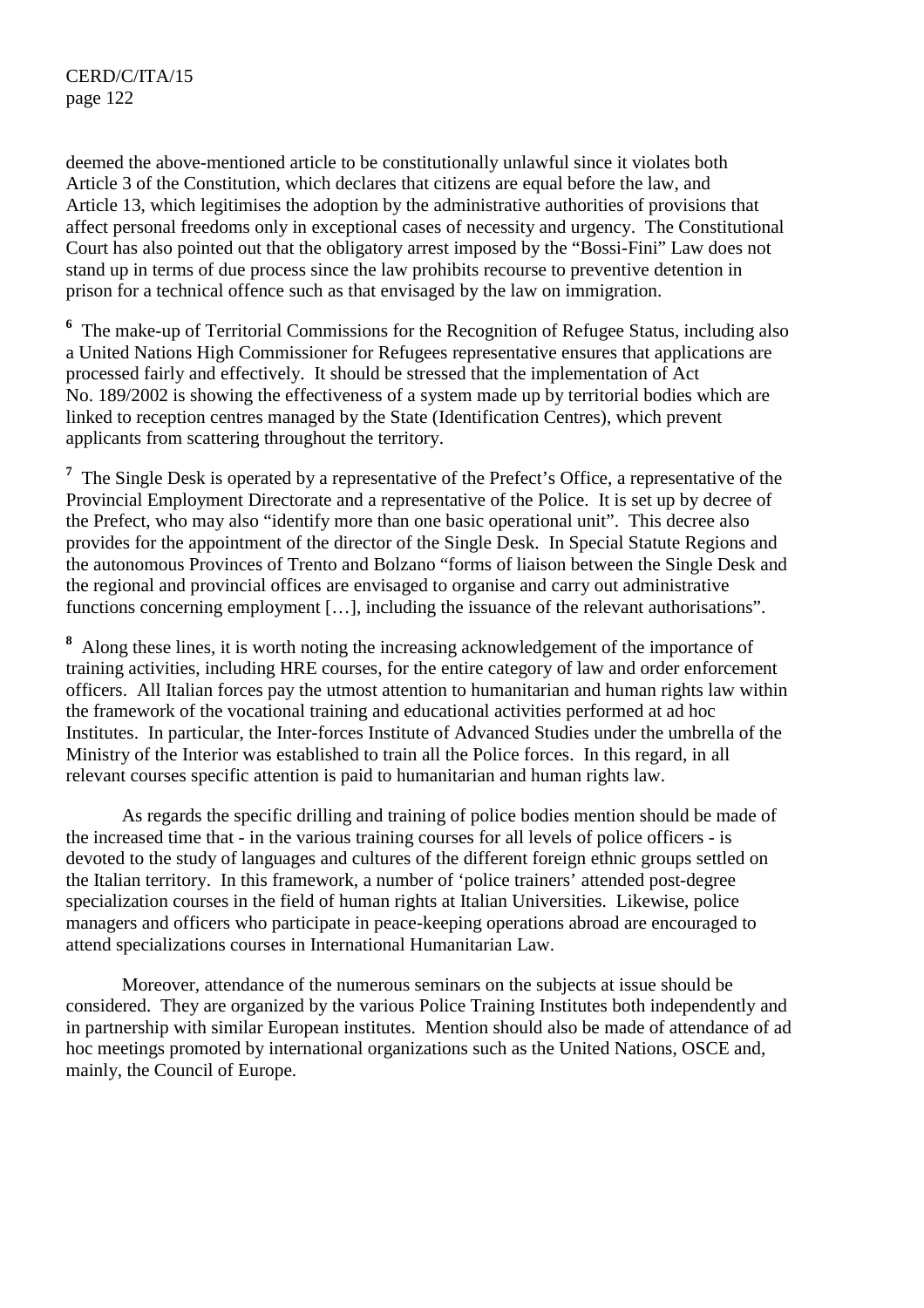Last but not least, attention should be devoted to the participation of the Italian Police Forces - that are represented by an officer of the Public Security Department - in the "Network of Police and Human Rights Coordinators", within which various initiatives are promoted with a view to optimizing the efforts of security officers to adapt themselves to the changing conditions brought about a multi-ethnic society.

<sup>9</sup> The measures taken following the landings of huge flows of illegal immigrants in Lampedusa that took place in October 2004 and March 2005, respectively, and had been organized in the slightest details by powerful criminal groups located in Libya were the basis to strongly blame the national Administration. Italy was accused of serious violations of the international (and domestic) legislation on the treatment of foreign nationals, mainly as regards "respingimento" to Libya according to Article 10 of the Consolidated Text on Immigration.

**<sup>10</sup>** As a matter of fact, they are "Non-governmental Reception Centres" established in compliance to Article 2 of Legislative Decree No. 451/1995 as turned into Act No. 563/1995 (the so-called "Legge Puglia") in order to ensure a first aid to immigrants illegally arrived in Italy.

**<sup>11</sup>** The CPTA for immigrants are aimed at the stay of Non-EU citizens, as envisaged by the Consolidated Text on Immigration No. 286/1998 (Article 14) as amended and integrated and integrated by Act No. 189/2002 (Article 12), so as to contrast the irregular migration within the domestic borders, by proceeding with the enforcement of the expulsion measures. At present, there are in use the following Centres: 1. Agrigento-Lampedusa; 2. Bologna; 3. Brindisi; 4. Caltanisetta; 5. Catanzaro; 6. Lecce; 7. Milano; 8. Modena; 9. Roma; 10. Torino; 11. Trapani; Crotone; Ragusa. As to the living standards and, more generally, to the respect for human rights at the Centres, they are set by the cited Consolidated Text and by the Ministerial Decree, the latter renamed "the Bianco Directive (30/8/2002)".

<sup>12</sup> In this field, for example, steps were taken to provide CPTAs with container modules for the care of patients suspected to be suffering of transmissible diseases and a cooperation was started with the Agency "Medici Senza Frontiere" in order to assist medical and personnel of manager bodies in case of landings of illegal immigrant on the coasts of Lampedusa and Ragusa.

<sup>13</sup> The "Guidelines" obligate the Managing Bodies to ensure, in the framework of the personal general care services to be indicated by law in all Agreements, "information on the legislation concerning immigration and the rights and duties of aliens. This regulation assimilates the contents of Directive 30 August 2000 (the so-called "Direttiva Bianco") providing, among the civil rights ensured to hosts in CPTAs, the right to information on the aliens' legal and stay conditions, to avail him/herself of private or free legal aid, as well as general information on the character of the structure where a third-country citizen is detained and on the rules of civil living together applied in it.

**<sup>14</sup>** In order to further improve the security level of CPTAs, on 15 May 2005 a Directive was issued by the Minister of the Interior, containing ad hoc "Guidelines concerning fire prevention and other risks in Multifunctional Centres for immigrants". This Directive was published on the website of the Department (www.mininterno.it).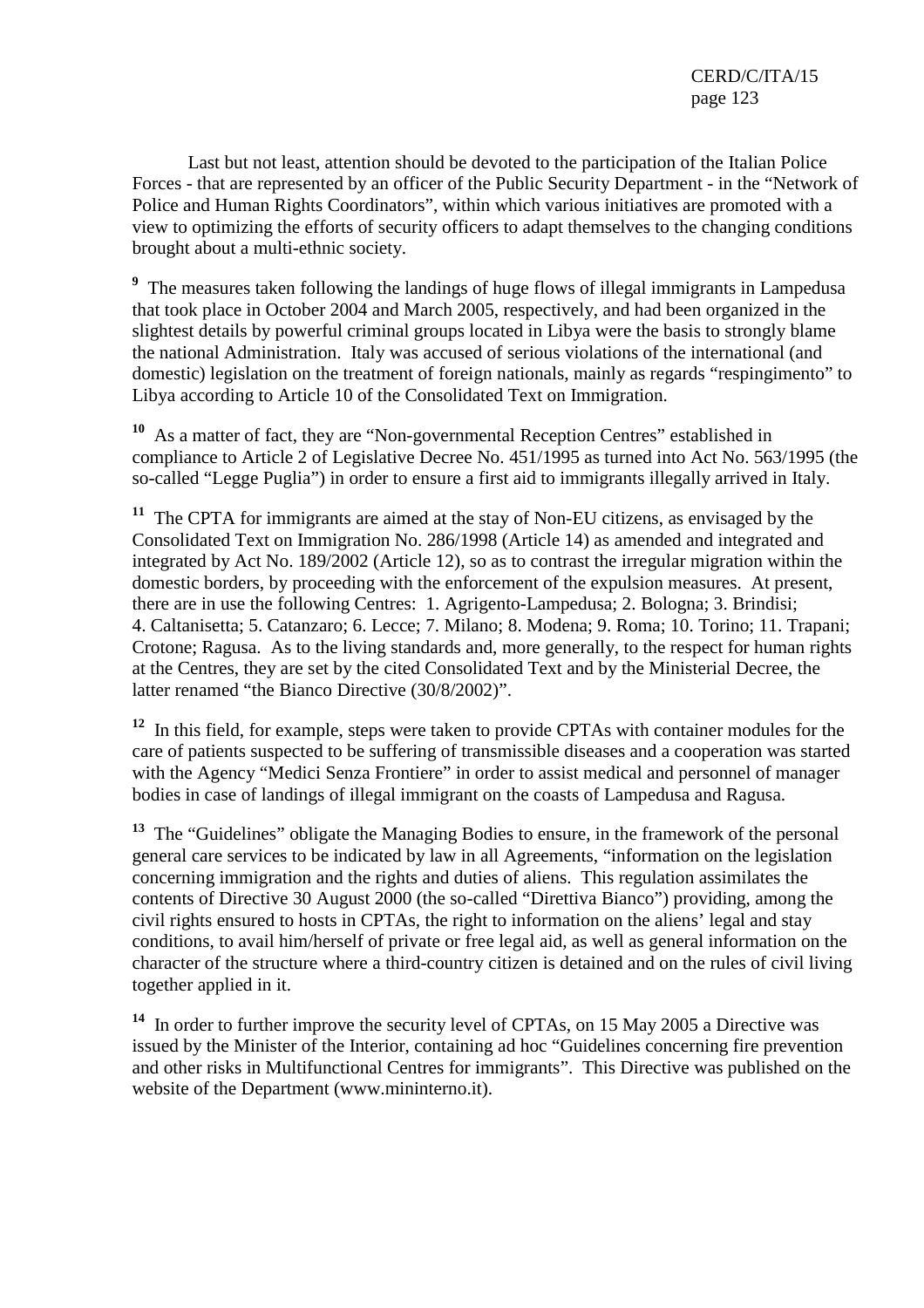**<sup>15</sup>** By visiting several Centres, the CPT-CoE declared that such Centres were in line with the respect for human rights, except for Agrigento - ASI B9 CPTA, which was subsequently closed by the cited Department. The Agrigento Centre is under restructure. The Head of the Department for Civil Liberties and Immigration at the Ministry of the Interior, on occasion of the last CoE-CPT visit to Italy, decided, on December 3, 2004, in accordance with the recommendation of the Committee, the immediate closing down of the Agrigento Centre. Along these lines, on 30.3.2005, at the expiry of the Memorandum with the managing body of the Centre, the CPTA "Regina Pacis", located in Meledugno - Lecce, was also closed.

**<sup>16</sup>** Worthy of mention in this respect is Decree Law No. 35/2005 of 14 March 2005 containing "Urgent provisions concerning the Action Plan for Economic, Social and Local Development", Article 1§5 of which provides for a "special fund to be set up in the Ministry for Economic Affairs and Finance of €34,180,000 for 2005, €39,498,000 for 2006, €38,700,000 for 2007 and  $E$ 42,320,000 from 2008, for requirements connected with the establishment of the Visa Information System, with a view to combating organised crime and illegal immigration through the exchange of visa data by European Union Member States, pursuant to Council Decision 2004/512/EC of 8 June 2004".

<sup>17</sup> In the communications sector, the service agreement signed by the Minister of Communications and RAI-Radiotelevisione Italiana S.p.A. for 2003-2005, approved through the Presidential Decree of 14 February 2003, provides for the implementation of Act No. 482 of 15 December 1999 and commits the RAI to provide programmes that respect the rights of linguistic minorities in their areas. More specifically, Article 12§5 of the contract establishes that the public broadcasting service is required to provide the conditions for the protection of recognised linguistic minorities in their areas by undertaking and promoting initiatives to enhance the minority languages present in Italy, in cooperation with the competent local institutions. RAI also promotes agreements, with the related costs being borne fully or in part by the local authorities concerned, at the regional, provincial or municipal levels, for programmes or news broadcasts in the protected languages, as part of its regional TV and radio broadcasting schedules. It is also envisaged that a committee should be set up between the Minister and the RAI, with a view to identifying which branches of the company should have responsibility for initiatives to protect recognised linguistic minorities, as well as the minimum forms of protection envisaged.

**<sup>18</sup>** Similar considerations on the provisions applied to the Roma and the legitimacy of the actions carried out by the Police against Roma populations living in the centres of Rome, Milan and Verona were made and represented through the Ministry of Foreign Affairs with respect to the accusations made against Italy of racial segregation suffered by the Roma and about which see the Collective Complaint 27/2004 (E.R.R.C.) presented to the European Committee for Social Rights, within the European Council, by the European Roma Rights Center. The complaint deals with discriminations which prevent to enjoy legal rights and with the non-issue of residence permits and illegal methods and behaviours by Italian authorities. In this respect it must be emphasized that, in terms of both procedures and conditions, current regulations do not differentiate citizens from other countries depending on their ethnic origin.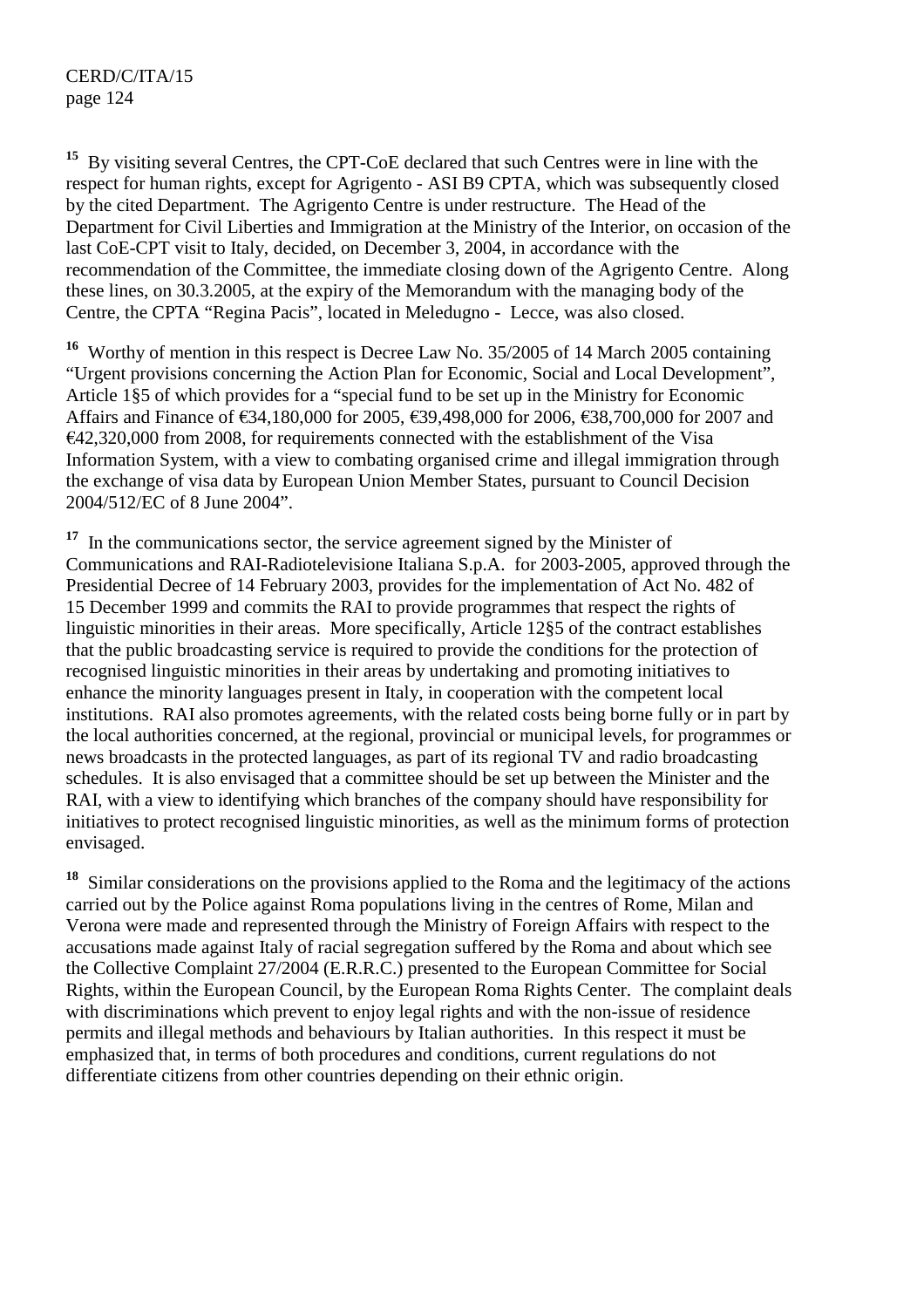**<sup>19</sup>** See, for example, the projects for the employment of Roma populations (spaces in all the markets for the junk dealers of the social cooperative 'phralipe'; recycling of metals; ordinary and permanent maintenance of the cycle track by the social cooperative 'phralipe'; involvement in cultural programs sponsored by the Municipality of all numerous Roma artistic groups; project for Roma and Sinti gardeners; course of maglieria for rumria' from Abruzzo and Camminanti from Sicily), the project involving some Roma associations for waste collecting in campi, the creation of a network of équipes - GIPSY 2000/2002 - between Therapeutic Communities operators and Roma and Sinti Mediators, who, two times a week, support Roma drug addicts, the training projects for cultural mediators in detention centres and for the constitution of a legal office within the Opera Nomadi - Lazio Section.

<sup>20</sup> Worthy of mention in this respect is the Italian Government's drive during Italy's Presidency of the European Union to encourage the drafting and adoption of a directive that would provide for all member states to grant residence permits to those victims of trafficking who cooperate and help identify traffickers in human beings.

**<sup>21</sup>** Notice No. 6 was published on 3 February 2005.

**<sup>22</sup>** These data refer to projects relating to the first 4 notices (March 2000/March 2004), since those relating to Notice 5 are still being processed.

**<sup>23</sup>** These data refer to the first four Notices.

**<sup>24</sup>** According to the data from the Ministry of the Interior, 4,287 residence permits for social protection reasons were granted from 1998 to 31 August 2004.

<sup>25</sup> Concluding report summarising the research project on "The trafficking of human beings for exploitation and the trafficking of migrants" carried out by the Transcrime Institute in Trento on behalf of the Ministry of Justice and the Department for Equal Opportunities (pp. 143-146).

<sup>26</sup> In this respect, and in keeping with the activities of its working group on the family, the NCB-CNEL has commissioned a research project on "*Foreign adolescents and the world of work: a trans-cultural study of the values inherent to work*" from the Andolfi Foundation. The results of the research were due to be presented in a seminar at the end of May 2005.

 The aim of the investigation was to explore the expectations and attitudes to employment of secondary school pupils of non-EU origin and discover whether their diverse ethnic origins influence the values they attribute to work.

 The data provide a composite picture of young people who, to all effects and purposes, can be considered as immigrants and not as second-generation children. Nearly all the young people in question were born outside Italy and for many their family's migration plan is not yet complete, so they do not know if they will be staying in our country or not. Their parents generally have reasonably high educational qualifications (school-leaving diploma or degree) and, following their migration, most of them have had to "roll up their sleeves" and resign themselves to a position in the medium-low bands of the labour market. For many of these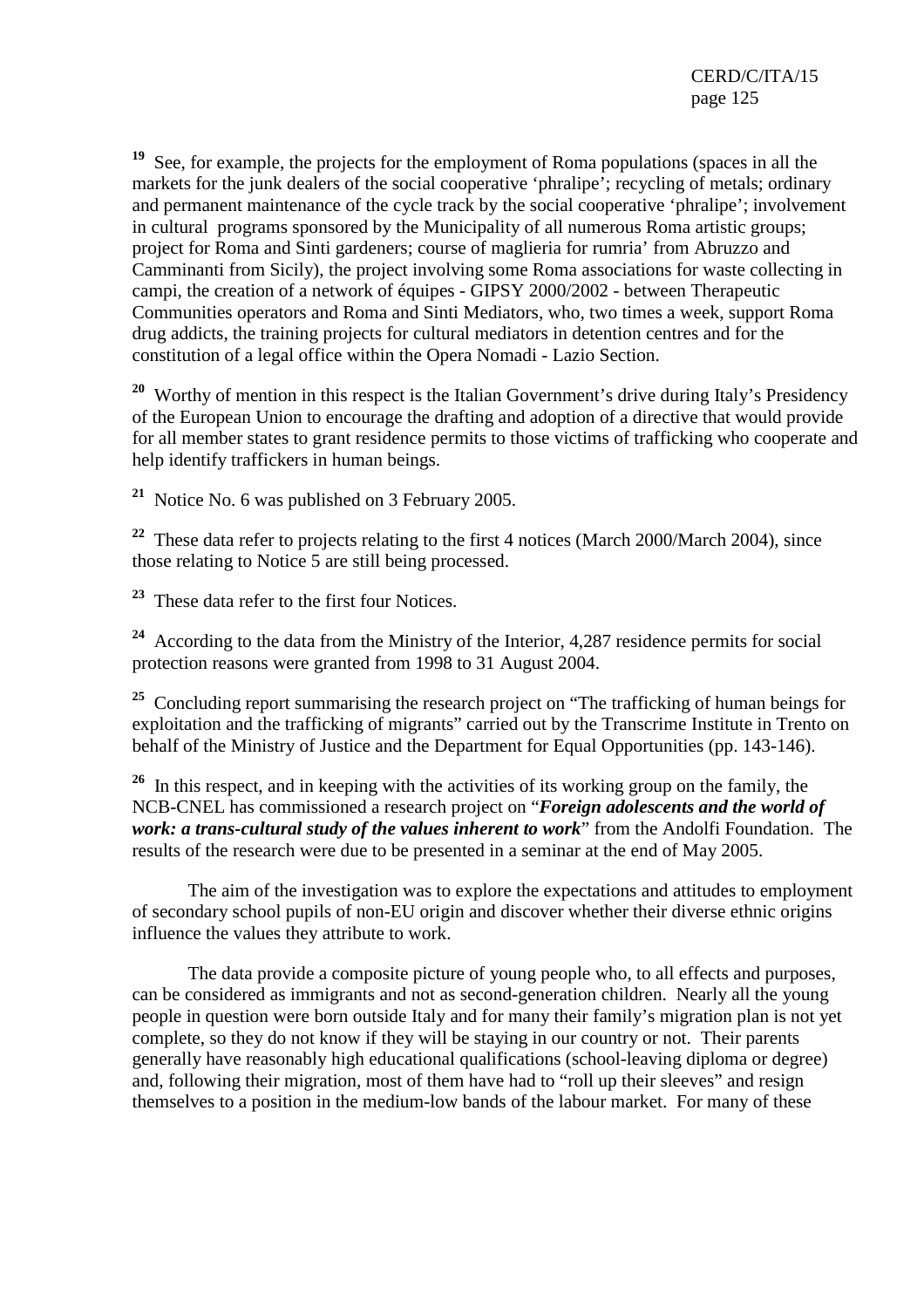young people their educational career prior to their arrival in Italy is not recognised in full. As a result, they too find themselves, like their parents, having to accept compromises. They have also discovered all too soon that it is not particularly easy to find work in Italy either. Most of these young people say they consider a good education to be of great importance and intend to continue their studies as they see a degree as being a key factor to entering the labour market. They also feel that their being "different" will not be a problem. They tend to speak from two to five languages, are familiar with at least two different countries, and as a result already have experience of different ways of life and different points of view. For nearly all of them, the most important thing is to "do something important for others": indeed, the professions they most aspire to are medicine and law. It is extremely interesting to observe how these young people aim through their career choices to "repay" their parents' expectations at much deeper levels.

 They all see work as a "possibility of doing something useful for others" and attribute little importance to earning power. They all, therefore, give work an expressive rather than instrumental value. Over and above any cultural differences, the common ground that foreign young people share with their Italian counterparts is time: the period of adolescence. They appear to readily accept the living standards and behavioural models of their host society, and in this experience less difficulty than their parents did.

 In the second part of the research, which viewed schools as "launching pads", it can be seen that teachers do not always have a clear perception of the "legal" position of these boys and girls and of the very real difficulties they encounter when they arrive in our country.

**<sup>27</sup>** Prime Minister's Decree No. 535 of 9 December 1999.

**<sup>28</sup>** Article 32§1-bis of Legislative Decree No. 286/1998.

**<sup>29</sup>** Article 25 of Act No. 189/2002. The residual nature of this provision, which does not limit the possibility for children reaching majority age to obtain residence permits to these cases alone, is borne out by the Committee for Foreign Children's interpretative note of 14 October 2002.

**<sup>30</sup>** Published in Official Bulletin of the Italian Republic No. 66 of 19 March 2004.

<sup>31</sup> Some questions were raised as to the proper insertion of the Office in a government structure, such as the Prime Minister's Office, when it would perhaps have been preferable to set up a body endowed with greater independence from the political authorities (see EUMC, Migrants, minorities and legislation: Documenting legal measures and remedies against discrimination in 15 Member States of the European Union, 2004, p. 58). In this respect, some commentators have made the critical observation that: a) the repetition of the adjective "independent" contained in Article 13§2 of the Directive called for the adoption of a different institutional model, one more respectful of the "Paris Principles" drawn up in 1991 by ECRI (European Commission against Racism and Intolerance) in the Council of Europe; b) the same provision referred explicitly to "bodies that are part of agencies charged at the national level with the defence of human rights or the protection of individual rights". However, it should be noted in this respect that this choice was not made by the Government in drawing up the enabling decree, but by the Parliament when approving the "Community Act" (see Article 29§1 (i)). Moreover,